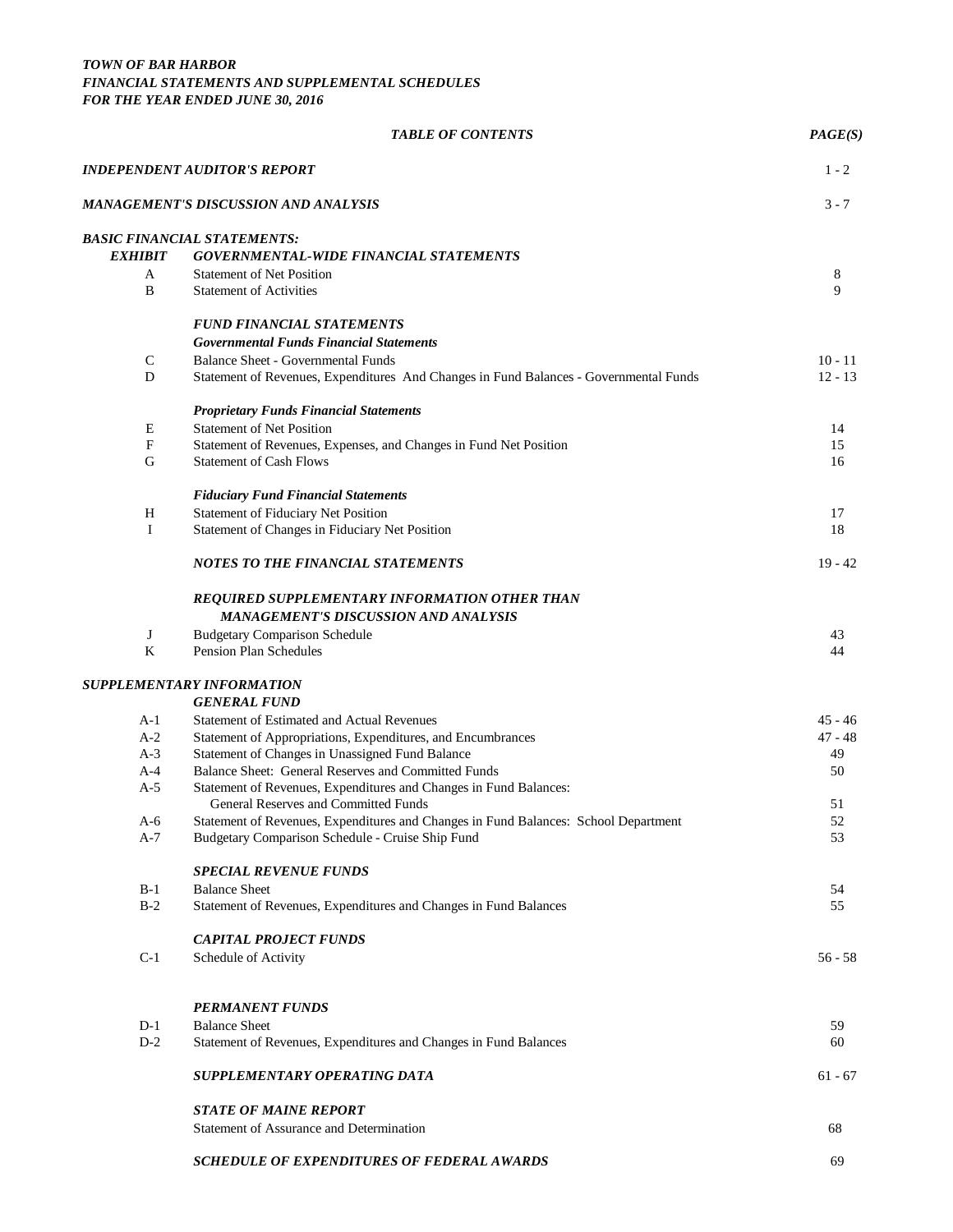## *INDEPENDENT AUDITOR'S REPORT*

Members of the Town Council Town of Bar Harbor Bar Harbor, ME 04609

#### *Report on the Financial Statements*

We have audited the accompanying financial statements of the governmental activities, the business-type activities, each major fund, and the aggregate remaining fund information of the Town of Bar Harbor, Maine as of and for the year ended June 30, 2016, including the related notes to the financial statements, which collectively comprise the Town's basic financial statements as listed in the table of contents.

## *Management's Responsibility for the Financial Statements*

Management is responsible for the preparation and fair presentation of these financial statements in accordance with accounting principles generally accepted in the United States of America; this includes the design, implementation, and maintenance of internal control relevant to the preparation and fair presentation of financial statements that are free from material misstatement, whether due to fraud or error.

## *Auditor's Responsibility*

Our responsibility is to express opinions on these financial statements based on our audit. We conducted our audit in accordance with auditing standards generally accepted in the United States of America. Those standards require that we plan and perform the audit to obtain reasonable assurance about whether the financial statements are free from material misstatement.

An audit involves performing procedures to obtain audit evidence about the amounts and disclosures in the financial statements. The procedures selected depend on the auditor's judgment, including the assessment of the risks of material misstatement of the financial statements, whether due to fraud or error. In making those risk assessments, the auditor considers internal control relevant to the entity's preparation and fair presentation of the financial statements in order to design audit procedures that are appropriate in the circumstances, but not for the purpose of expressing an opinion on the effectiveness of the entity's internal control. Accordingly, we express no such opinion. An audit also includes evaluating the appropriateness of accounting policies used and the reasonableness of significant accounting estimates made by management, as well as evaluating the overall presentation of the financial statements.

We believe that the audit evidence we have obtained is sufficient and appropriate to provide a basis for our audit opinions.

## *Opinions*

In our opinion, the financial statements referred to above present fairly, in all material respects, the respective financial position of the governmental activities, the business-type activities, each major fund and the aggregate remaining fund information of the Town of Bar Harbor, Maine, as of June 30, 2016, and the respective changes in financial position and, where applicable, cash flows thereof for the year then ended in accordance with accounting principles generally accepted in the United States of America.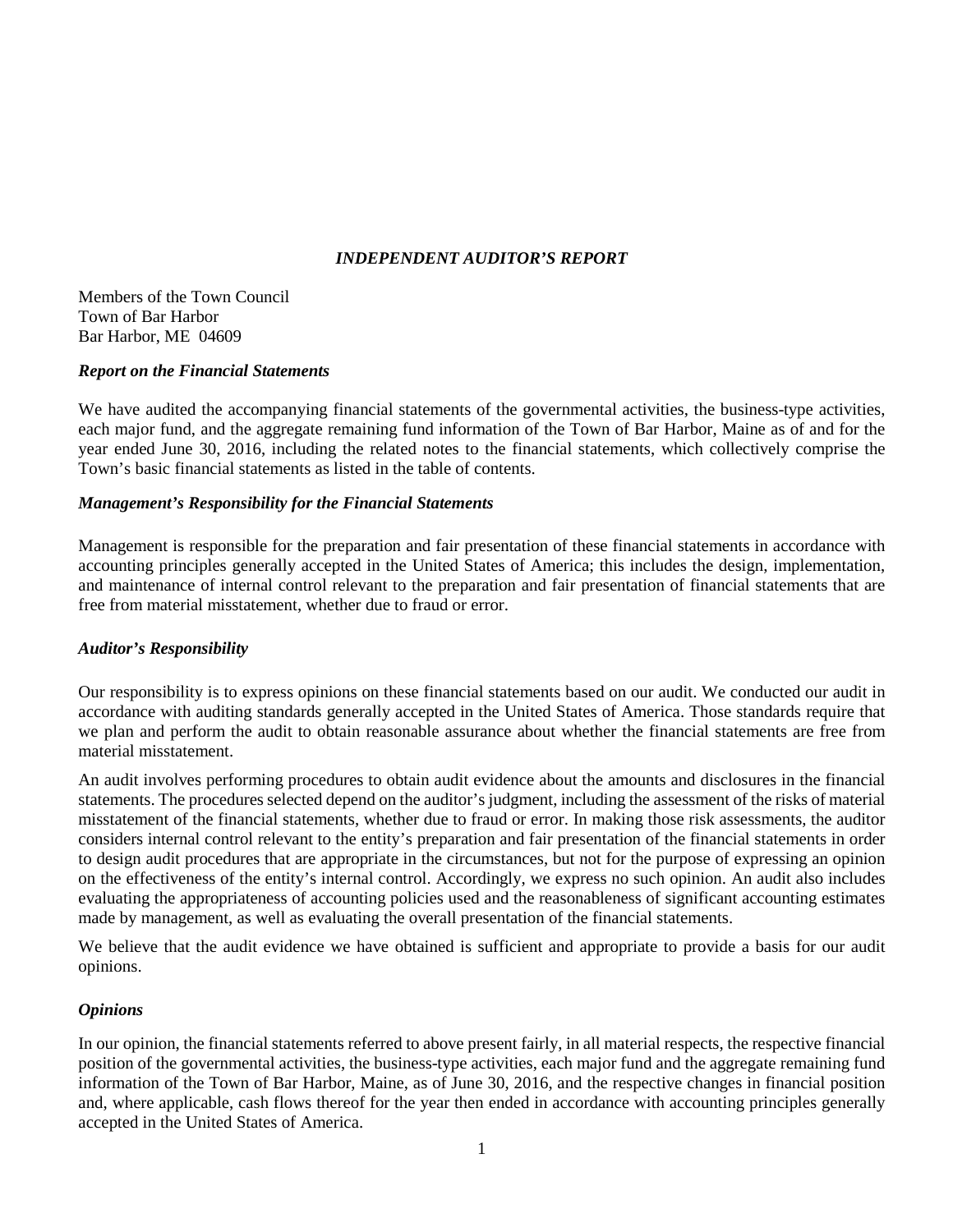## *Required Supplementary Information*

Accounting principles generally accepted in the United States of America require that the management's discussion and analysis, budgetary comparison information and pension disclosure schedules on pages 3 through 7, 43 and 44, respectively be presented to supplement the basic financial statements. Such information, although not a part of the basic financial statements, is required by the Governmental Accounting Standards Board, who considers it to be an essential part of financial reporting for placing the basic financial statements in an appropriate operational, economic, or historical context. We have applied certain limited procedures to the required supplementary information in accordance with auditing standards generally accepted in the United States of America, which consisted of inquiries of management about the methods of preparing the information and comparing the information for consistency with management's responses to our inquiries, the financial statements, and other knowledge we obtained during our audit of the financial statements. We do not express an opinion or provide any assurance on the information because the limited procedures do not provide us with sufficient evidence to express an opinion or provide any assurance.

#### *Supplementary Information*

Our audit was conducted for the purpose of forming opinions on the financial statements that collectively comprise Town of Bar Harbor, Maine's financial statements. The supplementary information is presented for purposes of additional analysis and is not a required part of the financial statements. The schedule of expenditures of federal awards is presented for purposes of additional analysis as required by the State of Maine and is also not a required part of the basic financial statements. The schedule of expenditures of federal awards and the supplementary information are the responsibility of management and were derived from and relates directly to the underlying accounting and other records used to prepare the financial statements.

The information has been subjected to the auditing procedures applied in the audit of the financial statements and certain additional procedures, including comparing and reconciling such information directly to the underlying accounting and other records used to prepare the financial statements or to the financial statements themselves, and other additional procedures in accordance with auditing standards generally accepted in the United States of America. In our opinion, the supplementary information is fairly stated, in all material respects, in relation to the financial statements as a whole.

Respectfully Submitted,

## James W. Wadman, C.P.A.

James W. Wadman, C.P.A. December 15, 2016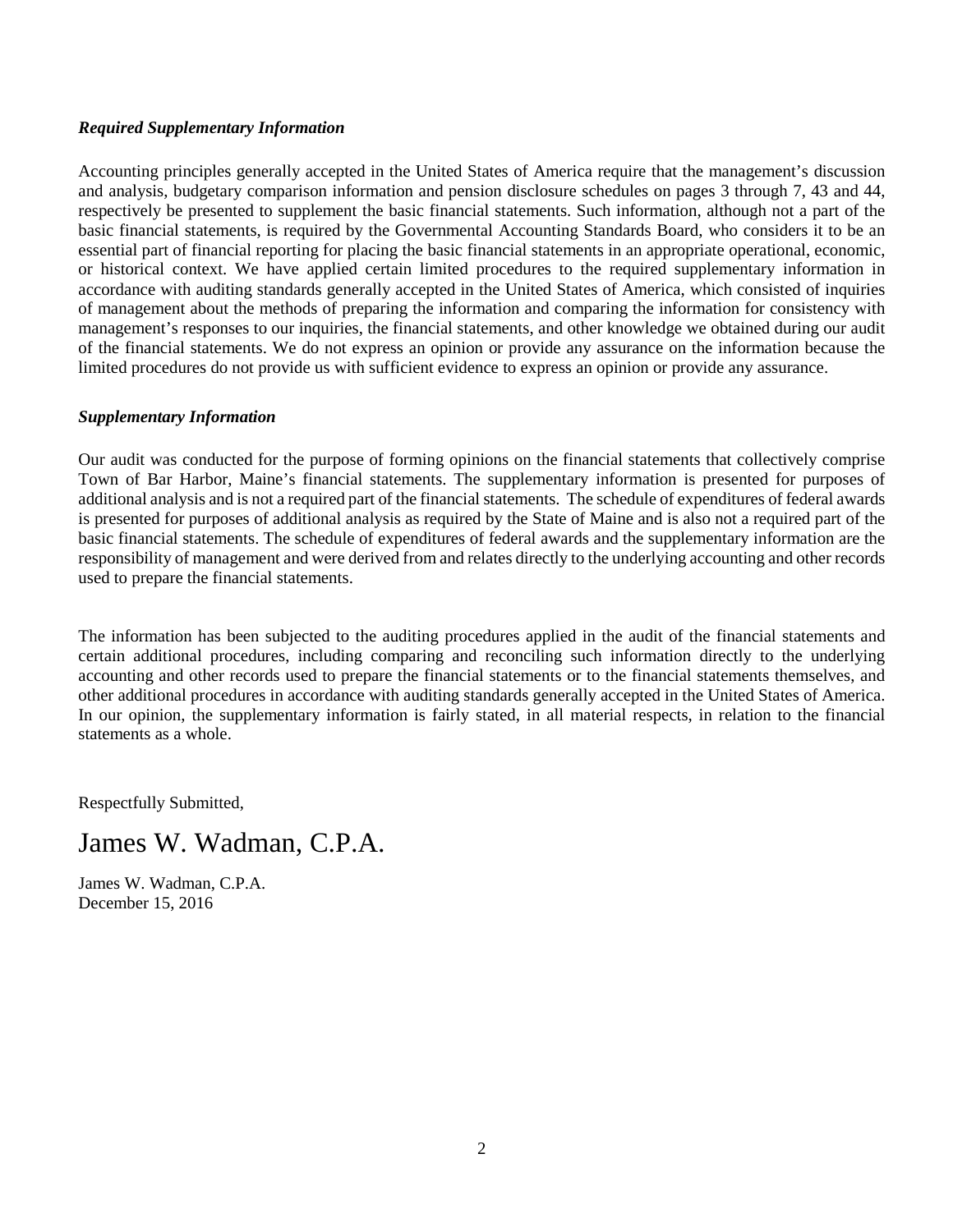#### *TOWN OF BAR HARBOR, MAINE Management's Discussion and Analysis For the Fiscal Year Ended June 30, 2016*

Management of the Town of Bar Harbor, Maine provides this *Management's Discussion and Analysis* of the Town's financial performance for readers of the Town's financial statements. This narrative overview and analysis of the financial activities of the Town is for the fiscal year ended June 30, 2016. We encourage readers to consider this information in conjunction with the financial statements and accompanying notes that follow.

The financial statements herein include all of the activities of the Town of Bar Harbor, Maine (the Town) using the integrated approach as prescribed by Government Accounting Standards Board (GASB) Statement No. 34.

#### *FINANCIAL HIGHLIGHTS – PRIMARY GOVERNMENT*

#### *Government-wide Highlights:*

*Net Position* – The assets of the Town exceeded its liabilities at fiscal year ending June 30, 2016 by \$34,820,361 (presented as "net position"). Of this amount, \$10,261,783 was reported as "unrestricted net position". Unrestricted net position represents the amount available to be used to meet the Town's ongoing obligations to citizens and creditors.

*Changes in Net Position –* The Town's total net position increased by \$1,671,082 (a 5.04% increase) for the fiscal year ended June 30, 2016. Net position of governmental activities increased by \$723,509 (a 3.6% increase), while net position of businesstype activities showed an increase of \$947,573 (a 7.3% increase).

#### *Fund Highlights:*

*Governmental Funds –* Fund Balances – As of the close of the fiscal year ended June 30, 2016, the Town's governmental funds reported a combined ending fund balance of \$7,857,827 with \$509,311 being general unassigned fund balance. This unassigned fund balance represents approximately 2.9% of the total general fund expenditures for the year.

#### *Long-term Debt:*

The Town's total long-term debt obligations increased by \$594,680 (3.3%) during the current fiscal year. Existing debt obligations were retired according to schedule. Additional information on the Town's long-term debt can be found in Note 3d of this report on pages 31-32.

#### *OVERVIEW OF THE FINANCIAL STATEMENTS*

This discussion and analysis are intended to serve as an introduction to the Town's basic financial statements. The Town's basic financial statements include three components: 1) government-wide financial statements, 2) fund financial statements, and 3) notes to the financial statements. This report also contains additional required supplementary information (budgetary comparison) and other supplementary information. These components are described below:

#### *Government-wide Financial Statements*

The Government-wide financial statements present the financial picture of the Town from the economic resources measurement focus using the accrual basis of accounting. They present governmental activities and business-type activities separately. These statements include all assets of the Town (including infrastructure) as well as all liabilities (including long-term debt). Additionally, certain elimination entries have occurred as prescribed by the statement in regards to inter-fund activity, payables and receivables. The government-wide financial statements can be found on pages 8-9 of this report.

#### *Fund Financial Statements*

The fund financial statements include statements for each of the three categories of activities – governmental, business-type and fiduciary. The governmental activities are prepared using the current financial resources measurement focus and the modified accrual basis of accounting. The business-type activities are prepared using the economic resources measurement focus and the accrual basis of accounting. Fiduciary funds are used to account for resources held for the benefit of parties outside the Town government. Fiduciary funds are not reflected in the government-wide financial statements because the resources of these funds are not available to support the Town's own programs. Reconciliation of the fund financial statements to the Government-wide financial statements is provided to explain the differences created by the integrated approach.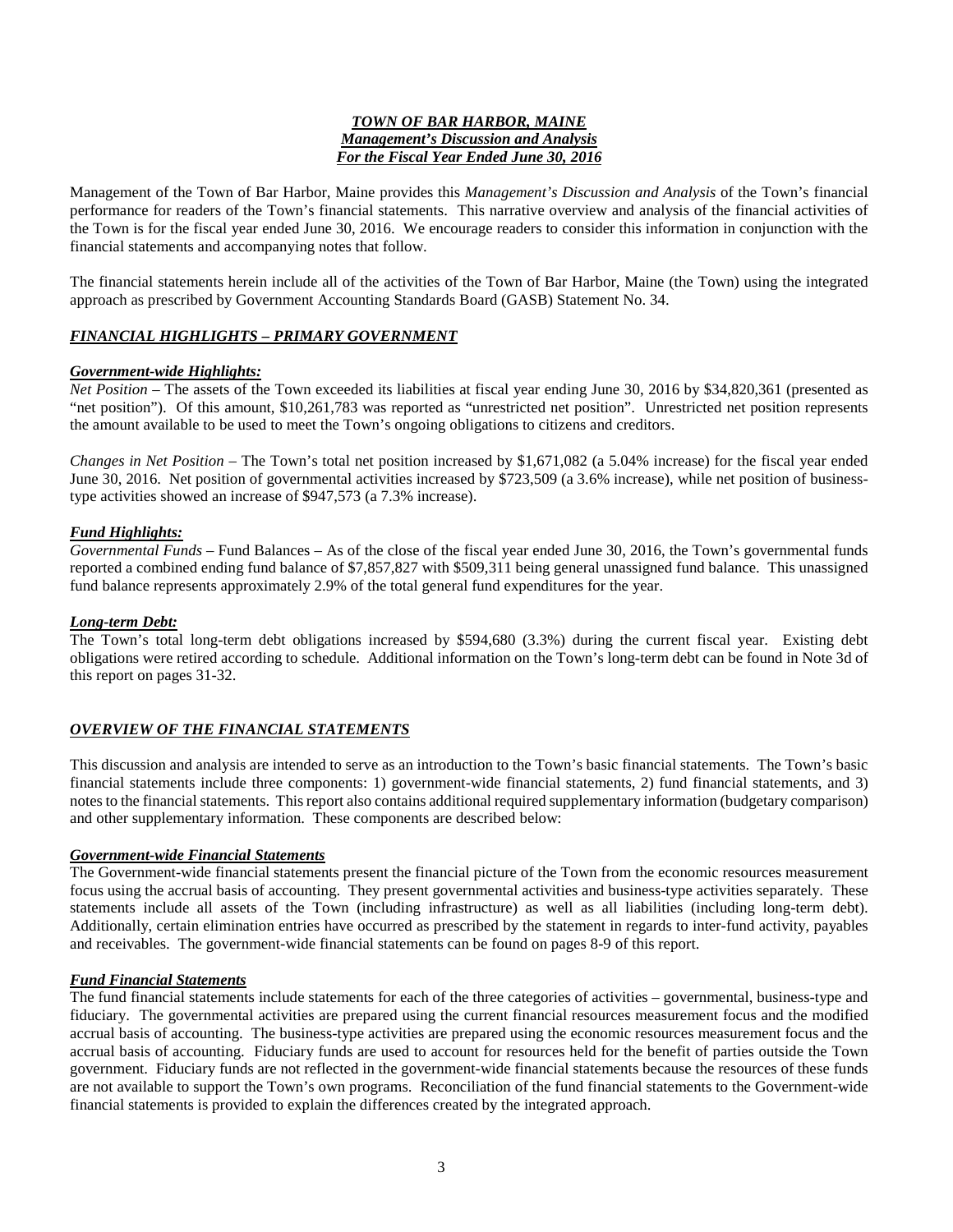The basic governmental fund financial statements can be found on pages 10-13 of this report. The basic proprietary fund financial statements can be found on pages 14-16 of this report. The basic fiduciary fund financial statements can be found on pages 17-18 of this report.

#### *Notes to the Financial Statements*

The notes provide additional information that is essential to a full understanding of the data provided in the government-wide and the fund financial statements. The notes to the financial statements can be found on pages 19-42 of this report.

#### *Required Supplementary Information*

This section includes a budgetary comparison schedule, which includes a reconciliation between the statutory fund balance for budgetary purposes and the fund balance for the general fund as presented in the governmental fund financial statements (if necessary). This section also includes a schedule of proportionate share of net pension liability and schedule of employer contributions in relation to implementation of GASB Statement #68. Required supplementary information can be found on pages 43-44 of this report.

#### *GOVERNMENT-WIDE FINANCIAL ANALYSIS*

#### *Net Position*

68.2% of the Town's net position reflects its net investment in capital assets such as land, buildings, equipment and infrastructure (roads, bridges and other immovable assets) less any related debt used to acquire those assets that are still outstanding. The Town uses these assets to provide services to citizens; consequently, these assets are not available for future spending. Although, the Town's investment in its capital assets is reported net of accumulated depreciation and net of related debt, it should be noted that the resources needed to repay this debt must be provided from other sources, since the capital assets themselves cannot be used to liquidate these liabilities.

|                                                        | Governmental      | <b>Business-like</b> |                   |                   |
|--------------------------------------------------------|-------------------|----------------------|-------------------|-------------------|
|                                                        | <b>Activities</b> | <b>Activities</b>    | <b>Total 2016</b> | <b>Total 2015</b> |
| <b>Current Assets</b>                                  | 9,436,892         | 5,172,103            | 14,608,995        | 13,952,481        |
| <b>Capital Assets</b>                                  | 23,396,090        | 19,226,750           | 42,622,840        | 41,061,396        |
| <b>Total Assets</b>                                    | 32,832,982        | 24,398,853           | 57,231,835        | 55,013,877        |
|                                                        |                   |                      |                   |                   |
| Deferred Rate Case Expense                             |                   | 5,828                | 5,828             |                   |
| <b>Related to Pensions</b>                             | 536,731           | 151,104              | 687,835           | 142,169           |
| <b>Total Deferred Outflows of Resources</b>            | 536,731           | 156,932              | 693,663           | 142,169           |
|                                                        |                   |                      |                   |                   |
| <b>Total Assets and Deferred Outflows of Resources</b> | 33, 369, 713      | 24, 555, 785         | 57,925,498        | 55,156,046        |
|                                                        |                   |                      |                   |                   |
| <b>Current Liabilities</b>                             | 1,731,337         | 1,474,472            | 3,205,809         | 2,097,611         |
| <b>Other Liabilities</b>                               | 10,068,976        | 8,903,504            | 18,972,480        | 19,234,473        |
| <b>Total Liabilities</b>                               | 11,800,313        | 10,377,976           | 22,178,289        | 21,332,084        |
|                                                        |                   |                      |                   |                   |
| <b>Prepaid Property Taxes</b>                          | 31,782            |                      | 31,782            | 42,063            |
| <b>Unamortized Premium on Debt</b>                     |                   | 100,256              | 100,256           |                   |
| <b>Related to Pensions</b>                             | 610,872           | 183,938              | 794,810           | 815,290           |
| <b>Total Deferred Inflows of Resources</b>             | 642.654           | 284,194              | 926,848           | 857,353           |
|                                                        |                   |                      |                   |                   |
| Net Investment in Capital Assets                       | 14, 175, 538      | 9,571,708            | 23,747,246        | 22,766,725        |
| Restricted                                             | 811,332           |                      | 811,332           | 710,042           |
| Unrestricted                                           | 5,939,876         | 4,321,907            | 10,261,783        | 9,489,842         |
| <b>Total Net Position</b>                              | 20,926,746        | 13,893,615           | 34,820,361        | 32,966,609        |
|                                                        |                   |                      |                   |                   |
| <b>Total Liabilities, Deferred Inflows of</b>          |                   |                      |                   |                   |
| <b>Resources and Net Position</b>                      | 33, 369, 713      | 24, 555, 785         | 57,925,498        | 55,156,046        |
|                                                        |                   |                      |                   |                   |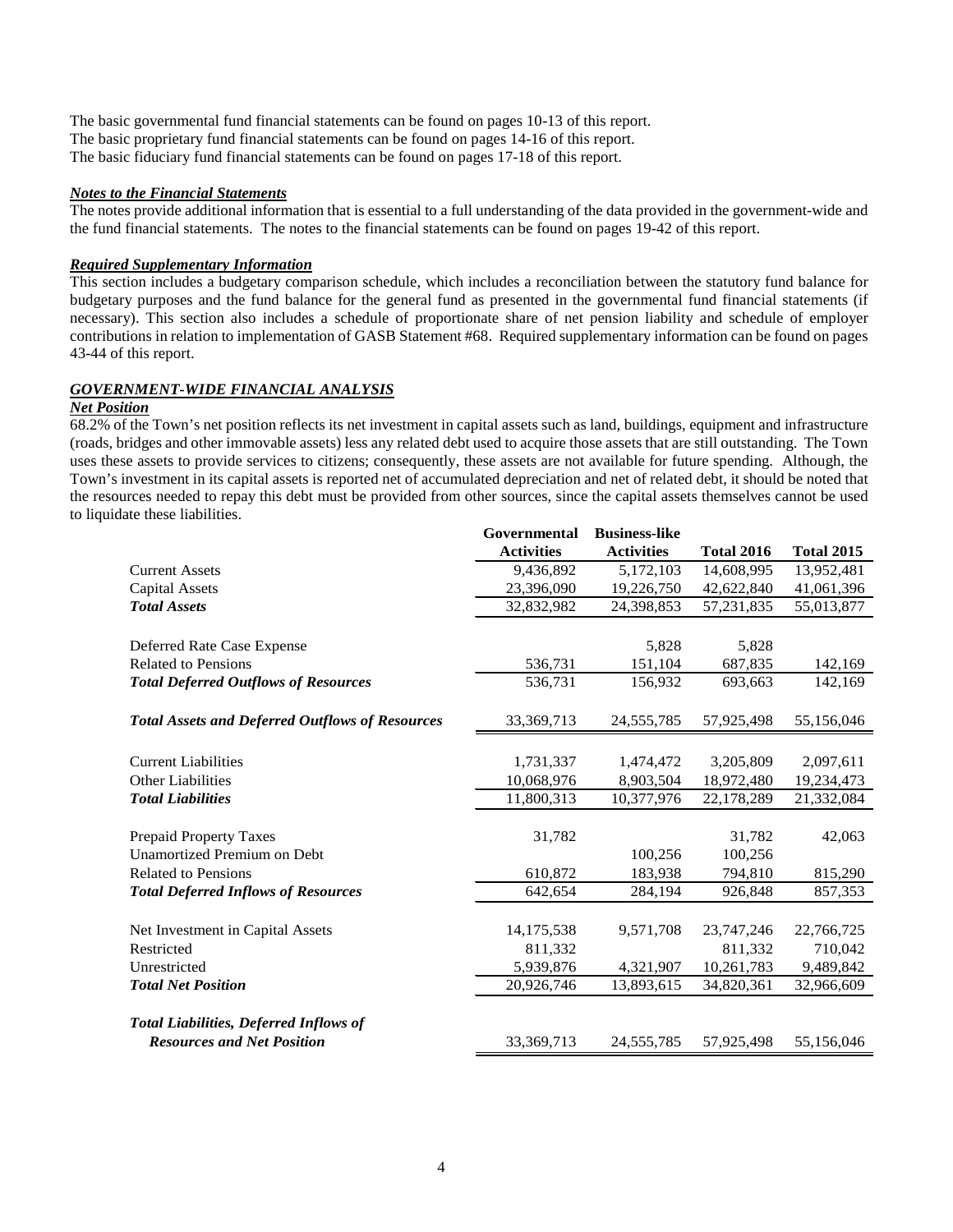#### *Changes in Net Position*

Approximately 66.3% of the Town's total revenue came from property and excise taxes, approximately 5.0% came from Federal and State subsidies and grants, and approximately 28.7% came from services, investment earnings and other sources. Depreciation expense on the Town's governmental and business-like activity assets represents \$1,978,692 of the total expenses for the fiscal year. Depreciation for governmental activities was \$1,144,560 while depreciation for business-like activities was \$834,132.

|                                    | Governmental      | <b>Business-like</b> |                   |                   |
|------------------------------------|-------------------|----------------------|-------------------|-------------------|
|                                    | <b>Activities</b> | <b>Activities</b>    | <b>Total 2016</b> | <b>Total 2015</b> |
| Revenues:                          |                   |                      |                   |                   |
| <b>Taxes</b>                       | 16,661,078        |                      | 16,661,078        | 15,858,611        |
| <b>Intergovernmental Revenues</b>  | 1,253,960         |                      | 1,253,960         | 1,246,045         |
| <b>Departmental Revenues</b>       | 1,495,853         | 4,184,231            | 5,680,084         | 5,595,274         |
| Land Donation from MDI YMCA        | 679,900           |                      | 679,900           |                   |
| <b>Other Local Sources</b>         | 622,109           | 223,621              | 845,730           | 611,261           |
| <b>Total</b>                       | 20,712,900        | 4,407,852            | 25,120,752        | 23,311,191        |
| <i>Expenses:</i>                   |                   |                      |                   |                   |
| <b>General Government</b>          | 2,993,569         |                      | 2,993,569         | 3,221,432         |
| <b>Public Safety</b>               | 3,185,177         |                      | 3,185,177         | 3,538,717         |
| Health & Welfare                   | 152,425           |                      | 152,425           | 143,945           |
| Parks and Recreation               | 293,362           |                      | 293,362           | 282,399           |
| <b>Island Explorer Shuttle Bus</b> | 39,225            |                      | 39,225            | 38,962            |
| Roads and Sanitation               | 2,230,107         |                      | 2,230,107         | 2,417,338         |
| Assessments                        | 3,564,623         |                      | 3,564,623         | 3,396,884         |
| Capital Outlay                     | 897,864           |                      | 897,864           | 1,031,281         |
| <b>Water Operations</b>            |                   | 1,555,980            | 1,555,980         | 1,592,071         |
| <b>Sewer Operations</b>            |                   | 1,934,376            | 1,934,376         | 2,167,728         |
| <b>Education Programs</b>          | 6,228,977         |                      | 6,228,977         | 6,111,323         |
| Cruise Ship                        | 148,801           |                      | 148,801           | 128,609           |
| <b>Post Employment Benefits</b>    | 208,376           |                      | 208,376           | 182,670           |
| (Gain)/Loss on Disposal of Assets  | 46,885            | (30,077)             | 16,808            | 132,605           |
| <b>Total</b>                       | 19,989,391        | 3,460,279            | 23,449,670        | 24,385,964        |
| <b>Changes in Net Position</b>     | 723,509           | 947,573              | 1,671,082         | (1,074,773)       |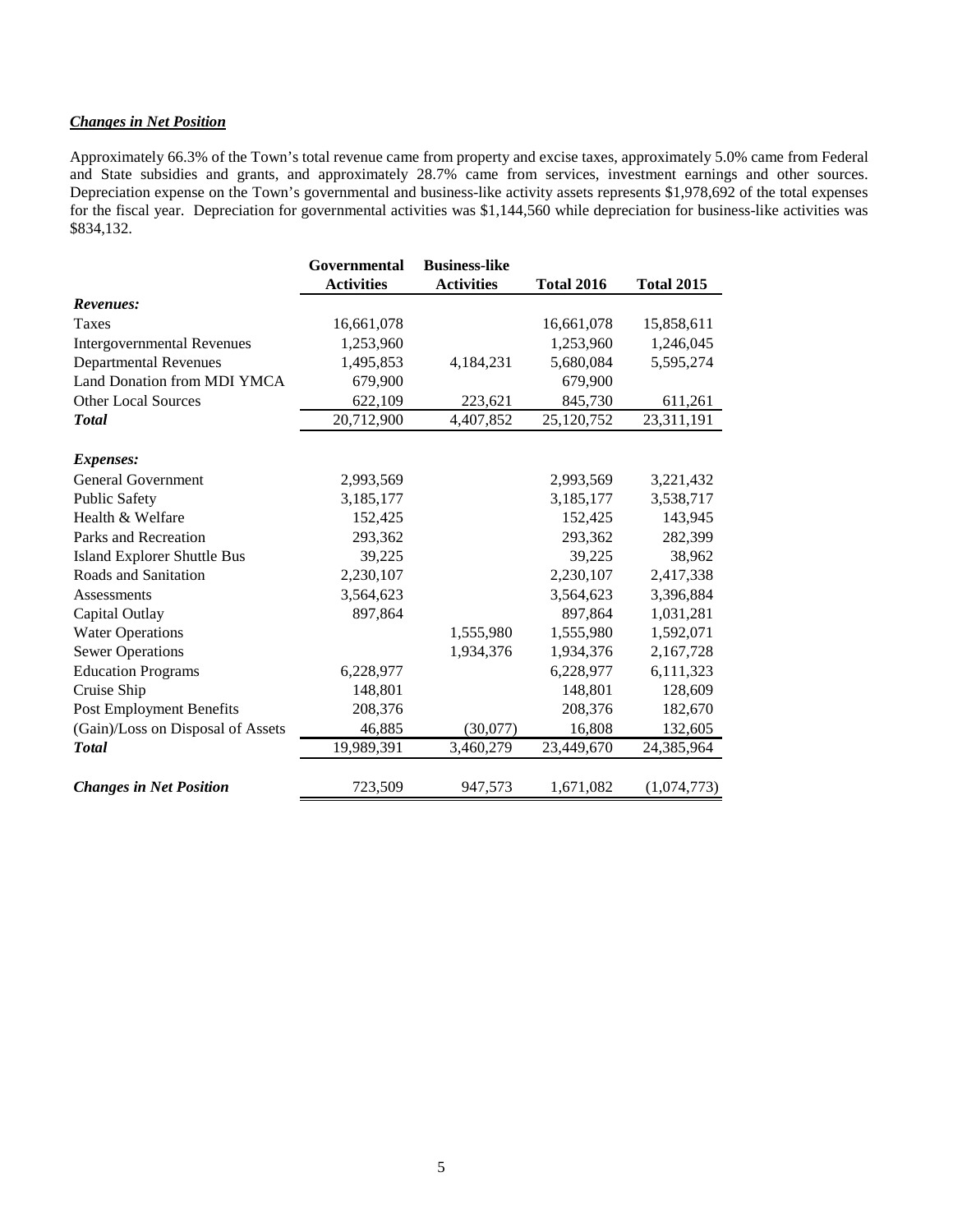

# **Expenditures by Source - Governmental and Business-Type**

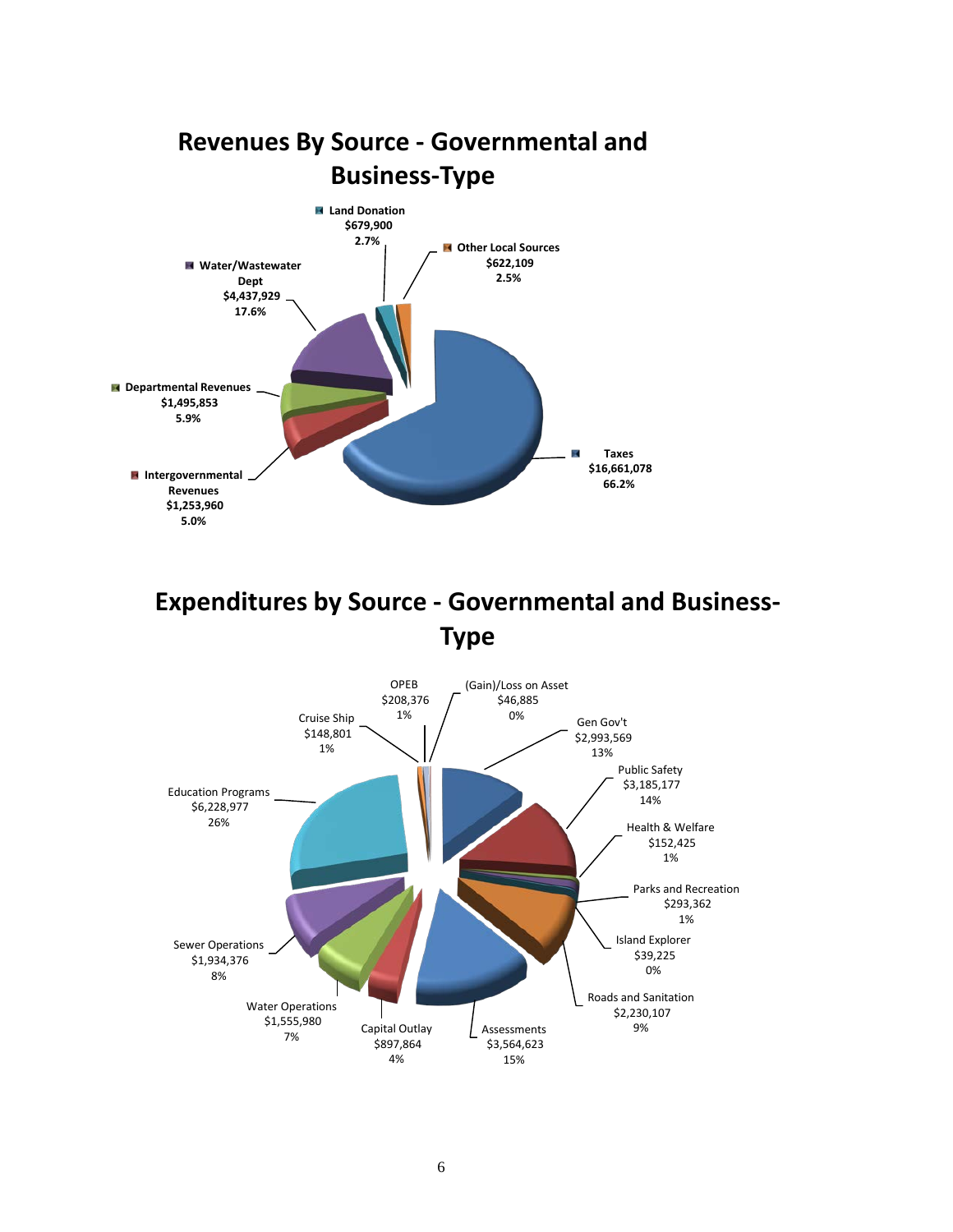#### *FINANCIAL ANALYSIS OF THE TOWN'S INDIVIDUAL FUNDS*

#### *Governmental Funds*

The focus of the Town's governmental funds is to provide information on near-term inflows, outflows, and balances of expendable resources. Such information is useful in assessing the Town's financing requirements. In particular, unassigned fund balance may serve as a useful measure of a government's net resources available for spending at the end of the fiscal year.

At the end of the fiscal year, the Town's governmental funds reported ending fund balances of \$7,857,827, a decrease of \$1,035,717 in comparison with the prior year. Approximately 6.5 percent of this total amount constitutes unassigned fund balance. The remainder is reserved to indicate that it is not available for spending because it has been committed to liquidate contracts and commitments of the prior fiscal year or for a variety of other purposes.

Variances between actual General Fund revenues and expenditures and the final amended budget included the following:

- \$128,580 positive variance in property taxes due to lower unavailable property taxes and supplementals issued. Lower unavailable property taxes resulted in part from more aggressive collection efforts for current year taxes and older liens.
- \$79,087 positive variance in auto excise revenue due to the value and number of vehicles increasing which also reflects industry sale of vehicles.
- \$(97,234) negative variance in ambulance billings due to less runs to Bangor because of staff shortages and an increase of approximately \$10,000 in bad debt write offs from the prior year.
- \$(37,739) negative variance in sale of recyclables due to a steady trend downward for metals and cardboard prices, even with a steady volume.
- \$61,460 positive variance in highway division due in large part to the mild winter. There was less demand for trucks, fuel and overtime payroll.
- \$34,950 positive variance in employee benefits due to less participation in health insurance and more opt out participation, less employee ICMA participation and FICA/Medicare wages down from terminations and positions not filled.
- \$42,565 positive variance in solid waste due to a fuel surcharge calculated in the budget being turned into a fuel credit due to low pricing.

#### *Proprietary Funds*

The Town's proprietary funds provide the same type of information found in the government-wide financial statements, but in more detail.

#### *CAPITAL ASSET ADMINISTRATION*

#### *Capital Assets*

The Town's investment in capital assets for its governmental and business-like activities amounts to \$76,741,764, net of accumulated depreciation of \$34,118,924, leaving a net book value of \$42,622,840. Current year additions included Capital Improvements, Water and Sewer additions.

#### *REQUESTS FOR INFORMATION*

This financial report is designed to provide a general overview of the Town's finances for all citizens, taxpayers, investors and creditors. This financial report seeks to demonstrate the Town's accountability for the money it receives. Questions concerning any of the information provided in this report or requests for additional information should be addressed to: Town of Bar Harbor, 93 Cottage Street, Bar Harbor, ME 04609.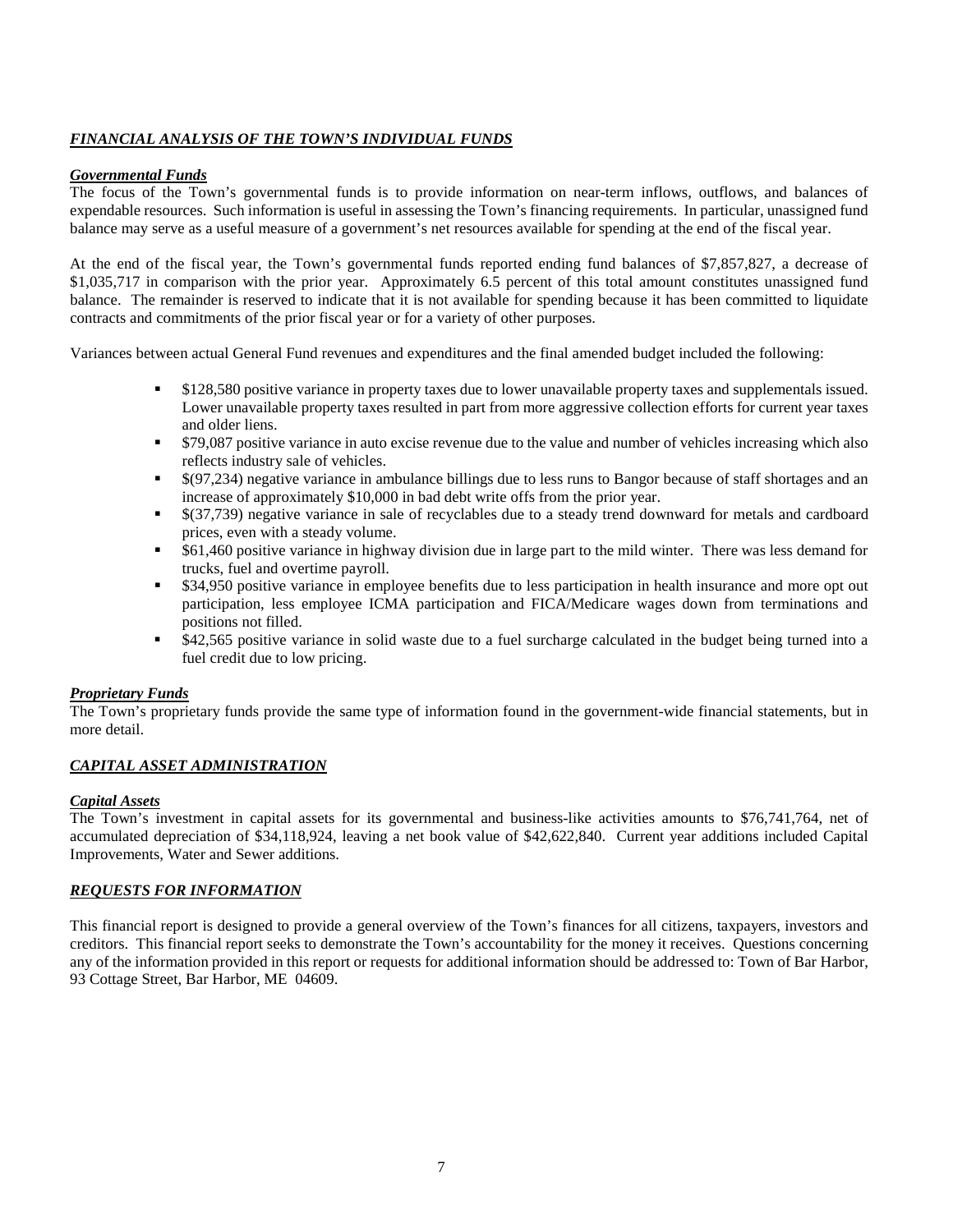#### *TOWN OF BAR HARBOR Exhibit A*

#### *STATEMENT OF NET POSITION*

| <b>JUNE 30, 2016</b>                                                     |                                   |                                           |                    |
|--------------------------------------------------------------------------|-----------------------------------|-------------------------------------------|--------------------|
|                                                                          | Governmental<br><b>Activities</b> | <b>Business-Type</b><br><b>Activities</b> | <b>Total</b>       |
| Assets:                                                                  |                                   |                                           |                    |
| Cash and Equivalents                                                     | 6,836,406                         | 4,355,747                                 | 11,192,153         |
| Investments                                                              | 1,826,953                         |                                           | 1,826,953          |
| Receivables                                                              |                                   |                                           |                    |
| Taxes and Liens<br>User Fees, net                                        | 497,626                           | 30,552<br>580,138                         | 528,178<br>580,138 |
| Accounts                                                                 | 92,059                            | 37,464                                    | 129,523            |
| Ambulance                                                                | 140,381                           |                                           | 140,381            |
| <b>Accrued Interest</b>                                                  | 3,150                             |                                           | 3,150              |
| Prepaid Expense                                                          | 250                               | 15,493                                    | 15,743             |
| Inventory                                                                | 14,727                            | 148,535                                   | 163,262            |
| Due from Other Governments                                               | 25,340                            |                                           | 25,340             |
| Bond Issuance Costs, Net                                                 |                                   | 4,174                                     | 4,174              |
| Capital Assets:                                                          |                                   |                                           |                    |
| Land                                                                     | 2,739,414                         | 164,126                                   | 2,903,540          |
| <b>Construction Work in Progress</b>                                     | 46,318                            | 3,867                                     | 50,185             |
| Other Capital Assets, Net of Depreciation                                | 20,610,358                        | 19,058,757                                | 39,669,115         |
| <b>Total Assets:</b>                                                     | 32,832,982                        | 24,398,853                                | 57,231,835         |
| <b>Deferred Outflows of Resources:</b>                                   |                                   |                                           |                    |
| Deferred Rate Case Expense                                               |                                   | 5,828                                     | 5,828              |
| <b>Related to Pensions</b>                                               | 536,731                           | 151,104                                   | 687,835            |
| <b>Total Deferred Outflows of Resources</b>                              | 536,731                           | 156,932                                   | 693,663            |
| <b>Total Assets and Deferred Outflows of Resources</b>                   | 33,369,713                        | 24,555,785                                | 57,925,498         |
| Liabilities, Deferred Inflows of Resources and Net Position:             |                                   |                                           |                    |
| Liabilities:                                                             |                                   |                                           |                    |
| <b>Accounts Payable</b>                                                  | 300,498                           | 45,975                                    | 346,473            |
| Retainage Payable                                                        | 15,000                            |                                           | 15,000             |
| Payroll Taxes Deductible                                                 | 19,076                            |                                           | 19,076             |
| Due to Students                                                          | 3,829                             |                                           | 3,829              |
| <b>Accrued Salaries Payable</b>                                          | 579,233                           | 27,238                                    | 606,471            |
| <b>Accrued Compensated Absences</b>                                      | 310,697                           | 38,339                                    | 349,036            |
| Accrued Interest Payable<br><b>Internal Balances</b>                     |                                   | 48,889<br>50,610                          | 48,889             |
| <b>Construction Advances</b>                                             | (50,610)                          | 165,000                                   | 165,000            |
| Deposits Payable                                                         | 12,518                            |                                           | 12,518             |
| Debt Due Within One Year                                                 | 541,096                           | 1,098,421                                 | 1,639,517          |
| Long-term Liabilities:                                                   |                                   |                                           |                    |
| Net Pension Liability                                                    | 1,181,144                         | 342,709                                   | 1,523,853          |
| Net Post Employment Benefits Obligation                                  | 208,376                           |                                           | 208,376            |
| Debt Due in More Than One Year                                           | 8,679,456                         | 8,560,795                                 | 17,240,251         |
| <b>Total Liabilities</b>                                                 | 11,800,313                        | 10,377,976                                | 22,178,289         |
| <b>Deferred Inflows of Resources:</b>                                    |                                   |                                           |                    |
| Prepaid Property Taxes                                                   | 31,782                            |                                           | 31,782             |
| Unamortized Premium on Debt                                              |                                   | 100,256                                   | 100,256            |
| Related to Pensions                                                      | 610,872                           | 183,938                                   | 794,810            |
| <b>Total Deferred Inflows of Resources</b>                               | 642,654                           | 284,194                                   | 926,848            |
| <b>Net Position:</b>                                                     |                                   |                                           |                    |
| Net Investment in Capital Assets                                         | 14,175,538                        | 9,571,708                                 | 23,747,246         |
| Restricted                                                               | 811,332                           |                                           | 811,332            |
| Unrestricted                                                             | 5,939,876                         | 4,321,907                                 | 10,261,783         |
| <b>Total Net Position</b>                                                | 20,926,746                        | 13,893,615                                | 34,820,361         |
| <b>Total Liabilities, Deferred Inflows of Resources and Net Position</b> | 33,369,713                        | 24,555,785                                | 57,925,498         |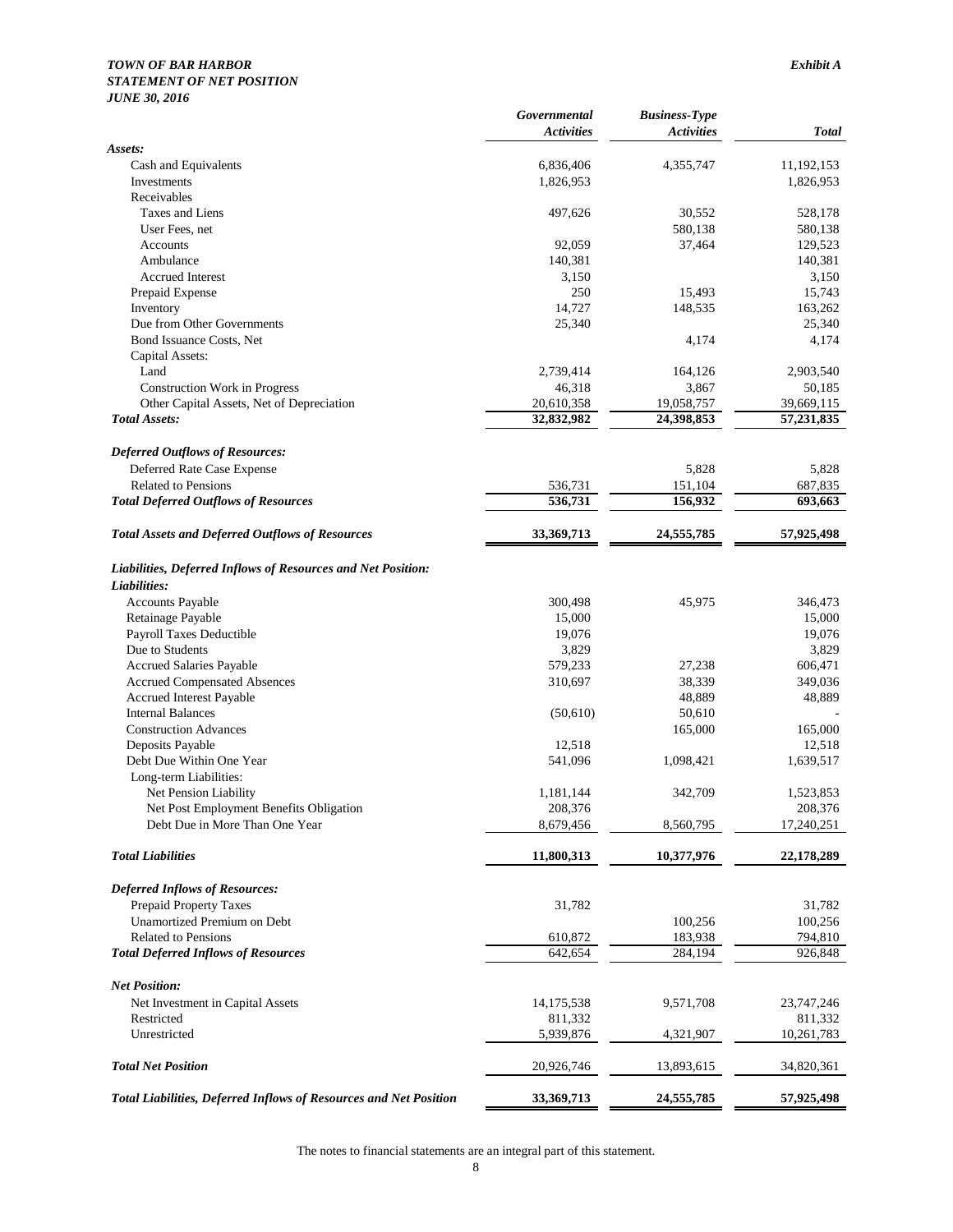## *TOWN OF BAR HARBOR Exhibit B STATEMENT OF ACTIVITIES*

| <b>FOR THE YEAR ENDED JUNE 30, 2016</b>            |                 | <b>Program Revenues</b> |                  | Net (Expense) Revenue and Changes in Net Position |                      |                |
|----------------------------------------------------|-----------------|-------------------------|------------------|---------------------------------------------------|----------------------|----------------|
|                                                    |                 | Fees, Fines, and        |                  |                                                   |                      |                |
| <b>Functions/Programs</b>                          |                 | <b>Charges</b> for      | <b>Operating</b> | Governmental                                      | <b>Business-like</b> |                |
| <b>Primary Government</b>                          | <b>Expenses</b> | <b>Services</b>         | <b>Grants</b>    | <b>Activities</b>                                 | <b>Activities</b>    | <b>Total</b>   |
| Governmental Activities:                           |                 |                         |                  |                                                   |                      |                |
| <b>General Government</b>                          | 2,993,569       | 391,756                 |                  | (2,601,813)                                       |                      | (2,601,813)    |
| <b>Public Safety</b>                               | 3,185,177       | 459,231                 | 85,720           | (2,640,226)                                       |                      | (2,640,226)    |
| Health and Welfare                                 | 152,425         |                         |                  | (152, 425)                                        |                      | (152, 425)     |
| Parks & Recreation                                 | 293,362         | 800                     |                  | (292, 562)                                        |                      | (292, 562)     |
| <b>Island Explorer Shuttle Bus</b>                 | 39,225          |                         |                  | (39, 225)                                         |                      | (39, 225)      |
| Roads and Sanitation                               | 2,230,107       | 60,450                  | 29,300           | (2,140,357)                                       |                      | (2,140,357)    |
| Assessments                                        | 3,564,623       |                         |                  | (3,564,623)                                       |                      | (3,564,623)    |
| Capital Outlay                                     | 897,864         |                         |                  | (897, 864)                                        |                      | (897, 864)     |
| Education                                          | 6,228,977       | 99,467                  | 839,932          | (5,289,578)                                       |                      | (5,289,578)    |
| Post Employment Benefits                           | 208,376         |                         |                  | (208, 376)                                        |                      | (208, 376)     |
| Cruise Ship                                        | 148,801         | 619,954                 |                  | 471,153                                           |                      | 471,153        |
| <b>Total Governmental Activities</b>               | 19,942,506      | 1,631,658               | 954,952          | (17, 355, 896)                                    |                      | (17, 355, 896) |
| <b>Business-type Activities:</b>                   |                 |                         |                  |                                                   |                      |                |
| Wastewater                                         | 1,934,376       | 2,233,247               |                  |                                                   | 298,871              | 298,871        |
| Water                                              | 1,555,980       | 1,950,984               |                  |                                                   | 395,004              | 395,004        |
| <b>Total Business-type Activities</b>              | 3,490,356       | 4,184,231               |                  |                                                   | 693,875              | 693,875        |
| <b>Total Primary Government</b>                    | 23,432,862      | 5,815,889               | 954,952          | (17, 355, 896)                                    | 693,875              | (16, 662, 021) |
| General Revenues:                                  |                 |                         |                  |                                                   |                      |                |
| Taxes                                              |                 |                         |                  |                                                   |                      |                |
| Property                                           |                 |                         |                  | 15,668,515                                        |                      | 15,668,515     |
| Auto and Boat Excise                               |                 |                         |                  | 992,563                                           |                      | 992,563        |
| <b>Intergovernmental Revenues</b>                  |                 |                         |                  | 299,008                                           |                      | 299,008        |
| Other Local Sources                                |                 |                         |                  | 486,304                                           | 76,895               | 563,199        |
| <b>Water Land Proceeds</b>                         |                 |                         |                  |                                                   | 146,726              | 146,726        |
| Gain/(Loss) on Disposal of Assets                  |                 |                         |                  | (46,885)                                          | 30,077               | (16,808)       |
| Special Items                                      |                 |                         |                  |                                                   |                      |                |
| Land Donation from MDI YMCA                        |                 |                         |                  | 679,900                                           |                      | 679,900        |
| <b>Total Revenues, Special Items and Transfers</b> |                 |                         |                  | 18,079,405                                        | 253,698              | 18,333,103     |
| Changes in Net Position                            |                 |                         |                  | 723,509                                           | 947,573              | 1,671,082      |
| <b>Net Position - Beginning</b>                    |                 |                         |                  | 20,203,237                                        | 12,946,042           | 33,149,279     |
| <b>Net Position - Ending</b>                       |                 |                         |                  | 20,926,746                                        | 13,893,615           | 34,820,361     |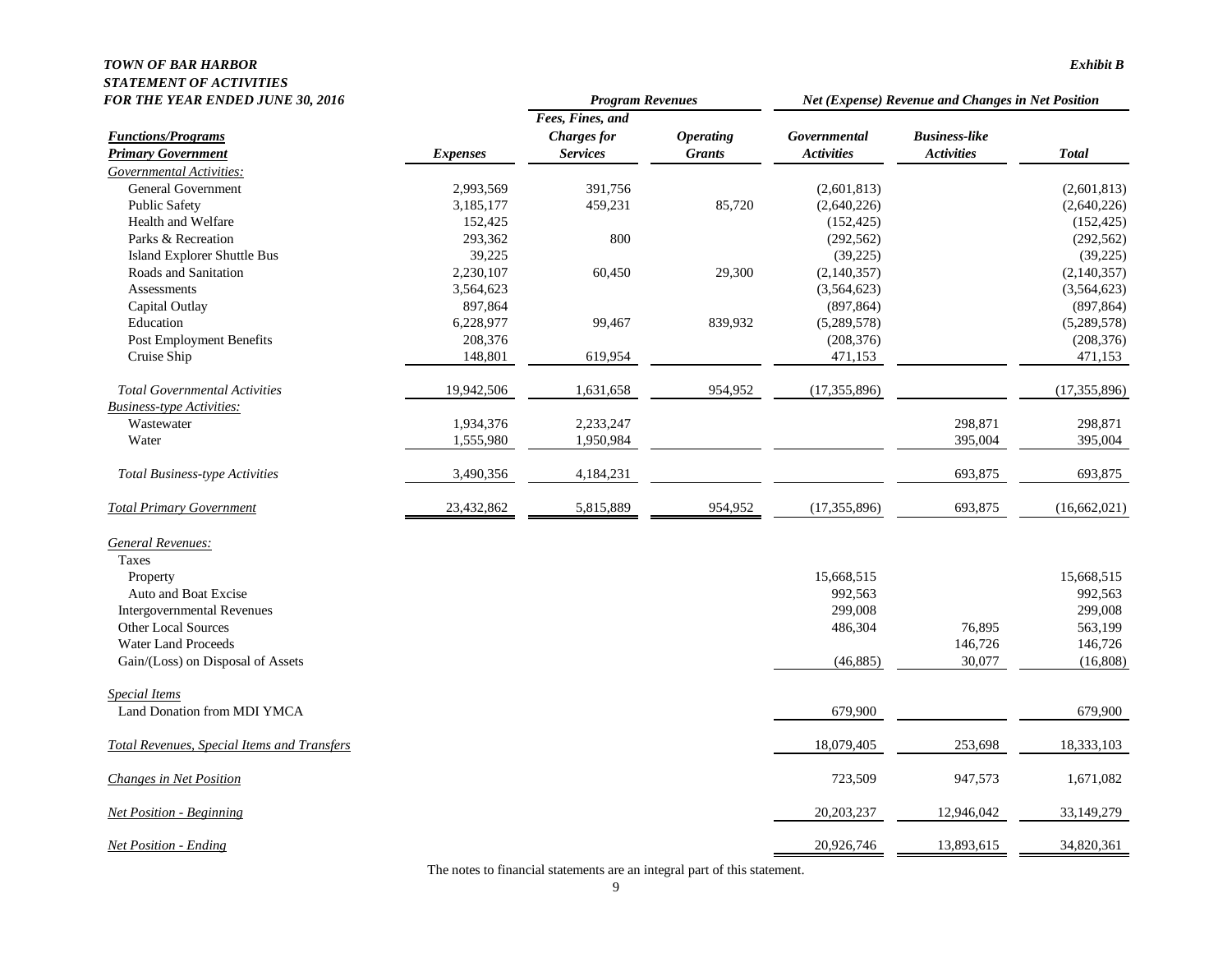#### *TOWN OF BAR HARBOR Exhibit C* **BALANCE SHEET - GOVERNMENTAL FUNDS** *JUNE 30, 2016*

|                                                              | <b>General</b><br><b>Fund</b> | CIP<br><b>Fund</b>       | <b>Other</b><br>Governmental<br><b>Funds</b> | <b>Total</b><br>Governmental<br><b>Funds</b> |
|--------------------------------------------------------------|-------------------------------|--------------------------|----------------------------------------------|----------------------------------------------|
| <b>Assets</b>                                                |                               |                          |                                              |                                              |
| Cash and Equivalents                                         | 6,834,870                     |                          | 1,536                                        | 6,836,406                                    |
| Investments                                                  | 1,813,339                     |                          | 13,614                                       | 1,826,953                                    |
| Receivables                                                  |                               |                          |                                              |                                              |
| Taxes                                                        | 45,765                        |                          |                                              | 45,765                                       |
| <b>Tax Liens</b>                                             | 451,861                       |                          |                                              | 451,861                                      |
| Accounts                                                     | 92,059                        |                          |                                              | 92,059                                       |
| <b>Ambulance Fees</b>                                        | 140,381                       |                          |                                              | 140,381                                      |
| <b>Accrued Interest</b>                                      | 3,150                         |                          |                                              | 3,150                                        |
| Prepaid Expense                                              | 250                           |                          |                                              | 250                                          |
| Inventory                                                    | 14,727                        |                          |                                              | 14,727                                       |
| Due from Other Governments                                   | 25,340                        |                          |                                              | 25,340                                       |
| Due from Other Funds                                         | 1,281,657                     | 4,136,611                | 29,300                                       | 5,447,568                                    |
| <b>Total Assets</b>                                          | 10,703,399                    | 4,136,611                | 44,450                                       | 14,884,460                                   |
| Liabilities, Deferred Inflows of Resources and Fund Balances |                               |                          |                                              |                                              |
| Liabilities                                                  |                               |                          |                                              |                                              |
| <b>Accounts Payable</b>                                      | 171,310                       | 129,188                  |                                              | 300,498                                      |
| Retainage Payable                                            |                               | 15,000                   |                                              | 15,000                                       |
| Payroll Taxes/Deductions                                     | 19,076                        |                          |                                              | 19,076                                       |
| <b>Accrued Salaries Payable</b>                              | 579,233                       |                          |                                              | 579,233                                      |
| <b>Accrued Compensated Absences</b>                          | 260,655                       |                          |                                              | 260,655                                      |
| Due to Other Funds                                           | 5,396,958                     |                          |                                              | 5,396,958                                    |
| Due to Students                                              | 3,829                         |                          |                                              | 3,829                                        |
| Deposits Payable                                             | 12,518                        |                          |                                              | 12,518                                       |
| <b>Total Liabilities</b>                                     | 6,443,579                     | 144,188                  |                                              | 6,587,767                                    |
| <b>Deferred Inflows of Resources:</b>                        |                               |                          |                                              |                                              |
| <b>Prepaid Property Taxes</b>                                | 31,782                        |                          |                                              | 31,782                                       |
| <b>Unavailable Property Taxes</b>                            | 402,886                       |                          |                                              | 402,886                                      |
| Unavailable Rental Income                                    | 4,198                         |                          |                                              | 4,198                                        |
| <b>Total Deferred Inflows of Resources</b>                   | 438,866                       | $\overline{\phantom{a}}$ | $\overline{\phantom{0}}$                     | 438,866                                      |
| <b>Fund Balances</b>                                         |                               |                          |                                              |                                              |
| Nonspendable                                                 | 2,484                         |                          | 11,757                                       | 14,241                                       |
| Restricted                                                   | 767,791                       |                          | 29,300                                       | 797,091                                      |
| Committed                                                    |                               | 3,992,423                |                                              | 3,992,423                                    |
| Assigned                                                     | 2,541,368                     |                          | 3,393                                        | 2,544,761                                    |
| Unassigned                                                   | 509,311                       |                          |                                              | 509,311                                      |
| <b>Total Fund Balances</b>                                   | 3,820,954                     | 3,992,423                | 44,450                                       | 7,857,827                                    |
| <b>Total Liabilities, Deferred Inflows of</b>                |                               |                          |                                              |                                              |
| <b>Resources, and Fund Balances</b>                          | 10,703,399                    | 4,136,611                | 44,450                                       | 14,884,460                                   |

(Continued)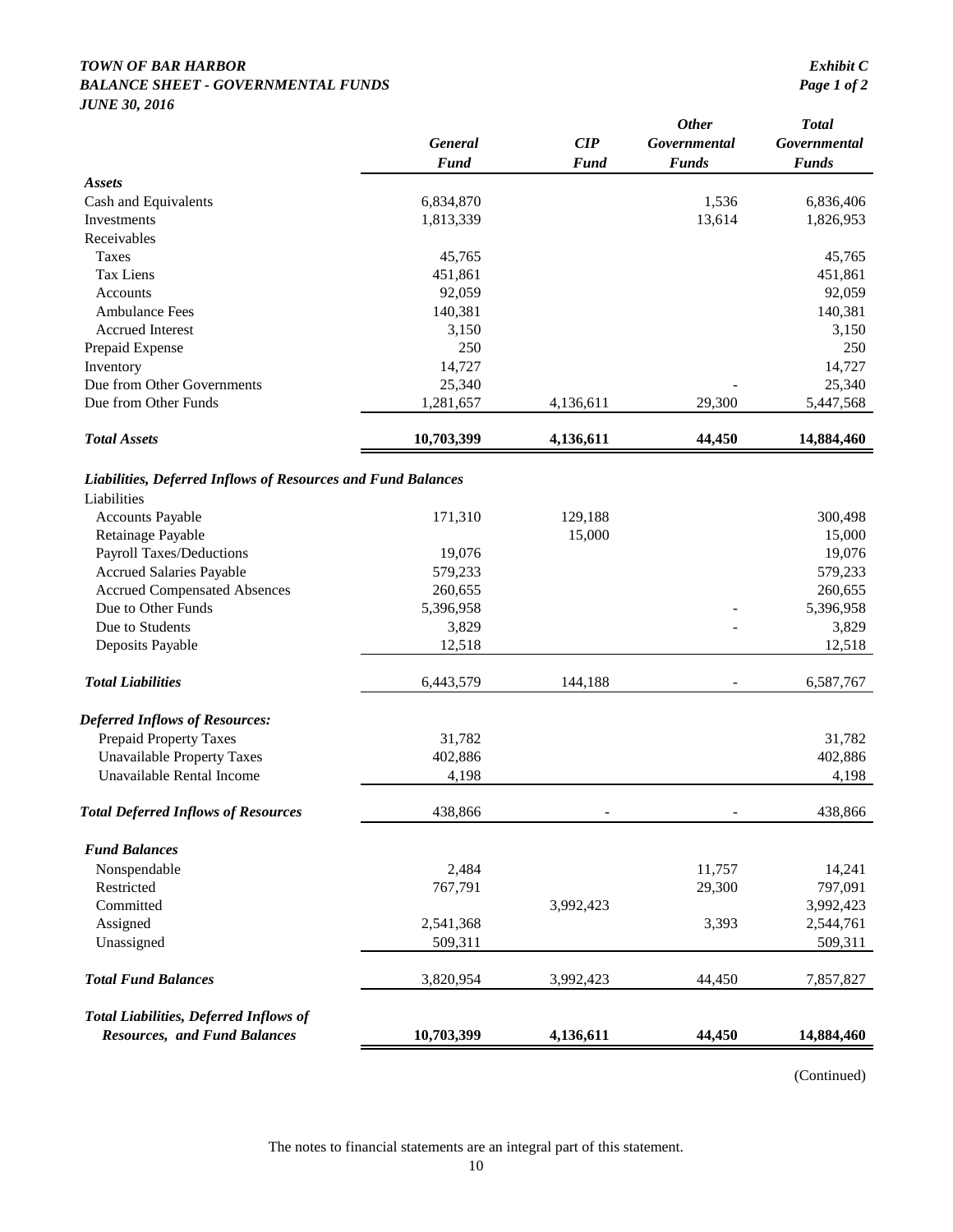## *TOWN OF BAR HARBOR Exhibit C* **BALANCE SHEET - GOVERNMENTAL FUNDS** *JUNE 30, 2016*

| Amounts reported for governmental activities in the Statement of Net Position are different because:                                                                         |                |
|------------------------------------------------------------------------------------------------------------------------------------------------------------------------------|----------------|
| <b>Total Fund Balance</b>                                                                                                                                                    | 7,857,827      |
| Capital assets used in governmental activities are not financial resources and, therefore, are not<br>reported in the funds, net of accumulated depreciation of \$20,968,723 | 23,396,090     |
| Certain long-term assets are not available to pay for current fund liabilities and, therefore, are<br>deferred in the funds:                                                 |                |
| Unavailable Revenues                                                                                                                                                         | 407,084        |
| Certain long-term liabilities are not due and payable from current financial resources and, therefore,<br>are not reported in the funds:                                     |                |
| <b>Bonds Payable</b>                                                                                                                                                         | (9,220,552)    |
| Accrued Compensated Absences - School Department                                                                                                                             | (50,042)       |
| Post Employment Benefits Costs                                                                                                                                               | (208, 376)     |
| Net Pension Liability, Related to Pensions                                                                                                                                   | (1,255,285)    |
|                                                                                                                                                                              | (10, 734, 255) |
| Net Position of Governmental Activities                                                                                                                                      | 20,926,746     |
|                                                                                                                                                                              |                |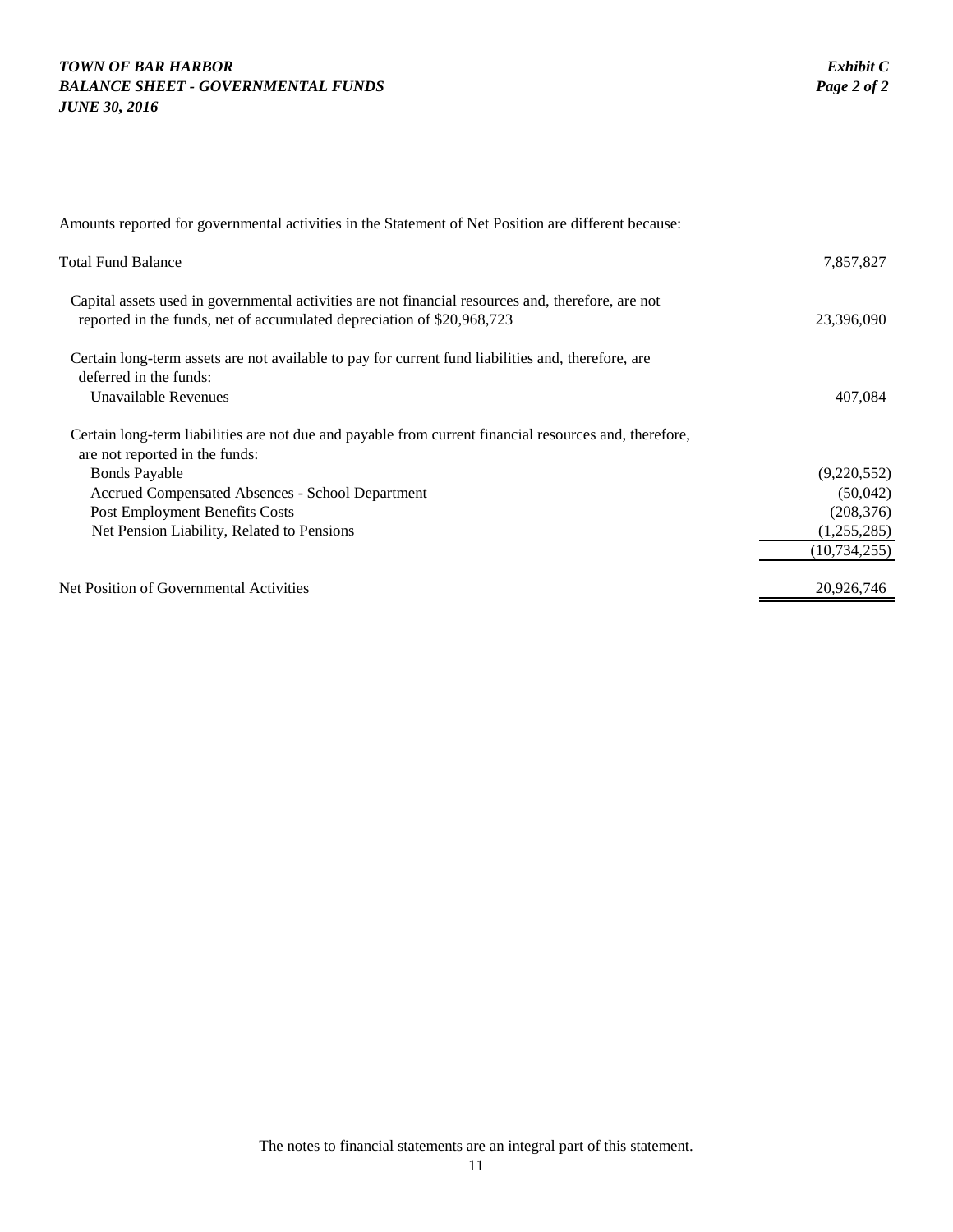## *TOWN OF BAR HARBOR Exhibit D STATEMENT OF REVENUES, EXPENDITURES AND CHANGES Page 1 of 2 IN FUND BALANCES - GOVERNMENTAL FUNDS FOR THE YEAR ENDED JUNE 30, 2016*

|                                        | General     | CIP         | <b>Other</b><br>Governmental | <b>Total</b><br>Governmental |
|----------------------------------------|-------------|-------------|------------------------------|------------------------------|
|                                        | <b>Fund</b> | <b>Fund</b> | <b>Funds</b>                 | <b>Funds</b>                 |
| Revenues                               |             |             |                              |                              |
| Taxes                                  | 16,776,563  |             |                              | 16,776,563                   |
| <b>Intergovernmental Revenues</b>      | 1,083,240   | 55,700      | 115,020                      | 1,253,960                    |
| <b>Departmental Revenues</b>           | 1,495,853   |             |                              | 1,495,853                    |
| <b>Other Local Sources</b>             | 423,999     | 228,301     | 79                           | 652,379                      |
| <b>Total Revenues</b>                  | 19,779,655  | 284,001     | 115,099                      | 20,178,755                   |
| Expenditures                           |             |             |                              |                              |
| Current:                               |             |             |                              |                              |
| <b>General Government</b>              | 2,721,559   |             |                              | 2,721,559                    |
| <b>Public Safety</b>                   | 2,767,588   |             | 90,007                       | 2,857,595                    |
| Health and Welfare                     | 139,640     |             |                              | 139,640                      |
| Parks and Recreation                   | 242,210     |             |                              | 242,210                      |
| <b>Island Explorer Shuttle Bus</b>     | 39,225      |             |                              | 39,225                       |
| Roads and Sanitation                   | 1,700,702   |             |                              | 1,700,702                    |
| Education                              | 6,091,083   |             |                              | 6,091,083                    |
| <b>Assessments</b>                     | 3,564,623   |             |                              | 3,564,623                    |
| Cruise Ship                            | 148,801     |             |                              | 148,801                      |
| Capital Outlay                         |             | 4,109,034   |                              | 4,109,034                    |
| <b>Total Expenditures</b>              | 17,415,431  | 4,109,034   | 90,007                       | 21,614,472                   |
| Excess of Revenues Over (Under)        |             |             |                              |                              |
| Expenditures                           | 2,364,224   | (3,825,033) | 25,092                       | (1,435,717)                  |
| Other Financing Sources (Uses)         |             |             |                              |                              |
| <b>Bond Proceeds</b>                   |             | 400,000     |                              | 400,000                      |
| <b>Transfers from Other Funds</b>      | 5,609,127   | 2,033,436   | 4,287                        | 7,646,850                    |
| <b>Transfers to Other Funds</b>        | (7,646,822) |             | (28)                         | (7,646,850)                  |
| <b>Total Other Financing</b>           |             |             |                              |                              |
| Sources (Uses)                         | (2,037,695) | 2,433,436   | 4,259                        | 400,000                      |
| Excess of Revenues and Other Financing |             |             |                              |                              |
| Sources Over (Under) Expenditures      | 326,529     | (1,391,597) | 29,351                       | (1,035,717)                  |
| Fund Balance - July 1                  | 3,494,425   | 5,384,020   | 15,099                       | 8,893,544                    |
| <b>Fund Balance - June 30</b>          | 3,820,954   | 3,992,423   | 44,450                       | 7,857,827                    |

(Continued)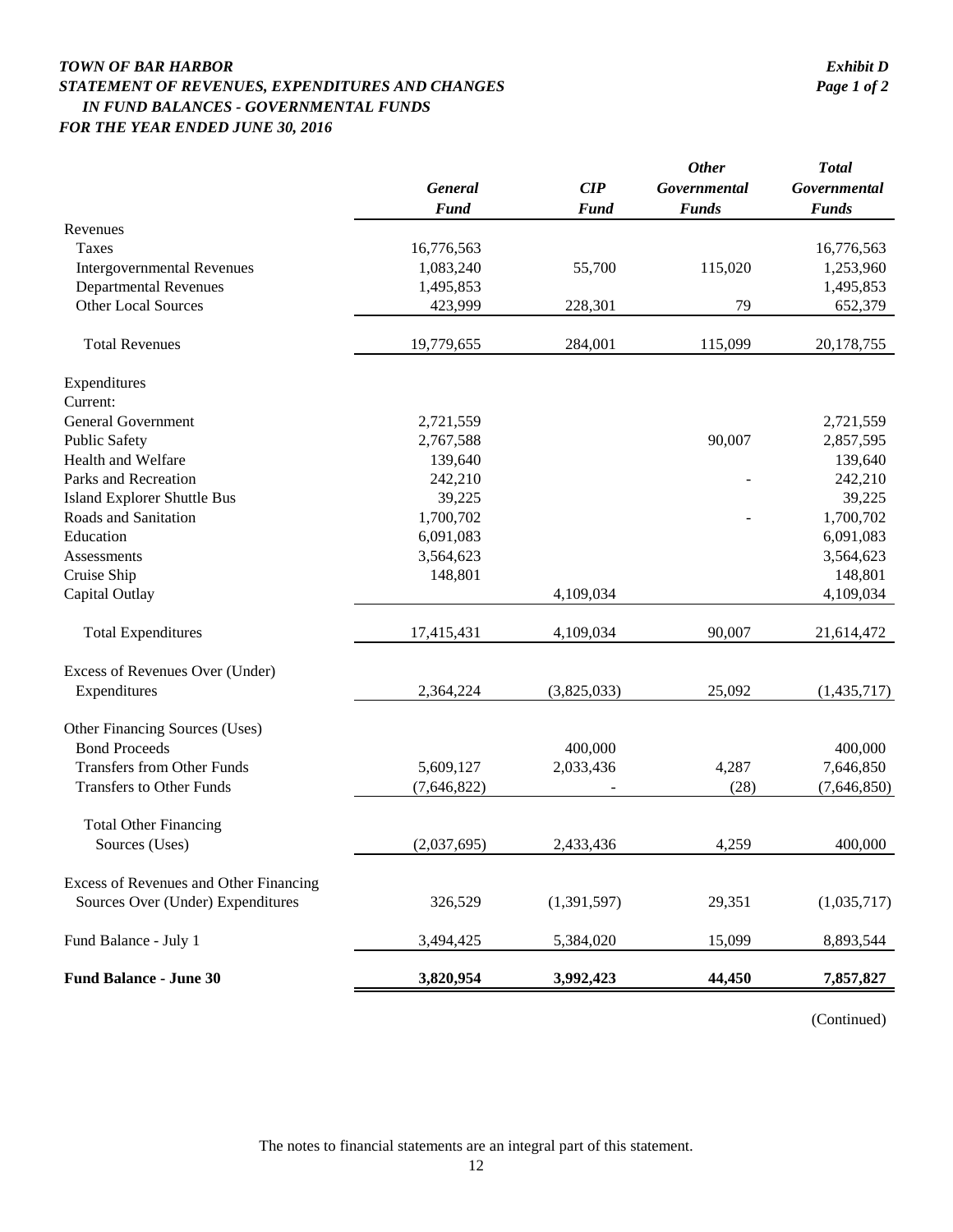| <b>TOWN OF BAR HARBOR</b><br>RECONCILIATION OF THE STATEMENT OF REVENUES, EXPENDITURES,<br>AND CHANGES IN FUND BALANCES - GOVERNMENTAL FUNDS<br>TO THE STATEMENT OF ACTIVITIES<br>FOR THE YEAR ENDED JUNE 30, 2016                                                                                                                                                                                                                                   | <b>Exhibit D</b><br>Page 2 of 2                   |
|------------------------------------------------------------------------------------------------------------------------------------------------------------------------------------------------------------------------------------------------------------------------------------------------------------------------------------------------------------------------------------------------------------------------------------------------------|---------------------------------------------------|
| Net change in fund balances - total governmental funds                                                                                                                                                                                                                                                                                                                                                                                               | (1,035,717)                                       |
| Amounts reported for governmental activities in the Statement of Activities are different because:                                                                                                                                                                                                                                                                                                                                                   |                                                   |
| Governmental funds report capital outlays as expenditures while governmental activities<br>report depreciation expense to allocate those expenditures over the life of the assets:<br>Capital asset purchases capitalized<br>Gain/(Loss) on Disposal of Assets<br>Depreciation expense                                                                                                                                                               | 3,360,463<br>(46,885)<br>(1,144,560)<br>2,169,018 |
| Revenues in the Statement of Activities that do not provide current financial resources<br>are not reported as revenues in the funds:<br><b>Unavailable Revenues</b><br><b>Unavailable Taxes</b>                                                                                                                                                                                                                                                     | (30,270)<br>(115, 485)<br>(145, 755)              |
| Bond proceeds provide current financial resources to governmental funds, but issuing<br>debt increases long-term liabilities in the statement of net position. Repayment of debt<br>principal is an expenditure in the governmental funds, but the repayment reduces<br>long-term liabilities in the Statement of Net Position:<br><b>Bond Proceeds</b><br>Capital lease obligation principal payments<br>General obligation bond principal payments | (400,000)<br>14,515<br>516,092<br>130,607         |
| Some expenses reported in the Statement of Activities do not require the use of<br>current financial resources and, therefore, are not reported as expenditures in<br>governmental funds:<br>Accrued compensated absences<br>Post Employment Benefits Cost<br>Pension Plans (Deferred Outflows, Net Pension Liability, Deferred Inflows)                                                                                                             | (8,176)<br>(208, 376)<br>(178,092)<br>(394, 644)  |
| Change in net position of governmental activities                                                                                                                                                                                                                                                                                                                                                                                                    | 723,509                                           |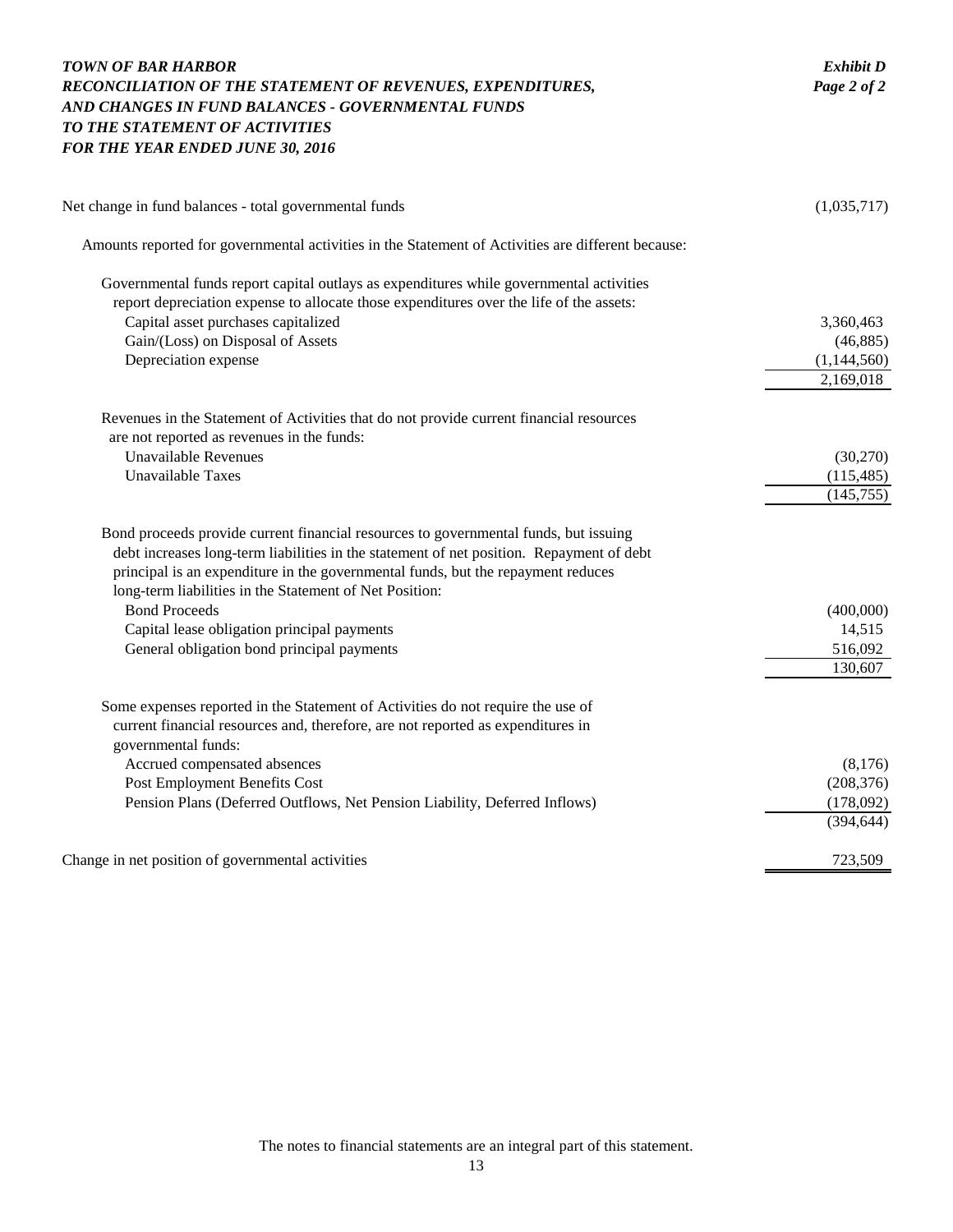#### *TOWN OF BAR HARBOR Exhibit E*

#### *STATEMENT OF NET POSITION - PROPRIETARY FUNDS JUNE 30, 2016*

|                                                                   | Wastewater        | Water             |              |
|-------------------------------------------------------------------|-------------------|-------------------|--------------|
| <b>Assets</b>                                                     | <b>Enterprise</b> | <b>Enterprise</b> | <b>Total</b> |
| <b>Current Assets:</b>                                            |                   |                   |              |
| Cash and Equivalents                                              | 1,966,607         | 2,389,140         | 4,355,747    |
| Receivables                                                       |                   |                   |              |
| User Fees, net                                                    | 482,639           | 97,499            | 580,138      |
| Liens Receivable                                                  | 30,552            |                   | 30,552       |
| Accounts                                                          | 35,387            | 2,077             | 37,464       |
| Inventory                                                         | 24,866            | 123,669           | 148,535      |
| Prepaid Expenses                                                  |                   | 15,493            | 15,493       |
| <b>Total Current Assets</b>                                       | 2,540,051         | 2,627,878         | 5,167,929    |
| <b>Noncurrent Assets:</b>                                         |                   |                   |              |
| Capital Assets, net                                               | 10,413,979        | 8,812,771         | 19,226,750   |
| Bond Issuance Costs, net                                          |                   | 4,174             | 4,174        |
| <b>Total Noncurrent Assets</b>                                    | 10,413,979        | 8,816,945         | 19,230,924   |
| <b>Total Assets</b>                                               | 12,954,030        | 11,444,823        | 24,398,853   |
|                                                                   |                   |                   |              |
| <b>Deferred Outflows of Resources:</b>                            |                   |                   |              |
| Deferred Rate Case Expense                                        |                   | 5,828             | 5,828        |
| <b>Related to Pensions</b>                                        | 96,031            | 55,073            | 151,104      |
| <b>Total Deferred Outflows of Resources</b>                       | 96,031            | 60,901            | 156,932      |
| <b>Total Assets and Deferred Outflows of Resources</b>            | 13,050,061        | 11,505,724        | 24, 555, 785 |
| <b>Liabilities and Net Position</b>                               |                   |                   |              |
| <b>Liabilities</b>                                                |                   |                   |              |
| <b>Accounts Payable</b>                                           | 29,918            | 16,057            | 45,975       |
| Accrued Salaries and Benefits                                     | 17,259            | 9,979             | 27,238       |
| <b>Accrued Interest Payable</b>                                   | 13,221            | 35,668            | 48,889       |
| Due to Other Funds                                                | 47,920            | 2,690             | 50,610       |
| <b>Compensated Absences Payable</b>                               | 26,466            | 11,873            | 38,339       |
| Bonds and Notes Payable                                           | 536,226           | 562,195           | 1,098,421    |
| <b>Total Current Liabilities</b>                                  | 671,010           | 638,462           | 1,309,472    |
|                                                                   |                   |                   |              |
| <b>Noncurrent Liabilities:</b>                                    |                   |                   |              |
| Net Pension Liability                                             | 217,801           | 124,908           | 342,709      |
| <b>Construction Advances</b>                                      |                   | 165,000           | 165,000      |
| Bonds and Notes Payable                                           | 1,965,484         | 6,595,311         | 8,560,795    |
| <b>Total Noncurrent Liabilities</b>                               | 2,183,285         | 6,885,219         | 9,068,504    |
| <b>Total Liabilities</b>                                          | 2,854,295         | 7,523,681         | 10,377,976   |
| <b>Deferred Inflows of Resources:</b>                             |                   |                   |              |
| Unamortized Premium on Debt                                       |                   | 100,256           | 100,256      |
| <b>Related to Pensions</b>                                        | 116,898           | 67,040            | 183,938      |
| <b>Total Deferred Inflows of Resources</b>                        | 116,898           | 167,296           | 284,194      |
|                                                                   |                   |                   |              |
| <b>Net Position</b>                                               |                   |                   |              |
| Net Investment in Capital Assets                                  | 7,912,269         | 1,659,439         | 9,571,708    |
| <b>Retained Earnings</b>                                          |                   |                   |              |
| Reserved                                                          | 2,000,321         | 1,738,305         | 3,738,626    |
| Unreserved                                                        | 166,278           | 417,003           | 583,281      |
| <b>Total Net Position</b>                                         | 10,078,868        | 3,814,747         | 13,893,615   |
| Total Liabilities, Deferred Inflows of Resources and Net Position | 13,050,061        | 11,505,724        | 24,555,785   |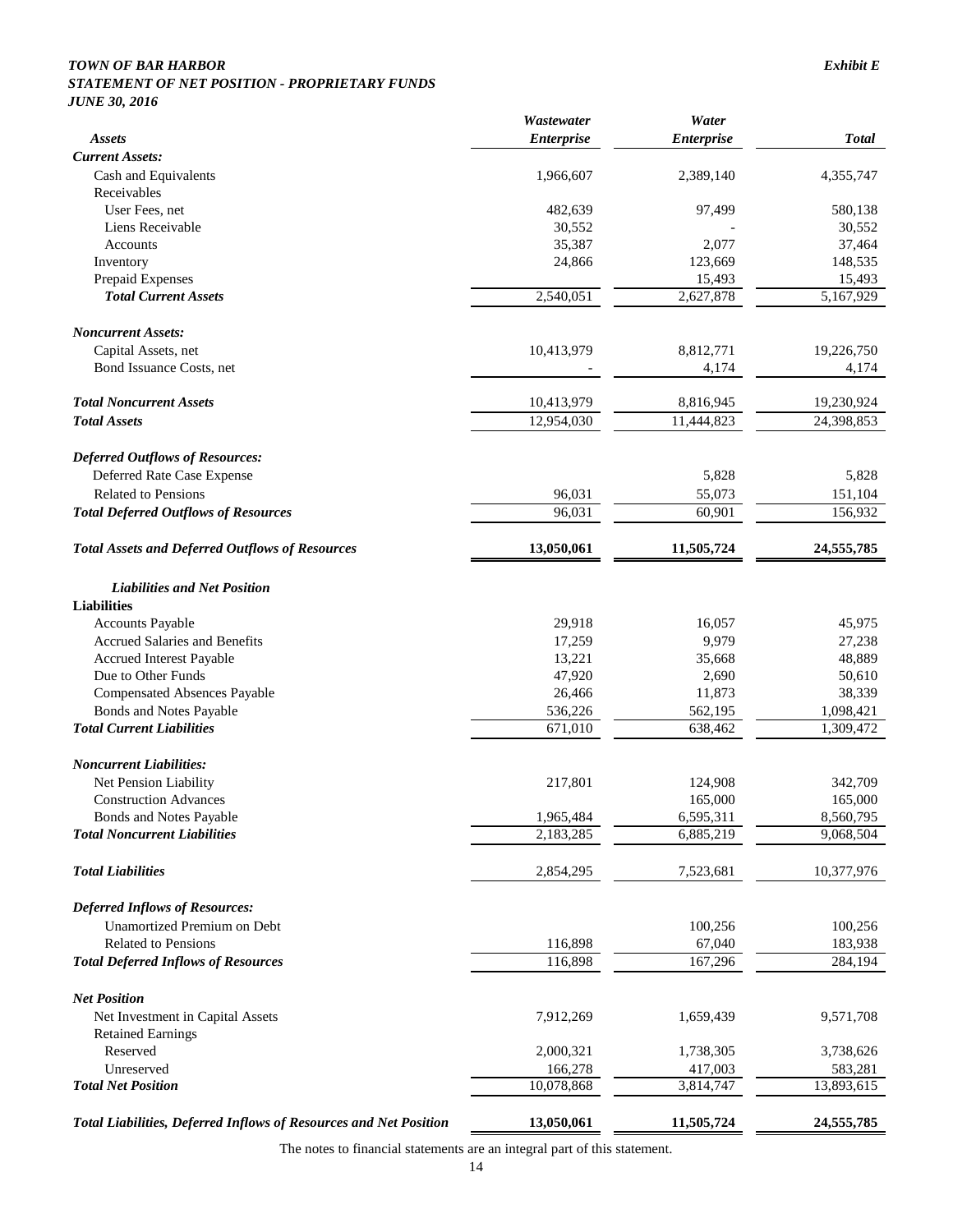## *TOWN OF BAR HARBOR Exhibit F STATEMENT OF REVENUES, EXPENSES, AND CHANGES IN FUND NET POSITION PROPRIETARY FUNDS FOR THE YEAR ENDED JUNE 30, 2016*

|                                              | <b>Proprietary Fund Types</b> |                   |              |
|----------------------------------------------|-------------------------------|-------------------|--------------|
|                                              | Wastewater                    | Water             |              |
|                                              | <b>Enterprise</b>             | <b>Enterprise</b> | <b>Total</b> |
| <b>Operating Revenues:</b>                   |                               |                   |              |
| <b>Charges for Services</b>                  | 2,134,571                     | 1,948,941         | 4,083,512    |
| <b>Special Assessments</b>                   | 79,776                        |                   | 79,776       |
| <b>Interest - Late Penalties</b>             | 18,900                        | 2,043             | 20,943       |
| <b>Total Operating Revenues:</b>             | 2,233,247                     | 1,950,984         | 4,184,231    |
| <b>Operating Expenditures:</b>               |                               |                   |              |
| Current:                                     |                               |                   |              |
| Salaries and Benefits                        | 613,643                       | 443,474           | 1,057,117    |
| <b>Contracted Services</b>                   | 194,614                       | 244,436           | 439,050      |
| Utilities & Commodities                      | 193,302                       | 51,717            | 245,019      |
| Repairs & Maintenance                        | 139,212                       | 164,770           | 303,982      |
| Equipment                                    | 24,573                        | 15,522            | 40,095       |
| Other Expenses                               | 49,592                        | 41,378            | 90,970       |
| Depreciation and Amortization                | 527,262                       | 306,870           | 834,132      |
| Materials and Supplies                       | 99,335                        | 96,228            | 195,563      |
| <b>Total Operating Expenditures</b>          | 1,841,533                     | 1,364,395         | 3,205,928    |
| Net Operating Income                         | 391,714                       | 586,589           | 978,303      |
| Nonoperating Revenues (Expenses)             |                               |                   |              |
| <b>Interest Revenue</b>                      | 7,009                         | 8,896             | 15,905       |
| Homeowner Contributions to extension         | 53,680                        |                   | 53,680       |
| Nonutility Income, net of expense            |                               | 6,119             | 6,119        |
| Sale of Fixed Assets                         | 5,288                         | 141,438           | 146,726      |
| <b>Bond Refinance proceeds</b>               | 30,077                        |                   | 30,077       |
| Contributions in Aid of Construction         |                               | 1,191             | 1,191        |
| <b>Related to Pensions</b>                   | (4,616)                       | (22,800)          | (27, 416)    |
| <b>Interest Expense</b>                      | (88, 227)                     | (168, 785)        | (257, 012)   |
| <b>Total Nonoperating Revenue (Expenses)</b> | 3,211                         | (33, 941)         | (30, 730)    |
| <b>Change in Net Position (net income)</b>   | 394,925                       | 552,648           | 947,573      |
| <b>Total Net Position - Beginning</b>        | 9,683,943                     | 3,262,099         | 12,946,042   |
| <b>Total Net Position - Ending</b>           | 10,078,868                    | 3,814,747         | 13,893,615   |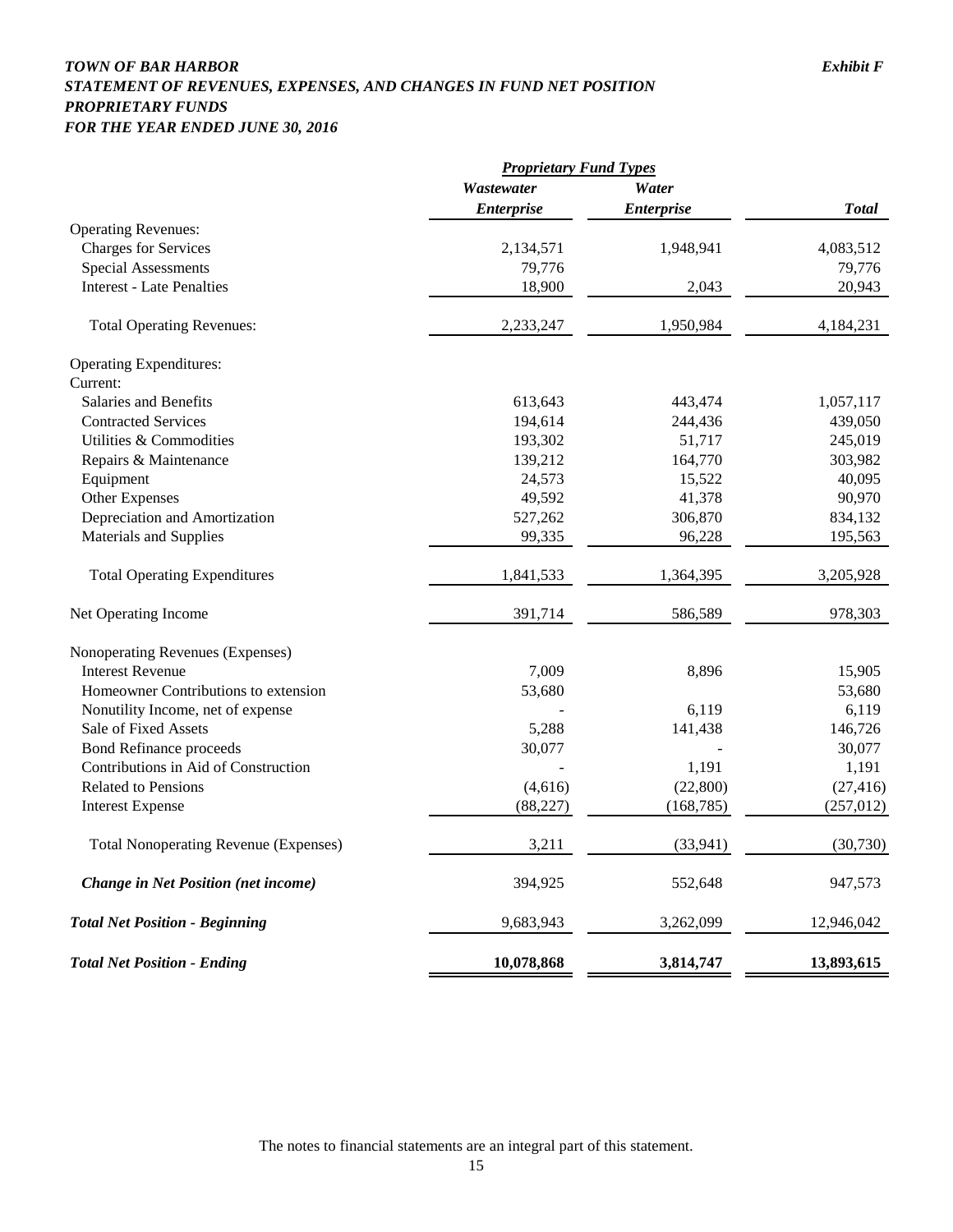## *TOWN OF BAR HARBOR Exhibit G STATEMENT OF CASH FLOWS ALL PROPRIETARY FUND TYPES FOR THE YEAR ENDED JUNE 30, 2016*

|                                                                                                                                     | <b>Proprietary Fund Types</b> |                   |              |  |
|-------------------------------------------------------------------------------------------------------------------------------------|-------------------------------|-------------------|--------------|--|
|                                                                                                                                     | Wastewater                    | Water             |              |  |
|                                                                                                                                     | <b>Enterprise</b>             | <b>Enterprise</b> | <b>Total</b> |  |
| <b>Cash Flows from Operating Activities</b>                                                                                         |                               |                   |              |  |
| <b>Received from Customers</b>                                                                                                      | 2,233,247                     | 1,950,984         | 4,184,231    |  |
| Payments to Suppliers                                                                                                               | (651,036)                     | (572, 673)        | (1,223,709)  |  |
| Payments to Employees                                                                                                               | (613, 643)                    | (443, 474)        | (1,057,117)  |  |
| Other Receipts (Payments)                                                                                                           | (49, 592)                     | (35,259)          | (84, 851)    |  |
| Net Cash Provided by (Used in) Operating Activities                                                                                 | 918,976                       | 899,578           | 1,818,554    |  |
| <b>Cash Flows from Capital and Related Financing Activities</b>                                                                     |                               |                   |              |  |
| Purchases of Capital Assets                                                                                                         | (167, 696)                    | (89,966)          | (257, 662)   |  |
| Principal Received on Capital Debt Issued                                                                                           |                               | 1,700,000         | 1,700,000    |  |
| <b>Bond Refinance proceeds</b>                                                                                                      | 30,077                        |                   | 30,077       |  |
| Principal Paid on Capital Debt                                                                                                      | (522, 042)                    | (467, 185)        | (989, 227)   |  |
| Proceeds from Sale of Land/Fixed Assets                                                                                             | 5,288                         | 141,438           | 146,726      |  |
| <b>Interest Paid on Capital Debt</b>                                                                                                | (88, 227)                     | (168, 785)        | (257, 012)   |  |
| <b>Net Cash Used in Capital and Related Financing Activities</b>                                                                    | (742, 600)                    | 1,115,502         | 372,902      |  |
| <b>Cash Flows from Investing Activities</b>                                                                                         |                               |                   |              |  |
| Purchase of Investments                                                                                                             | 55,759                        | 137,049           | 192,808      |  |
| <b>Interest and Dividends</b>                                                                                                       | 7,009                         | 8,896             | 15,905       |  |
| <b>Net Cash Provided by (Used in) Investing Activities</b>                                                                          | 62,768                        | 145,945           | 208,713      |  |
| <b>Net Increase (Decrease) in Cash and Cash Equivalents</b>                                                                         | 239,144                       | 2,161,025         | 2,400,169    |  |
| <b>Balances - beginning of the year</b>                                                                                             | 1,727,463                     | 228,115           | 1,955,578    |  |
| <b>Balances</b> - end of the year                                                                                                   | 1,966,607                     | 2,389,140         | 4,355,747    |  |
| Reconciliation of Operating Income (Loss) to Net Cash Provided                                                                      |                               |                   |              |  |
| by Operating Activities:                                                                                                            |                               |                   |              |  |
| Net Operating Income (Loss)<br>Adjustment to Reconcile Net Operating Income to Net Cash<br>Provided (Used) by Operating Activities: | 391,714                       | 586,589           | 978,303      |  |
| Depreciation and Amortization                                                                                                       | 527,262                       | 306,870           | 834,132      |  |
| (Increase) Decrease in Accounts Receivable                                                                                          | (13,952)                      | (75, 713)         | (89, 665)    |  |
| (Increase) Decrease in Due To/From Other Funds                                                                                      | 19,263                        | 74,612            | 93,875       |  |
| (Increase) Decrease in Inventory                                                                                                    | 4,107                         | (6, 594)          | (2,487)      |  |
| (Increase) Decrease in Prepaid Expense                                                                                              |                               | 22,141            | 22,141       |  |
| Increase (Decrease) in Accrued Wages Payable                                                                                        | 3,495                         | 1,116             | 4,611        |  |
| Increase (Decrease) in Accrued Interest Payable                                                                                     | (4,236)                       | (1,024)           | (5,260)      |  |
| Increase (Decrease) in Escrow Deposits                                                                                              |                               | (842)             | (842)        |  |
| Increase (Decrease) in Compensated Absences Payable                                                                                 | 1,810                         | (384)             | 1,426        |  |
| Increase (Decrease) in Accounts Payable                                                                                             | (10, 487)                     | (7, 193)          | (17,680)     |  |
| Net Cash Provided by (Used in) Operating Activities                                                                                 | 918,976                       | 899,578           | 1,818,554    |  |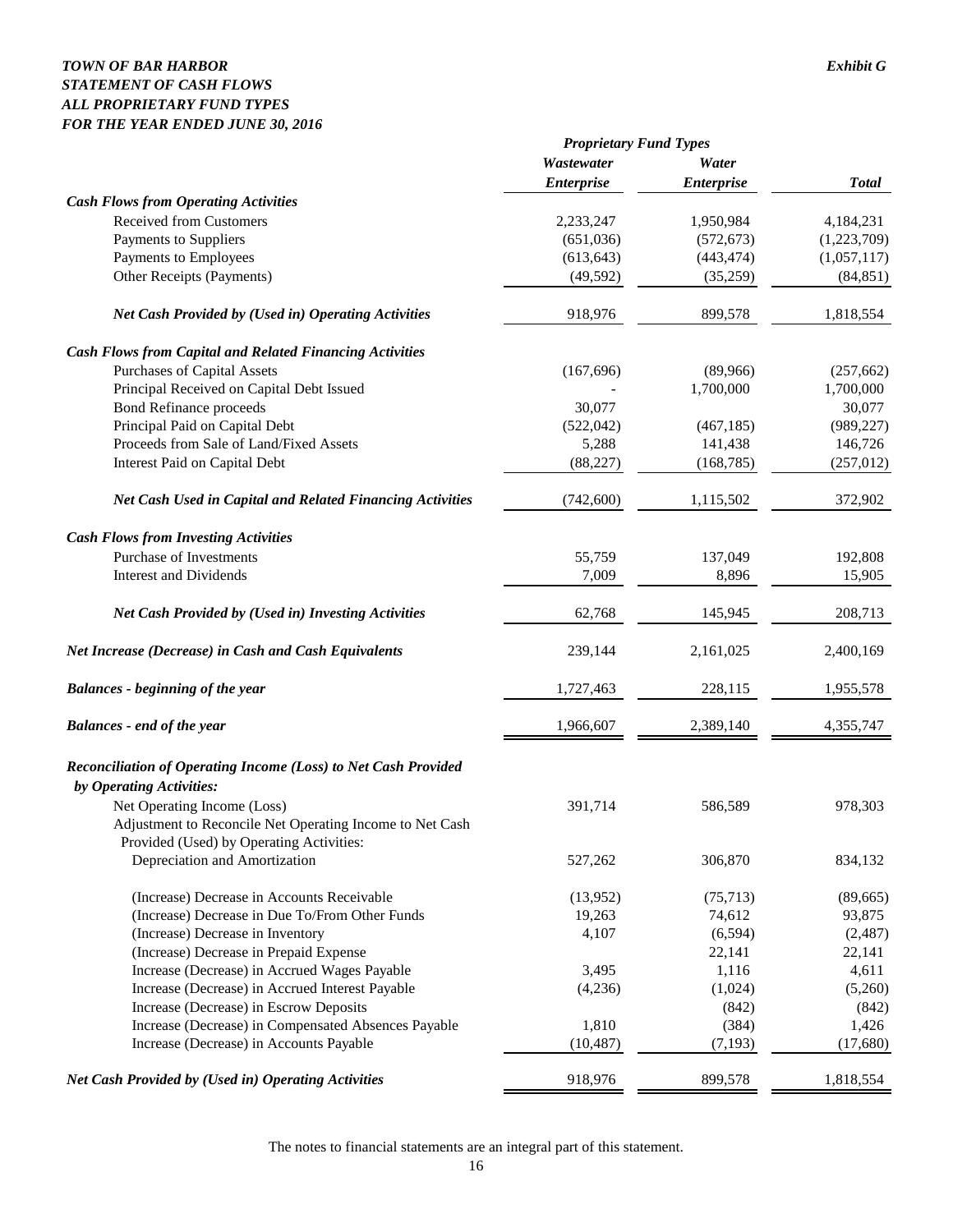## *TOWN OF BAR HARBOR Exhibit H STATEMENT OF FIDUCIARY NET POSITION JUNE 30, 2016*

|                                     | MDI                |
|-------------------------------------|--------------------|
|                                     | <b>Skatepark</b>   |
| <b>Assets</b>                       | <b>Association</b> |
|                                     |                    |
| Cash                                | 53,168             |
| <b>Total Assets</b>                 | 53,168             |
|                                     |                    |
| <b>Liabilities and Net Position</b> |                    |
| Liabilities                         |                    |
| Due to MDI Skatepark Association    | 53,168             |
| <b>Total Liabilities</b>            | 53,168             |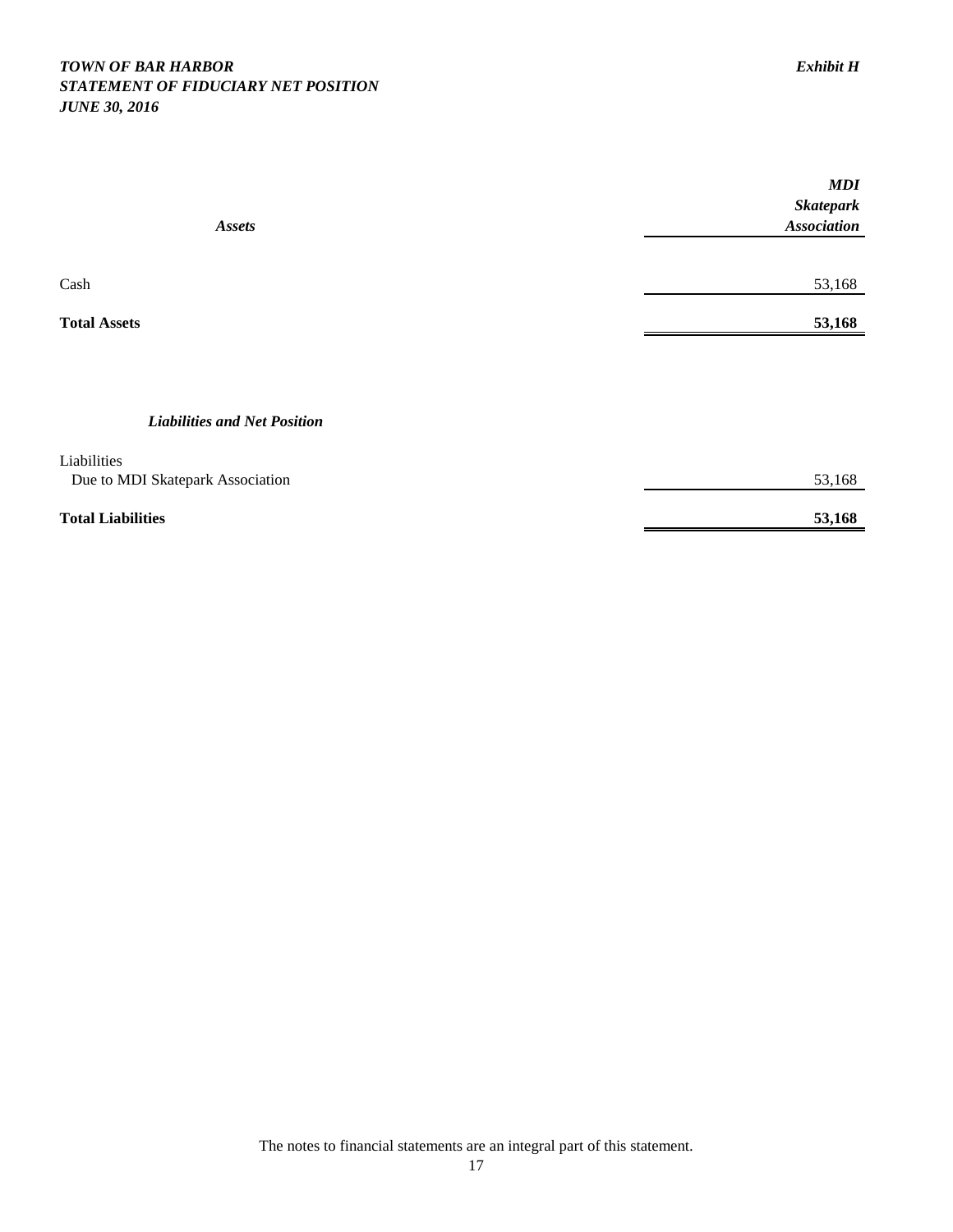## *TOWN OF BAR HARBOR Exhibit I STATEMENT OF CHANGES IN FIDUCIARY NET POSITION FOR THE YEAR ENDED JUNE 30, 2016*

|                                 | <b>MDI</b>                             |              |
|---------------------------------|----------------------------------------|--------------|
|                                 | <b>Skatepark</b><br><b>Association</b> | <b>Total</b> |
| Revenues                        |                                        |              |
| New Funds<br>Investment Income  | 24,620                                 | 24,620       |
|                                 | 24,620                                 | 24,620       |
| Expenditures                    |                                        |              |
| Dues                            | 110                                    | 110          |
| Construction                    | 6,500                                  | 6,500        |
| Miscellaneous                   | 25                                     | 25           |
| <b>Total Expenditures</b>       | 6,635                                  | 6,635        |
| Excess of Revenues Over (Under) |                                        |              |
| Expenditures                    | 17,985                                 | 17,985       |
| Net Position - July 1           | 35,183                                 | 35,183       |
| <b>Net Position - June 30</b>   | 53,168                                 | 53,168       |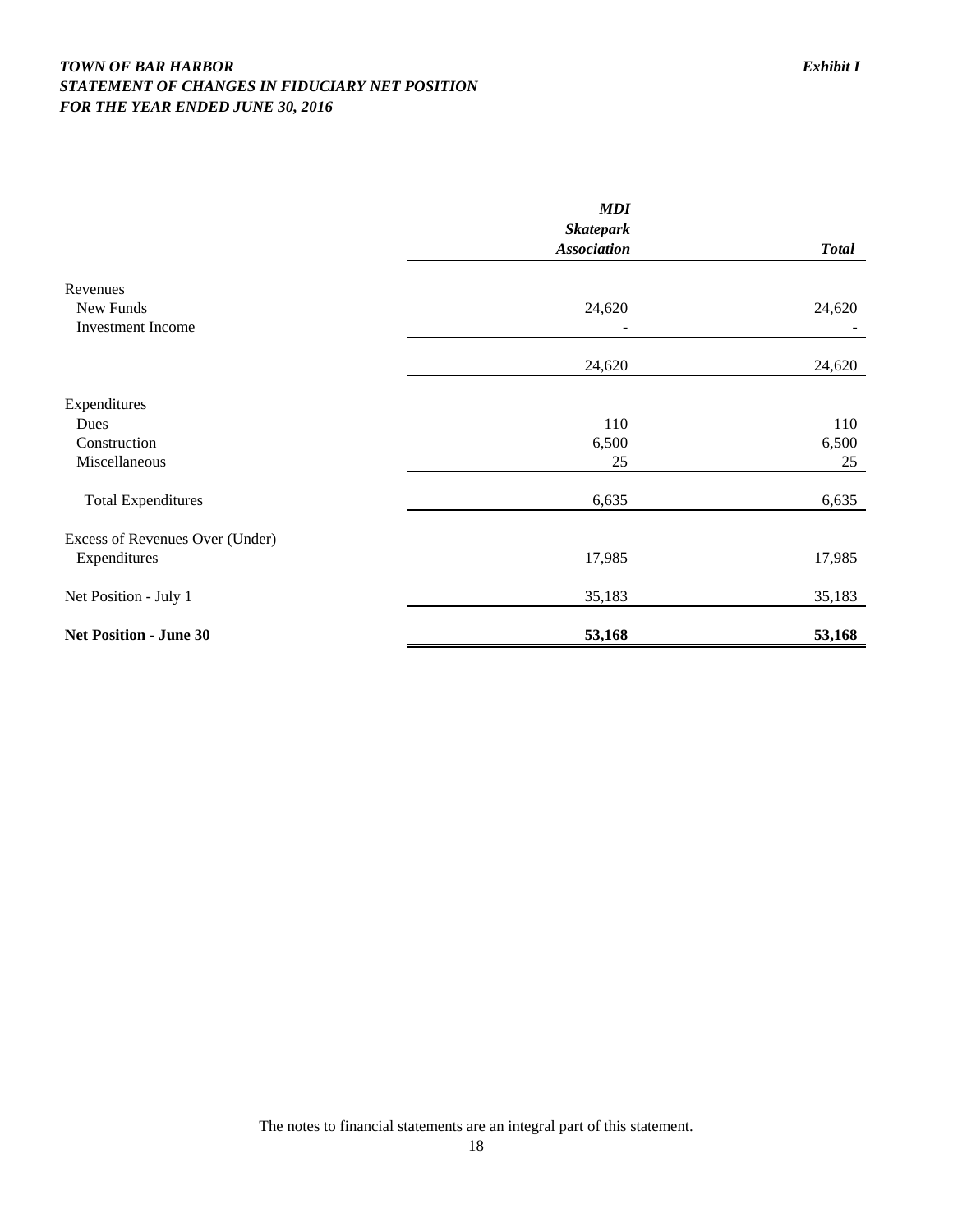#### *NOTE 1 - SUMMARY OF SIGNIFICANT ACCOUNTING POLICIES*

The financial statements of the Town of Bar Harbor have been prepared in conformity with generally accepted accounting principles (GAAP) as applied to governmental units. The Governmental Accounting Standards Board (GASB) is the accepted standard-setting body for establishing governmental accounting and financial reporting principles. The more significant of the government's accounting policies are described below.

#### *A. Financial Reporting Entity*

The Town of Bar Harbor operates under an elected Town Council and Town Manager form of government. The Town's Elementary School Department operates under an elected School Committee. The School Department is administered by AOS #91. The Town's major operations include public works, water, wastewater, harbor facilities, public safety, fire protection, education, and general administrative services.

For financial reporting purposes the Town includes all organizations, functions and activities in its financial statements for which it exercises oversight responsibility. Oversight responsibility as defined by the Governmental Accounting Standards Board (GASB) includes financial interdependency, selection of governing authority, designation of management, ability to significantly influence operations, and accountability for fiscal matters.

#### *B. Government-wide and Fund Financial Statements*

The government-wide financial statements (i.e. the statement of net position and the statement of activities) report information on all of the activities of the Town. Fiduciary activities, whose resources are not available to finance the Town's programs, are excluded from the government-wide statements. The material effect of interfund activity has been removed from these statements. *Governmental activities,* which normally are supported by taxes and various intergovernmental revenues, are reported separately from *business-type activities,* which rely to a significant extent on fees and charges for support.

The statement of activities demonstrates the degree to which the direct expenses of a given function or segments are offset by program revenues. *Direct expenses* are those that are clearly identifiable with a specific function or segment. Functional expenses may also include an element of indirect cost, designed to recover administrative (overhead) costs. *Program revenues* include 1) charges to customers or applicants who purchase, use, or directly benefit from goods, services, or privileges provided by a given function or segment and 2) grants and contributions that are restricted to meeting the operational or capital requirements of a particular function or segment. Taxes and other items not properly included among program revenues are reported instead as *general revenues*.

Separate financial statements are provided for governmental funds, proprietary funds and fiduciary funds, even though the latter are excluded from the government-wide financial statements. Major individual governmental funds and major individual enterprise funds are reported as separate columns in the fund financial statements. Funds are classified into the following categories: governmental, proprietary and fiduciary.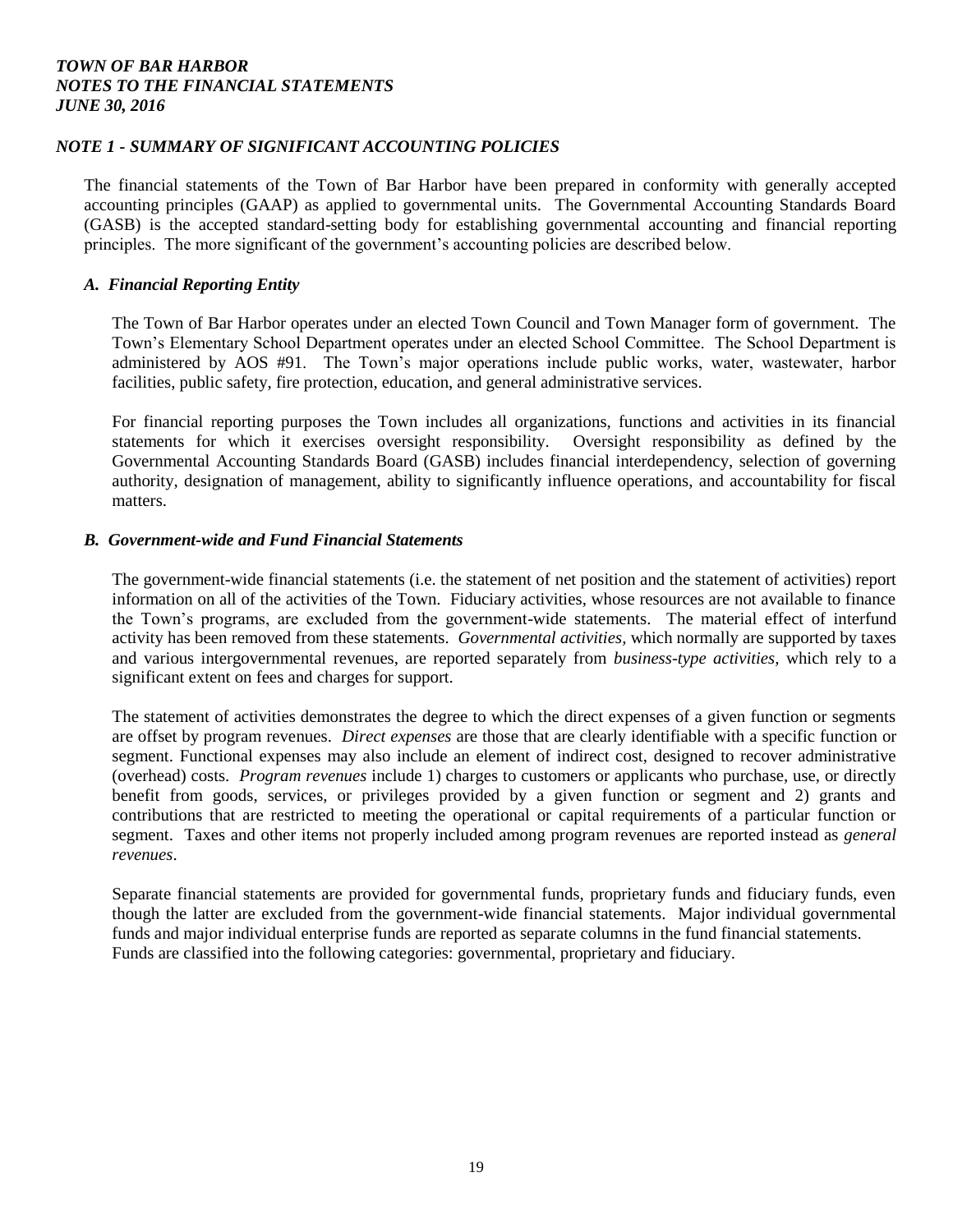## *NOTE 1 - SUMMARY OF SIGNIFICANT ACCOUNTING POLICIES (Continued)*

#### *C. Measurement Focus, Basis of Accounting, and Financial Statement Presentation*

The government-wide financial statements are reported using the *total economic resources measurement focus* and the *accrual basis of accounting*, as are the proprietary fund and trust fund financial statements. Revenues are recognized when transactions occurred and expenses are recorded when a liability is incurred, regardless of the timing of related cash flows. Property taxes are recognized as revenues in the year for which they are levied. Grants and similar items are recognized as revenue as soon as all eligibility requirements have been met. Agency funds, reporting only assets and liabilities, have no measurement focus but use the accrual basis of accounting.

Governmental fund financial statements are reported using the *current financial resources measurement focus* and the *modified accrual basis of accounting*. Revenues are recognized when they are both measurable and available. Revenues are considered to be *available* when they are collectible within the current period or soon enough thereafter to pay liabilities of the current period. For this purpose, the Town considers revenues to be available if they are collected within 60 days of the end of the current fiscal period. Expenditures generally are recorded when a liability is incurred, as under accrual accounting. However, debt service expenditures, including interest on long-term debt, as well as expenditure related to compensated absences and claims and judgments are recorded only when payment is due.

Property taxes, sales taxes, interdepartmental charges, and intergovernmental revenues are all considered to be susceptible to accrual. Special assessments are recorded as revenues in the year the assessments become current. Annual installments not yet due are reflected as special assessment receivables and unearned revenues. Other revenue items are considered to be measurable and available only when cash is received by the Town.

The Town reports the following major governmental funds:

The General Fund is used to account for all or most of the Town's general activities, including the school, the revenues and expenditures of the Cruise Ship fund, and the collection and disbursement of earmarked monies (special revenue funds). The General Fund is used to account for all activities of the general government not accounted for in some other fund.

The CIP fund accounts for all the Town and School Department major capital projects and the servicing of general long-term debt (debt service fund).

The Town reports the following major enterprise funds:

The wastewater fund accounts for the activities of the wastewater department. The Town operates the wastewater collection system and related administrative costs, including debt service.

The water fund accounts for the activities of the water department. The Town operates the water collection system and related administrative costs, including debt service.

Additionally, the Town reports the fiduciary fund:

The MDI Skatepark Association agency fund accounts for the receipt and disbursement of funds for the skate park to raise money and build a park. Once the park is complete, the plan is for the Town to accept the donation.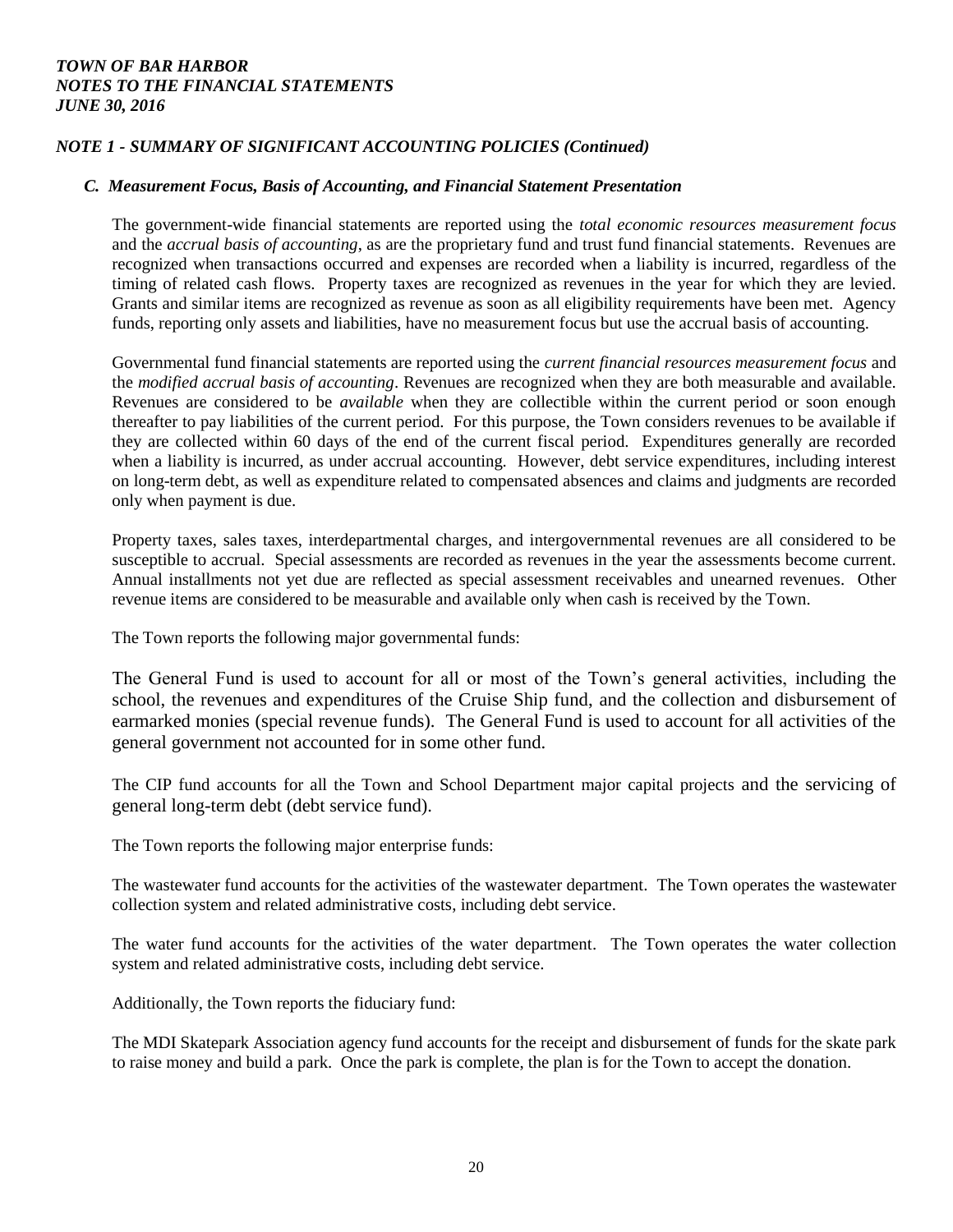### *NOTE 1 - SUMMARY OF SIGNIFICANT ACCOUNTING POLICIES (Continued)*

#### *D. Assets, Liabilities, and Net Position or Fund Equity*

#### *1. Deposits and Investments*

Governmental Accounting Standards Statement No. 3, as amended by No. 40, requires the disclosure of interest rate risk, credit risk, and custodial risk. As a means of limiting its exposure to fair value losses arising from rising interest rates, the Town invests in short term repurchase obligations and short term investments held by a local banking institution. As a means of limiting its exposure credit risk, the Town limits its investments to those authorized by Maine State Statutes, which authorize the Town to make deposits/investments in insured commercial banks, insured credit unions, and direct debt securities of the United States Government unless such an investment is expressly prohibited by law. For an investment, custodial risk is the risk that in the event of the failure of the counter party the Town will not be able to recover the value of its investments or collateral securities that are in the possession of an outside party.

As a means of limiting its exposure to custodial risk, the Town requires that, at the time funds are invested, collateral for repurchase agreements be held in the Town's name by a custodial agent for the term of the agreement and investments in obligations of the United States or its agencies be held by the Federal Reserve.

#### *2. Receivables and Payables*

Transactions between funds that result in outstanding balances are reported as due to/from other funds.

Property taxes receivable not expected to be collected within 60 days from year end are classified as unavailable revenue. At June 30, \$402,886 has been so classified and reported on the general fund balance sheet.

Annual property taxes were levied on August 11, 2015, on property values assessed on April 1. Taxes were due in two installments without penalty, due on September 30 and March 31, with interest at 7.0% beginning October 1 and April 1. Tax liens are placed on real property within 12 months following the tax commitment date if taxes remain delinquent. The Town has the authority to foreclose on property eighteen months after the filing of the liens if the lien amount and associated costs remain unpaid.

## *3. Inventories*

Inventories are valued at cost. The costs of governmental fund-type inventories are recorded as expenditures when consumed rather than when purchased.

## *4. Capital Assets*

Capital assets, which property, plant, equipment, and infrastructure (e.g. roads, bridges, sidewalks, and similar items), are reported in the applicable governmental or business-type activities columns in the government-wide financial statements. Capital assets are defined by the Town as assets with an initial, individual cost of more than \$5,000 and an estimated useful life in excess of one year. Such assets are recorded at historical cost or estimated historical cost if purchased or constructed. Donated capital assets are recorded at estimated fair value at the date of donation.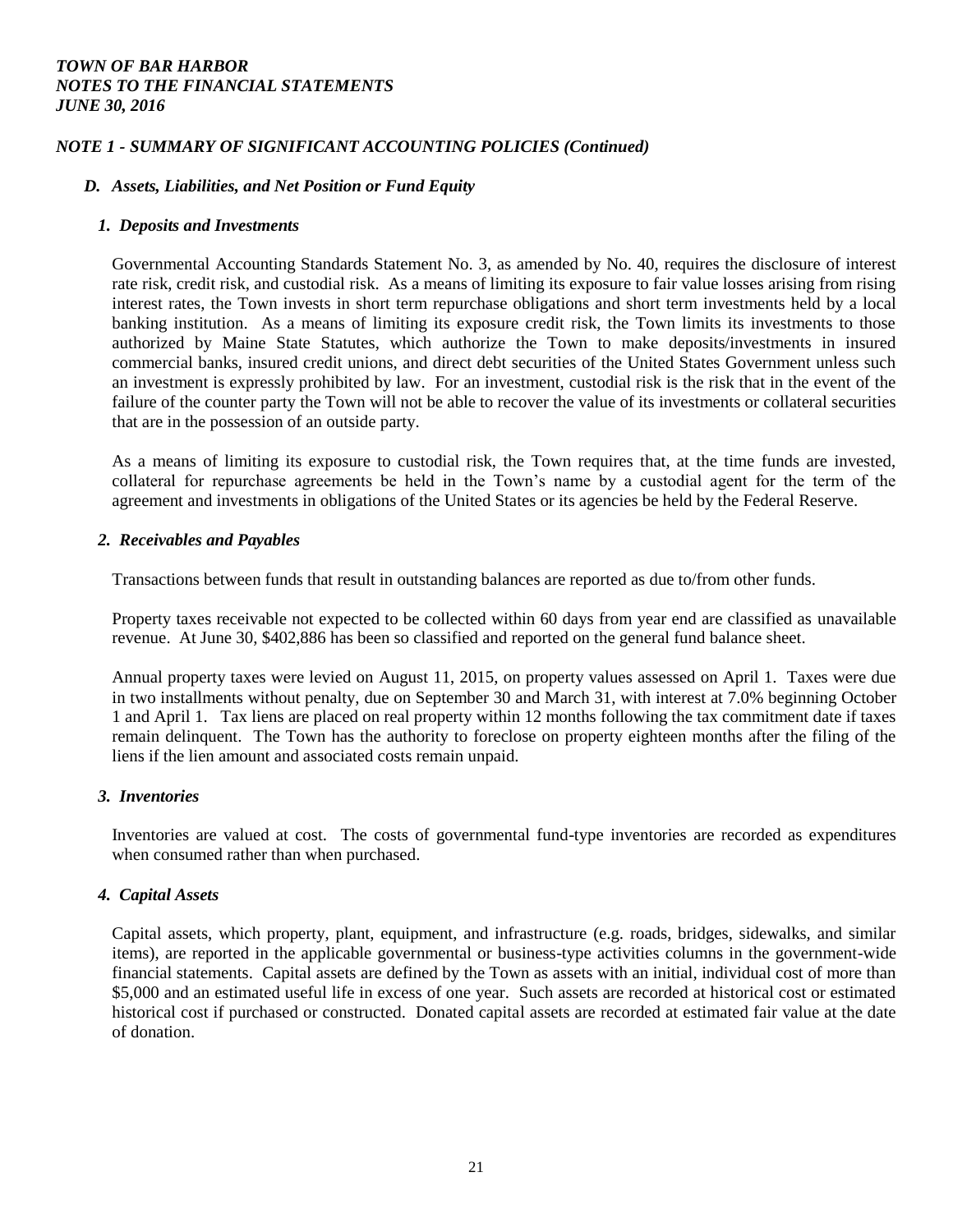## *NOTE 1 - SUMMARY OF SIGNIFICANT ACCOUNTING POLICIES (Continued)*

#### *D. Assets, Liabilities and Equity (Continued)*

#### *4. Capital Assets (Continued)*

The costs of normal maintenance and repairs that do not add to the value of the asset or materially extend asset lives are not capitalized. Major outlays for capital assets and improvements are capitalized as projects are constructed. Interest incurred during the construction phase of capital assets of business-type activities is included as part of the capitalized value of the asset constructed. Property, plant, and equipment are depreciated using the straight line method over the following estimated useful lives:

| Assets           | Years   |
|------------------|---------|
|                  |         |
| <b>Buildings</b> | $20-40$ |
| Infrastructure   | 18-77   |
| Equipment        | $3-20$  |

#### *5. Compensated Absences*

In the fund financial statements, vested or accumulated vacation leave that is expected to be liquidated with expendable available financial resources is reported as an expenditure and a fund liability of the governmental fund that will pay it. Vested or accumulated vacation leave, holiday leave and comp time in the government-wide financial statements is recorded as an expense and liability of the fund as the benefits accrue to employees. In accordance with GASB Statement No. 16, no liability is recorded for nonvesting accumulated right to receive sick pay benefits.

## *6. Long-term Obligations*

In the government-wide financial statements, and proprietary fund types in the fund financial statements, longterm debt and other long-term obligations are reported as liabilities in the applicable governmental activities, business-type activities or proprietary fund type financial statements. In the fund financial statements, governmental fund types recognize the face amount of debt issued as other financing sources.

Under State Law, no municipality can incur debt, which would cause its total outstanding debt, exclusive of debt incurred for school, storm or sanitary sewer, energy facilities, or municipal airports, to exceed 7.50% of its last full state valuation. A municipality may incur debt for schools not exceeding 10%, storm or sanitary sewers 7.50%, and municipal airports, water districts and special purpose districts 3% of its last full state valuation. In no event can the total debt exceed 15% of its last full valuation. Full state valuation is the valuation of taxable property as certified by the State Tax Assessor, adjusted to 100%.

At June 30, the Town of Bar Harbor is in compliance with the above requirements.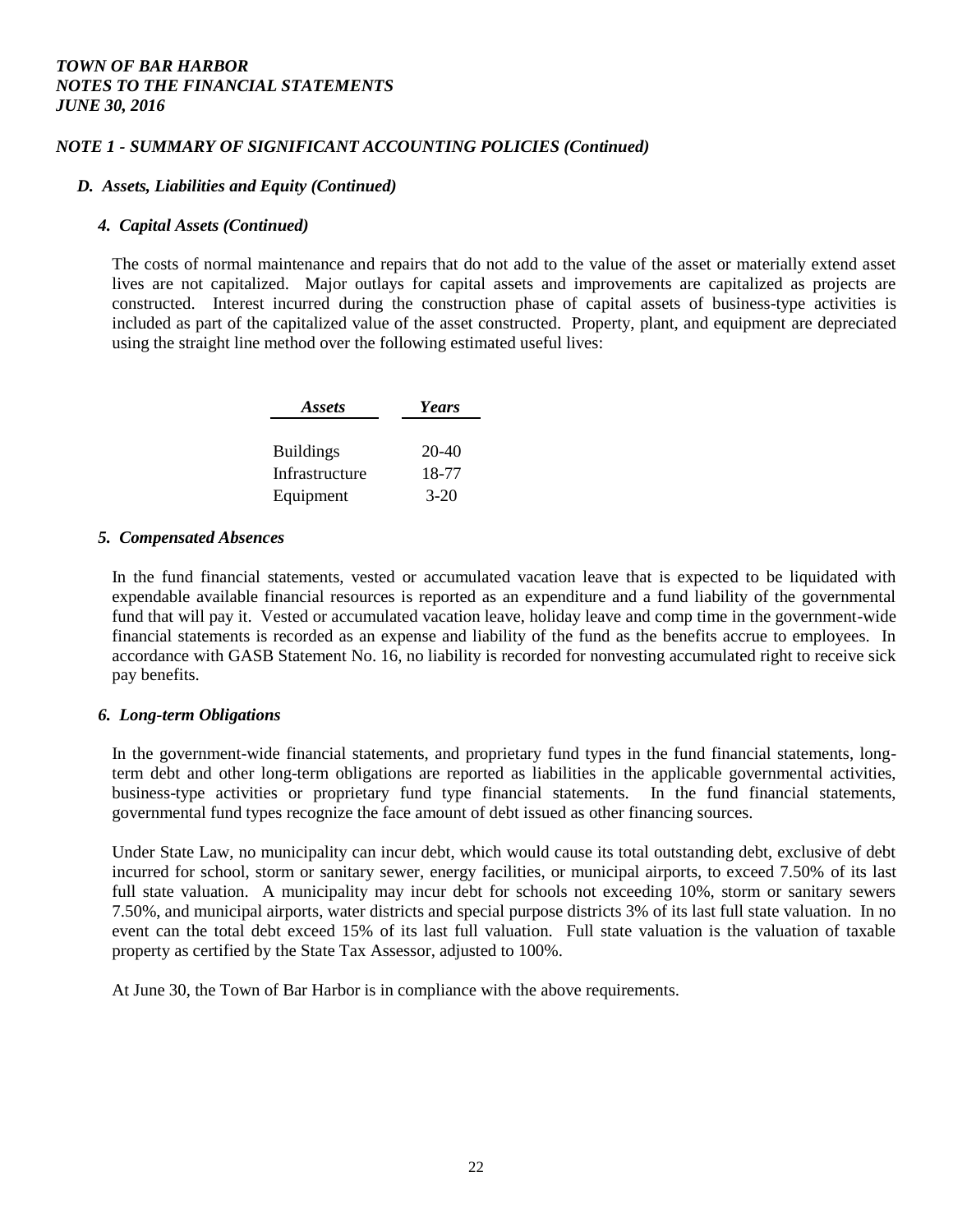## *NOTE 1 - SUMMARY OF SIGNIFICANT ACCOUNTING POLICIES (Continued)*

## *D. Assets, Liabilities and Equity (Continued)*

## *7. Fund Balances/Net Position*

## *Fund Balances*

The Town classifies governmental fund balances as follows:

*Non-spendable –* includes fund balance amounts that cannot be spent either because it is not in spendable form or because of legal or contractual constraints.

*Restricted –* includes fund balance amounts that are constrained for specific purposes which are externally imposed by providers, such as creditors or amounts constrained due to constitutional provisions or enabling legislation.

*Committed –* includes fund balance amounts that are constrained for specific purposes that are internally imposed by the government through town meeting voting and does not lapse at year-end.

*Assigned –* includes fund balance amounts that are intended to be used for specific purposes that are neither considered restricted or committed. Fund balances may be assigned by the Town Council.

*Unassigned –* includes positive fund balance within the general fund which has not been classified within the above mentioned categories and negative fund balance in other governmental funds.

The Town considers restricted, committed, assigned, and unassigned amounts to be spent in that order when expenditures for which any of those amounts are available.

The Town's fund balance policy requires at least 10% of the Town's previous year's total audited general fund revenues to be assigned as designated for working capital.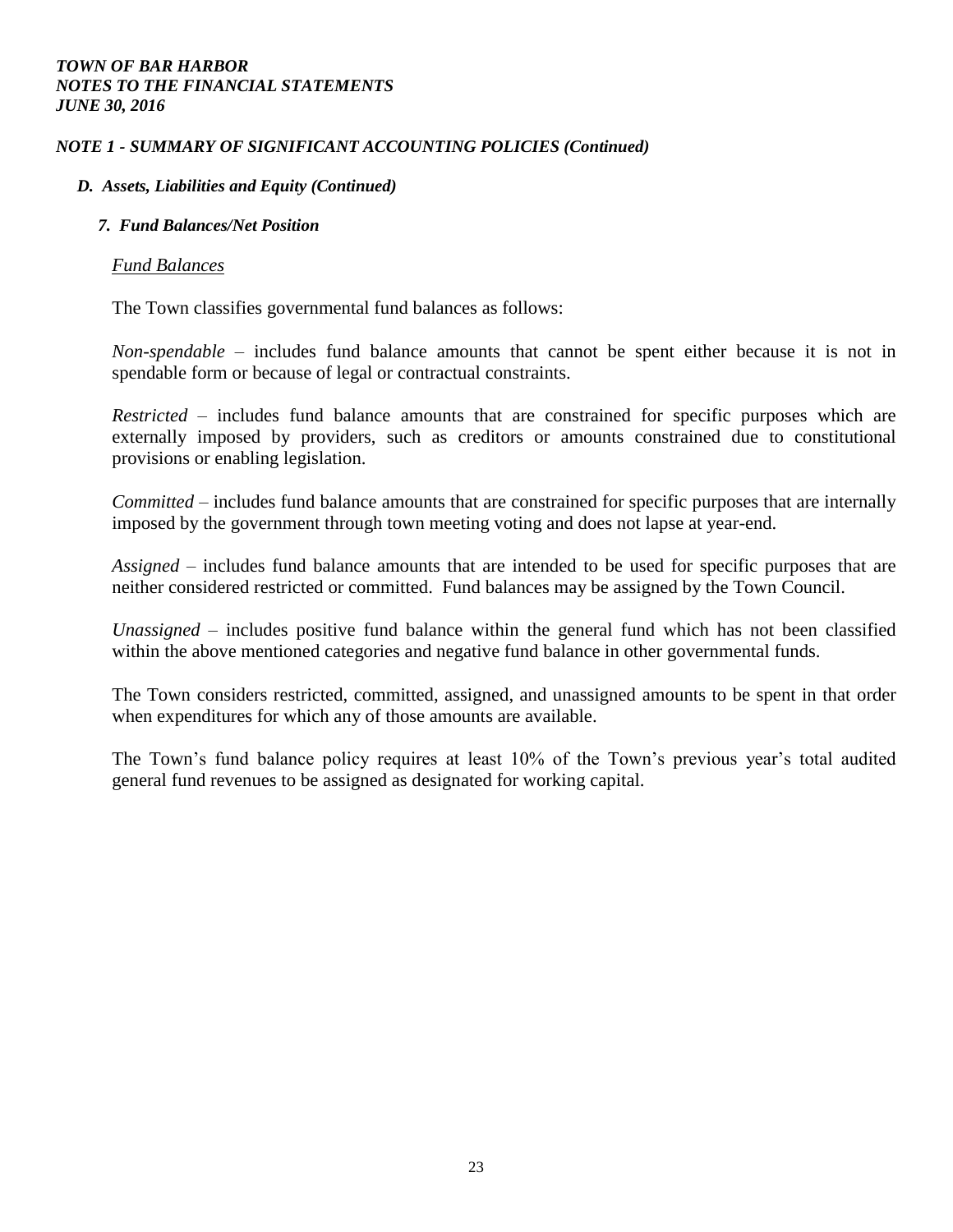## *NOTE 1 - SUMMARY OF SIGNIFICANT ACCOUNTING POLICIES (Continued)*

#### *D. Assets, Liabilities and Equity (Continued)*

## *7. Fund Balances/Net Position (Continued) Fund Balances*

The Town has identified June 30, 2016 fund balances on the balance sheet as follows:

|                                     |                | Capital                  | <b>Other</b> |              |
|-------------------------------------|----------------|--------------------------|--------------|--------------|
|                                     | <b>General</b> | <b>Improvement</b>       | Governmental |              |
|                                     | <b>Fund</b>    | <b>Projects</b>          | <b>Funds</b> | <b>Total</b> |
| Nonspendable                        |                |                          |              |              |
| School Lunch Inventory              | 2,484          |                          |              | 2,484        |
| Gurnee Principal                    |                |                          | 6,488        | 6,488        |
| <b>Cemetery Principal</b>           |                |                          | 5,269        | 5,269        |
|                                     | 2,484          |                          | 11,757       | 14,241       |
| Restricted                          |                |                          |              |              |
| Dog Control Reserve                 | 1,034          |                          |              | 1,034        |
| Pump Out System Grant               |                |                          | 29,300       | 29,300       |
| <b>School Restricted Funds</b>      | 766,757        |                          |              | 766,757      |
|                                     | 767,791        | $\overline{\phantom{0}}$ | 29,300       | 797,091      |
| Committed                           |                |                          |              |              |
| <b>Capital Improvement Programs</b> |                | 3,992,423                |              | 3,992,423    |
|                                     |                | 3,992,423                |              | 3,992,423    |
| Assigned                            |                |                          |              |              |
| <b>Reserve for Working Capital</b>  | 1,878,000      |                          |              | 1,878,000    |
| Designated for Insurance            | 500,000        |                          |              | 500,000      |
| <b>General Fund Encumbrances</b>    | 44,591         |                          |              | 44,591       |
| Cruise Ship Fund - Encumbrances     | 56,000         |                          |              | 56,000       |
| Cruise Ship Fund                    | 62,777         |                          |              | 62,777       |
| Gurnee Scholarship                  |                |                          | 3,393        | 3,393        |
|                                     | 2,541,368      |                          | 3,393        | 2,544,761    |
| <b>Unassigned</b>                   |                |                          |              |              |
| <b>General Fund</b>                 | 509,311        |                          |              | 509,311      |
| <b>Total Fund Balance</b>           | 3,820,954      | 3,992,423                | 44,450       | 7,857,827    |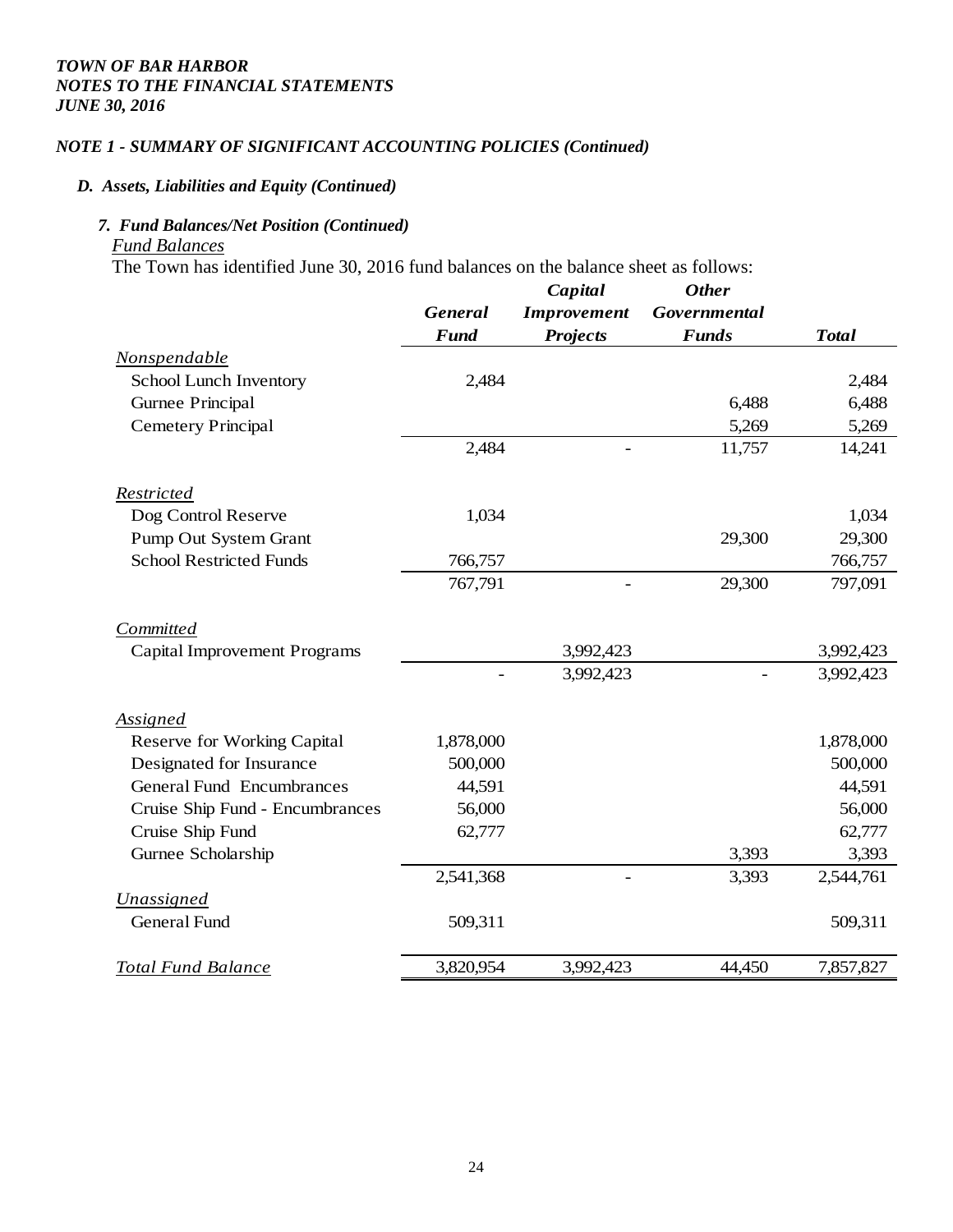## *NOTE 1 - SUMMARY OF SIGNIFICANT ACCOUNTING POLICIES (Continued)*

## *D. Assets, Liabilities and Equity (Continued)*

## *7. Fund Balances/Net Position (Continued)*

## *Net Position*

Net position is required to be classified into three components – net investment in capital assets; restricted; and unrestricted. These classifications are defined as follows:

*Net Investment in Capital Assets –* This component of net position consists of capital assets, net of accumulated depreciation, reduced by the outstanding balances of any bonds, mortgages, notes, or other borrowings that are attributable to the acquisition, construction, or improvements of those assets. If there are significant unspent related debt proceeds at year-end, the portion of the debt attributable to the unspent proceeds is not included in the calculation of net investment in capital assets.

*Restricted –* This component of net position consists of restrictions placed on net position use through external constraints imposed by creditors (such as debt covenants), grantors, contributors, or law or regulations of other governments, or constraints imposed by law through constitutional provisions or enabling legislation.

*Unrestricted –* This component consists of net position that does not meet the definition of "restricted" or "net investment in capital assets."

## *NOTE 2 - STEWARDSHIP, COMPLIANCE AND ACCOUNTABILITY*

## *A. Budgetary Information*

Annual budgets are adopted on a basis consistent with generally accepted accounting principles (GAAP) for the government's governmental funds. However, the Town's School Department does not budget for the revenues and expenditures associated with the employer's teacher retirement contribution made by the State of Maine on behalf of the town to the Maine Public Employees Retirement System (MPERS). School grant funds and the school lunch fund do not have legally adopted budgets. All annual appropriations lapse at fiscal year-end to the extent that they have not been encumbered.

All agencies of the government submit requests for appropriations to the government's manager commencing 6 weeks before the manager is required to submit the budget to the government's council. The manager compiles the data and submits the total budget to the council on or before the third Tuesday in January each year. The council holds public hearings, adopts the budget, and recommends it to the warrant committee on or before February 22. No later than seven days following adoption, the manager submits the budget to the warrant committee, which reviews the budget and submits its recommendation to the council at least four weeks prior to the Town Meeting. The council submits the budget to the Town Meeting along with the recommendation of the warrant committee. The Town Meeting adopts the final budget.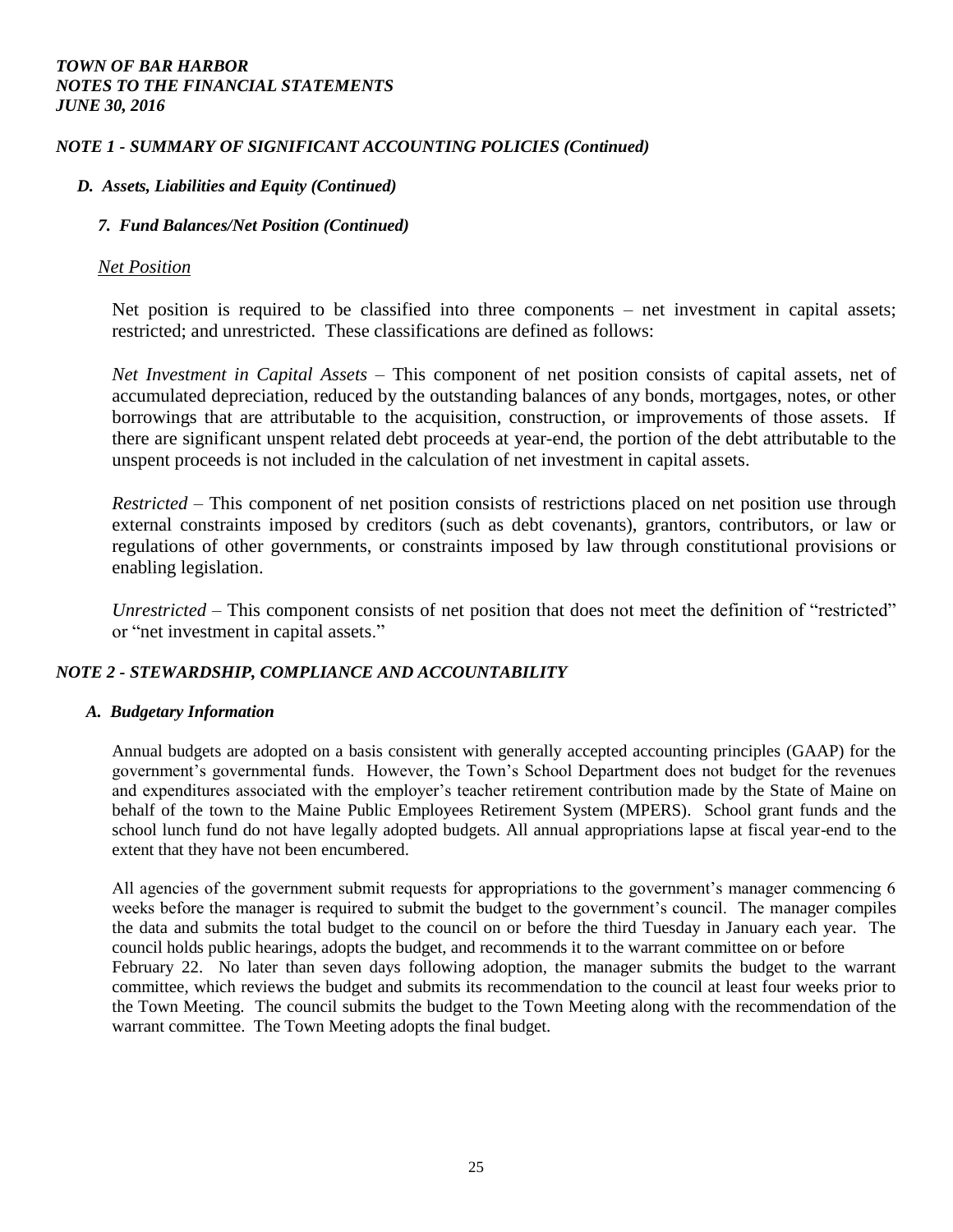## *NOTE 2 - STEWARDSHIP, COMPLIANCE AND ACCOUNTABILITY (Continued)*

#### *A. Budgetary Information (Continued)*

The appropriated budget is prepared by fund, function and department. The manager and department heads may make transfers of appropriations within cost centers, but may not exceed the total cost center appropriation. The council may transfer appropriations between cost centers to the extent of any unencumbered appropriation balance.

Reserve funds, once established by the Town Meeting, may be expended with approval of the council for the purpose for which the reserve was established.

Encumbrance accounting is employed in governmental funds. Encumbrances (e.g., purchase orders, contracts) outstanding at year-end are reported as reservations of fund balance and do not constitute expenditures or liabilities because the commitments are carried forward to supplement appropriations of the subsequent year.

## *NOTE 3 - DETAILED NOTES ON ALL FUNDS*

#### *A. Deposits and Investments*

#### **Deposits**

Custodial credit risk is the risk that in the event of a bank failure, a government's deposits may not be returned to it. The Town's deposit policy for custodial credit risk requires compliance with the provisions of state law.

State Statute 5706 require banks to give bond or to pledge government securities (types of which are specifically identified in the Statutes) to the Town in the amount of the Town's deposits. The Statutes allow pledged securities to be reduced by the amount of Federal Deposit Insurance Corporation (FDIC).

One or more of the financial institutions holding the Town's cash accounts are participating in the FDIC Transaction Account Guarantee Program. Under the program all interest bearing and non-interest bearing accounts, are aggregated and insured up to \$250,000 in total by the FDIC. Any cash deposits or certificates of deposits in excess of the \$250,000 FDIC limits are covered by collateral held in a Federal Reserve pledge account or by an agent for the Town and thus no custodial risk exists.

The Town's investment policy further restricts the investment options delegated to the Town Treasurer. The Town is authorized to invest in only U.S. Treasury bills less than one year, U.S. Treasury notes 1-5 years, certificates of deposit up to \$250,000 per bank with FDIC coverage from only 5 local banks, overnight repurchase agreements or deposit accounts, investment management agreements, local government investment pools, interest bearing checking accounts, or CDARS investment options.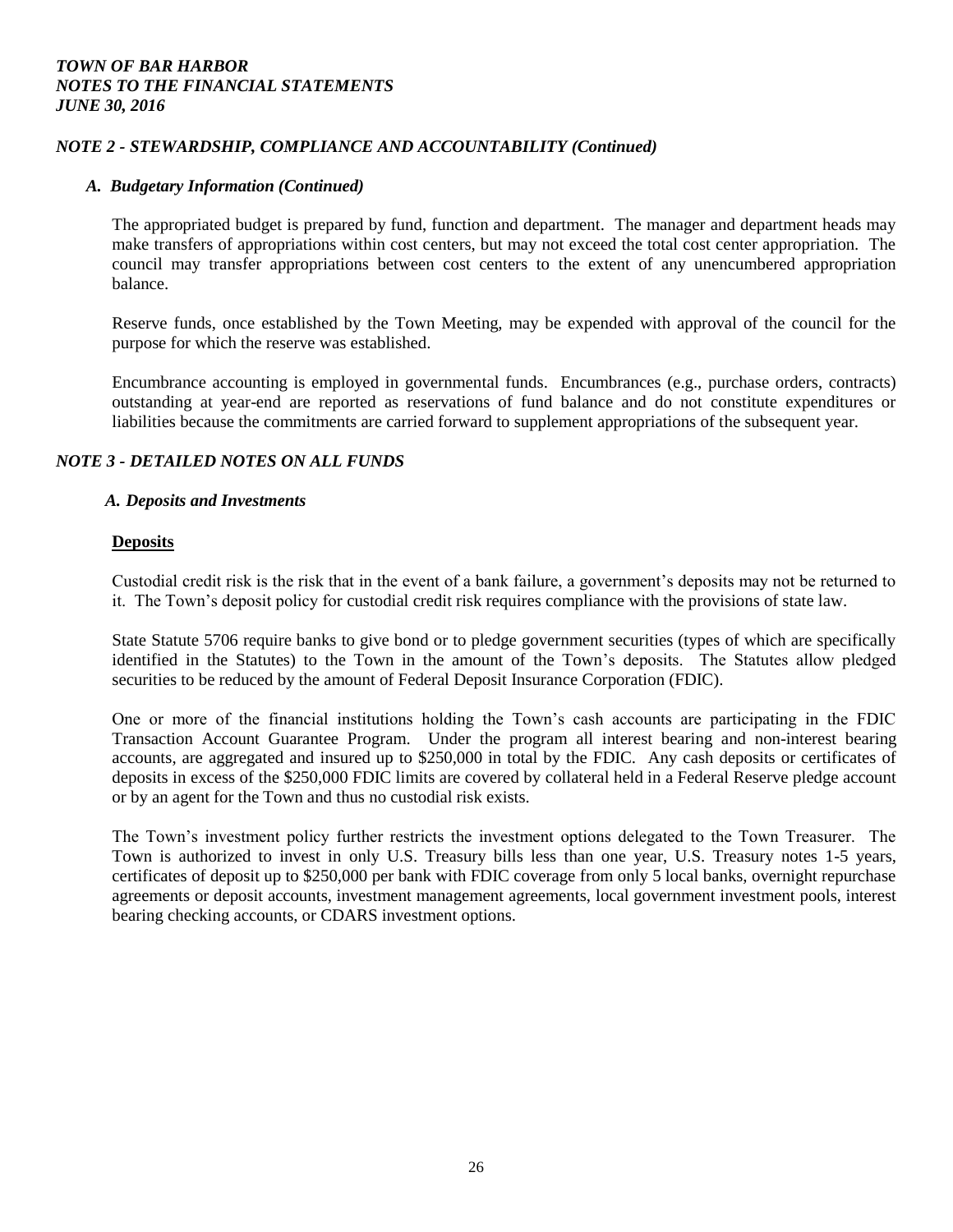## *NOTE 3 - DETAILED NOTES ON ALL FUNDS (Continued)*

#### *A. Deposits and Investments (Continued)*

#### **Deposits (Continued)**

At year-end, the government's carrying amount of deposits was \$11,245,321 and the bank balance was \$13,058,214, which were all insured/collateralized.

#### **Investments**

At June 30, 2016, the Towns investments, maturities and credit ratings are as follows:

|                                 | June 30, 2016       |             |           |          |              |               |
|---------------------------------|---------------------|-------------|-----------|----------|--------------|---------------|
|                                 | Maturities in Years |             |           |          |              |               |
|                                 | Fair                |             |           |          |              | Credit Rating |
| Type                            | Value               | Less Than 1 | $1 - 5$   | $6 - 10$ | More than 10 | S&P           |
| <b>General Town:</b>            |                     |             |           |          |              |               |
| Corporate Bonds                 | 100,908             |             | 100,908   |          |              | AAA           |
| US Government Obligations/Bonds | 702,295             |             | 702,295   |          |              | AAA           |
| US Government Obligations/Bonds | 371,310             |             | 371,310   |          |              | $AA+$         |
| Bank CD's                       | 252,055             |             | 252,055   |          |              | $AA+$         |
| Corporate Bonds                 | 100,090             |             | 100,090   |          |              | AA            |
| Corporate Bonds                 | 200,321             |             | 200,321   |          |              | AA-           |
| Corporate Bonds                 | 99,974              |             | 99,974    |          |              | $A-$          |
| Total                           | 1,826,953           |             | 1,826,953 |          |              |               |

## **Summary of Deposits and Investment Balances**

Following is a reconciliation of the Town's deposit and investment balances as of June 30, 2016:

| Deposits and Cash on Hand | \$<br>11,245,321 |                |              |                  |
|---------------------------|------------------|----------------|--------------|------------------|
| Investments               | 1,826,953        |                |              |                  |
|                           | 13,072,274<br>ъ  |                |              |                  |
|                           |                  |                |              |                  |
|                           | Government-wide  | Business-Type  | Fiduciary    |                  |
|                           | Statement of     | Statement of   | Statement of |                  |
|                           | Net Position     | Net Position   | Net Position | Totals           |
| Cash and Cash Equivalents | \$<br>6,836,406  | 4,355,747<br>S | \$<br>53,168 | 11,245,321<br>S. |
| Investments               | \$<br>1,826,953  | \$             |              | 1,826,953        |
|                           | 8,663,359        | 4,355,747      | 53,168       | 13,072,274<br>S  |
|                           |                  |                |              |                  |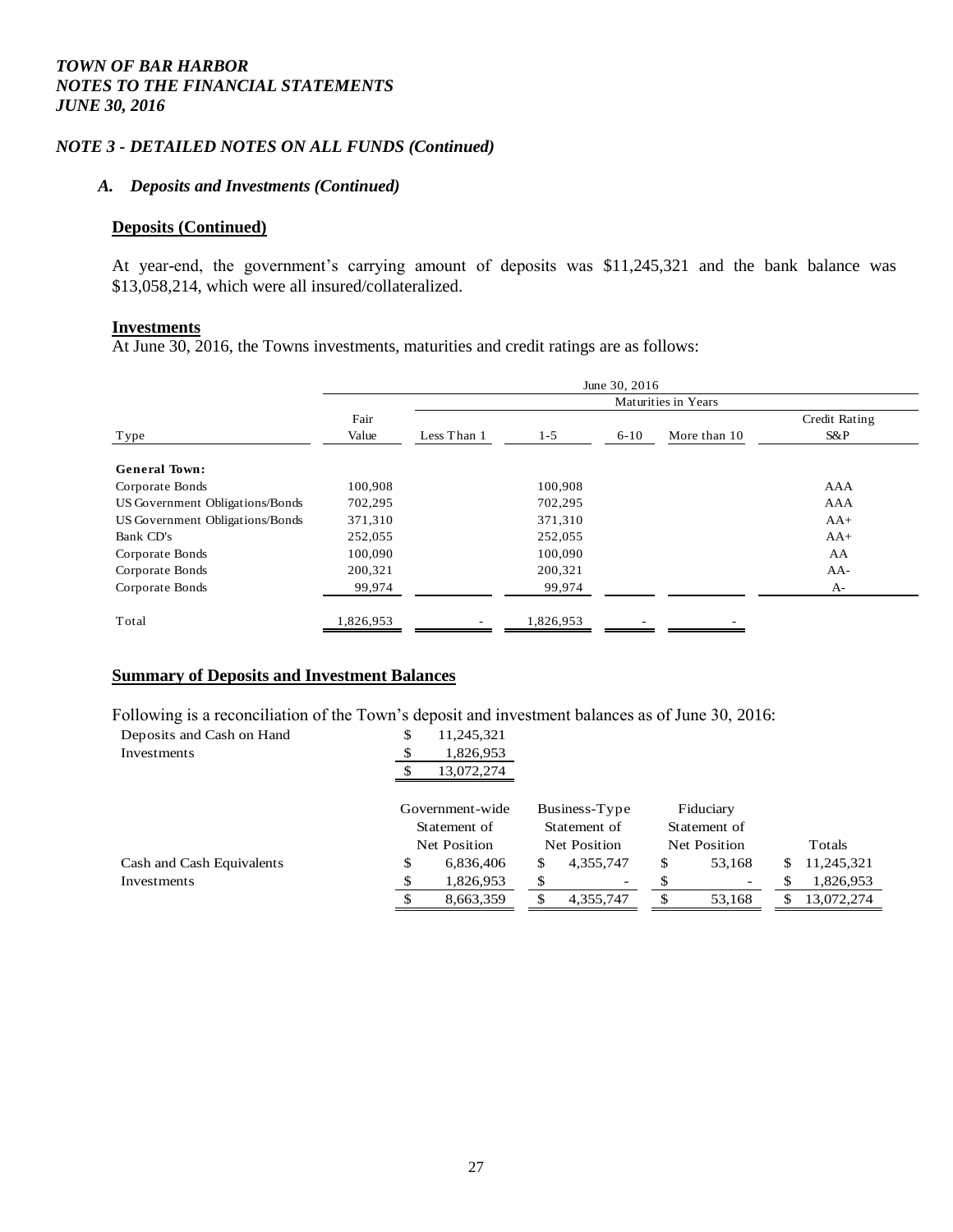## *NOTE 3 - DETAILED NOTES ON ALL FUNDS (Continued)*

#### *B. Property Taxes*

| Property taxes were levied for the fiscal year as follows: |           |               |
|------------------------------------------------------------|-----------|---------------|
| Assessed Value                                             |           | 1,471,963,700 |
| Tax Rate (per $$1,000$ )                                   |           | 10.59         |
| Commitment                                                 |           | 15,588,096    |
| Appropriations                                             |           | 20,318,151    |
| Less:                                                      |           |               |
| <b>State Municipal Revenue Sharing</b>                     | 122,264   |               |
| <b>Estimated Revenues</b>                                  | 4,560,134 |               |
| <b>BETE Reimbursement</b>                                  | 849       |               |
| Homestead Reimbursement                                    | 46,808    |               |
|                                                            |           | 4,730,055     |
| Net Assessment for Commitment                              |           | 15,588,096    |

Uncollected real estate taxes and personal property taxes at June 30 for the current year commitment totaled \$347,379, which represents tax collection of approximately 97.8% of the current year commitment. The real estate portion of the total taxes due were placed on lien June 27, 2016. Unpaid prior year tax liens at June 30 totaled \$135,542.

#### *C. Interfund Receivables and Payables*

Individual fund interfund receivable and payable balances at June 30, 2016 were as follows:

| <b>Interfund</b><br>Receivable | <b>Interfund</b><br>Payable |  |
|--------------------------------|-----------------------------|--|
|                                |                             |  |
|                                | 5,396,958                   |  |
|                                |                             |  |
| 29,300                         |                             |  |
|                                | 2,690                       |  |
|                                | 47,920                      |  |
|                                |                             |  |
| 5,447,568                      | 5,447,568                   |  |
|                                | 1,281,657<br>4,136,611      |  |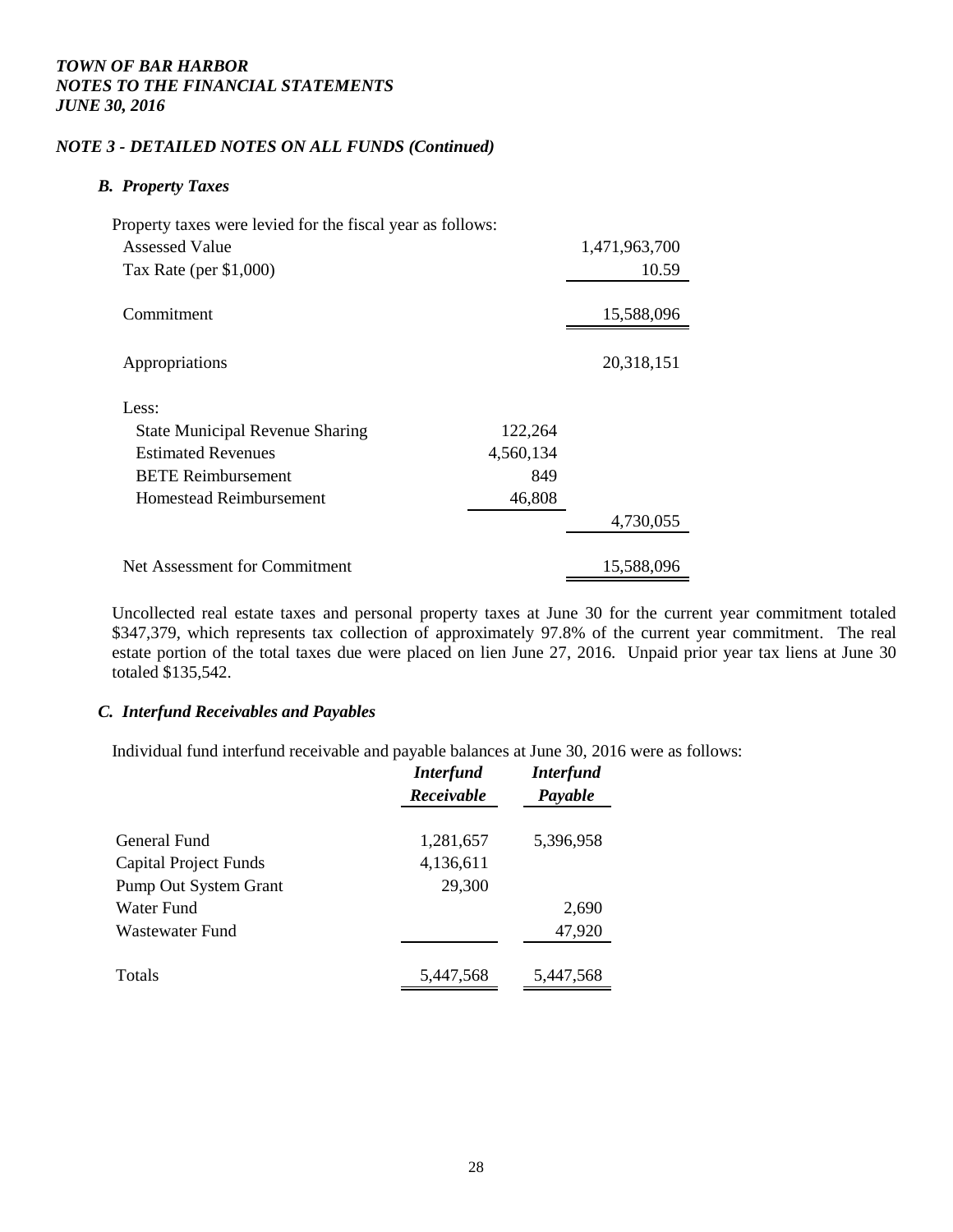## *NOTE 3 - DETAILED NOTES ON ALL FUNDS (Continued)*

## *C. Interfund Receivables and Payables (Continued)*

During the course of operations, numerous transactions occur between individual funds that may result in amounts owed between funds. On the Governmental Fund financial statements, the payables are classified as Due to Other Funds with offsetting receivables on the Governmental Fund financial statements classified as Due from Other Funds. \$50,610 of the above balance is expected to be repaid during the next year. The remainder represents appropriations for future projects and will be repaid upon need of the funds for those projects.

## *D. Capital Assets (Includes School)*

Capital asset activity for the year ended June 30, 2016 was as follows:

|                                        | <b>Beginning</b> |                  |                  | Ending         |
|----------------------------------------|------------------|------------------|------------------|----------------|
|                                        | <b>Balance</b>   | <b>Increases</b> | <b>Decreases</b> | <b>Balance</b> |
| <b>Governmental Activities;</b>        |                  |                  |                  |                |
| Capital assets not being depreciated   |                  |                  |                  |                |
| Land                                   | 2,059,514        | 679,900          |                  | 2,739,414      |
| <b>Construction Work in Progress</b>   | 647,816          | 21,403           | (622,901)        | 46,318         |
|                                        | 2,707,330        | 701,303          | (622,901)        | 2,785,732      |
| Capital assets being depreciated:      |                  |                  |                  |                |
| <b>Buildings</b>                       | 12,355,662       | 2,004,443        | (292,966)        | 14,067,139     |
| Equipment                              | 6,471,727        | 555,177          | (280, 942)       | 6,745,962      |
| Infrastructure                         | 20,112,925       | 747,995          | (94, 940)        | 20,765,980     |
| Total capital assets being depreciated | 38,940,314       | 3,307,615        | (668, 848)       | 41,579,081     |
| Less accumulated depreciation for:     |                  |                  |                  |                |
| <b>Buildings</b>                       | 3,738,825        | 317,090          | (223,066)        | 3,832,849      |
| Equipment                              | 4,183,927        | 425,644          | (246, 543)       | 4,363,028      |
| Infrastructure                         | 12,465,959       | 401,826          | (94, 939)        | 12,772,846     |
| Total accumulated depreciation         | 20,388,711       | 1,144,560        | (564, 548)       | 20,968,723     |
| Net capital assets being depreciated   | 18,551,603       | 2,163,055        | (104, 300)       | 20,610,358     |
| <b>Governmental Activities</b>         |                  |                  |                  |                |
| Capital Assets, net                    | 21,258,933       | 2,864,358        | (727, 201)       | 23,396,090     |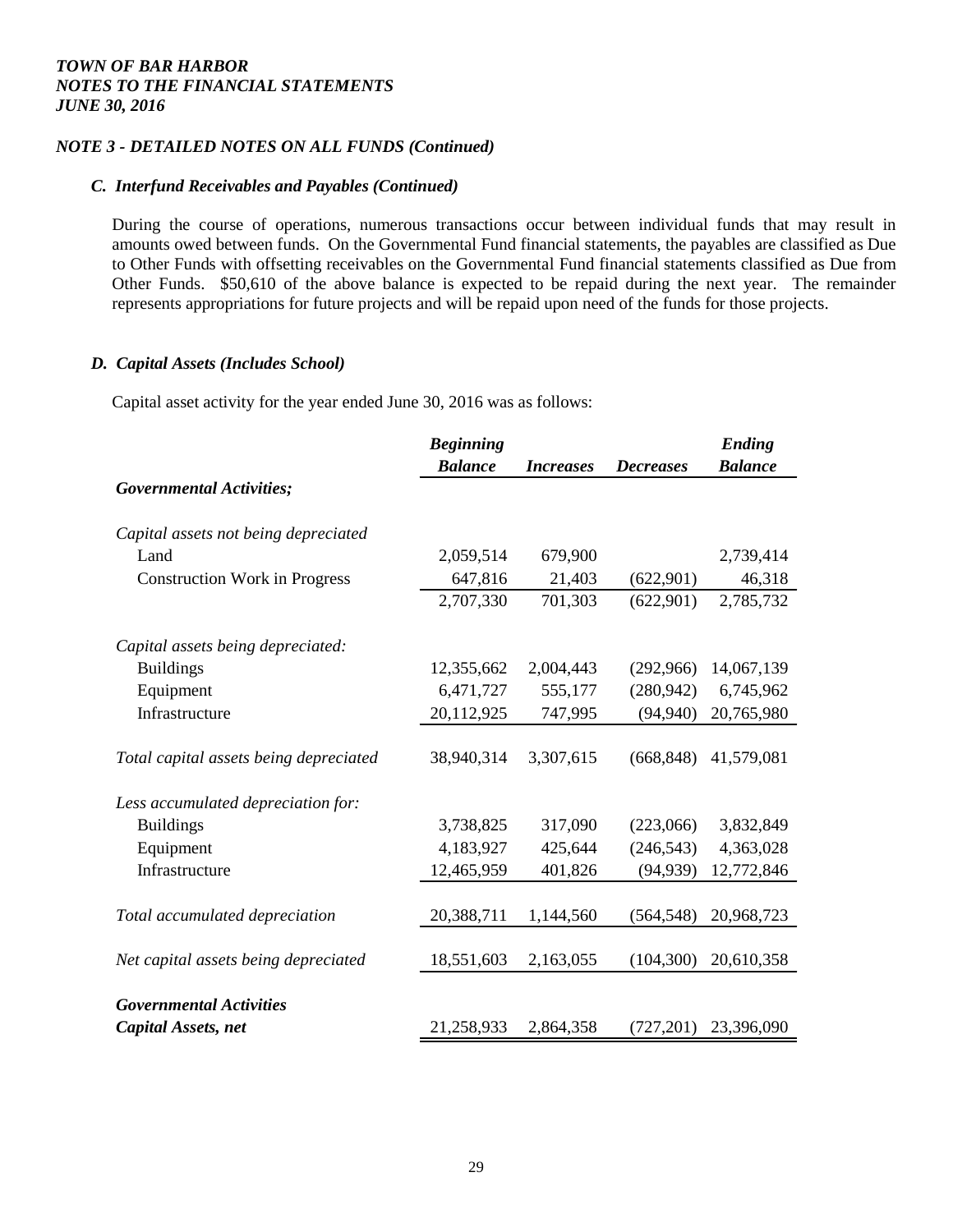## *NOTE 3 - DETAILED NOTES ON ALL FUNDS (Continued)*

#### *D. Capital Assets (Continued)*

|                                        | <b>Beginning</b><br><b>Balance</b> | <i>Increases</i> | <b>Decreases</b> | <b>Ending</b><br><b>Balance</b> |
|----------------------------------------|------------------------------------|------------------|------------------|---------------------------------|
| <b>Business-type Activities;</b>       |                                    |                  |                  |                                 |
| Capital assets not being depreciated   |                                    |                  |                  |                                 |
| Land                                   | 161,026                            |                  |                  | 161,026                         |
| Capital assets being depreciated:      |                                    |                  |                  |                                 |
| Water Fund                             | 12,052,106                         | 89,967           | (39, 195)        | 12, 102, 878                    |
| <b>Wastewater Fund</b>                 | 19,962,946                         | 167,696          | (17,595)         | 20,113,047                      |
|                                        |                                    |                  |                  |                                 |
| Total capital assets being depreciated | 32,015,052                         | 257,663          | (56,790)         | 32,215,925                      |
|                                        |                                    |                  |                  |                                 |
| Less accumulated depreciation for:     |                                    |                  |                  |                                 |
| <b>Water Fund</b>                      | 3,159,966                          | 295,730          | (28, 814)        | 3,426,882                       |
| <b>Wastewater Fund</b>                 | 9,213,650                          | 527,262          | (17, 594)        | 9,723,318                       |
|                                        |                                    |                  |                  |                                 |
| Total accumulated depreciation         | 12,373,616                         | 822,992          | (46, 408)        | 13,150,200                      |
|                                        |                                    |                  |                  |                                 |
| Net capital assets being depreciated   | 19,641,436                         | (565, 329)       | (10, 382)        | 19,065,725                      |
|                                        |                                    |                  |                  |                                 |
| <b>Business-type Activities</b>        |                                    |                  |                  |                                 |
| Capital Assets, net                    | 19,802,462                         | (565, 329)       | (10, 382)        | 19,226,751                      |

Depreciation expense was charged to functions/programs of the primary government as follows;

| Governmental Activities:                                    |           |
|-------------------------------------------------------------|-----------|
| <b>General Government</b>                                   | 175,854   |
| <b>Public Safety</b>                                        | 245,646   |
| Health and Welfare                                          | 12,785    |
| Parks and Recreation                                        | 51,152    |
| Roads and Sanitation, including infrastructure              | 529,405   |
| Education                                                   | 129,718   |
|                                                             |           |
| <b>Total Depreciation Expense - Governmental Activities</b> | 1.144.560 |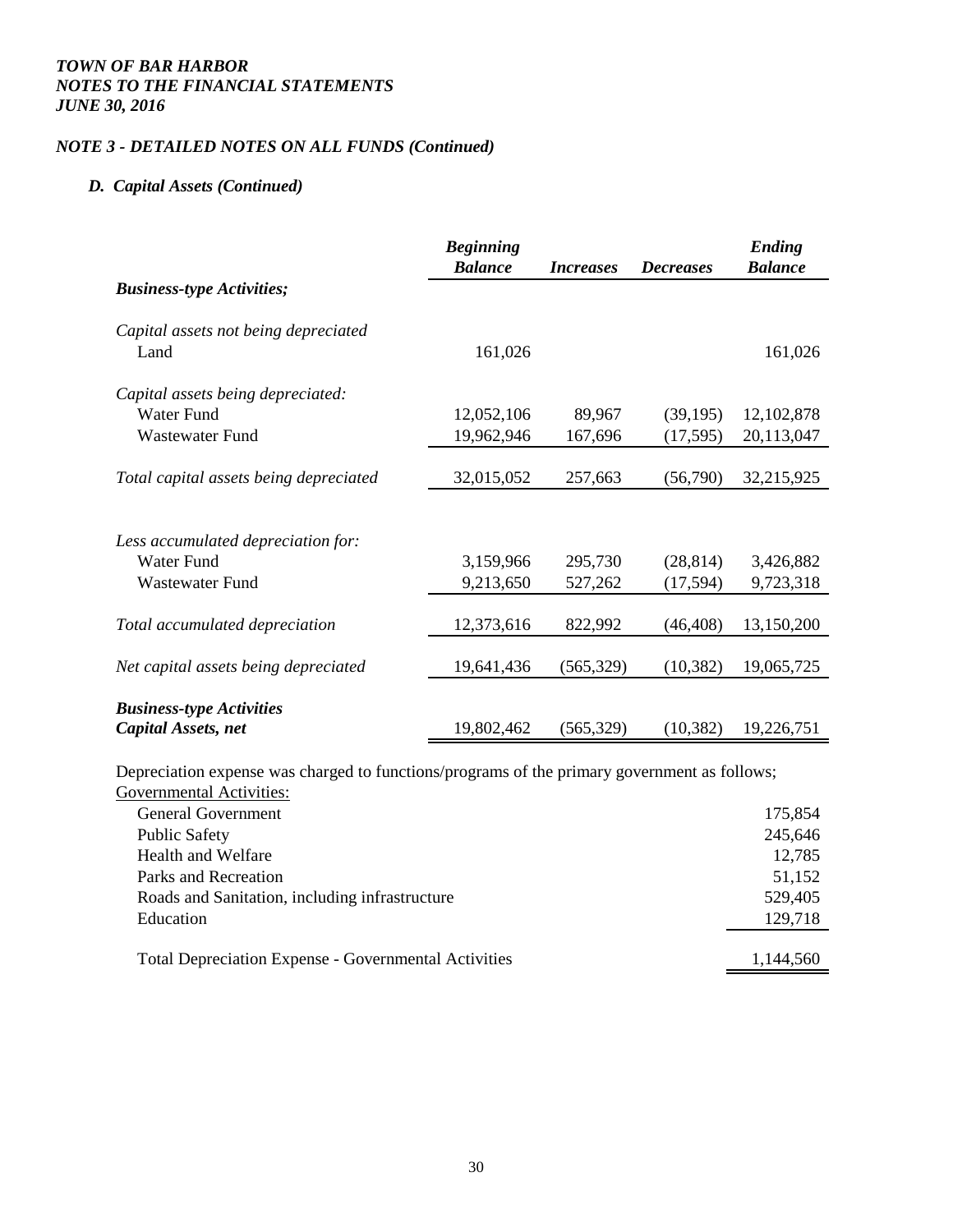## *NOTE 3 - DETAILED NOTES ON ALL FUNDS (Continued)*

#### *E. Long-Term Debt*

*1. General Obligation Bonds and Notes.* The government issues general obligation bonds and notes to provide funds for the acquisition and construction of major capital facilities. General obligation bonds and notes are direct obligations and pledge the full faith and credit of the government. General obligation bonds and notes currently outstanding are as follows:

9,220,552

|                                          | <b>Maturity</b> | <i>Interest</i> |           |
|------------------------------------------|-----------------|-----------------|-----------|
| <b>Purpose</b>                           | <b>Date</b>     | Rate            | Amount    |
| <b>General Obligation:</b>               |                 |                 |           |
| 2004 School Heating System               | 11/1/2024       | 4.45%           | 455,552   |
| 2010 Capital Construction, Roads, etc.   | 5/1/2030        | $2.0 - 4.0\%$   | 2,590,000 |
| 2013 Public Works Complex                | 4/15/2034       | $2.0 - 4.0\%$   | 3,095,000 |
| 2014 Town Hall & Signage                 | 10/15/2034      | $2.5 - 4.0\%$   | 2,320,000 |
| 2015 Refinanced Agamont Park and Seawall | 10/15/2024      | 4-4.25%         | 360,000   |
| 2015 Public Safety Building              | 4/15/2036       | $2 - 5\%$       | 400,000   |
|                                          |                 |                 |           |

|                                             | <b>Maturity</b><br>Date | <i>Interest</i><br>Rate | <b>Amount</b> |
|---------------------------------------------|-------------------------|-------------------------|---------------|
| Proprietary:                                |                         |                         |               |
| 1997 Wastewater Plant Upgrade               | 10/1/2017               | 3.00%                   | 897,443       |
| 2002 Water Tank Purchase                    | 10/1/2021               | 2.673%                  | 265,274       |
| 2010 Water Mains                            | 5/1/2030                | $2.0 - 4.0\%$           | 420,000       |
| 2011 Wastewater Mains Replacement           |                         |                         |               |
| and Scada System                            | 12/1/2031               | $2.0 - 3.5\%$           | 1,094,266     |
| 2011 Water Refinance. Mains Replacement     |                         |                         |               |
| and Duck Brook Pump Station                 | 12/1/2031               | $2.0 - 3.5\%$           | 2,475,733     |
| 2012 Safe Drinking Revolving Water Loan     | 10/1/2032               | 1.000%                  | 2,296,500     |
| 2015 Refinanced Hulls Cove Wastewater Plant | 10/15/2027              | 4-4.38%                 | 510,000       |
| 2015 Route 3 Water Main Project             | 4/15/2036               | $2 - 5%$                | 1,700,000     |
|                                             |                         |                         | 9,659,216     |
| <b>Total Debt</b>                           |                         |                         | 18,879,768    |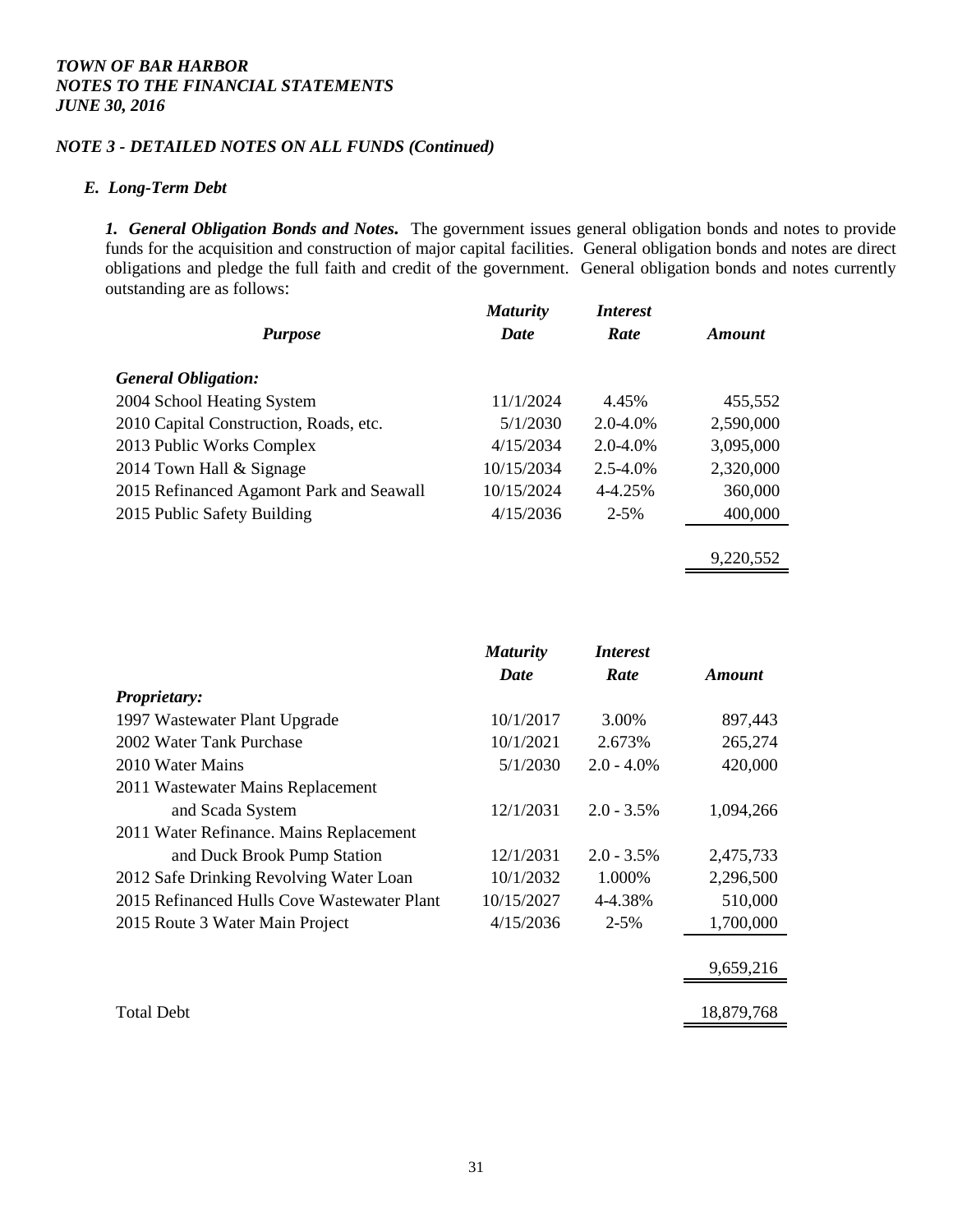## *NOTE 3 - DETAILED NOTES ON ALL FUNDS (Continued)*

#### *E. Long-Term Debt (Continued)*

#### *1.General Obligation Bonds and Notes (Continued)*

Annual debt service requirements to maturity for general obligation bonds and notes including interest of \$4,680,757 (including fees) are as follows:

| <b>Year Ended</b><br><b>June 30,</b> | <b>General</b><br><i><b>Obligation</b></i><br><b>Debt</b> | <b>Proprietary</b> | <b>Total</b> |
|--------------------------------------|-----------------------------------------------------------|--------------------|--------------|
| 2017                                 | 854,025                                                   | 1,340,309          | 2,194,334    |
| 2018                                 | 844,991                                                   | 1,329,584          | 2,174,575    |
| 2019                                 | 834,816                                                   | 854,404            | 1,689,220    |
| 2020                                 | 818,934                                                   | 862,419            | 1,681,353    |
| 2021                                 | 807,595                                                   | 864,727            | 1,672,322    |
| 2022-2026                            | 3,768,693                                                 | 3,014,503          | 6,783,196    |
| 2027-2031                            | 2,828,180                                                 | 2,338,441          | 5,166,621    |
| 2032-2035                            | 1,275,950                                                 | 922,954            | 2,198,904    |
| Total                                | 12,033,184                                                | 11,527,341         | 23,560,525   |

## *2. Changes in Long-Term Liabilities*

The following summary of long-term debt transactions of the Town of Bar Harbor for the fiscal year ended June 30, 2016:

| <b>General</b>           |                    |              |
|--------------------------|--------------------|--------------|
| <i><b>Obligation</b></i> |                    |              |
| <b>Debt</b>              | <b>Proprietary</b> | <b>Total</b> |
| 9,336,644                | 8,948,444          | 18,285,088   |
| 400,000                  | 1,700,000          | 2,100,000    |
| (516,092)                | (989, 228)         | (1,505,320)  |
| 9,220,552                | 9,659,216          | 18,879,768   |
|                          |                    |              |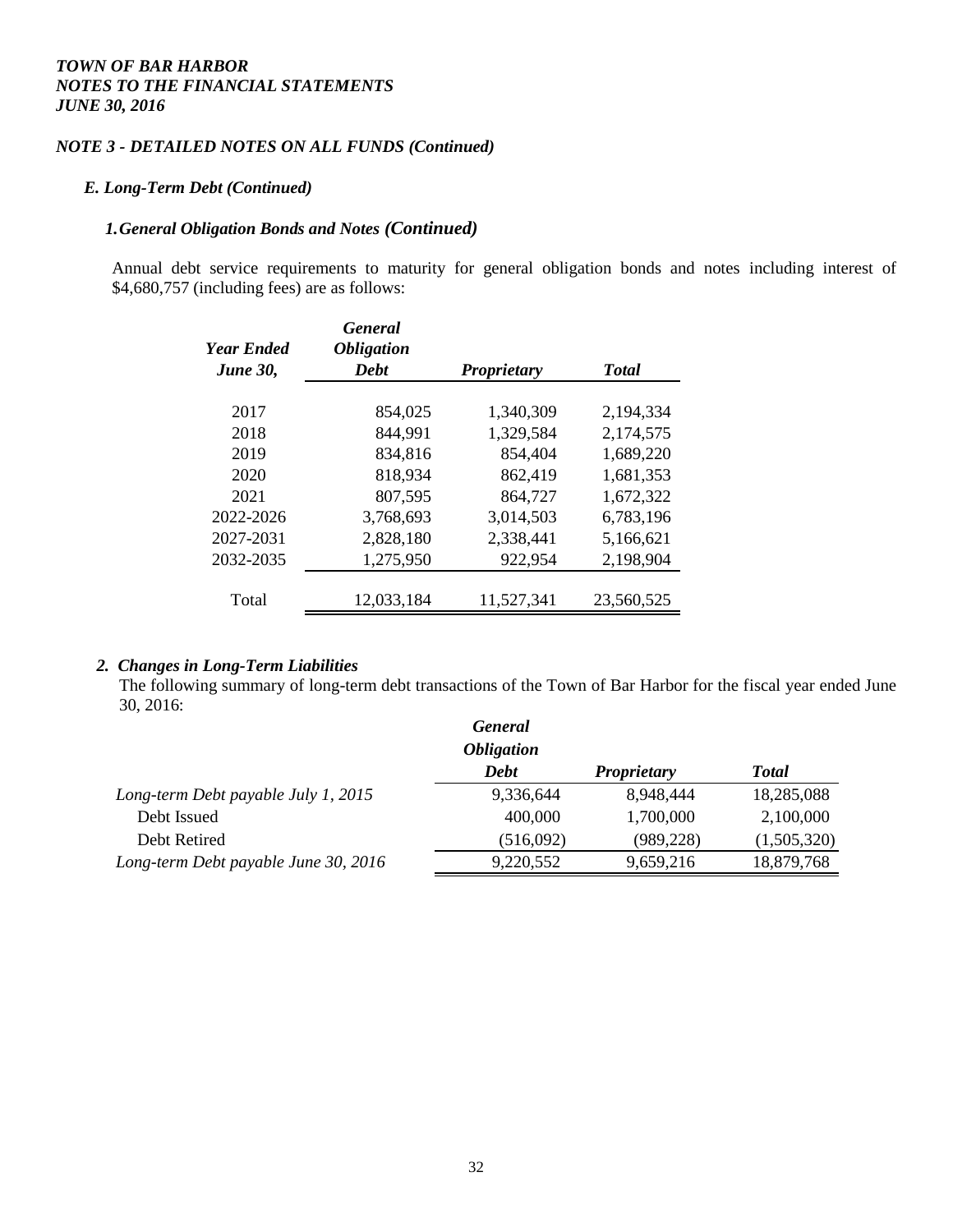#### *NOTE 3 - DETAILED NOTES ON ALL FUNDS (Continued)*

## *F. Contributed Capital*

Changes in net contributed capital for the year-ended June 30, 2016 for the government's Proprietary Funds were as follows:

|                                              | Wastewater | Water     |
|----------------------------------------------|------------|-----------|
| Balance - Beginning of Year                  | 2,292,502  | 205,508   |
| Additions:                                   | 53,680     | 1,191     |
| Deductions:<br>Retirements                   |            |           |
| Depreciation Provided by Contributed Capital | (81, 156)  | (10, 381) |
| Balance - End of Year                        | 2,265,026  | 196,318   |

## *NOTE 4 - OTHER INFORMATION*

#### *A. Contingent Liabilities*

Amounts received or receivable from grantor agencies are subject to audit and adjustment by grantor agencies, principally the federal government. Any disallowed claims, including amounts already collected, may constitute a liability of the applicable funds. The amount, if any, of expenditures which may be disallowed by the grantor, cannot be determined at this time, although the government expects such amount, if any to be immaterial.

The government is a defendant in various lawsuits which results from the normal course of its operations. Although the outcome of these lawsuits is not presently determinable, it is the opinion of management that resolution of these matters will not have a material adverse effect on the financial condition of the government.

#### *B. Permanent Funds*

The principal amount of all Permanent Funds is restricted either by law or by terms of individual bequests in that only income earned may be expended. The government's Permanent Funds at June 30 are detailed as follows:

| <b>Purpose</b>       | Nonspendable | <b>Assigned</b> |
|----------------------|--------------|-----------------|
| <b>Cemetery Care</b> | 5,269        |                 |
| Scholarships         | 6,488        | 3,393           |
| Total                | 11,757       | 3,393           |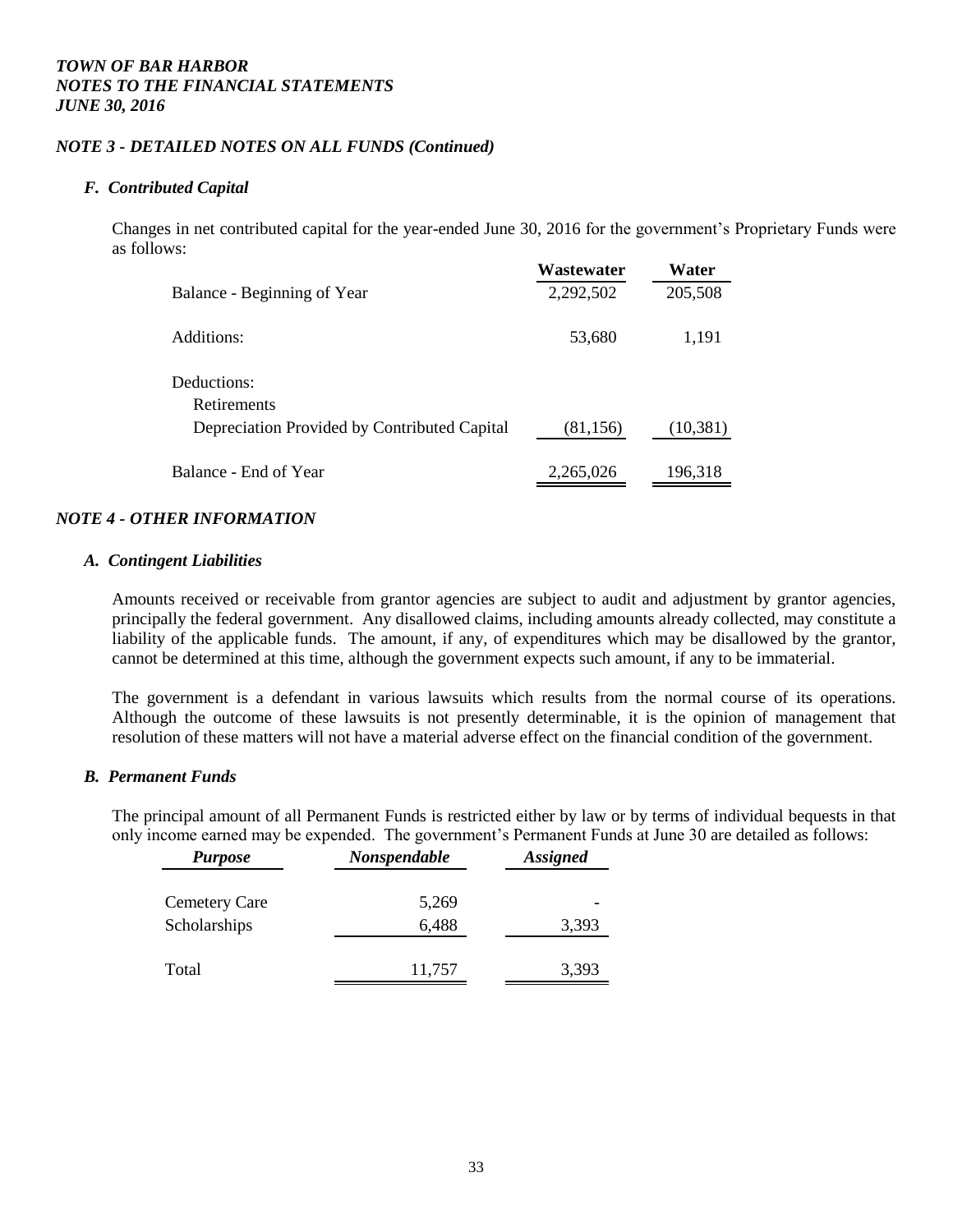#### *NOTE 4 - OTHER INFORMATION (Continued)*

#### *C. Pension Plans*

#### *Plan Description*

The Town's employees are covered under the ICMA or Maine Public Employees Retirement System.

The ICMA RC (International City Management Association Retirement Corporation) is a qualified defined contribution plan created in accordance with Internal Revenue Code Section 457. The plan, available to all regular, full-time Town employees, permits them to defer a portion of their salary until future years. The deferred compensation is not available to employees until termination, retirement, death, or unforeseeable emergency as defined by the Internal Revenue Code provisions.

The plan is administered by an independent company, and the Town remits all compensation deferred to this administrator for investment as requested by the participant employees. All compensation deferred and funded under the plan, all investments purchased and all income attributable thereto are held in trust for the exclusive benefit of participants and their beneficiaries.

## *Funding Policy*

Under the ICMA plan, covered employees contribute a percentage of their salary to the plan with the Town contributing 6.5% to 10.0%. The Town's costs for the fiscal years ended June 30, 2014, 2015 and 2016 were \$77,885, \$66,990 and \$68,956 respectively.

#### *Social Security*

The Town has a section 218 agreement to provide full Social Security coverage for its full time employees and at the Town's discretion may exclude part time public safety employees. This agreement was enacted July 1, 1965.

#### *D. Defined Benefit Employee Pension Plan*

#### *Plan Description*

Qualifying personnel of the Town of Bar Harbor participate in the Maine Public Employees Retirement System (System) State Employee and Teacher (SET) Plan and the Participating Local Districts (PLD) Consolidated Retirement Plan. Both plans are a multiple-employer, cost-sharing pension plan with a special funding situation for the SET Plan. The State of Maine is a non-employer contributing entity for the SET Plan in that the State pays the initial unfunded actuarial liability on behalf of teachers, while school systems contribute the normal cost, calculated actuarially, for the teacher members. The System issues a financial report that includes the financial statements and required supplementary information for the plans. That report may be obtained by writing to Maine Public Employees Retirement System, PO Box 349, Augusta, Maine 04332-0349 or by calling 1-800-451- 9800.

## *Pension Benefits*

SET benefit terms are established in Maine Statute. The PLD Consolidated Plan has an advisory group, also established by statute, who review the terms of the plan and periodically makes recommendations to the Legislature to amend the terms. The System's retirement programs provide defined retirement benefits based on member's average final compensation and service credit earned as of retirement. Vesting (i.e., eligibility for benefits upon reaching qualification) occur upon the earning of five years of service credit for State employees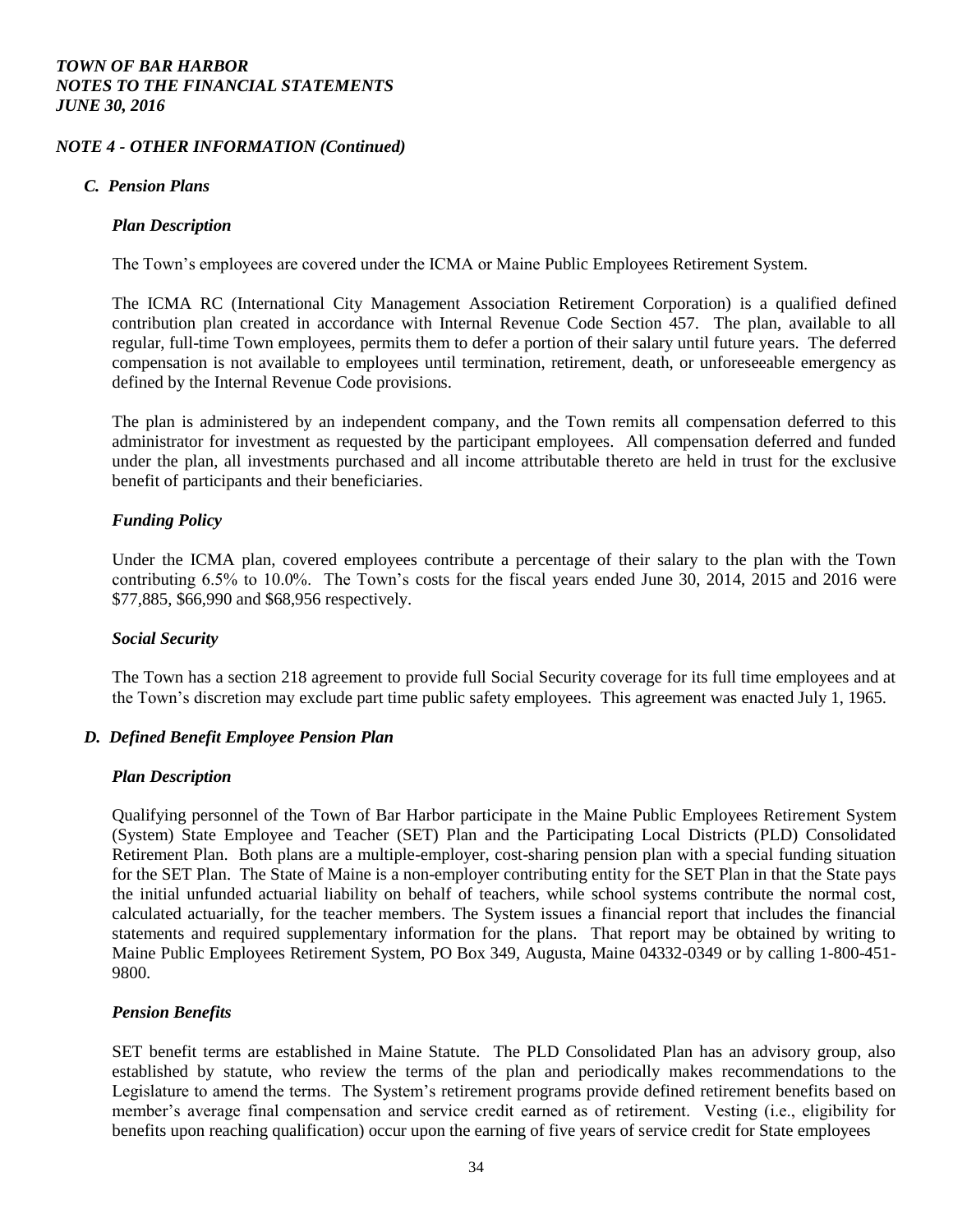## *NOTE 4 - OTHER INFORMATION (Continued)*

#### *D. Defined Benefit Employee Pension Plan (Continued)*

and teachers. In some cases, vesting occurs on the earning of one year of service credit immediately preceding retirement at or after normal retirement age. Normal retirement age for State employees and teachers is age 60, 62, or 65. The normal retirement age is determined by whether a member had met certain creditable service requirements on specific dates, as established by statute. For PLD members, normal retirement age is 60. The monthly benefit of members who retire before normal retirement age by virtue of having at least 25 years of service credit is reduced by a statutorily prescribed factor for each year of age that a member is below her/his normal retirement age at retirement. The System also provides disability and death benefits which are established by statute for State employees and teacher members.

Upon termination of membership, members' accumulated employee contributions are refundable with interest, credited in accordance with statute. Withdrawal of accumulated contributions results in forfeiture of all benefits and membership rights. The annual interest credited to members' accounts is set by the System's Board of Trustees.

#### *Member and Employer Contributions*

Retirement benefits are funded by contributions from members, employers, State contributions and by earnings on investments. Disability and death benefits are funded by employer normal cost contributions and by investment earnings. Member and employer contribution rates are each a percentage of applicable member compensation. Member contribution rates are defined by law or Board rule and depend on the terms of the Plan under which a member is covered. Employer contribution rates are determined through actuarial valuations. For the year ended June 30, 2016, the SET Plan member contribution rate was 7.65% and the employer contribution rate was 3.36% of applicable member compensation. The employer (School portion) is also responsible for contributing 10.57% of all federally funded member compensation. The State of Maine, as a non-employer contributing entity, pays 10.02% of the applicable member compensation into the System. For the year ended June 30, 2016, the PLD Plan member contribution rate was 7.5% for the Regular AC Plan and 8.5% for the Special 4C Plan-Public Safety. Employer contribution rates were 8.9% for the Regular AC Plan and 7.6% for the Special 4C Plan of applicable member compensation.

The required contributions paid into the System for the year ended June 30, 2016 and the previous two years are as follows:

#### **SET Plan - SCHOOL ONLY:**

|                             |         |               |              |                                       | Applicable       | Applicable                                                          |
|-----------------------------|---------|---------------|--------------|---------------------------------------|------------------|---------------------------------------------------------------------|
| For the year ended Employee |         |               |              | <b>Employer</b> State of Maine Member |                  | Member Federal                                                      |
| <i>June 30,</i>             |         |               |              |                                       |                  | Contributions Contributions Contributions Compensation Compensation |
| 2016                        |         |               | $110,513$ \$ | 291.249                               | $$2,998,911$ \\$ | 92,237                                                              |
| 2015                        | 224.868 | -\$           | $90.466$ \$  | 370.879                               | $$2,939,456$ \;  | 93,111                                                              |
| 2014                        | 230,093 | <sup>\$</sup> | 89.723       | 382,240                               | $$3,007,749$ \;  | 74,208                                                              |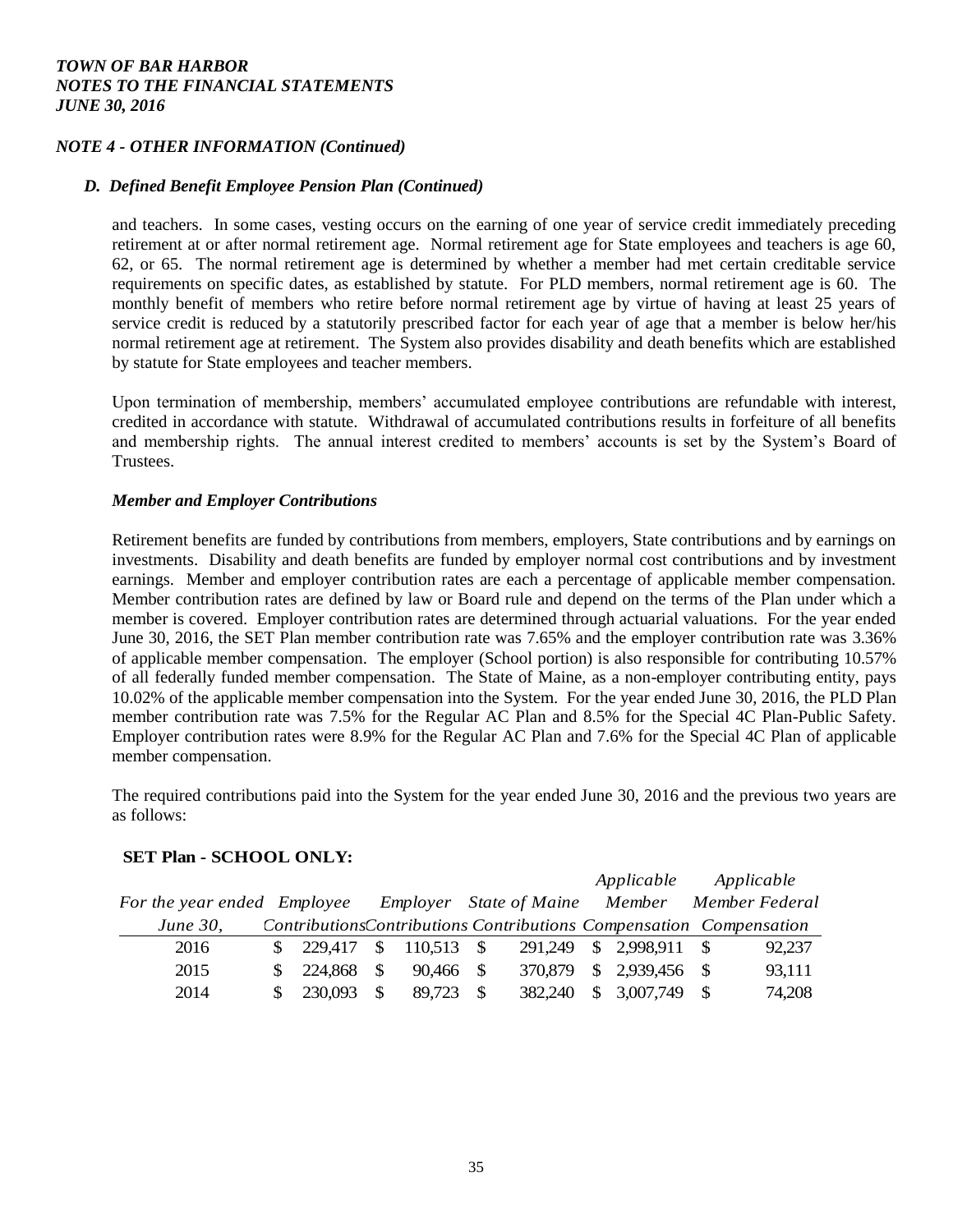## *NOTE 4 - OTHER INFORMATION (Continued)*

#### *D. Defined Benefit Employee Pension Plan (Continued)*

*Member and Employer Contributions (Continued)*

#### **PLD Plan - SCHOOL PORTION:**

|                             |     |        |               |          |               | Applicable                             |
|-----------------------------|-----|--------|---------------|----------|---------------|----------------------------------------|
| For the year ended Employee |     |        |               | Employer |               | Member                                 |
| <i>June 30,</i>             |     |        |               |          |               | ContributionsContributionsCompensation |
| 2016                        | S.  | 11.108 | -SS           | 13,181   | - SS          | 148.102                                |
| 2015                        | \$. | 10.213 | <sup>\$</sup> | 11,380   | <sup>\$</sup> | 145,894                                |
| 2014                        | \$. | 11.069 |               | 10,279   |               | 158,133                                |

#### **PLD Plan - TOWN PORTION:**

|                             |         |               |          | Applicable                             |
|-----------------------------|---------|---------------|----------|----------------------------------------|
| For the year ended Employee |         |               | Employer | Member                                 |
| <i>June 30,</i>             |         |               |          | ContributionsContributionsCompensation |
| 2016                        |         |               |          | 184,650 \$ 192,895 \$ 2,356,080        |
| 2015                        | 176,184 | \$            |          | 178,600 \$ 2,364,202                   |
| 2014                        | 149.290 | <sup>\$</sup> | 143,403  | \$2,173,445                            |

#### *Revenue Recognition*

Employer contributions to the System are recognized as additions in the period when they become due pursuant to formal commitments or statutory requirements. Investment income is recognized when earned and investment expenses are recorded when incurred. For the teacher group, total employer and non-employer contributions were the basis for the allocation, adjusted to remove the normal cost contributions paid by the local school systems on behalf of their employees. These leave contributions toward the unfunded liability of the Plan as the basis of allocation. This method of allocation properly distributes the collective net pension liability between the State of Maine as the non-employer contributing entity and those School Systems contributing towards the unfunded liability of the plan using grant funding.

## *Pension Liabilities, Pension Expense, and Deferred Outflows of Resources and Deferred Inflows of Resources Related to Pensions*

As of June 30, 2016, the Town of Bar Harbor reported a net pension liability of \$102,069 for the SET Plan and \$1,421,784 for the PLD Plan. The net pension liability was measured as of June 30, 2015, and the total pension liability used to calculate the net pension liability was determined by actuarial valuation as of that date. The Town of Bar Harbor's proportion of the net pension liability was based on a projection of the Town's long-term share of contributions to the pension plan relative to the projected contributions of all participating members. At June 30, 2015, the Town of Bar Harbor's proportion of contributions was .007559% for the SET Plan and .445634% for the PLD Plan, which was an increase of .001089% and .001684% respectively from its proportion measured at June 30, 2014.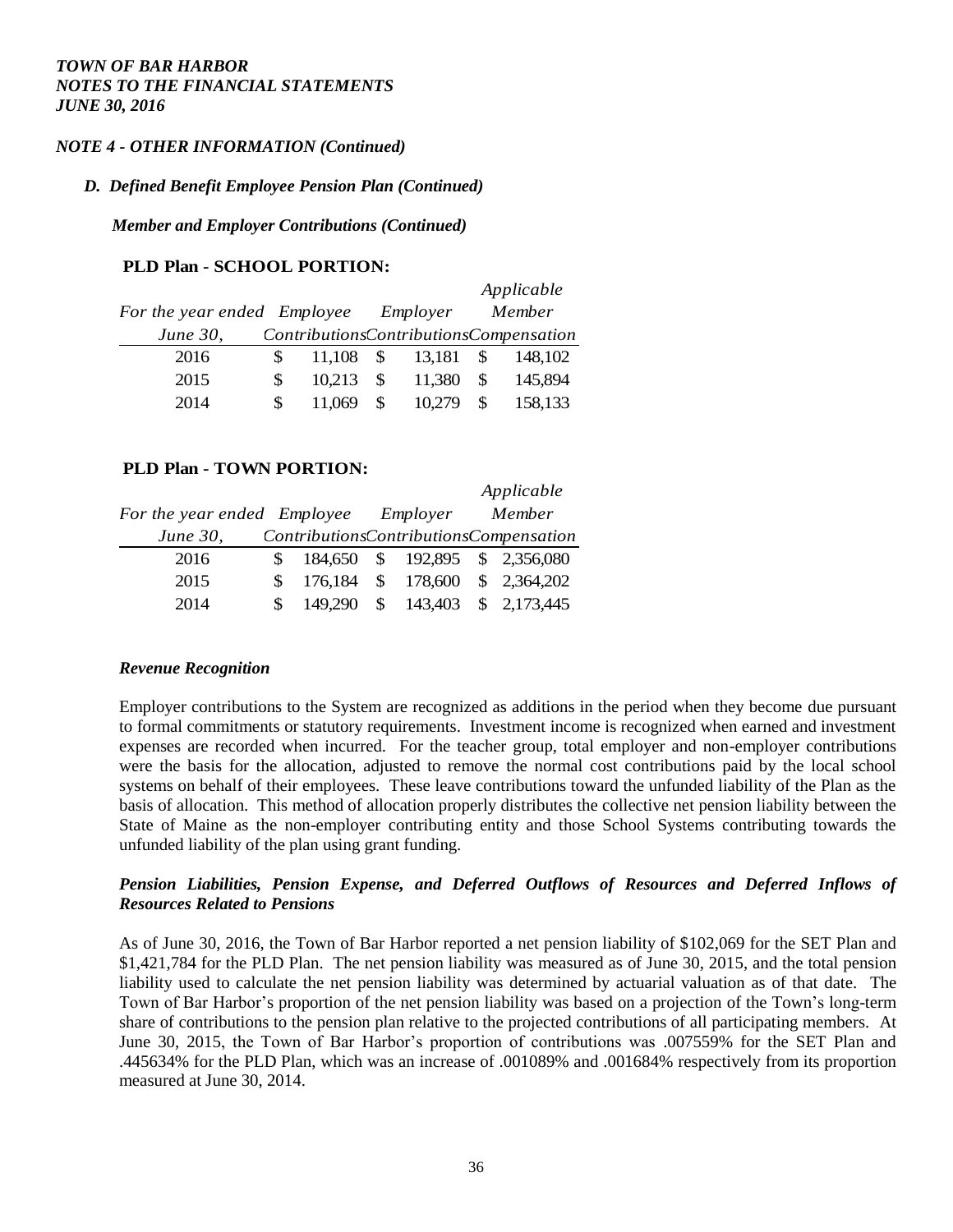#### *NOTE 4 - OTHER INFORMATION (Continued)*

#### *D. Defined Benefit Employee Pension Plan (Continued)*

## *Pension Liabilities, Pension Expense, and Deferred Outflows of Resources and Deferred Inflows of Resources Related to Pensions (Continued)*

For the fiscal year ended June 30, 2016, the Town of Bar Harbor recognized pension expense of \$178,092. At June 30, 2016, the Town's reported deferred outflows of resources and deferred inflows of resources related to pensions from the following sources:

|                                                                      | Deferred Outflows | Deferred Inflows |
|----------------------------------------------------------------------|-------------------|------------------|
|                                                                      | of Resources      | of Resources     |
| Differences between expected and actual experience                   | 57,407            | 183,312          |
| Changes in Assumption                                                | 128,461           |                  |
| Net Difference between projected and actual                          |                   |                  |
| earnings on pension plan investments                                 | 460.413           | 572,444          |
| Changes in proportion and differences between employer contributions |                   |                  |
| and proportionate share of contributions                             | 41,554            | 39,054           |
|                                                                      | 687.835           | 794,810          |
|                                                                      |                   |                  |

Amounts reported as deferred outflows of resources and deferred inflows of resources related to pensions will be recognized in pension expense as follows:

| Year Ended June 30, | <b>SET Plan</b> | <b>PLD Plan</b> |
|---------------------|-----------------|-----------------|
| 2017                | 5,569           | (78,119)        |
| 2018                | 1,615           | (78, 119)       |
| 2019                | (3,338)         | (89,690)        |
| 2020                | 5,399           | 109,704         |

#### *Actuarial Assumptions*

The collective total pension liability in the June 30, 2015 actuarial valuation was determined using the following actuarial assumptions, applied to all periods included in the measurement:

|                                                              | <b>SET Plan</b>                            | <b>PLD Plan</b>                          |
|--------------------------------------------------------------|--------------------------------------------|------------------------------------------|
| Investment Rate of Return:                                   | 7.125% per anum for<br>compounded annually | $7.125%$ per anum<br>compounded annually |
| Salary Increases, Mert and Inflation: 3.5% to 13.5% per year |                                            | 3.5% to 9.5% per year                    |
| Cost of Living Benefit:                                      | 2.55% per annum for Teachers               | 3.12% per annum for PLD's                |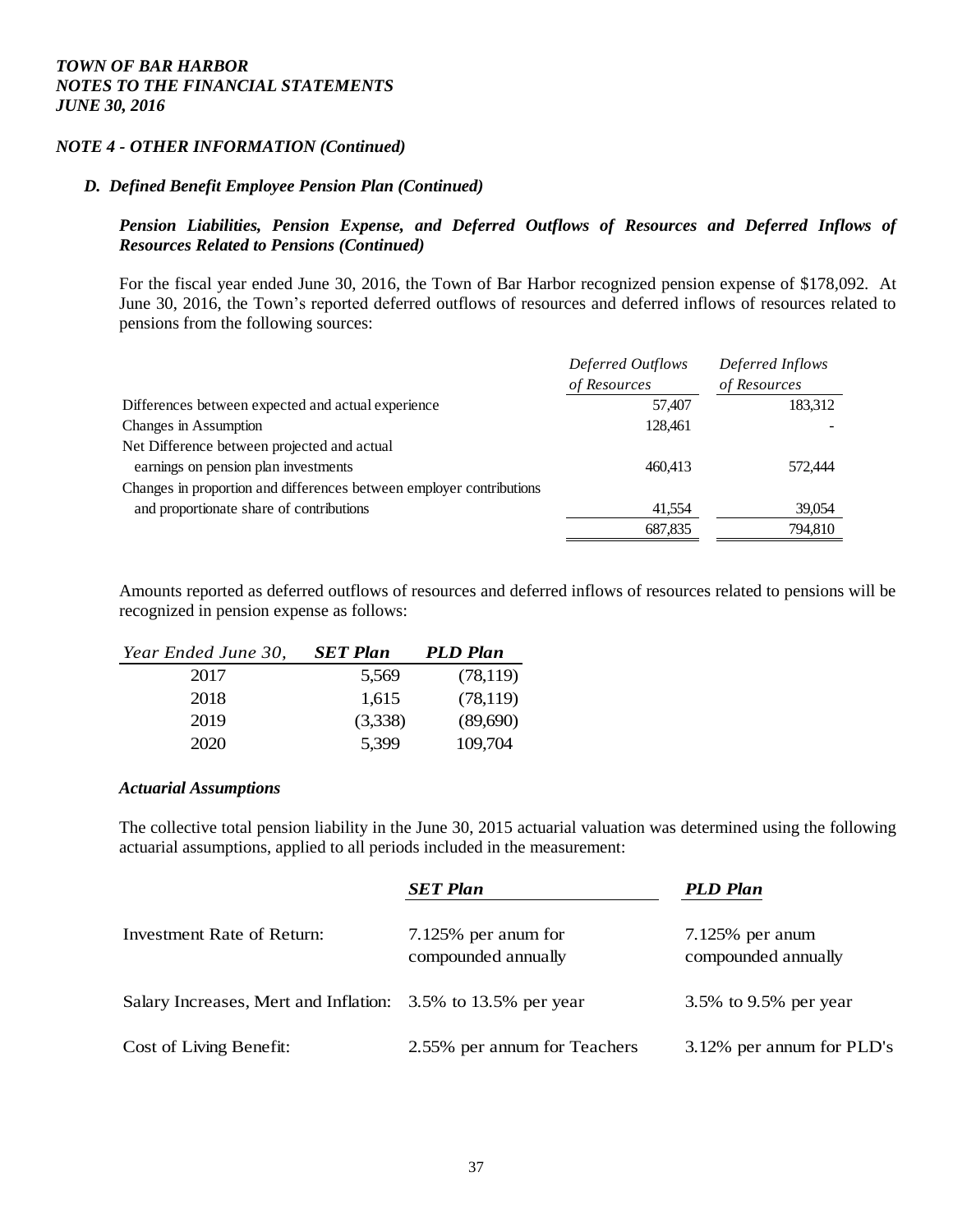## *NOTE 4 - OTHER INFORMATION (Continued)*

#### *D. Defined Benefit Employee Pension Plan (Continued)*

#### *Actuarial Assumptions (Continued)*

For Town employees, the mortality rate is based on the RP2000 Combined Mortality Tables for males and females using Scale AA with a two year set back.

The actuarial assumptions used in the June 30, 2015 valuation were based on the results of an actuarial experience study performed in 2011 and covered the period July 1, 2005 – June 30, 2010. There have been no changes in assumptions since the last valuation date of 6/30/14 for the SET Plan. The rate of investment return assumption decreased from 7.25% to 7.125% for the PLD Plan as of 6/30/15.

The long-term expected rate of return on pension plan investments were determined using a building-block method in which best-estimate ranges of expected future real rates of return (expected returns, net of pension plan investment expense and inflation) are developed for each major class of assets. These ranges are combined to produce the long-term expected rate of return by weighing the expected future real rates of return by the target asset allocation percentage and by adding expected inflation. Best estimates of arithmetic real rates of return for each major asset class included in the pension plan's target asset allocation as of June 30, 2014 are summarized in the following table:

|                        |            | Long-Term            |
|------------------------|------------|----------------------|
|                        | Target     | <b>Expected Real</b> |
| Asset Class            | Allocation | Rate of Return       |
| <b>US</b> Equities     | 20%        | 5.2%                 |
| <b>Non-US Equities</b> | 20%        | 5.5%                 |
| Private Equity         | 10%        | 7.6%                 |
| Real Assets:           |            |                      |
| Real Estate            | 10%        | $3.7\%$              |
| Infrastructure         | 10%        | $4.0\%$              |
| <b>Hard Assets</b>     | 5%         | 4.8%                 |
| Fixed Income           | 25%        | $0.0\%$              |
|                        | $100\%$    |                      |

#### *Discount Rate*

The discount rate used to measure the total pension liability was 7.125% for the SET Plan and 7.125% for the PLD Plan. The projection of cash flows used to determine the discount rate assumed the plan member contributions will be made at the current contribution rate and that employer and non-employer entity contributions will be made at contractually required rates, actuarially determined. Based on these assumptions, the pension plan's fiduciary net position was projected to be available to make all projected future benefit payments to current plan members. Therefore, the long-term expected rate of return on pension plan investments was applied to all periods of projected benefit payments to determine the total pension liability.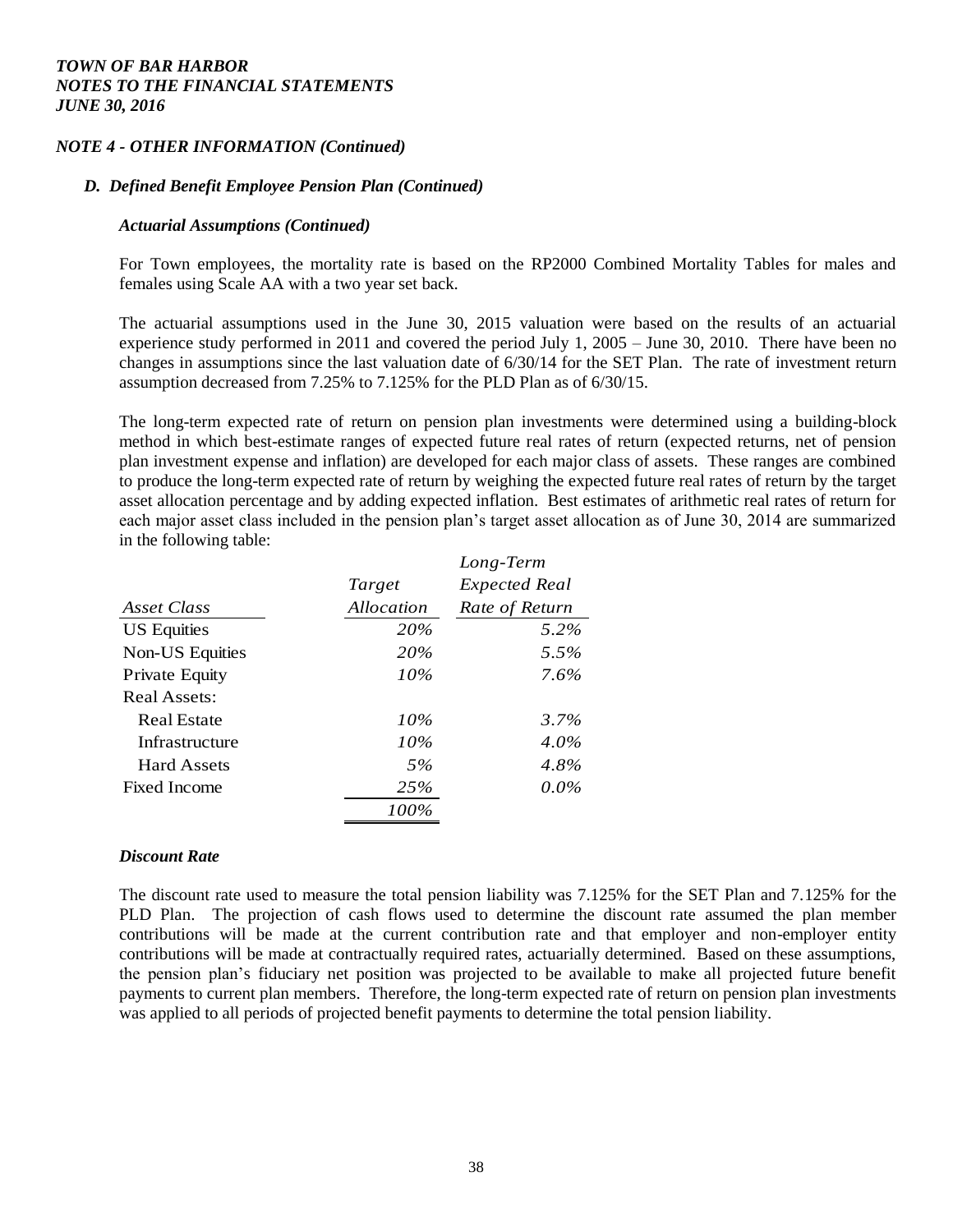## *NOTE 4 - OTHER INFORMATION (Continued)*

#### *D. Defined Benefit Employee Pension Plan (Continued)*

#### *Sensitivity of the Proportionate Share of the Net Pension Liability to Changes in the Discount Rate*

The following presents the Town's proportionate share of the net pension liability calculated using the discount rate of 7.125% for the SET Plan and 7.25% for the PLD Plan as well as what the Town's proportionate share of the net pension liability would be if it were calculated using a discount rate that is 1 percentage point lower or 1 percentage point higher than the current rate:

| <b>SET Plan:</b>                                 |                                    |             |                        | 1% Decrease Current Discount |     | 1% Increase |          |
|--------------------------------------------------|------------------------------------|-------------|------------------------|------------------------------|-----|-------------|----------|
|                                                  | (6.125%)                           |             | <i>Rate</i> $(7.125%)$ |                              |     |             | (8.125%) |
| Proportionate Share of the Net Pension Liability | S.                                 | 178,699     | - \$                   | 102.069                      | \$. | 38,245      |          |
| <b>PLD Plan:</b>                                 |                                    |             |                        | 1% Decrease Current Discount |     | 1% Increase |          |
|                                                  | <i>Rate</i> $(7.125%)$<br>(6.125%) |             |                        | (8.125%)                     |     |             |          |
| Proportionate Share of the Net Pension Liability |                                    | \$2,832,614 | -S                     | 1,421,784                    | \$. | 84,229      |          |

#### *Pension Plan Financial and Actuarial Information*

Additional financial information and actuarial information can be found in the Maine PERS' Actuarial Valuation Reports available online at [www.mainepers.org](http://www.mainepers.org/) or contacting the System at (207) 512-3100.

#### *E. Risk Management*

The town is exposed to various risks of loss related to torts; theft of, damage and destruction of assets; errors and omissions; and natural disasters for which the town participated in public entity risk pools sponsored by the Maine Municipal Association (MMA) for workers' compensation, and property damage.

The Town, as a member of the MMA Property and Casualty Pool, has a general liability limit of \$400,000/occurrence for causes of action pursuant to the Maine Tort Claims Act. Coverage is limited to those areas for which governmental immunity has been expressly waived. There is a limit of \$2,000,000/occurrence for causes of action pursuant to federal law or state law for which immunity is not provided by the Maine Tort Claims Act. The same limit applies for law enforcement after a \$2,500 per occurrence deductible is met. For the public officials' liability and employment practices liability, the coverage is \$2,000,000 per occurrence and \$4,000,000 aggregate with a \$5,000 deductible.

Workers compensation provides coverage as required by the State of Maine Workers Compensation Act. The limit of liability for employer's liability coverage is \$2,000,000/each accident and \$2,000,000 aggregate disease.

Based on the coverage provided by the pools described above, the town is not aware of any material actual or potential claim liabilities, which should be recorded at June 30, 2016.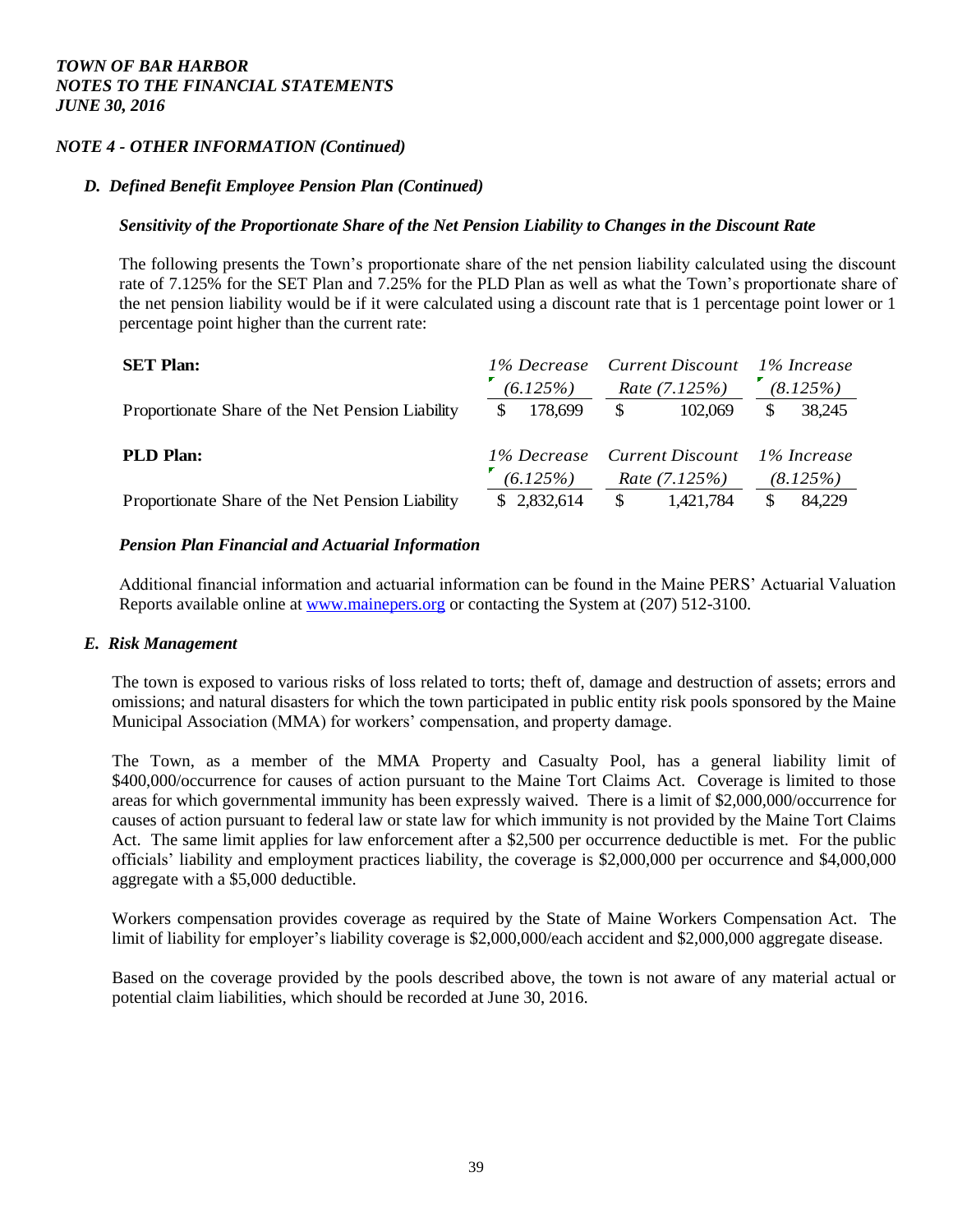#### *NOTE 4 - OTHER INFORMATION (Continued)*

#### *F. Other Postemployment Benefits*

The Governmental Accounting Standards Board (GASB) promulgated its Statement 45 which addressed the reporting and disclosure requirements for other post employment benefits (OPEB). GASB Statement 45, *Accounting and Financial Reporting by Employers for Postemployment Benefits Other Than Pensions*, was implemented, as required, by the Town of Bar Harbor, Maine for the year ended June 30, 2009. Under this pronouncement, it requires that the long-term cost of retirement health care and obligations for other postemployment benefits be determined on an actuarial basis and reported similar to pension plans.

The Town is a member of the Maine Municipal Employees Health Trust. The Trust is an agent multiple employer Voluntary Employee's Beneficiary Association. The Town is an individually rated member within the Association. The Trust issues a publicly available financial report. That report may be obtained by writing to the Maine Municipal Association at 60 Community Drive, Augusta, ME 04332. The Trust contracted with an outside consultant to assist in the determination and valuation of the Town's OPEB liability under GASB Statement 45. The most recent OPEB liability actuarial valuation was completed by the consultants in January 2014.

*Plan Descriptions* – In addition to providing pension benefits, the Town provides health care benefits for certain retired employees. Eligibility to receive health care benefits follows the same requirements as MainePERS. Eligible retirees are required to pay 100% of the health insurance premiums to receive health benefit coverage.

*Funding Policy and Annual OPEB Cost* – GASB Statement 45 does not mandate the prefunding of postemployment benefits liability. The Town currently plans to fund these benefits on a pay-as-you-go basis primarily from the general fund. No assets have been segregated and restricted to provide postemployment benefits. The annual required contribution (ARC), an actuarial determined rate, represents a level of funding that, if paid on an ongoing basis, is projected to cover normal cost each year and amortize unfunded actuarial liabilities over a period not to exceed thirty years.

## *Funding Policy and Annual OPEB Cost*

The following table represents the OPEB costs for the years ending June 30, 2016, 2015 and 2014 and the annual net OPEB obligation:

|                          |    | 2016      | 2015         | 2014      |
|--------------------------|----|-----------|--------------|-----------|
|                          |    |           |              |           |
| Normal Cost              |    | 18,158    | \$18,158     | \$18,158  |
| Amortization of unfunded |    | 24,981    | \$24,981     | \$24,981  |
| Adjustment to ARC        |    | (10, 564) | (9,245)<br>S | \$(7,913) |
| Interest                 | \$ | 8,161     | 7,248        | 6,327     |
| <b>Annual OPEB Cost</b>  | S  | 40.736    | 41,142       | 41,553    |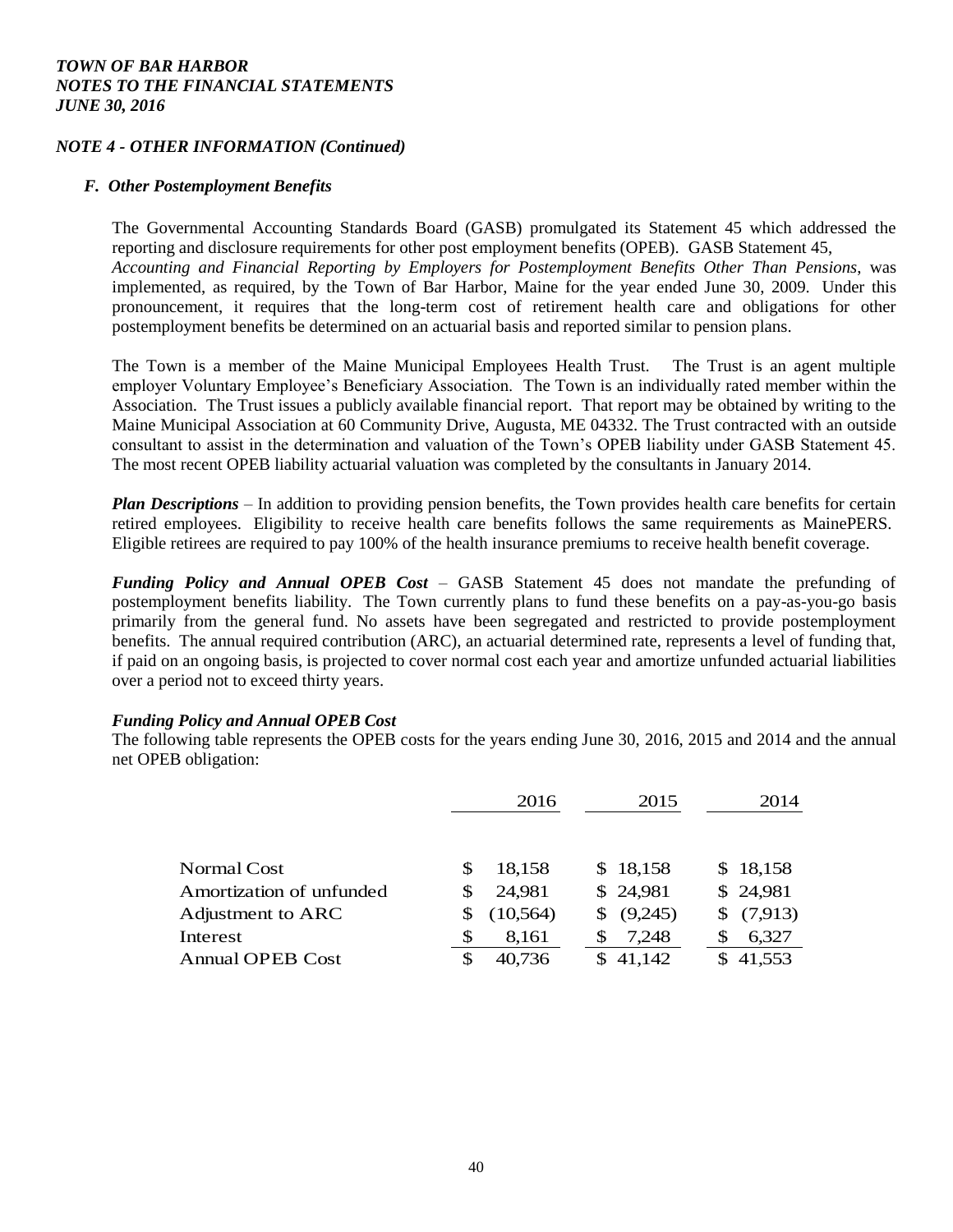#### *NOTE 4 - OTHER INFORMATION (Continued)*

#### *F. Other Postemployment Benefits (Continued)*

*Net OPEB Obligation* – The Town's net OPEB obligation was calculated as follows:

|                                   | 2016 |          | 2015 |          |     | 2014     |
|-----------------------------------|------|----------|------|----------|-----|----------|
| Net OPEB obligation, July 1       |      | 182,670  | SS.  | 159,858  |     | 136,827  |
| Annual required contribution      |      | 40,736   |      | 41,142   | \$. | 41,553   |
| Less: Actual member contributions |      | (15,030) |      | (18,330) |     | (18,522) |
| Net OPEB obligation, June 30      |      | 208,376  |      | 182,670  |     | 159,858  |

*Funding Status and Funding Progress* – The Town's annual OPEB cost, the percentage of annual OPEB cost contributed to the plan, and the net OPEB obligation for the years ending June 30, 2016, 2015 and 2014 was as follows:

|                                      | 2016          | 2015          | 2014          |
|--------------------------------------|---------------|---------------|---------------|
| <b>Annual Required Contribution</b>  | \$<br>43,993  | \$<br>43,993  | \$<br>41,553  |
| <b>Actual Member Contributions</b>   | \$<br>15,030  | \$<br>18,330  | \$<br>18,522  |
| Percent contributed                  | 34.16%        | 41.67%        | 44.57%        |
| Actuarial accrued liability          | \$<br>449,253 | \$<br>449,253 | \$<br>449,253 |
| Plan Assets                          | \$            | \$            | \$            |
| Unfunded actuarial accrued liability | \$<br>449,253 | \$<br>449,253 | \$<br>449,253 |
| Covered payroll                      | \$3,086,687   | \$2,950,944   | \$2,821,170   |
| Unfunded actuarial accrued liability |               |               |               |
| as a percentage of covered payroll   | 14.55%        | 15.22%        | 15.92%        |

Actuarial valuations involve estimates of the value of reported amounts and assumptions about the probability of events in the future. Amounts determined regarding the funded status of the plan and the annual required contributions of the employer are subject to continual revision as actual results are compared to past expectations and new estimates are made about the future. The required schedule of funding progress presented as required supplementary information provides multiyear trend information that shows whether the actuarial value of plan assets is increasing or decreasing over time relative to the actuarial accrued liability for benefits.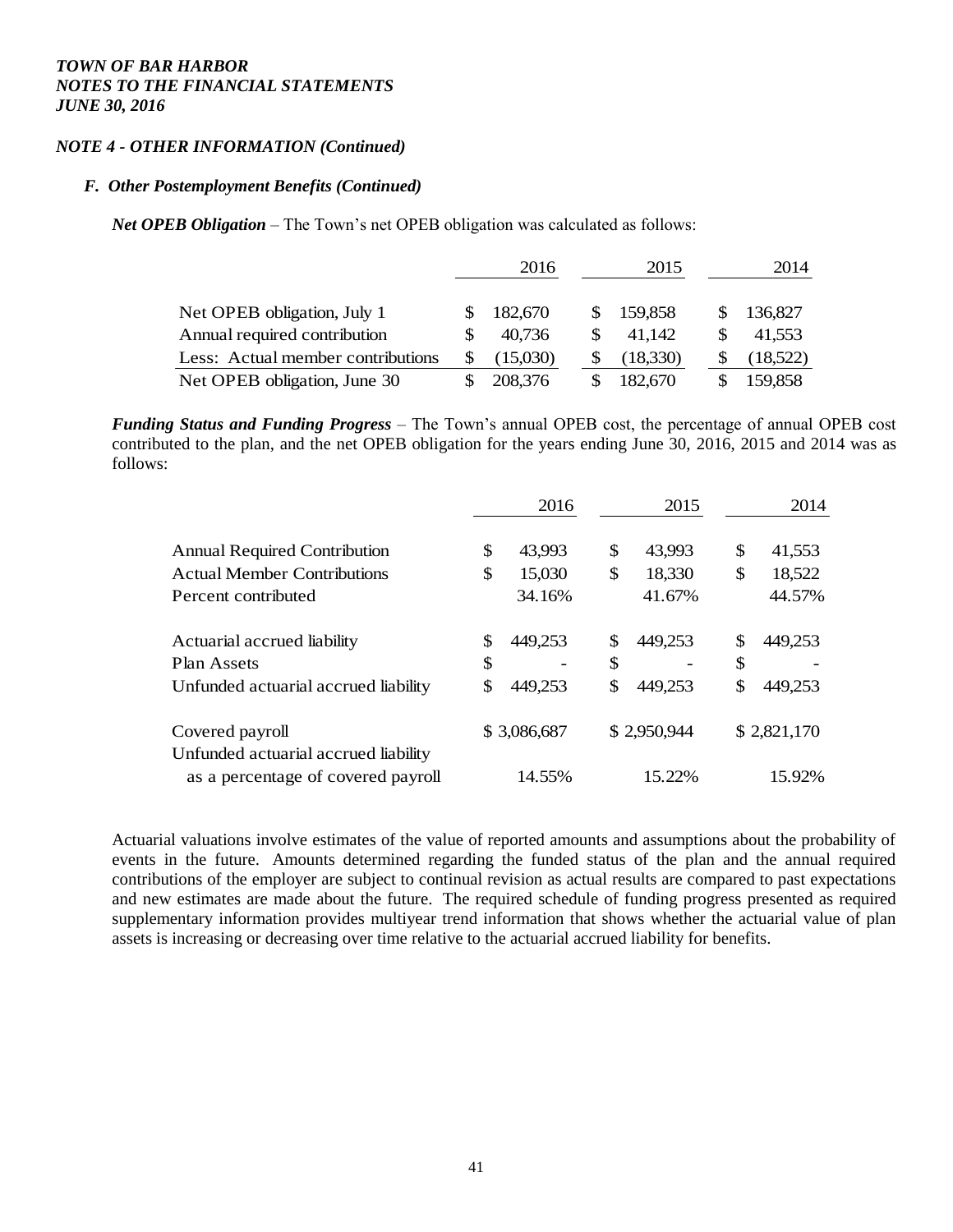## *NOTE 4 - OTHER INFORMATION (Continued)*

#### *F. Other Postemployment Benefits (Continued)*

*Actuarial Methods and Assumptions* – Projections of benefits are based on the substantive plan (the plan as understood by the employer and plan members) and include the types of benefits in force at the valuation date and the pattern of sharing benefit costs between the Town and plan members at that point. Actuarial calculations reflect a long-term perspective and employ methods and assumptions that are designed to reduce short-term volatility in actuarial accrued liabilities and the actuarial value of plan assets. Significant methods and assumptions were as follows:

| Actuarial valuation date      | 1/1/14            |
|-------------------------------|-------------------|
| Actuarial cost method         | Projected Unit    |
| Amortization method           | Level dollar Open |
| Remaining amortization period | 30 years          |
| Actuarial assumptions:        |                   |
| Investment rate of return     | 4.0%              |
| Projected salary increases    | 3.0%              |
| Healthcare inflation rate     | 4.6%              |
|                               |                   |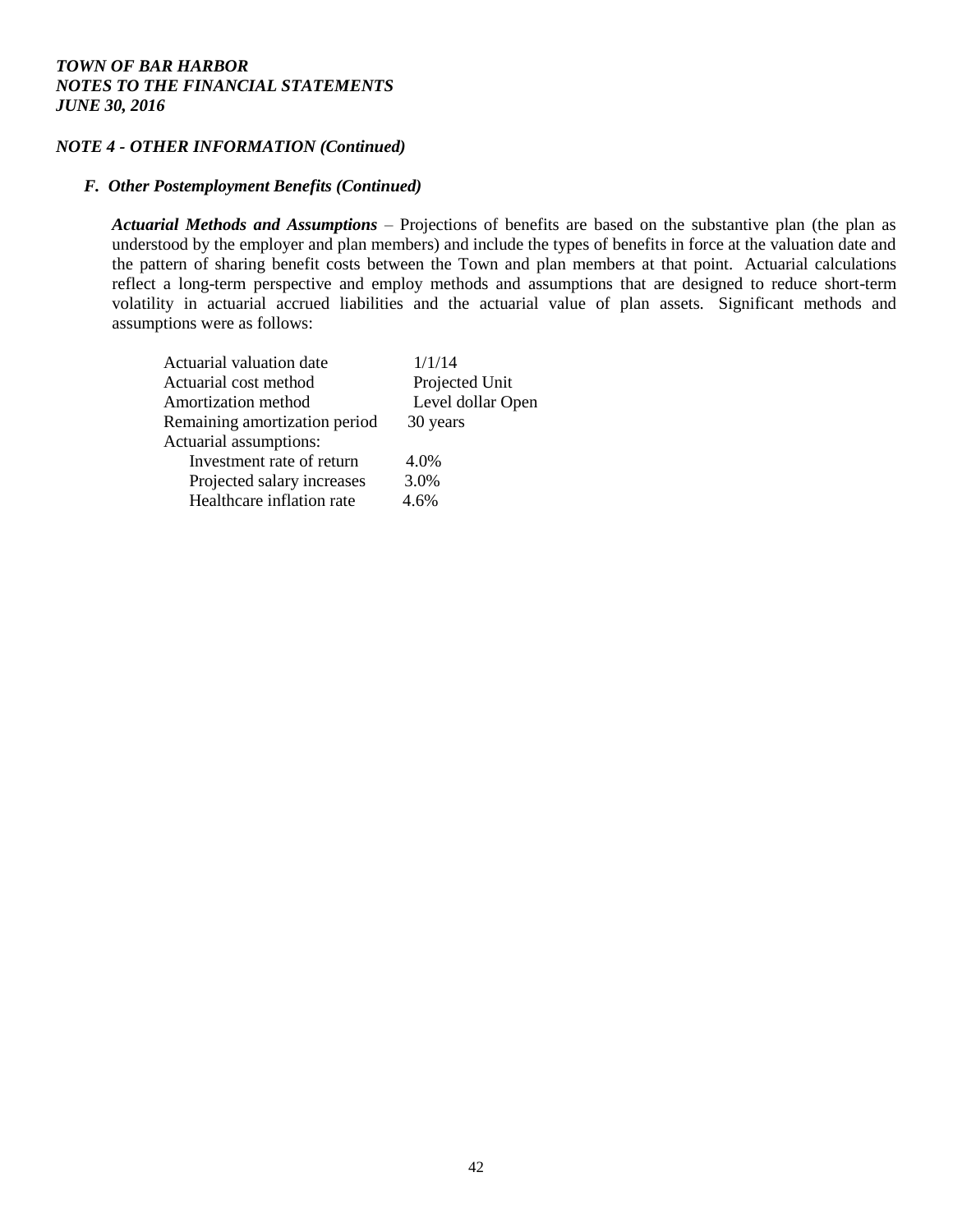## *TOWN OF BAR HARBOR Exhibit J REQUIRED SUPPLEMENTARY INFORMATION SCHEDULE OF REVENUES AND EXPENDITURES BUDGET AND ACTUAL - GENERAL FUND FOR THE YEAR ENDED JUNE 30, 2016*

|                                                                              | Original      | Final         |             | Variance<br>Favorable |
|------------------------------------------------------------------------------|---------------|---------------|-------------|-----------------------|
|                                                                              | <b>Budget</b> | <b>Budget</b> | Actual      | (Unfavorable)         |
| <b>Revenues</b>                                                              |               |               |             |                       |
| Taxes                                                                        | 16,575,527    | 16,575,527    | 16,776,563  | 201,036               |
| <b>Intergovernmental Revenues</b>                                            | 218,504       | 218,504       | 243,308     | 24,804                |
| <b>Departmental Revenues</b>                                                 | 1,032,901     | 1,032,901     | 905,499     | (127, 402)            |
| <b>Other Local Sources</b>                                                   | 269,648       | 269,648       | 288,194     | 18,546                |
| <b>Total Revenues</b>                                                        | 18,096,580    | 18,096,580    | 18,213,564  | 116,984               |
| <b>Expenditures</b>                                                          |               |               |             |                       |
| <b>General Government</b>                                                    | 2,843,918     | 2,786,918     | 2,728,065   | 58,853                |
| <b>Public Safety</b>                                                         | 2,791,609     | 2,791,609     | 2,778,182   | 13,427                |
| Health and Welfare                                                           | 137,648       | 137,648       | 139,640     | (1,992)               |
| Parks and Recreation                                                         | 235,251       | 235,251       | 242,210     | (6,959)               |
| <b>Island Explorer Shuttle Bus</b>                                           | 39,225        | 39,225        | 39,225      |                       |
| Roads and Sanitation                                                         | 1,810,053     | 1,810,053     | 1,702,467   | 107,586               |
| Assessments                                                                  | 3,632,302     | 3,632,302     | 3,564,623   | 67,679                |
| <b>Total Expenditures</b>                                                    | 11,490,006    | 11,433,006    | 11,194,412  | 238,594               |
| <b>Excess Revenues Over Expenditures</b>                                     | 6,606,574     | 6,663,574     | 7,019,152   | 355,578               |
| <b>Other Financing Sources</b>                                               |               |               |             |                       |
| <b>Transfers from Other Funds</b>                                            | 264,817       | 264,817       | 265,458     | 641                   |
| <b>Transfers to Other Funds</b>                                              | (6,981,391)   | (7,038,391)   | (7,038,391) |                       |
| <b>Total Other Financing Sources</b>                                         | (6,716,574)   | (6,773,574)   | (6,772,933) | 641                   |
| <b>Net Change in Fund Balance</b>                                            | (110,000)     | (110,000)     | 246,219     | 356,219               |
| <b>Beginning Fund Balances - Budgetary Basis</b>                             |               |               | 2,641,092   |                       |
| <b>Ending Fund Balances - Budgetary Basis</b>                                |               |               | 2,887,311   |                       |
| <b>Adjustments to Conform to GAAP:</b><br><b>Elimination of Encumbrances</b> |               |               | 44,591      |                       |
| <b>Ending Fund Balances - GAAP Basis</b>                                     |               |               | 2,931,902   |                       |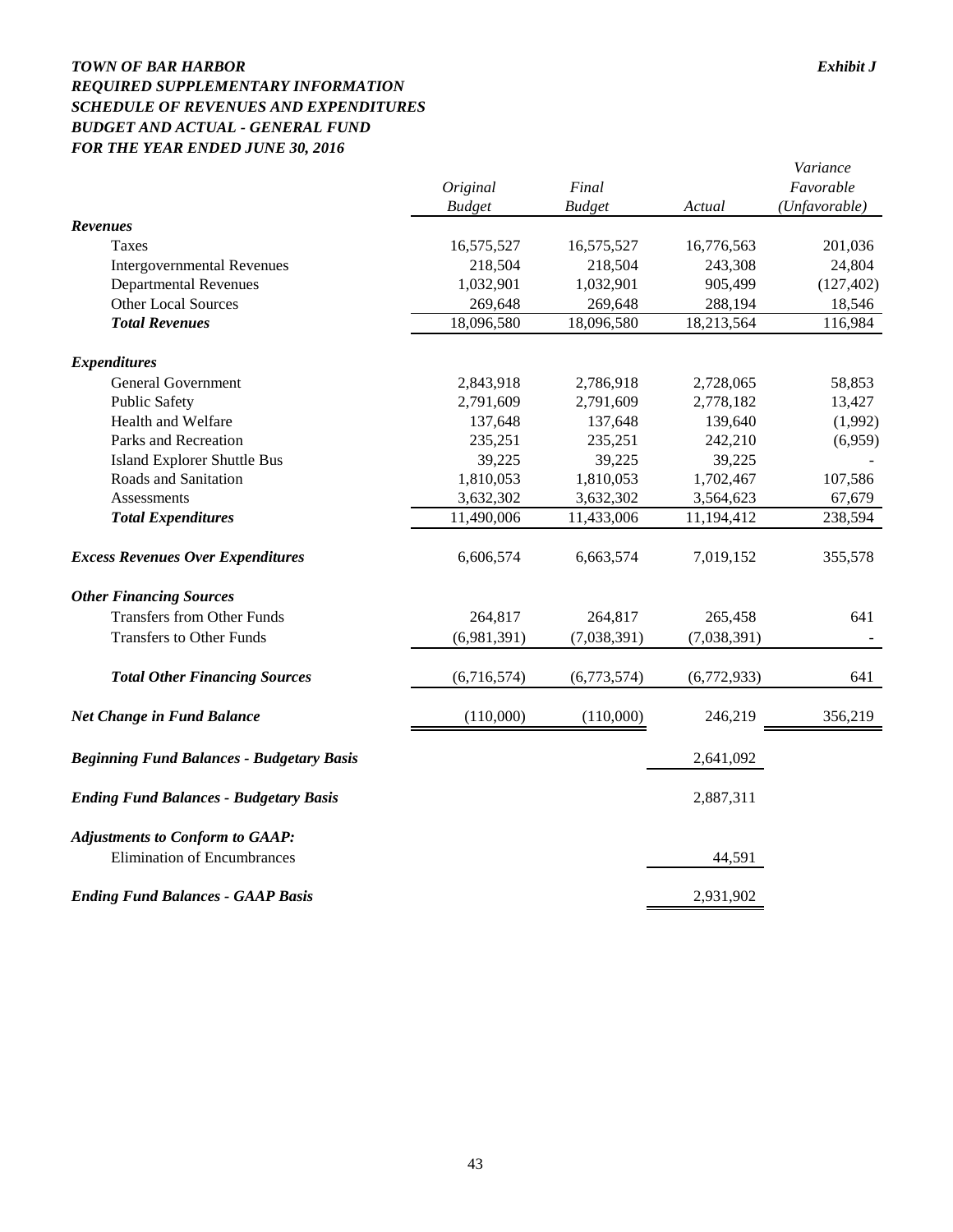#### *TOWN OF BAR HARBOR Exhibit K REQUIRED SUPPLEMENTARY INFORMATION PENSION PLAN SCHEDULES - LAST 10 FISCAL YEARS FOR THE YEAR ENDED JUNE 30, 2016*

|                                                                                                     |                                               | <b>Town Portion:</b><br><b>Participating Local Districts Plan</b> |                                               | <b>School Portion:</b>                        | <b>School Portion:</b>                        |                                               |  |
|-----------------------------------------------------------------------------------------------------|-----------------------------------------------|-------------------------------------------------------------------|-----------------------------------------------|-----------------------------------------------|-----------------------------------------------|-----------------------------------------------|--|
| Schedule 1 - Proportionate Share of the Net Pension Liability:                                      |                                               |                                                                   |                                               | <b>Participating Local Districts Plan</b>     | <b>State Employees and Teachers Plan</b>      |                                               |  |
|                                                                                                     | For the Fiscal<br>Year Ended<br>June 30, 2016 | For the Fiscal<br>Year Ended<br>June 30, 2015                     | For the Fiscal<br>Year Ended<br>June 30, 2016 | For the Fiscal<br>Year Ended<br>June 30, 2015 | For the Fiscal<br>Year Ended<br>June 30, 2016 | For the Fiscal<br>Year Ended<br>June 30, 2015 |  |
| Proportion of net pension liability                                                                 | 0.445634%                                     | 0.443395%                                                         | 0.445634%                                     | 0.443395%                                     | 0.007559%                                     | 0.00647%                                      |  |
| Proportionate share of net pension liability                                                        | \$1,339,178                                   | \$633,175                                                         | \$82,606                                      | \$49,126                                      | \$102,069                                     | \$69,897                                      |  |
| Covered employee payroll                                                                            | \$2,356,080                                   | \$2,364,202                                                       | \$148,102                                     | \$145,894                                     | \$2,998,911                                   | \$2,939,456                                   |  |
| Proportionate share of the net pension liability as a<br>percentage of its covered employee payroll | 56.84%                                        | 26.78%                                                            | 55.78%                                        | 33.67%                                        | 3.40%                                         | 2.38%                                         |  |
| Plan Total Pension Liability                                                                        | \$2,720,936,009                               | \$2,609,657,845                                                   | \$2,720,936,009                               | \$2,609,657,845                               | \$12,616,287,054                              | \$12,320,158,783                              |  |
| Plan Fiduciary Net Position                                                                         | \$2,401,889,308                               | \$2,455,776,671                                                   | \$2,401,889,308                               | \$2,455,776,671                               | \$10,242,097,022                              | \$10,337,615,927                              |  |
| Plan Net Pension Liability                                                                          | \$319,046,701                                 | \$153,881,174                                                     | \$319,046,701                                 | \$153,881,174                                 | \$2,374,190,032                               | \$1,982,542,856                               |  |
| Plan Fiduciary Net Position as a %<br>Of the Total Pension Liability                                | 88.274%                                       | 94.103%                                                           | 88.274%                                       | 94.103%                                       | 81.182%                                       | 83.908%                                       |  |
| Plan Covered Employee Payroll                                                                       | \$497,616,846                                 | \$460,029,637                                                     | \$497,616,846                                 | \$460,029,637                                 | \$1,699,160,889                               | \$1,676,857,294                               |  |
| Plan Net Pension Liability as a %<br>Of the Covered Employee Payroll                                | 64.115%                                       | 33.450%                                                           | 64.115%                                       | 33.450%                                       | 139.727%                                      | 118.230%                                      |  |

*\* Amounts presented for each fiscal year were determined as of June 30. A full year schedule will be displayed as it becomes available.*

|                                                                     | <b>Town Portion:</b><br><b>Participating Local Districts Plan</b> |                                               | <b>School Portion:</b>                        |                                               | <b>School Portion:</b>                        |                                               |  |
|---------------------------------------------------------------------|-------------------------------------------------------------------|-----------------------------------------------|-----------------------------------------------|-----------------------------------------------|-----------------------------------------------|-----------------------------------------------|--|
| Schedule 2 - Schedule of School Department Contributions:           |                                                                   |                                               | <b>Participating Local Districts Plan</b>     |                                               | <b>State Employees and Teachers Plan</b>      |                                               |  |
|                                                                     | For the Fiscal<br>Year Ended<br>June 30, 2016                     | For the Fiscal<br>Year Ended<br>June 30, 2015 | For the Fiscal<br>Year Ended<br>June 30, 2016 | For the Fiscal<br>Year Ended<br>June 30, 2015 | For the Fiscal<br>Year Ended<br>June 30, 2016 | For the Fiscal<br>Year Ended<br>June 30, 2015 |  |
| Contractually required contribution                                 | \$192,895                                                         | \$176,184                                     | \$13,181                                      | \$11,380                                      | \$110,512                                     | \$90,466                                      |  |
| Contribution in relation to the contractually required contribution | (\$192,895)                                                       | (\$176,184)                                   | ( \$13,181)                                   | (S11,380)                                     | (\$110,512)                                   | $(\$90,466)$                                  |  |
| Contribution deficiency                                             | \$0                                                               | \$0                                           |                                               | \$0                                           | \$0                                           | \$0                                           |  |
| Covered employee payroll                                            | \$2,356,080                                                       | \$2,364,202                                   | \$148,102                                     | \$145,894                                     | \$2,998,911                                   | \$2,939,456                                   |  |
| Contributions as a percentage of covered employee payroll           | 8.19%                                                             | 7.45%                                         | 8.90%                                         | 7.80%                                         | 3.69%                                         | 3.08%                                         |  |

*\* Amounts presented for each fiscal year were determined as of June 30. A full year schedule will be displayed as it becomes available.*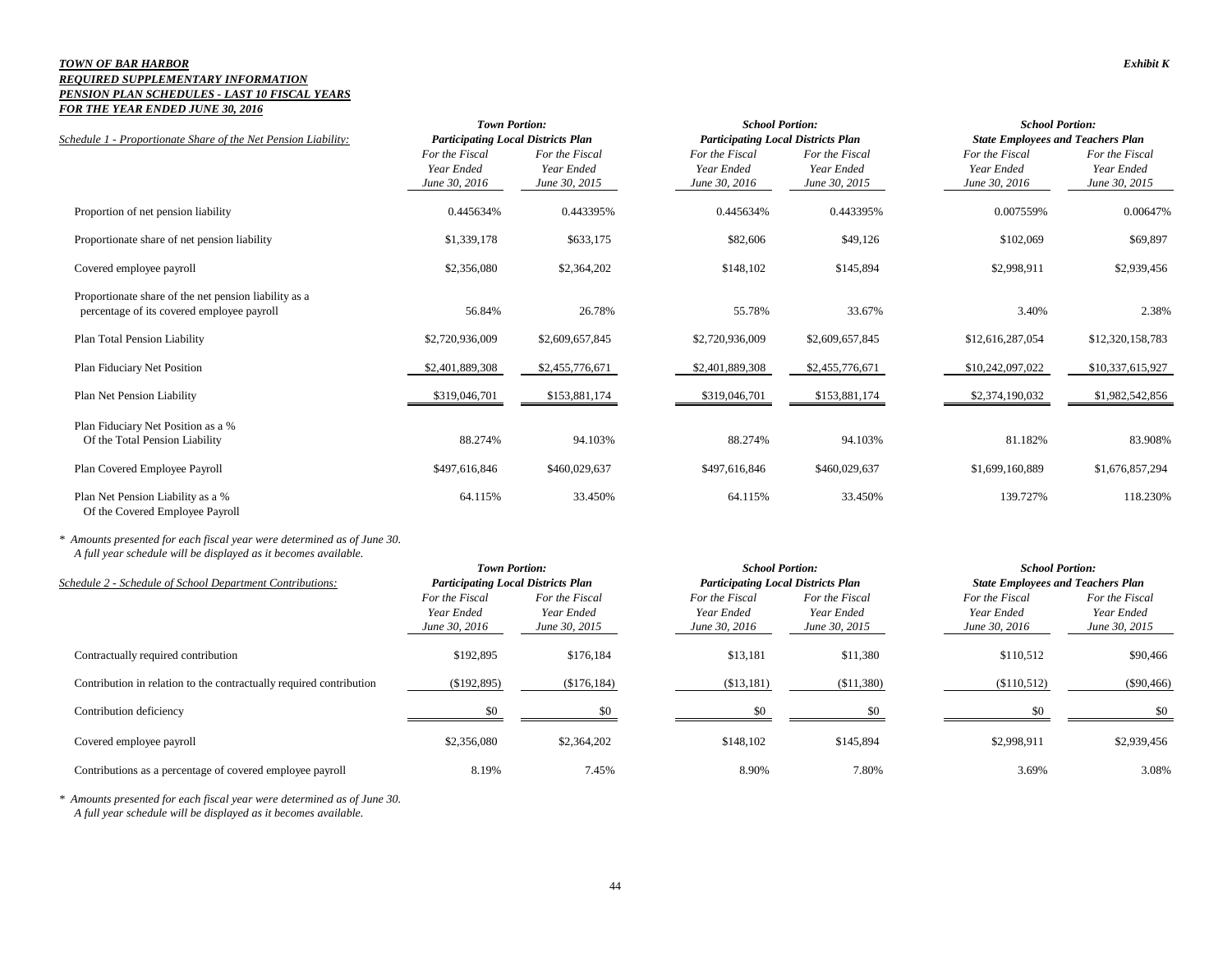## *TOWN OF BAR HARBOR Exhibit A-1 GENERAL FUND STATEMENT OF ESTIMATED AND ACTUAL REVENUES FOR THE YEAR ENDED JUNE 30, 2016*

| <b>Estimated</b><br><b>Budget</b><br>Actual<br>Taxes<br>15,589,086<br>15,717,666<br>128,580<br>Property<br>Auto Excise<br>899,966<br>979,053<br>79,087<br><b>Boat Excise</b><br>13,338<br>13,510<br>172<br><b>Interest/Fees on Taxes</b><br>(6, 803)<br>73,137<br>66,334<br>16,575,527<br>16,776,563<br>201,036<br><b>Intergovernmental Revenues</b><br><b>State of Maine</b><br>Municipal Revenue Sharing<br>122,264<br>132,854<br>10,590<br>338<br>General Assistance<br>821<br>483<br>Tree Growth<br>3,064<br>4,395<br>(1, 331)<br>Veterans Reimbursement<br>2,087<br>2,165<br>78<br>Homestead Reimbursement<br>12,870<br>46,808<br>59,678<br><b>BETE Reimbursement</b><br>849<br>895<br>46<br>Federal<br>50<br>Police Drug Officer Reimbursement<br>50<br>Acadia National Park - PILT<br>41,763<br>43,781<br>2,018<br>218,504<br>243,308<br>24,804<br><b>Departmental Revenues</b><br>Ambulance/Fire<br>Ambulance Service<br>396,100<br>298,866<br>(97, 234)<br>Police<br>Police Detail<br>7,911<br>13,229<br>5,318<br>35,000<br>34,347<br>Parking Tickets<br>(653)<br>All Other<br>26,930<br>38,832<br>11,902<br>Planning / Code<br>105,000<br>(17, 045)<br><b>Building Permits</b><br>87,955<br><b>Plumbing Permits</b><br>27,000<br>24,055<br>(2,945)<br><b>Electrical Inspections</b><br>25,603<br>25,591<br>(12)<br><b>Vacation Rental Permits</b><br>1,561<br>1,300<br>(261)<br>Plan Board/Subdivision & Rezoning<br>4,252<br>(4,252)<br><b>Site Plan Review</b><br>13,000<br>8,589<br>(4, 411)<br>All Other<br>4,636<br>2,481<br>(2, 155)<br><b>Harbor Fees</b><br>Docking<br>13,752<br>31,500<br>45,252<br>5,400<br>5,470<br>Moorings<br>70<br>All Other<br>12,303<br>15,987<br>3,684<br>Solid Waste<br>86,000<br>Sale of Recyclables<br>48,261<br>(37, 739)<br>All Other<br>170<br>338<br>(168)<br>Public Works<br>All Other<br>9,953<br>12,019<br>2,066<br>Parks and Recreation<br>Park and Recreation Fees<br>800<br>600<br>200<br>510<br>510<br>Fire Department |  | Over(Under) |  |
|---------------------------------------------------------------------------------------------------------------------------------------------------------------------------------------------------------------------------------------------------------------------------------------------------------------------------------------------------------------------------------------------------------------------------------------------------------------------------------------------------------------------------------------------------------------------------------------------------------------------------------------------------------------------------------------------------------------------------------------------------------------------------------------------------------------------------------------------------------------------------------------------------------------------------------------------------------------------------------------------------------------------------------------------------------------------------------------------------------------------------------------------------------------------------------------------------------------------------------------------------------------------------------------------------------------------------------------------------------------------------------------------------------------------------------------------------------------------------------------------------------------------------------------------------------------------------------------------------------------------------------------------------------------------------------------------------------------------------------------------------------------------------------------------------------------------------------------------------------------------------------------------------------------------------------------------------------------------------------|--|-------------|--|
|                                                                                                                                                                                                                                                                                                                                                                                                                                                                                                                                                                                                                                                                                                                                                                                                                                                                                                                                                                                                                                                                                                                                                                                                                                                                                                                                                                                                                                                                                                                                                                                                                                                                                                                                                                                                                                                                                                                                                                                 |  |             |  |
|                                                                                                                                                                                                                                                                                                                                                                                                                                                                                                                                                                                                                                                                                                                                                                                                                                                                                                                                                                                                                                                                                                                                                                                                                                                                                                                                                                                                                                                                                                                                                                                                                                                                                                                                                                                                                                                                                                                                                                                 |  |             |  |
|                                                                                                                                                                                                                                                                                                                                                                                                                                                                                                                                                                                                                                                                                                                                                                                                                                                                                                                                                                                                                                                                                                                                                                                                                                                                                                                                                                                                                                                                                                                                                                                                                                                                                                                                                                                                                                                                                                                                                                                 |  |             |  |
|                                                                                                                                                                                                                                                                                                                                                                                                                                                                                                                                                                                                                                                                                                                                                                                                                                                                                                                                                                                                                                                                                                                                                                                                                                                                                                                                                                                                                                                                                                                                                                                                                                                                                                                                                                                                                                                                                                                                                                                 |  |             |  |
|                                                                                                                                                                                                                                                                                                                                                                                                                                                                                                                                                                                                                                                                                                                                                                                                                                                                                                                                                                                                                                                                                                                                                                                                                                                                                                                                                                                                                                                                                                                                                                                                                                                                                                                                                                                                                                                                                                                                                                                 |  |             |  |
|                                                                                                                                                                                                                                                                                                                                                                                                                                                                                                                                                                                                                                                                                                                                                                                                                                                                                                                                                                                                                                                                                                                                                                                                                                                                                                                                                                                                                                                                                                                                                                                                                                                                                                                                                                                                                                                                                                                                                                                 |  |             |  |
|                                                                                                                                                                                                                                                                                                                                                                                                                                                                                                                                                                                                                                                                                                                                                                                                                                                                                                                                                                                                                                                                                                                                                                                                                                                                                                                                                                                                                                                                                                                                                                                                                                                                                                                                                                                                                                                                                                                                                                                 |  |             |  |
|                                                                                                                                                                                                                                                                                                                                                                                                                                                                                                                                                                                                                                                                                                                                                                                                                                                                                                                                                                                                                                                                                                                                                                                                                                                                                                                                                                                                                                                                                                                                                                                                                                                                                                                                                                                                                                                                                                                                                                                 |  |             |  |
|                                                                                                                                                                                                                                                                                                                                                                                                                                                                                                                                                                                                                                                                                                                                                                                                                                                                                                                                                                                                                                                                                                                                                                                                                                                                                                                                                                                                                                                                                                                                                                                                                                                                                                                                                                                                                                                                                                                                                                                 |  |             |  |
|                                                                                                                                                                                                                                                                                                                                                                                                                                                                                                                                                                                                                                                                                                                                                                                                                                                                                                                                                                                                                                                                                                                                                                                                                                                                                                                                                                                                                                                                                                                                                                                                                                                                                                                                                                                                                                                                                                                                                                                 |  |             |  |
|                                                                                                                                                                                                                                                                                                                                                                                                                                                                                                                                                                                                                                                                                                                                                                                                                                                                                                                                                                                                                                                                                                                                                                                                                                                                                                                                                                                                                                                                                                                                                                                                                                                                                                                                                                                                                                                                                                                                                                                 |  |             |  |
|                                                                                                                                                                                                                                                                                                                                                                                                                                                                                                                                                                                                                                                                                                                                                                                                                                                                                                                                                                                                                                                                                                                                                                                                                                                                                                                                                                                                                                                                                                                                                                                                                                                                                                                                                                                                                                                                                                                                                                                 |  |             |  |
|                                                                                                                                                                                                                                                                                                                                                                                                                                                                                                                                                                                                                                                                                                                                                                                                                                                                                                                                                                                                                                                                                                                                                                                                                                                                                                                                                                                                                                                                                                                                                                                                                                                                                                                                                                                                                                                                                                                                                                                 |  |             |  |
|                                                                                                                                                                                                                                                                                                                                                                                                                                                                                                                                                                                                                                                                                                                                                                                                                                                                                                                                                                                                                                                                                                                                                                                                                                                                                                                                                                                                                                                                                                                                                                                                                                                                                                                                                                                                                                                                                                                                                                                 |  |             |  |
|                                                                                                                                                                                                                                                                                                                                                                                                                                                                                                                                                                                                                                                                                                                                                                                                                                                                                                                                                                                                                                                                                                                                                                                                                                                                                                                                                                                                                                                                                                                                                                                                                                                                                                                                                                                                                                                                                                                                                                                 |  |             |  |
|                                                                                                                                                                                                                                                                                                                                                                                                                                                                                                                                                                                                                                                                                                                                                                                                                                                                                                                                                                                                                                                                                                                                                                                                                                                                                                                                                                                                                                                                                                                                                                                                                                                                                                                                                                                                                                                                                                                                                                                 |  |             |  |
|                                                                                                                                                                                                                                                                                                                                                                                                                                                                                                                                                                                                                                                                                                                                                                                                                                                                                                                                                                                                                                                                                                                                                                                                                                                                                                                                                                                                                                                                                                                                                                                                                                                                                                                                                                                                                                                                                                                                                                                 |  |             |  |
|                                                                                                                                                                                                                                                                                                                                                                                                                                                                                                                                                                                                                                                                                                                                                                                                                                                                                                                                                                                                                                                                                                                                                                                                                                                                                                                                                                                                                                                                                                                                                                                                                                                                                                                                                                                                                                                                                                                                                                                 |  |             |  |
|                                                                                                                                                                                                                                                                                                                                                                                                                                                                                                                                                                                                                                                                                                                                                                                                                                                                                                                                                                                                                                                                                                                                                                                                                                                                                                                                                                                                                                                                                                                                                                                                                                                                                                                                                                                                                                                                                                                                                                                 |  |             |  |
|                                                                                                                                                                                                                                                                                                                                                                                                                                                                                                                                                                                                                                                                                                                                                                                                                                                                                                                                                                                                                                                                                                                                                                                                                                                                                                                                                                                                                                                                                                                                                                                                                                                                                                                                                                                                                                                                                                                                                                                 |  |             |  |
|                                                                                                                                                                                                                                                                                                                                                                                                                                                                                                                                                                                                                                                                                                                                                                                                                                                                                                                                                                                                                                                                                                                                                                                                                                                                                                                                                                                                                                                                                                                                                                                                                                                                                                                                                                                                                                                                                                                                                                                 |  |             |  |
|                                                                                                                                                                                                                                                                                                                                                                                                                                                                                                                                                                                                                                                                                                                                                                                                                                                                                                                                                                                                                                                                                                                                                                                                                                                                                                                                                                                                                                                                                                                                                                                                                                                                                                                                                                                                                                                                                                                                                                                 |  |             |  |
|                                                                                                                                                                                                                                                                                                                                                                                                                                                                                                                                                                                                                                                                                                                                                                                                                                                                                                                                                                                                                                                                                                                                                                                                                                                                                                                                                                                                                                                                                                                                                                                                                                                                                                                                                                                                                                                                                                                                                                                 |  |             |  |
|                                                                                                                                                                                                                                                                                                                                                                                                                                                                                                                                                                                                                                                                                                                                                                                                                                                                                                                                                                                                                                                                                                                                                                                                                                                                                                                                                                                                                                                                                                                                                                                                                                                                                                                                                                                                                                                                                                                                                                                 |  |             |  |
|                                                                                                                                                                                                                                                                                                                                                                                                                                                                                                                                                                                                                                                                                                                                                                                                                                                                                                                                                                                                                                                                                                                                                                                                                                                                                                                                                                                                                                                                                                                                                                                                                                                                                                                                                                                                                                                                                                                                                                                 |  |             |  |
|                                                                                                                                                                                                                                                                                                                                                                                                                                                                                                                                                                                                                                                                                                                                                                                                                                                                                                                                                                                                                                                                                                                                                                                                                                                                                                                                                                                                                                                                                                                                                                                                                                                                                                                                                                                                                                                                                                                                                                                 |  |             |  |
|                                                                                                                                                                                                                                                                                                                                                                                                                                                                                                                                                                                                                                                                                                                                                                                                                                                                                                                                                                                                                                                                                                                                                                                                                                                                                                                                                                                                                                                                                                                                                                                                                                                                                                                                                                                                                                                                                                                                                                                 |  |             |  |
|                                                                                                                                                                                                                                                                                                                                                                                                                                                                                                                                                                                                                                                                                                                                                                                                                                                                                                                                                                                                                                                                                                                                                                                                                                                                                                                                                                                                                                                                                                                                                                                                                                                                                                                                                                                                                                                                                                                                                                                 |  |             |  |
|                                                                                                                                                                                                                                                                                                                                                                                                                                                                                                                                                                                                                                                                                                                                                                                                                                                                                                                                                                                                                                                                                                                                                                                                                                                                                                                                                                                                                                                                                                                                                                                                                                                                                                                                                                                                                                                                                                                                                                                 |  |             |  |
|                                                                                                                                                                                                                                                                                                                                                                                                                                                                                                                                                                                                                                                                                                                                                                                                                                                                                                                                                                                                                                                                                                                                                                                                                                                                                                                                                                                                                                                                                                                                                                                                                                                                                                                                                                                                                                                                                                                                                                                 |  |             |  |
|                                                                                                                                                                                                                                                                                                                                                                                                                                                                                                                                                                                                                                                                                                                                                                                                                                                                                                                                                                                                                                                                                                                                                                                                                                                                                                                                                                                                                                                                                                                                                                                                                                                                                                                                                                                                                                                                                                                                                                                 |  |             |  |
|                                                                                                                                                                                                                                                                                                                                                                                                                                                                                                                                                                                                                                                                                                                                                                                                                                                                                                                                                                                                                                                                                                                                                                                                                                                                                                                                                                                                                                                                                                                                                                                                                                                                                                                                                                                                                                                                                                                                                                                 |  |             |  |
|                                                                                                                                                                                                                                                                                                                                                                                                                                                                                                                                                                                                                                                                                                                                                                                                                                                                                                                                                                                                                                                                                                                                                                                                                                                                                                                                                                                                                                                                                                                                                                                                                                                                                                                                                                                                                                                                                                                                                                                 |  |             |  |
|                                                                                                                                                                                                                                                                                                                                                                                                                                                                                                                                                                                                                                                                                                                                                                                                                                                                                                                                                                                                                                                                                                                                                                                                                                                                                                                                                                                                                                                                                                                                                                                                                                                                                                                                                                                                                                                                                                                                                                                 |  |             |  |
|                                                                                                                                                                                                                                                                                                                                                                                                                                                                                                                                                                                                                                                                                                                                                                                                                                                                                                                                                                                                                                                                                                                                                                                                                                                                                                                                                                                                                                                                                                                                                                                                                                                                                                                                                                                                                                                                                                                                                                                 |  |             |  |
|                                                                                                                                                                                                                                                                                                                                                                                                                                                                                                                                                                                                                                                                                                                                                                                                                                                                                                                                                                                                                                                                                                                                                                                                                                                                                                                                                                                                                                                                                                                                                                                                                                                                                                                                                                                                                                                                                                                                                                                 |  |             |  |
|                                                                                                                                                                                                                                                                                                                                                                                                                                                                                                                                                                                                                                                                                                                                                                                                                                                                                                                                                                                                                                                                                                                                                                                                                                                                                                                                                                                                                                                                                                                                                                                                                                                                                                                                                                                                                                                                                                                                                                                 |  |             |  |
|                                                                                                                                                                                                                                                                                                                                                                                                                                                                                                                                                                                                                                                                                                                                                                                                                                                                                                                                                                                                                                                                                                                                                                                                                                                                                                                                                                                                                                                                                                                                                                                                                                                                                                                                                                                                                                                                                                                                                                                 |  |             |  |
|                                                                                                                                                                                                                                                                                                                                                                                                                                                                                                                                                                                                                                                                                                                                                                                                                                                                                                                                                                                                                                                                                                                                                                                                                                                                                                                                                                                                                                                                                                                                                                                                                                                                                                                                                                                                                                                                                                                                                                                 |  |             |  |
|                                                                                                                                                                                                                                                                                                                                                                                                                                                                                                                                                                                                                                                                                                                                                                                                                                                                                                                                                                                                                                                                                                                                                                                                                                                                                                                                                                                                                                                                                                                                                                                                                                                                                                                                                                                                                                                                                                                                                                                 |  |             |  |
|                                                                                                                                                                                                                                                                                                                                                                                                                                                                                                                                                                                                                                                                                                                                                                                                                                                                                                                                                                                                                                                                                                                                                                                                                                                                                                                                                                                                                                                                                                                                                                                                                                                                                                                                                                                                                                                                                                                                                                                 |  |             |  |
|                                                                                                                                                                                                                                                                                                                                                                                                                                                                                                                                                                                                                                                                                                                                                                                                                                                                                                                                                                                                                                                                                                                                                                                                                                                                                                                                                                                                                                                                                                                                                                                                                                                                                                                                                                                                                                                                                                                                                                                 |  |             |  |
|                                                                                                                                                                                                                                                                                                                                                                                                                                                                                                                                                                                                                                                                                                                                                                                                                                                                                                                                                                                                                                                                                                                                                                                                                                                                                                                                                                                                                                                                                                                                                                                                                                                                                                                                                                                                                                                                                                                                                                                 |  |             |  |
|                                                                                                                                                                                                                                                                                                                                                                                                                                                                                                                                                                                                                                                                                                                                                                                                                                                                                                                                                                                                                                                                                                                                                                                                                                                                                                                                                                                                                                                                                                                                                                                                                                                                                                                                                                                                                                                                                                                                                                                 |  |             |  |
|                                                                                                                                                                                                                                                                                                                                                                                                                                                                                                                                                                                                                                                                                                                                                                                                                                                                                                                                                                                                                                                                                                                                                                                                                                                                                                                                                                                                                                                                                                                                                                                                                                                                                                                                                                                                                                                                                                                                                                                 |  |             |  |
|                                                                                                                                                                                                                                                                                                                                                                                                                                                                                                                                                                                                                                                                                                                                                                                                                                                                                                                                                                                                                                                                                                                                                                                                                                                                                                                                                                                                                                                                                                                                                                                                                                                                                                                                                                                                                                                                                                                                                                                 |  |             |  |
|                                                                                                                                                                                                                                                                                                                                                                                                                                                                                                                                                                                                                                                                                                                                                                                                                                                                                                                                                                                                                                                                                                                                                                                                                                                                                                                                                                                                                                                                                                                                                                                                                                                                                                                                                                                                                                                                                                                                                                                 |  |             |  |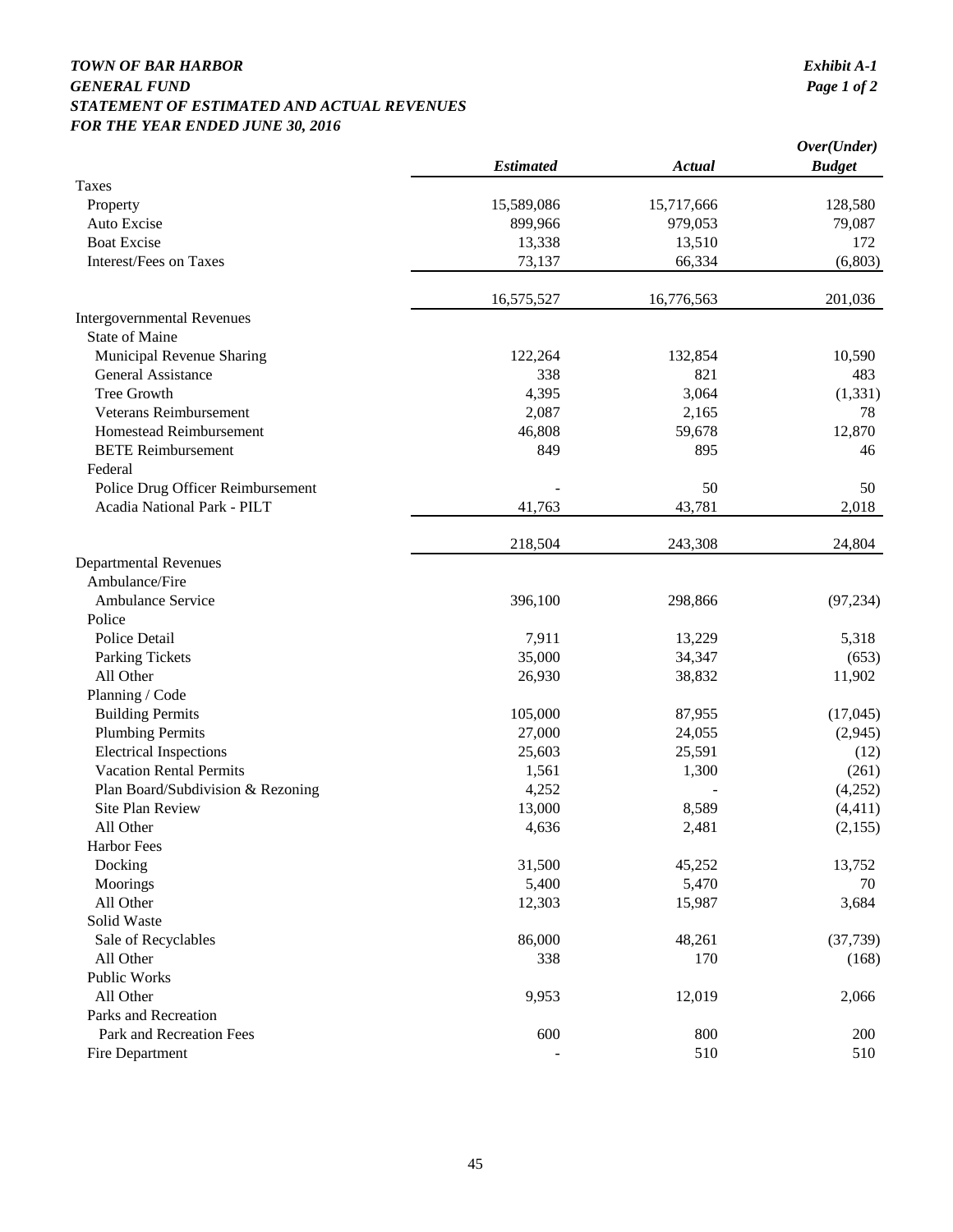## *TOWN OF BAR HARBOR Exhibit A-1 GENERAL FUND STATEMENT OF ESTIMATED AND ACTUAL REVENUES FOR THE YEAR ENDED JUNE 30, 2016*

|                                         |                  |               | Over(Under)   |
|-----------------------------------------|------------------|---------------|---------------|
|                                         | <b>Estimated</b> | <b>Actual</b> | <b>Budget</b> |
| Departmental Revenues (Continued)       |                  |               |               |
| Finance                                 |                  |               |               |
| <b>Administrative Services</b>          | 163,921          | 163,921       |               |
| <b>Auto Registrations</b>               | 16,079           | 15,858        | (221)         |
| Boat/RV Registrations/Snowmobile Fees   | 1,510            | 1,495         | (15)          |
| Municipal Building Leases               | 30,000           | 35,190        | 5,190         |
| <b>Town Clerk</b>                       |                  |               |               |
| <b>Clerk's Fees</b>                     | 18,410           | 15,519        | (2,891)       |
| All Other                               | 9,894            | 9,802         | (92)          |
|                                         | 1,032,901        | 905,499       | (127, 402)    |
| <b>Other Local Sources</b>              |                  |               |               |
| Interest on Investments                 | 20,350           | 34,369        | 14,019        |
| Kids Corner Lease                       | 5,400            | 5,750         | 350           |
| <b>Island Explorer Lease</b>            | 19,225           | 19,225        |               |
| Other Rentals                           | 2,770            | 2,840         | 70            |
| Jackson Laboratory - PILT               | 83,429           | 86,000        | 2,571         |
| Housing Authority - PILT                | 27,777           | 28,611        | 834           |
| Other - PILT                            | 15,100           | 18,251        | 3,151         |
| Cable TV Franchise                      | 86,000           | 86,722        | 722           |
| <b>Insurance Dividends</b>              | 9,000            | 5,987         | (3,013)       |
| All Other                               | 597              | 439           | (158)         |
|                                         | 269,648          | 288,194       | 18,546        |
| <b>Operating Transfers In</b>           |                  |               |               |
| Cemetery Income                         | 19               | 28            | 9             |
| Cruise Ship Fund                        | 259,048          | 259,049       | 1             |
| Dog Control Reserve                     | 2,750            | 2,940         | 190           |
| Shellfish Conservation                  | 3,000            | 3,441         | 441           |
|                                         | 264,817          | 265,458       | 641           |
|                                         |                  |               |               |
| Total Revenues, Operating Transfers and |                  |               |               |
| <b>Other Financing Sources</b>          | 18,361,397       | 18,479,022    | 117,625       |
| Beginning Fund Balance Used             | 110,000          |               |               |
| <b>Total</b>                            | 18,471,397       |               |               |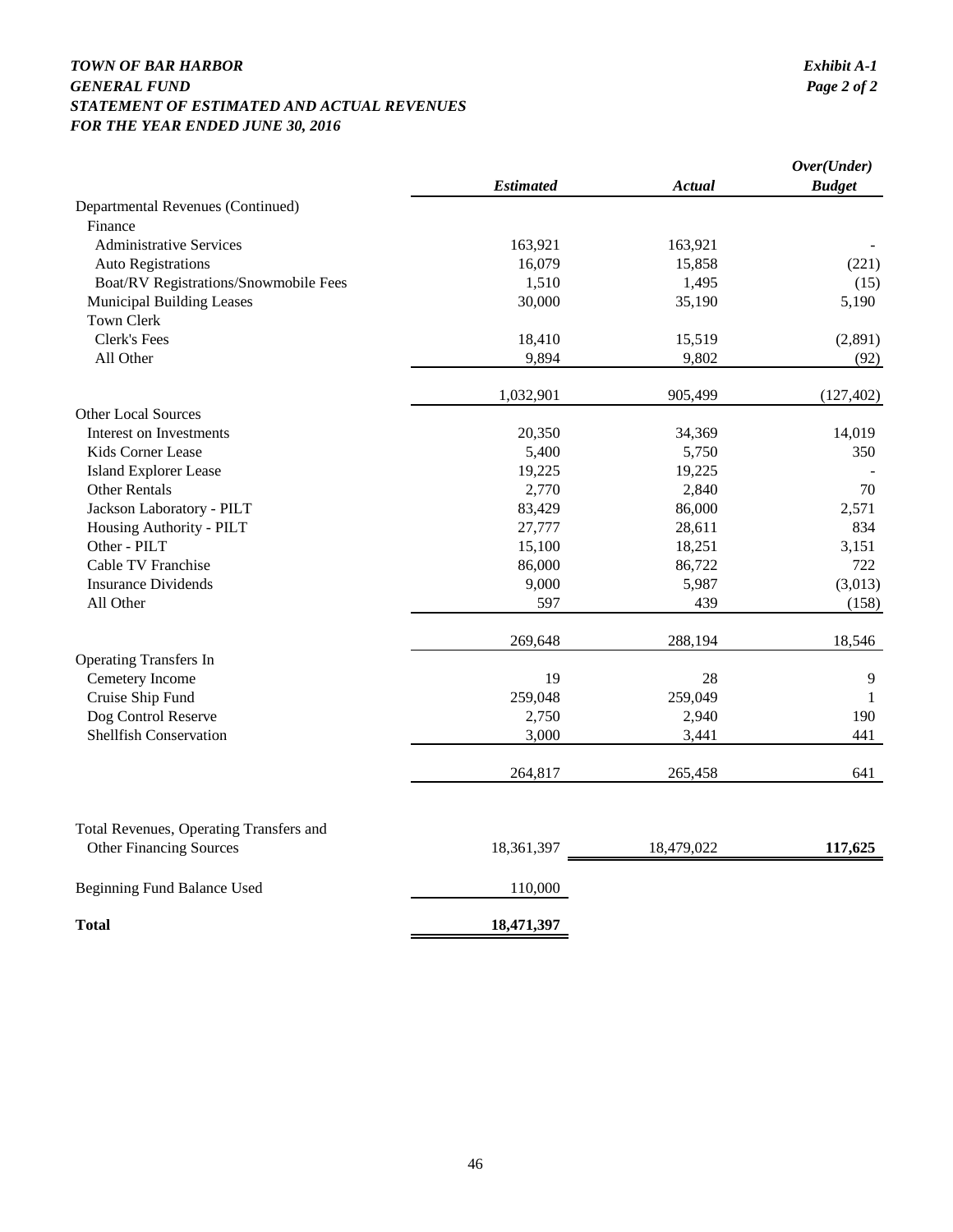#### *TOWN OF BAR HARBOR*

#### *GENERAL FUND Page 1 of 2 STATEMENT OF APPROPRIATIONS, EXPENDITURES AND ENCUMBRANCES FOR THE YEAR ENDED JUNE 30, 2016 (Over)*

| Exhibit A-2                |  |
|----------------------------|--|
| $P_{a\alpha\delta}$ 1 of 2 |  |

|                                   | Encumbered   |                       | <b>Expenditures</b>  | <b>Encumbered</b> | $\sqrt{2}$<br><b>Under</b> |
|-----------------------------------|--------------|-----------------------|----------------------|-------------------|----------------------------|
|                                   | From 6/30/15 | <b>Appropriations</b> | <b>Net of Refund</b> | to 6/30/17        | <b>Budget</b>              |
| <b>General Government</b>         |              |                       |                      |                   |                            |
| Town Council                      |              | 37,952                | 33,557               |                   | 4,395                      |
| Town Manager                      |              | 122,031               | 116,286              |                   | 5,745                      |
| Town Clerk                        | 1,944        | 138,437               | 114,534              | 2,970             | 22,877                     |
| Finance                           |              | 328,189               | 327,930              |                   | 259                        |
| Legal Counsel                     |              | 19,150                | 18,544               |                   | 606                        |
| Elections                         |              | 12,717                | 9,764                |                   | 2,953                      |
| Technology                        | 12,592       | 161,695               | 153,317              | 18,000            | 2,970                      |
| <b>Municipal Building</b>         |              | 74,825                | 84,144               |                   | (9,319)                    |
| <b>Town Offices</b>               |              | 33,452                | 35,371               |                   | (1,919)                    |
| <b>Employee Benefits</b>          |              | 1,376,319             | 1,341,369            |                   | 34,950                     |
| Insurance                         |              | 85,700                | 91,351               |                   | (5,651)                    |
| Assessing                         | 3,600        | 115,528               | 116,749              |                   | 2,379                      |
| Code Enforcement                  |              | 74,851                | 68,855               | 1,200             | 4,796                      |
| Planning                          | 5,000        | 151,893               | 119,471              | 7,472             | 29,950                     |
| 27th Pay Period                   |              | 13,628                | 29,553               |                   | (15, 925)                  |
| <b>Vacation Accruals</b>          |              | 12,185                | 35,026               |                   | (22, 841)                  |
| Contingency                       |              | 21,366                | 10,000               |                   | 11,366                     |
| Abatements/Discount on Taxes      |              | 7,000                 | 15,738               |                   | (8,738)                    |
|                                   |              |                       |                      |                   |                            |
|                                   | 23,136       | 2,786,918             | 2,721,559            | 29,642            | 58,853                     |
| <b>Public Safety</b>              |              |                       |                      |                   |                            |
| Ambulance                         |              | 450,258               | 431,906              |                   | 18,352                     |
| Fire Department                   |              | 353,677               | 333,579              | 12,590            | 7,508                      |
| Public Fire Protection - Hydrants |              | 523,710               | 533,036              |                   | (9,326)                    |
| Police Department                 | 2,238        | 1,028,633             | 1,033,361            |                   | (2, 490)                   |
| <b>Public Safety Building</b>     |              | 38,916                | 40,135               |                   | (1,219)                    |
| <b>Street Lights</b>              |              | 71,575                | 64,625               |                   | 6,950                      |
| Dispatch                          |              | 211,054               | 217,475              |                   | (6,421)                    |
| Harbor Division                   |              | 113,786               | 113,119              | 594               | 73                         |
|                                   | 2,238        | 2,791,609             | 2,767,236            | 13,184            | 13,427                     |
| Health and Welfare                |              |                       |                      |                   |                            |
| General Assistance                |              | 1,019                 | 977                  |                   | 42                         |
| Cooperating Agencies              |              | 42,843                | 42,843               |                   |                            |
| <b>Emergency Management</b>       |              | 425                   | 292                  |                   | 133                        |
| <b>Comfort Station</b>            |              | 93,361                | 95,528               |                   | (2,167)                    |
|                                   |              | 137,648               | 139,640              |                   | (1,992)                    |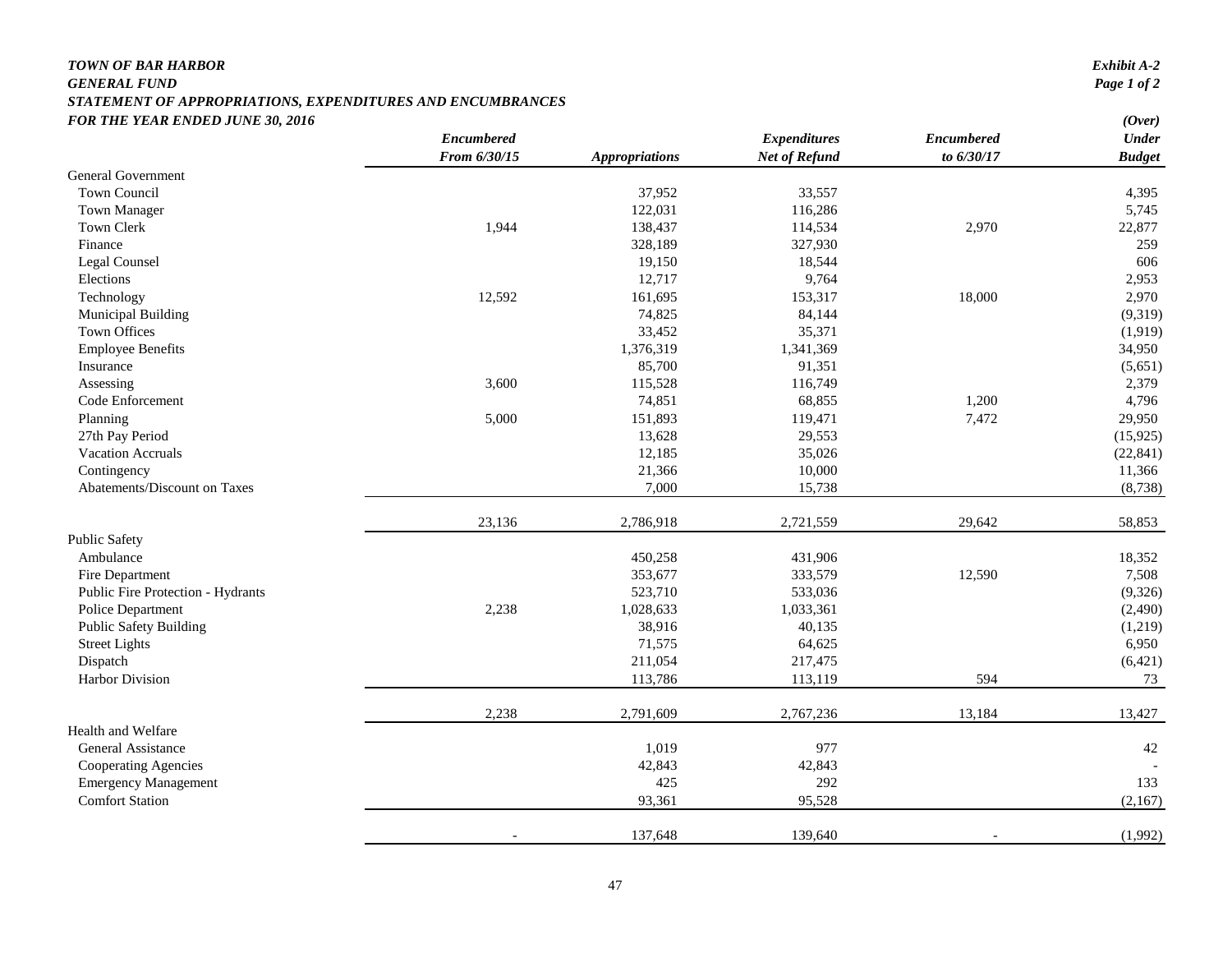#### *TOWN OF BAR HARBOR Exhibit A-2 GENERAL FUND Page 2 of 2 STATEMENT OF APPROPRIATIONS, EXPENDITURES AND ENCUMBRANCES FOR THE YEAR ENDED JUNE 30, 2016*

|                                           | <b>Encumbered</b><br>From 6/30/15 | <b>Appropriations</b> | <b>Expenditures</b><br><b>Net of Refund</b> | <b>Encumbered</b><br>to 6/30/17 | (Over)<br><b>Under</b><br><b>Budget</b> |
|-------------------------------------------|-----------------------------------|-----------------------|---------------------------------------------|---------------------------------|-----------------------------------------|
|                                           |                                   |                       |                                             |                                 |                                         |
| Parks and Recreation                      |                                   |                       |                                             |                                 |                                         |
| Parks & Recreation                        |                                   | 235,251               | 242,210                                     |                                 | (6,959)                                 |
| Island Explorer Shuttle Bus               | $\overline{\phantom{a}}$          | 39,225                | 39,225                                      |                                 |                                         |
| Roads and Sanitation                      |                                   |                       |                                             |                                 |                                         |
| <b>Public Works</b>                       |                                   | 146,122               | 142,561                                     |                                 | 3,561                                   |
| <b>Highway Division</b>                   |                                   | 1,007,992             | 946,532                                     |                                 | 61,460                                  |
| Solid Waste                               |                                   | 655,939               | 611,609                                     | 1,765                           | 42,565                                  |
|                                           |                                   | 1,810,053             | 1,700,702                                   | 1,765                           | 107,586                                 |
| <b>Total Appropriations, Expenditures</b> |                                   |                       |                                             |                                 |                                         |
| and Encumbrances                          | 25,374                            | 7,800,704             | 7,610,572                                   | 44,591                          | 170,915                                 |
| Assessments                               |                                   |                       |                                             |                                 |                                         |
| Regional School District                  |                                   | 2,999,610             | 2,980,513                                   |                                 | 19,097                                  |
| County Tax                                |                                   | 584,111               | 584,110                                     |                                 | -1                                      |
| Overlay                                   |                                   | 48,581                |                                             |                                 | 48,581                                  |
|                                           | $\overline{\phantom{a}}$          | 3,632,302             | 3,564,623                                   | $\blacksquare$                  | 67,679                                  |
| <b>Operating Transfers Out</b>            |                                   |                       |                                             |                                 |                                         |
| Firefighter FEMA Grant                    |                                   | 4,287                 | 4,287                                       |                                 |                                         |
| <b>Elementary School</b>                  |                                   | 5,223,669             | 5,223,669                                   |                                 |                                         |
| Capital Improvements Program              |                                   | 1,810,435             | 1,810,435                                   |                                 |                                         |
|                                           |                                   | 7,038,391             | 7,038,391                                   |                                 |                                         |
| <b>Totals</b>                             | 25,374                            | 18,471,397            | 18,213,586                                  | 44,591                          | 238,594                                 |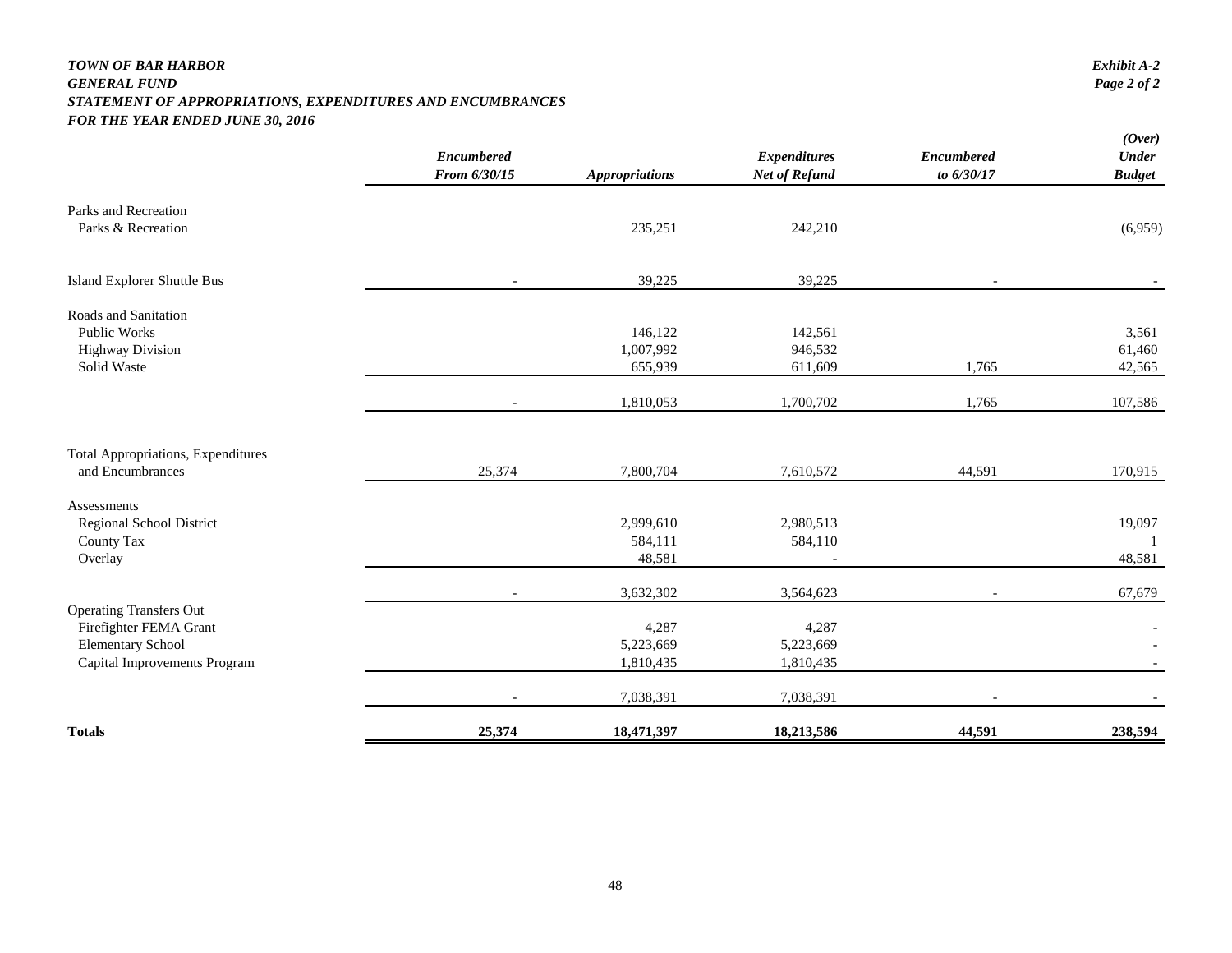## *TOWN OF BAR HARBOR Exhibit A-3 GENERAL FUND STATEMENT OF CHANGES IN UNASSIGNED FUND BALANCE FOR THE YEAR ENDED JUNE 30, 2016*

| Unassigned Fund Balance, July 1                                          | 322,092  |           |
|--------------------------------------------------------------------------|----------|-----------|
| Unassigned Fund Balance, June 30                                         | 509,311  |           |
| <b>Increase (Decrease)</b>                                               |          | 187,219   |
| <b>Analysis of Change</b>                                                |          |           |
| <b>Budget Summary:</b><br>Revenue Surplus                                | 117,625  |           |
| <b>Unexpended Balance of Appropriations</b>                              | 170,915  |           |
| Unexpended Balance (Overdraft) of Assessments<br>and Operating Transfers | 67,679   |           |
| (Increase) Decrease in Assigned Fund Balances                            | (59,000) |           |
| <b>Budget Surplus</b>                                                    |          | 297,219   |
| Fund Balance Used to Fund Appropriations                                 |          | (110,000) |
| <b>Increase (Decrease)</b>                                               |          | 187,219   |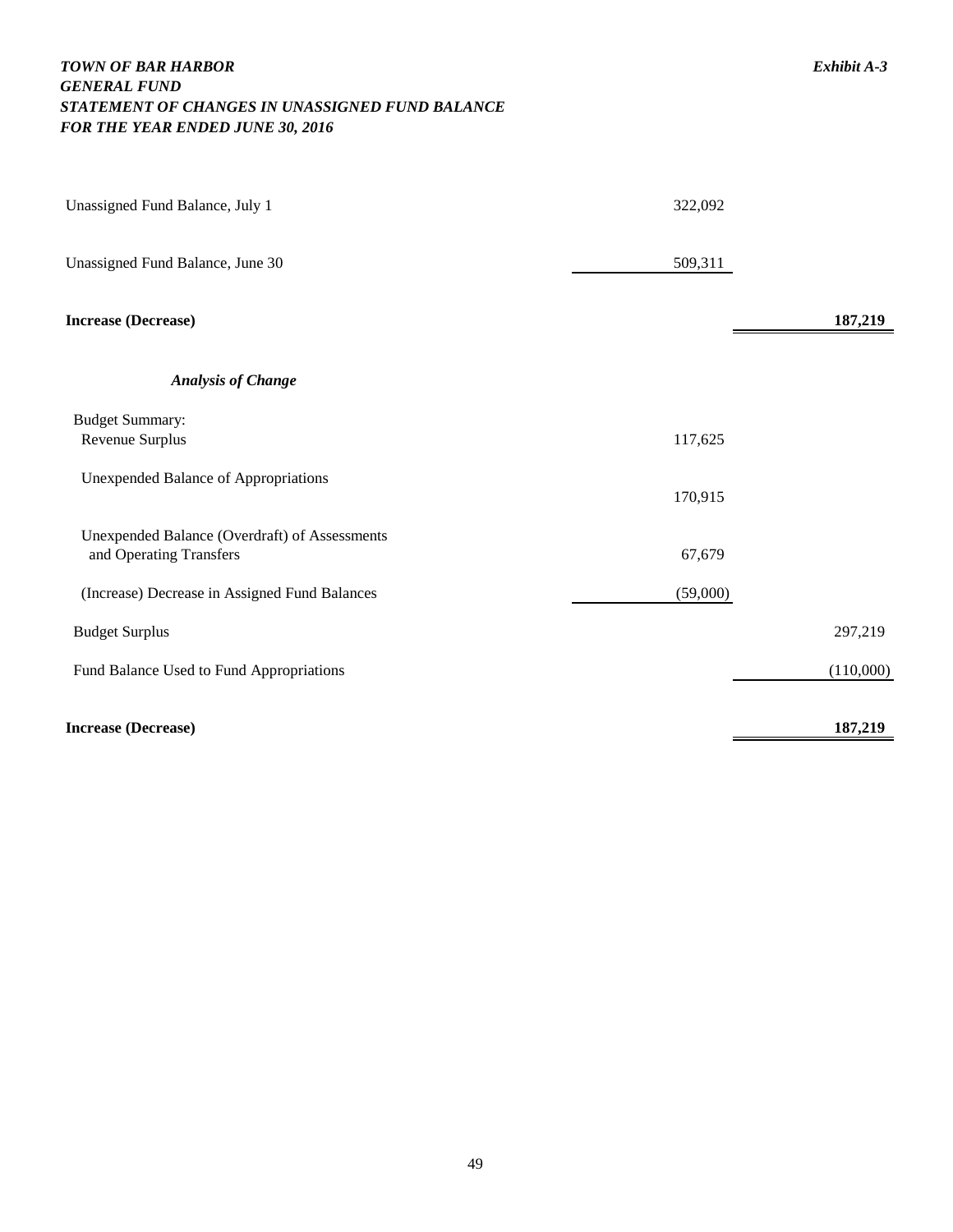## *TOWN OF BAR HARBOR Exhibit A-4 GENERAL RESERVES, COMMITTED FUNDS & SCHOOL DEPARTMENT COMBINING BALANCE SHEET*

*JUNE 30, 2016*

|                                              | Dog<br>Control | Cruise<br><b>Ship</b> | <b>School</b>     |              |
|----------------------------------------------|----------------|-----------------------|-------------------|--------------|
| Assets                                       | Reserve        | <b>Fund</b>           | <b>Department</b> | <b>Total</b> |
|                                              |                |                       |                   |              |
| <b>Accounts Receivable</b>                   |                | 63,253                | 5,475             | 68,728       |
| Due from Other Governments                   |                |                       | 25,127            | 25,127       |
| Inventory                                    |                |                       | 2,484             | 2,484        |
| Due from Other Funds                         | 1,034          | 55,524                | 1,231,046         | 1,287,604    |
| <b>Total Assets</b>                          | 1,034          | 118,777               | 1,264,132         | 1,383,943    |
| <b>Liabilities &amp; Fund Balances</b>       |                |                       |                   |              |
| Liabilities                                  |                |                       |                   |              |
| <b>Accrued Salaries Payable</b>              |                |                       | 449,915           | 449,915      |
| Due to Students                              |                |                       | 3,829             | 3,829        |
| <b>Accounts Payable</b>                      |                |                       | 18,530            | 18,530       |
| Due to Other Funds                           |                |                       | 22,617            | 22,617       |
| <b>Total Liabilities</b>                     |                |                       | 494,891           | 494,891      |
| <b>Fund Balances</b>                         |                |                       |                   |              |
| Non-Spendable                                |                |                       | 2,484             | 2,484        |
| Restricted                                   | 1,034          |                       | 766,757           | 767,791      |
| Assigned - Encumbrances                      |                | 56,000                |                   | 56,000       |
| Assigned                                     |                | 62,777                |                   | 62,777       |
| <b>Total Fund Balances</b>                   | 1,034          | 118,777               | 769,241           | 889,052      |
| <b>Total Liabilities &amp; Fund Balances</b> | 1,034          | 118,777               | 1,264,132         | 1,383,943    |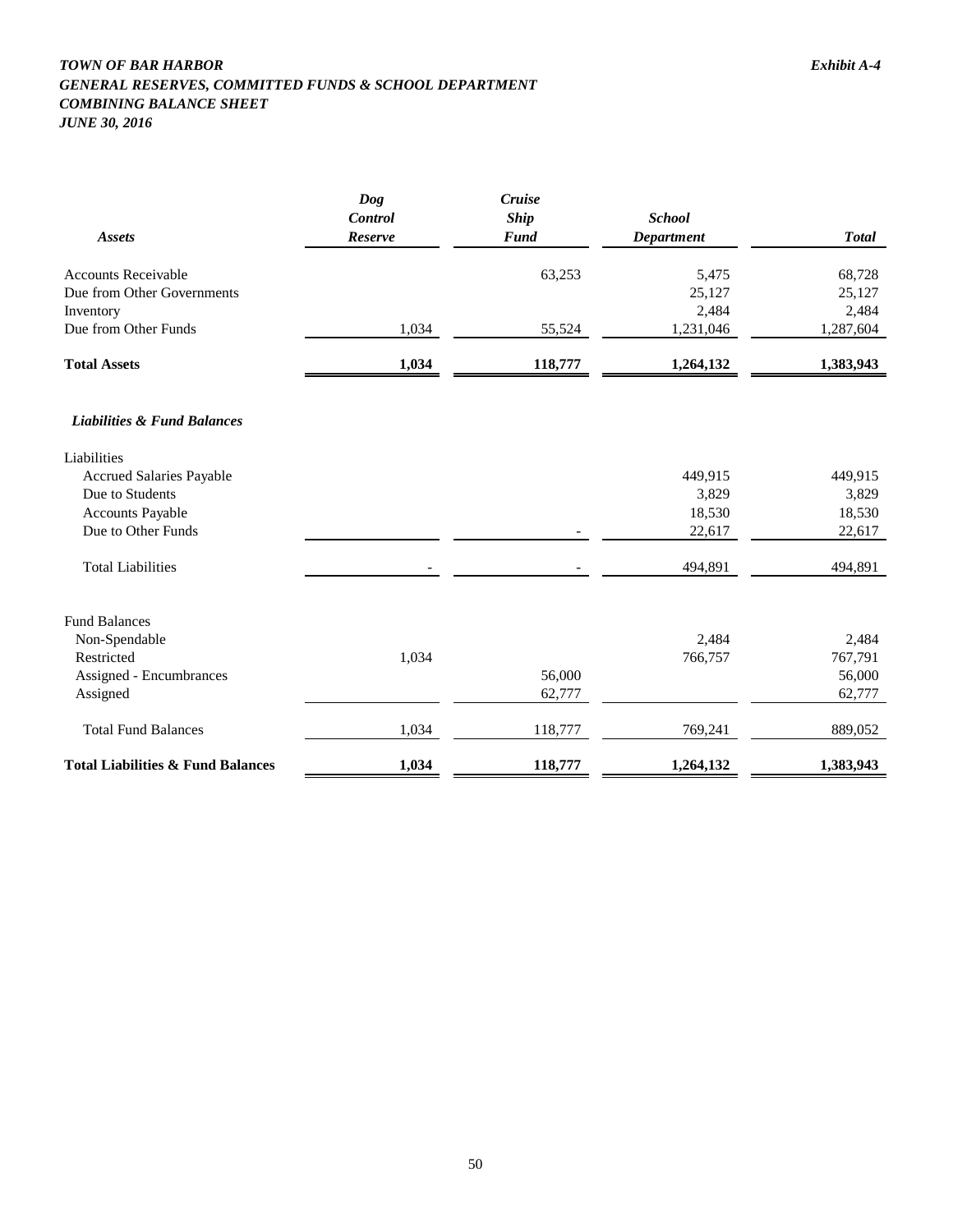#### *TOWN OF BAR HARBOR Exhibit A-5 GENERAL RESERVES, COMMITTED FUNDS & SCHOOL DEPARTMENT COMBINING STATEMENT OF REVENUES, EXPENDITURES AND CHANGES IN FUND BALANCES FOR THE YEAR ENDED JUNE 30, 2016*

|                                                                                                                                                                                             | Dog<br><b>Control</b><br><b>Reserve</b> | <b>Shellfish</b><br><b>Conservation</b><br>Reserve | Cruise<br><b>Ship</b><br><b>Fund</b> | <b>School</b><br><b>Department</b> | <b>Total</b>                                                        |
|---------------------------------------------------------------------------------------------------------------------------------------------------------------------------------------------|-----------------------------------------|----------------------------------------------------|--------------------------------------|------------------------------------|---------------------------------------------------------------------|
| Revenues<br><b>Intergovernmental Revenues</b><br><b>Local Sources</b><br>Dog Fees<br><b>Shellfish Fees/Fines</b><br>Ferry Terminal Reimbursement<br>Port Fees<br>Cruise Ship Passenger Fees | 2,945                                   | 3,793                                              | 29,600<br>246,025<br>344,329         | 839,932<br>99,467                  | 839,932<br>99,467<br>2,945<br>3,793<br>29,600<br>246,025<br>344,329 |
| <b>Total Revenues</b>                                                                                                                                                                       | 2,945                                   | 3,793                                              | 619,954                              | 939,399                            | 1,566,091                                                           |
| Expenditures<br><b>Public Safety</b><br>Education<br>Cruise Ship Operating                                                                                                                  |                                         | 352                                                | 148,801                              | 6,091,083                          | 352<br>6,091,083<br>148,801                                         |
| <b>Total Expenditures</b>                                                                                                                                                                   |                                         | 352                                                | 148,801                              | 6,091,083                          | 6,240,236                                                           |
| Excess of Revenues Over (Under)<br>Expenditures                                                                                                                                             | 2,945                                   | 3,441                                              | 471,153                              | (5,151,684)                        | (4,674,145)                                                         |
| Other Financing Sources (Uses)<br><b>Transfers from Other Funds</b><br><b>Transfers to Other Funds</b>                                                                                      | (2,940)                                 | (3, 441)                                           | (482,050)                            | 5,343,669<br>(120,000)             | 5,343,669<br>(608, 431)                                             |
| <b>Total Other Financing</b><br>Sources (Uses)                                                                                                                                              | (2,940)                                 | (3,441)                                            | (482,050)                            | 5,223,669                          | 4,735,238                                                           |
| Excess of Revenues and Other<br><b>Financing Sources (Uses)</b><br>Over Expenditures                                                                                                        | 5                                       |                                                    | (10, 897)                            | 71,985                             | 61,093                                                              |
| Fund Balance - July 1                                                                                                                                                                       | 1,029                                   |                                                    | 129,674                              | 697,256                            | 827,959                                                             |
| <b>Fund Balance - June 30</b>                                                                                                                                                               | 1,034                                   |                                                    | 118,777                              | 769,241                            | 889,052                                                             |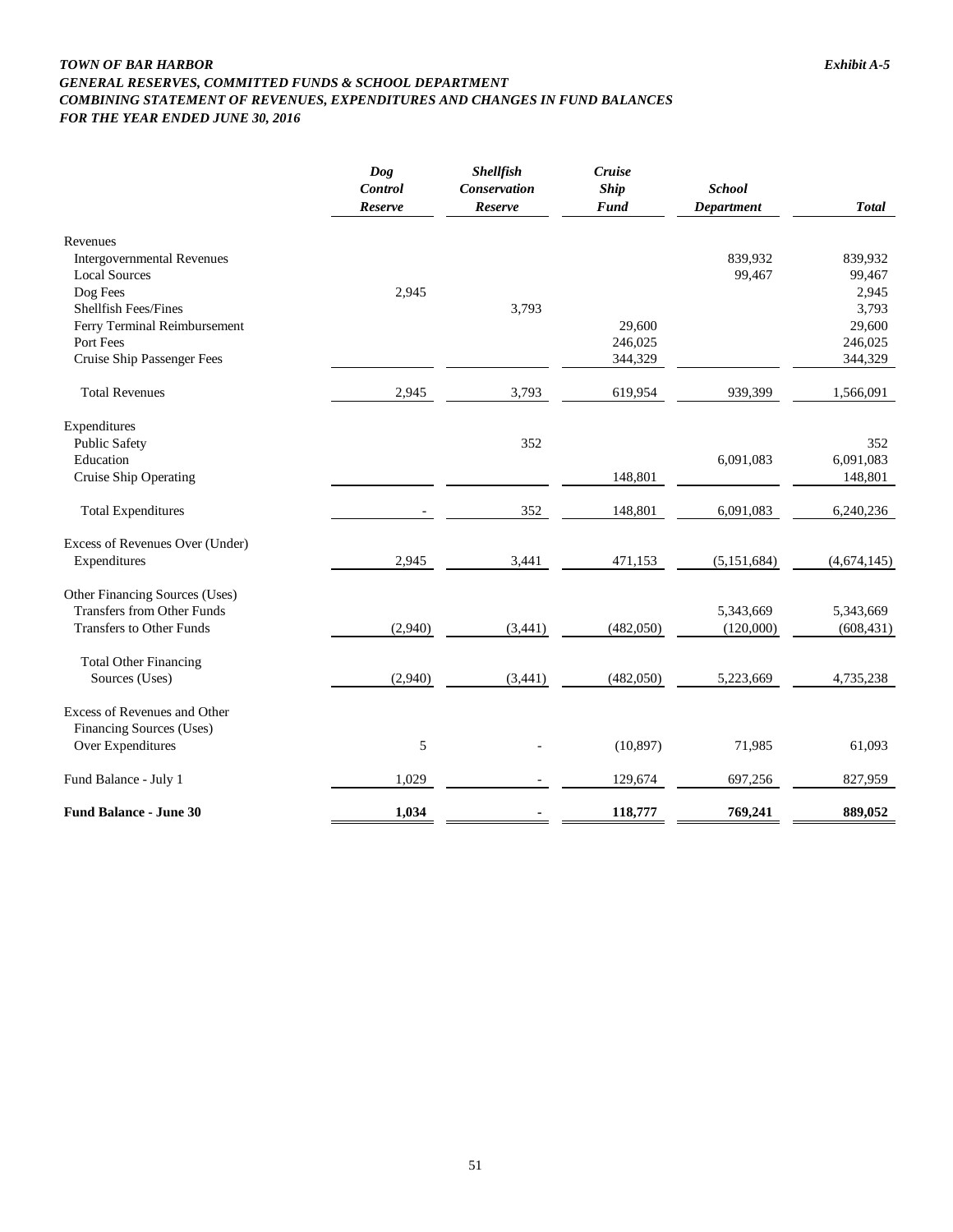#### *TOWN OF BAR HARBOR Exhibit A-6 SCHOOL DEPARTMENT COMBINING STATEMENT OF REVENUES, EXPENDITURES AND CHANGES IN FUND BALANCES FOR THE YEAR ENDED JUNE 30, 2016*

|                                                |                | <b>Other</b>             | <b>Total</b>  |  |
|------------------------------------------------|----------------|--------------------------|---------------|--|
|                                                | <b>General</b> | Governmental             | Governmental  |  |
|                                                | Fund           | <b>Funds</b>             | <b>Funds</b>  |  |
| Revenues                                       |                |                          |               |  |
| <b>Intergovernmental Revenues</b>              | 538,265        | 301,667                  | 839,932       |  |
| <b>Local Sources</b>                           | 34,877         |                          | 34,877        |  |
| Lunch and Milk Sales                           |                | 64,590                   | 64,590        |  |
| <b>Total Revenues</b>                          | 573,142        | 366,257                  | 939,399       |  |
| Expenditures                                   |                |                          |               |  |
| <b>Regular Instruction</b>                     | 2,360,021      |                          | 2,360,021     |  |
| Student & Staff Support:                       |                |                          |               |  |
| Guidance                                       | 80,128         |                          | 80,128        |  |
| <b>Health Services</b>                         | 68,692         |                          | 68,692        |  |
| Improvement of Instruction                     | 22,477         |                          | 22,477        |  |
|                                                |                |                          | 113,450       |  |
| Library and Audio Visual                       | 113,450        |                          |               |  |
| Technology                                     | 158,176        |                          | 158,176       |  |
| Assessment for Administration-Student Support  | 77,290         |                          | 77,290        |  |
| <b>Special Education</b>                       | 1,156,484      |                          | 1,156,484     |  |
| Co-Curricular Instruction                      | 58,629         |                          | 58,629        |  |
| <b>System Administration:</b>                  |                |                          |               |  |
| <b>School Committee</b>                        | 10,392         |                          | 10,392        |  |
| Assessment for Administration                  | 109,148        |                          | 109,148       |  |
| Office of Principal                            | 341,775        |                          | 341,775       |  |
| Operation/Maintenance-Plant                    | 549,370        |                          | 549,370       |  |
| <b>Student Transportation</b>                  | 225,776        |                          | 225,776       |  |
| <b>Retirement Contribution</b>                 | 291,249        |                          | 291,249       |  |
| Food Services                                  |                | 209,221                  | 209,221       |  |
| Federal/State Programs                         |                | 252,040                  | 252,040       |  |
| Reserves/Grants                                | 6,765          |                          | 6,765         |  |
| <b>Total Expenditures</b>                      | 5,629,822      | 461,261                  | 6,091,083     |  |
| Excess of Revenues Over (Under)                |                |                          |               |  |
| Expenditures                                   | (5,056,680)    | (95,004)                 | (5, 151, 684) |  |
| Other Financing Sources (Uses)                 |                |                          |               |  |
| <b>Transfers from Other Funds</b>              | 5,233,669      | 110,000                  | 5,343,669     |  |
| <b>Transfers to Other Funds</b>                | (120,000)      | $\overline{\phantom{a}}$ | (120,000)     |  |
| <b>Total Other Financing</b>                   |                |                          |               |  |
| Sources (Uses)                                 | 5,113,669      | 110,000                  | 5,223,669     |  |
|                                                |                |                          |               |  |
| Excess of Revenues and Other Financing Sources |                |                          |               |  |
| Over/(Under) Expenditures                      | 56,989         | 14,996                   | 47,346        |  |
| Fund Balance - July 1                          | 720,444        | (23, 188)                | 697,256       |  |
| <b>Fund Balance - June 30</b>                  | 777,433        | (8, 192)                 | 769,241       |  |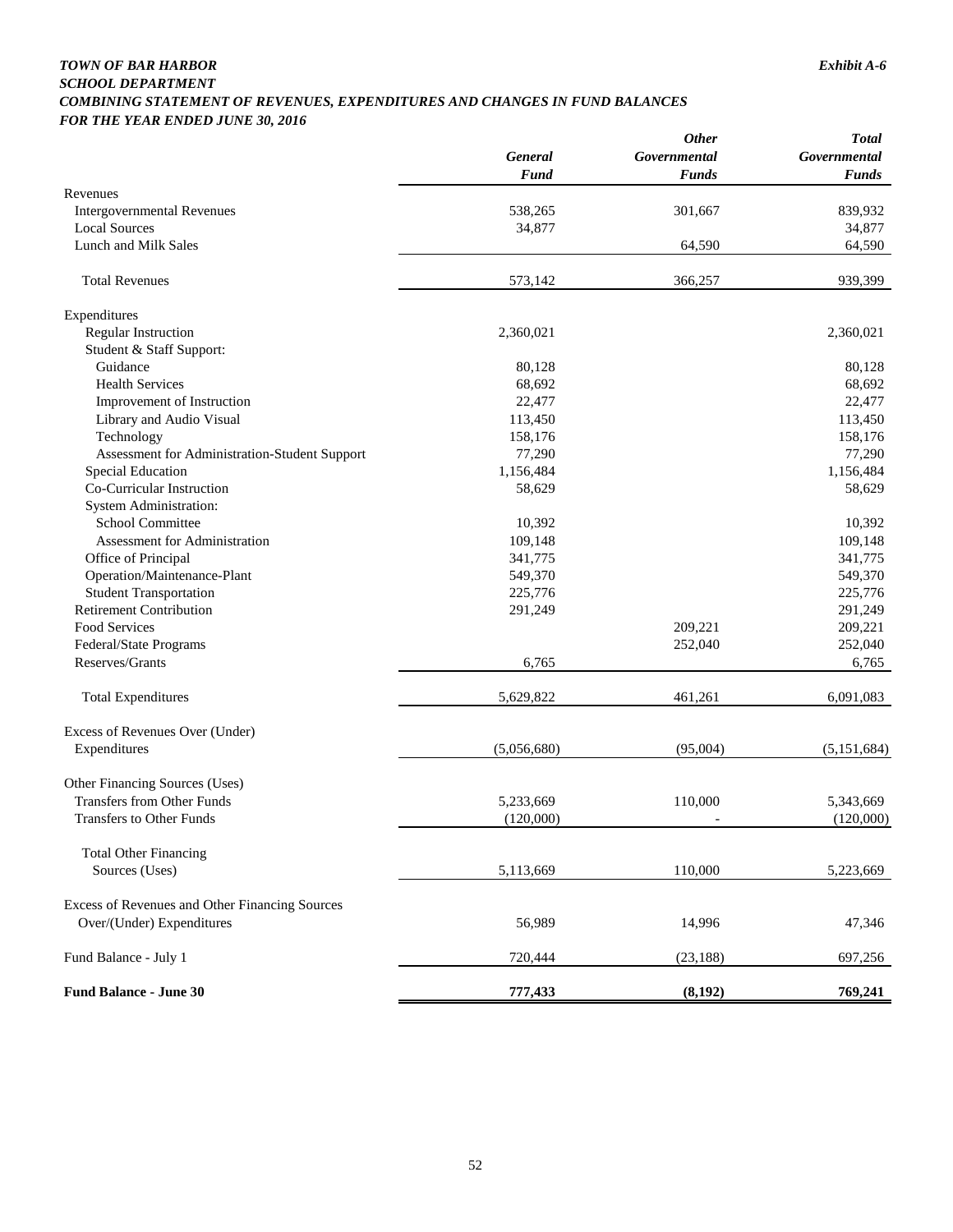## *TOWN OF BAR HARBOR Exhibit A-7 SCHEDULE OF REVENUES AND EXPENDITURES BUDGET AND ACTUAL - CRUISE SHIP FUND FOR THE YEAR ENDED JUNE 30, 2016*

|                                     | <b>Original</b><br><b>Budget</b> | Final<br><b>Budget</b> | <b>Actual</b> | <i>Variance</i><br>Favorable<br>(Unfavorable) |
|-------------------------------------|----------------------------------|------------------------|---------------|-----------------------------------------------|
| Revenues                            |                                  |                        |               |                                               |
| Ferry Terminal Reimbursement        |                                  |                        | 29,600        | 29,600                                        |
| Port Fees                           | 253,595                          | 253,595                | 246,025       | (7,570)                                       |
| Cruise Ship Passenger Fees          | 352,138                          | 352,138                | 344,329       | (7,809)                                       |
| <b>Total Revenues</b>               | 605,733                          | 605,733                | 619,954       | 14,221                                        |
| Expenditures                        |                                  |                        |               |                                               |
| <b>Cruise Ship Direct Expenses</b>  | 100,572                          | 164,874                | 148,801       | 16,073                                        |
| <b>Total Expenditures</b>           | 100,572                          | 164,874                | 148,801       | 16,073                                        |
| Excess of Revenues Over (Under)     |                                  |                        |               |                                               |
| Expenditures                        | 505,161                          | 440,859                | 471,153       | 30,294                                        |
| Other Financing Sources (Uses)      |                                  |                        |               |                                               |
| <b>Transfers from Other Funds</b>   |                                  |                        |               |                                               |
| <b>Transfers to Other Funds</b>     | (465, 450)                       | (482,050)              | (482,050)     |                                               |
| <b>Total Other Financing</b>        |                                  |                        |               |                                               |
| Sources (Uses)                      | (465, 450)                       | (482,050)              | (482,050)     |                                               |
| <b>Excess of Revenues and Other</b> |                                  |                        |               |                                               |
| <b>Financing Sources (Uses)</b>     |                                  |                        |               |                                               |
| Over Expenditures                   | 39,711                           | (41, 191)              | (10, 897)     | 30,294                                        |
| Fund Balance - July 1               |                                  |                        | 129,674       |                                               |
| <b>Fund Balance - June 30</b>       |                                  |                        | 118,777       |                                               |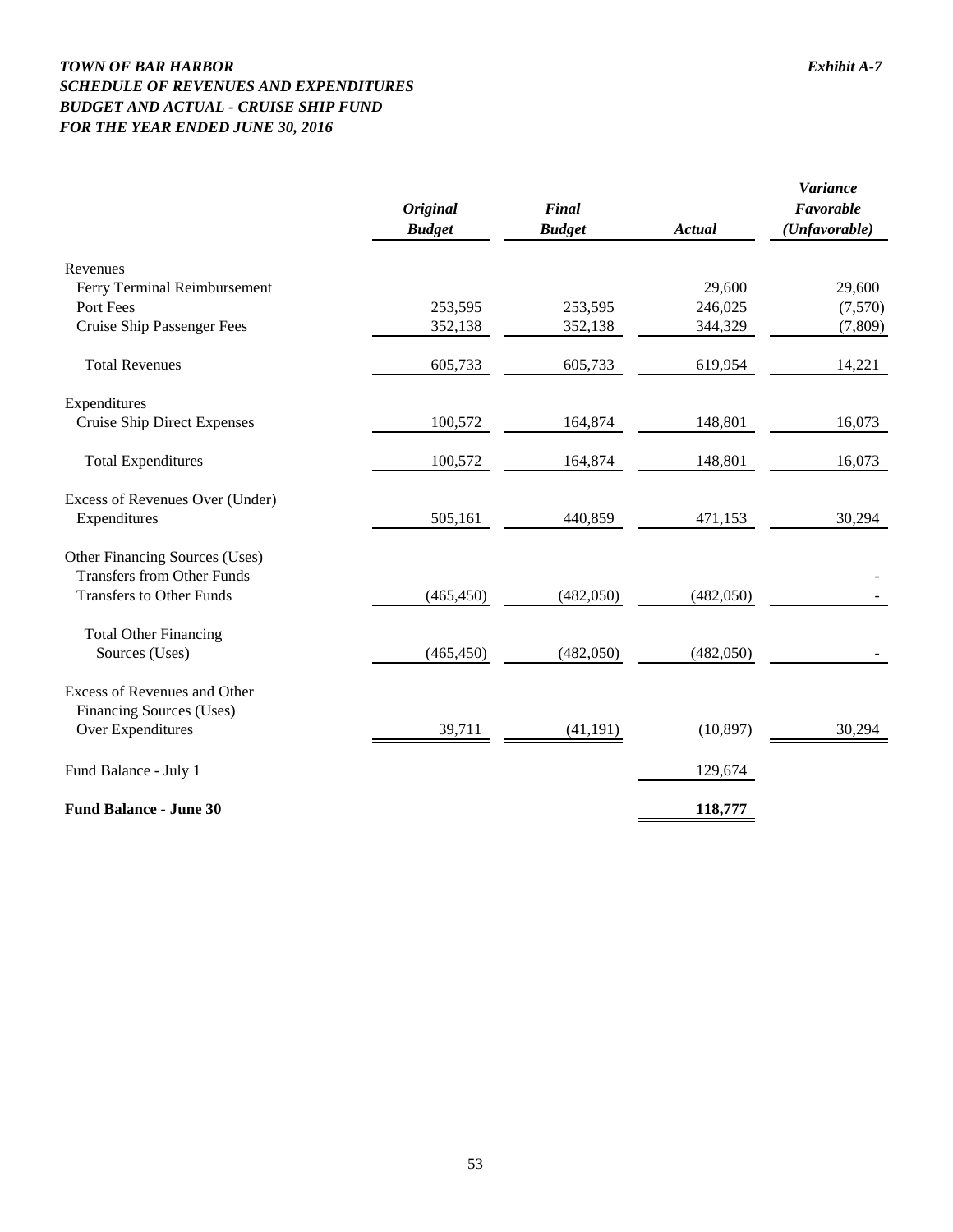## *TOWN OF BAR HARBOR Exhibit B-1 ALL SPECIAL REVENUE FUNDS COMBINING BALANCE SHEET JUNE 30, 2016*

|                                              | <b>Pump Out</b> |              |
|----------------------------------------------|-----------------|--------------|
|                                              | <b>System</b>   |              |
| <b>Assets</b>                                | <b>Grant</b>    | <b>Total</b> |
| Due from Other Funds                         | 29,300          | 29,300       |
| Due from Other Governments                   |                 |              |
| <b>Total Assets</b>                          | 29,300          | 29,300       |
| <b>Liabilities &amp; Fund Balances</b>       |                 |              |
| Liabilities                                  |                 |              |
| Due to Other Funds                           |                 |              |
| <b>Total Liabilities</b>                     |                 |              |
| <b>Fund Balances</b>                         |                 |              |
| Restricted                                   | 29,300          | 29,300       |
| <b>Total Fund Balances</b>                   | 29,300          | 29,300       |
| <b>Total Liabilities &amp; Fund Balances</b> | 29,300          | 29,300       |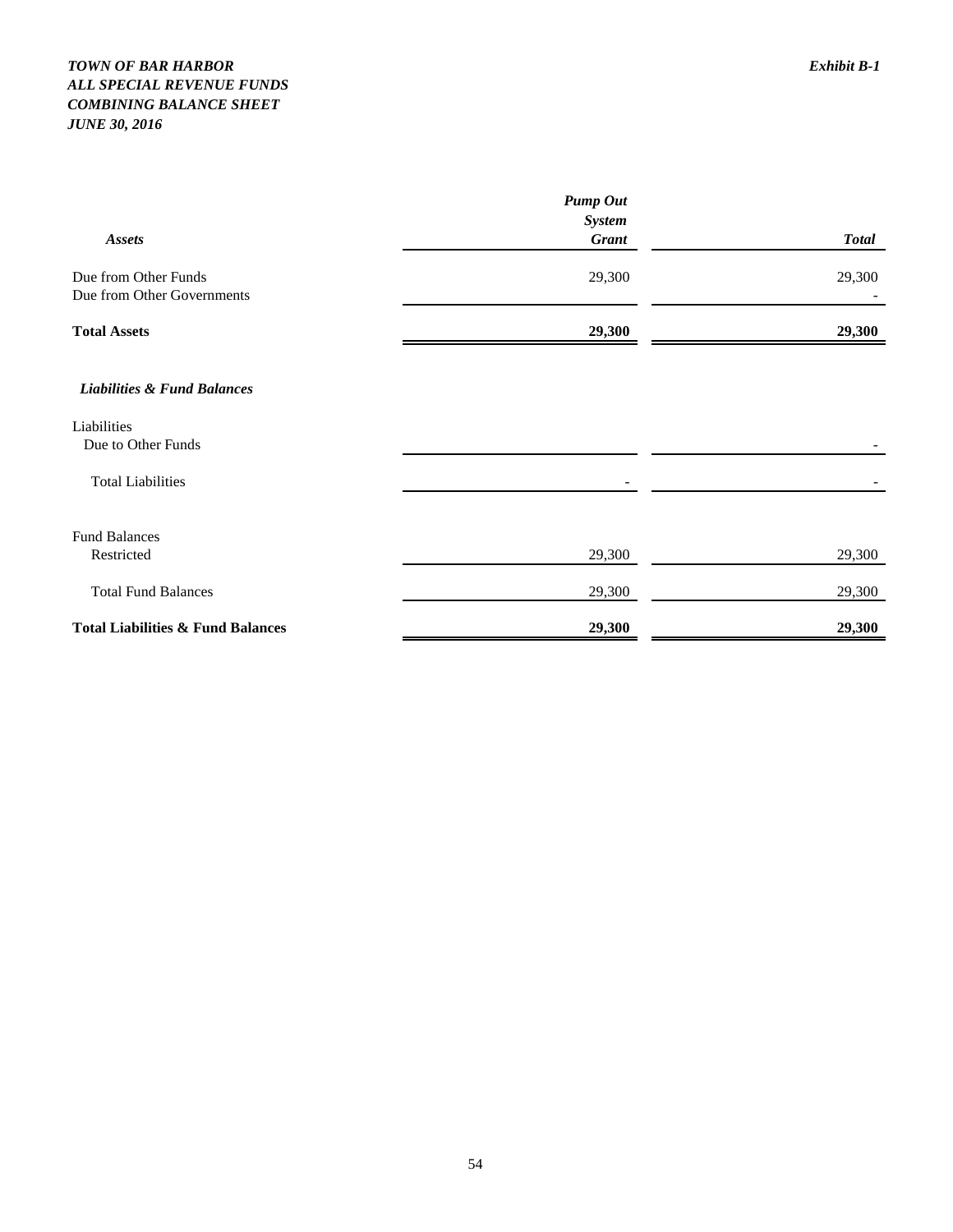## *TOWN OF BAR HARBOR Exhibit B-2 COMBINING STATEMENT OF REVENUES, EXPENDITURES AND CHANGES IN FUND BALANCES SPECIAL REVENUES/GRANTS FOR THE YEAR ENDED JUNE 30, 2016*

|                                         | <b>Firefighters</b><br><b>Assistance</b> | <b>Pump Out</b><br><b>System</b> |              |
|-----------------------------------------|------------------------------------------|----------------------------------|--------------|
|                                         | <b>FEMA</b> Grant                        | <b>Grant</b>                     | <b>Total</b> |
| Revenues                                |                                          |                                  |              |
| <b>Local Revenues</b>                   |                                          |                                  |              |
| Intergovernmental                       | 85,720                                   | 29,300                           | 115,020      |
| <b>Total Revenues</b>                   | 85,720                                   | 29,300                           | 115,020      |
| Expenditures                            |                                          |                                  |              |
| <b>General Government</b>               |                                          |                                  |              |
| Parks & Recreation                      |                                          |                                  |              |
| <b>Public Works</b>                     |                                          |                                  |              |
| <b>Public Safety</b>                    | 90,007                                   |                                  | 90,007       |
| <b>Total Expenditures</b>               | 90,007                                   |                                  | 90,007       |
| <b>Excess of Revenues Over</b>          |                                          |                                  |              |
| (Under) Expenditures                    | (4,287)                                  | 29,300                           | 25,013       |
| Other Financing Sources (Uses)          |                                          |                                  |              |
| <b>Transfers from Other Funds</b>       | 4,287                                    |                                  | 4,287        |
| <b>Transfers to Other Funds</b>         |                                          |                                  |              |
| <b>Total Other Financing</b>            |                                          |                                  |              |
| Sources (Uses)                          | 4,287                                    |                                  | 4,287        |
| Excess of Revenues and Other            |                                          |                                  |              |
| Sources Over (Under)                    |                                          |                                  |              |
| <b>Expenditures and Other Uses</b>      |                                          | 29,300                           | 29,300       |
| Fund Balance - July 1                   |                                          |                                  |              |
| <b>Fund Balance (Deficit) - June 30</b> |                                          | 29,300                           | 29,300       |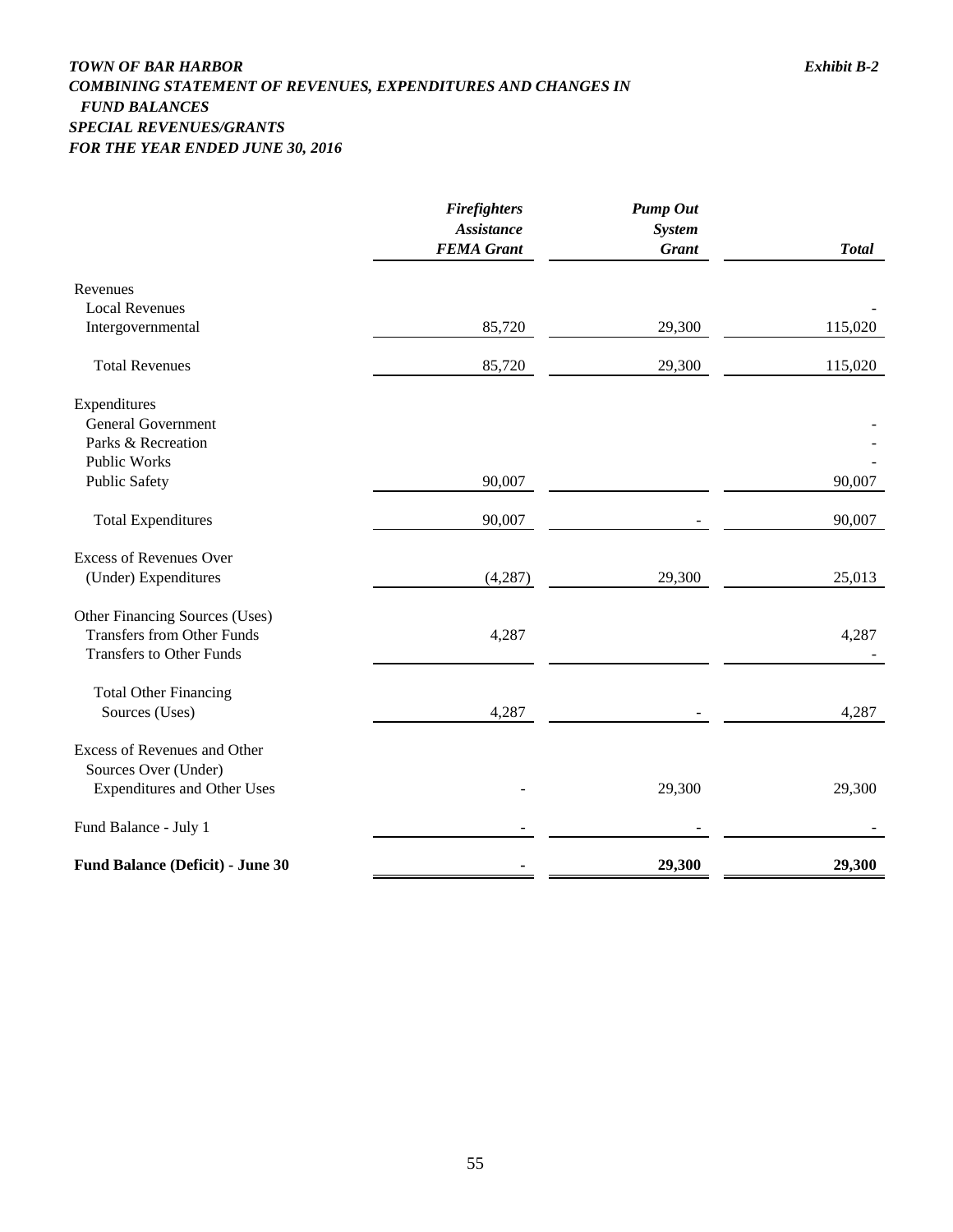#### *TOWN OF BAR HARBOR Exhibit C-1 CAPITAL IMPROVEMENTS PROGRAM Page 1 of 3 SCHEDULE OF ACTIVITY FOR THE YEAR ENDED JUNE 30, 2016 Transfers*

| FUN THE TEAN ENDED JUNE 30, 2010   |                |               |                  |                  |                | <i><u><b>ransjers</b></u></i> |                |
|------------------------------------|----------------|---------------|------------------|------------------|----------------|-------------------------------|----------------|
|                                    | <b>Balance</b> |               | Revenues and     | Expenditures/    | <b>Balance</b> | From $(To)$                   | <b>Balance</b> |
| <b>Town Projects</b>               | July 1         | <b>Budget</b> | <b>Transfers</b> | <b>Transfers</b> | (Over) Under   | <b>Unassigned</b>             | June 30        |
| Technology                         |                |               |                  |                  |                |                               |                |
| Copier Equipment                   | 4,195          | 4,805         |                  |                  | 9,000          |                               | 9,000          |
| Fire Protection System-Server Room |                | 1,716         |                  |                  | 1,716          |                               | 1,716          |
| WAN & Cable TV System              | 23,693         | 2,656         |                  | (6,315)          | 20,034         |                               | 20,034         |
| Audio Visual Equipment             | 1,525          | 605           |                  |                  | 2,130          |                               | 2,130          |
| Document Imaging System            | 7,019          | 500           |                  | (7,519)          |                |                               |                |
| <b>Computer Servers</b>            | 17,406         | 9,667         |                  | (16, 658)        | 10,415         |                               | 10,415         |
| <b>Computer Servers-Finance</b>    | 5,947          | 4,500         |                  | (10, 447)        |                |                               |                |
| Website Improvements               | 394            | 2,917         |                  | (3,311)          |                |                               |                |
| Town Wide Phone System             | 3,800          | 2,200         |                  |                  | 6,000          |                               | 6,000          |
| Security camera System             | 20,709         | 1,867         |                  |                  | 22,576         |                               | 22,576         |
| Municipal Building                 |                |               |                  |                  |                |                               |                |
| <b>Building Renovation</b>         | 1,236,784      | 111,169       |                  | (1,338,775)      | 9,178          | 5,822                         | 15,000         |
| Code Enforcement                   |                |               |                  |                  |                |                               |                |
| Pickup Inspection Truck            | 16,088         | 500           |                  |                  | 16,588         |                               | 16,588         |
| Assessing                          |                |               |                  |                  |                |                               |                |
| GIS Wide Format Scanner            | 24,832         | (3,611)       |                  | (11,588)         | 9,633          |                               | 9,633          |
| Property Tax Revaluation           |                | 8,333         |                  |                  | 8,333          |                               | 8,333          |
| Vehicle Purchase                   | 5,420          |               |                  |                  | 5,420          |                               | 5,420          |
| Aerial Photography                 | 21,473         | 1,286         |                  |                  | 22,759         |                               | 22,759         |
| Ambulance                          |                |               |                  |                  |                |                               |                |
| Ambulance Reserve                  | 67,191         | 49,000        |                  |                  | 116,191        |                               | 116,191        |
| Defibrillators                     | 30,550         | 22,300        |                  |                  | 52,850         |                               | 52,850         |
| Fire Department                    |                |               |                  |                  |                |                               |                |
| Fire Engine #2                     | 86,894         | 9,741         |                  |                  | 96,635         |                               | 96,635         |
| Fire Engine #3 Reserve             | 48,538         | 13,930        |                  |                  | 62,468         |                               | 62,468         |
| Fire Engine #4                     | 239,689        | 129,500       |                  |                  | 369,189        |                               | 369,189        |
| Fire Engine #5                     | 95,520         | 13,928        |                  |                  | 109,448        |                               | 109,448        |
| Fire Truck - Crew's                | 5,456          | 3,056         |                  |                  | 8,512          | (8,512)                       |                |
| Fire Pickup Truck Reserve          | 8,313          | 4,138         |                  |                  | 12,451         | 8,512                         | 20,963         |
| Thermal Imaging Camera             | 15,698         | (9,698)       |                  | (4,950)          | 1,050          |                               | 1,050          |
| SCBA's & Cascade System            | 20,316         | 8,954         |                  |                  | 29,270         |                               | 29,270         |
| <b>Rescue Tools</b>                | 8,488          | 1,100         |                  |                  | 9,588          |                               | 9,588          |
| Police Department                  |                |               |                  |                  |                |                               |                |
| Radio Base Station & Console       | 48,173         | 15,076        |                  | (56,052)         | 7,197          |                               | 7,197          |
| Speed Trailer & Monitor            | 4,491          | 600           |                  |                  | 5,091          | 400                           | 5,491          |
| <b>Cruiser Replacement</b>         | 7,080          | 39,000        |                  | (25,100)         | 20,980         |                               | 20,980         |
| Cruiser Equipment                  | 53             | 16,000        |                  | (16,053)         |                |                               |                |
| Range Trailer                      |                | 400           |                  |                  | 400            | (400)                         |                |
| <b>Night Vision Units</b>          | 11,650         | (11,650)      |                  |                  |                |                               |                |
| Port Security Boat                 | 26,457         | 10,870        |                  |                  | 37,327         |                               | 37,327         |
|                                    |                |               |                  |                  |                |                               |                |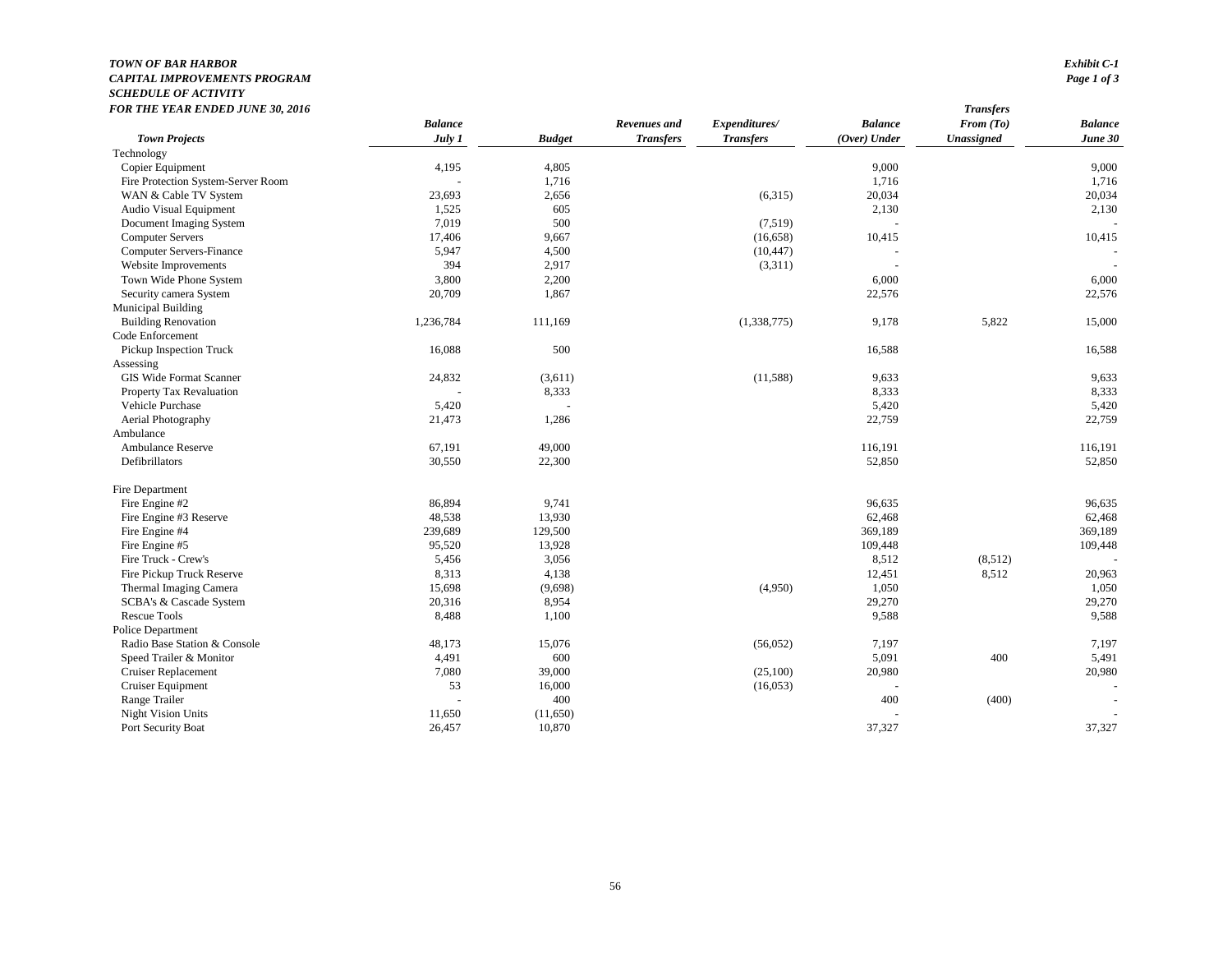## *TOWN OF BAR HARBOR Exhibit C-1 CAPITAL IMPROVEMENTS PROGRAM Page 2 of 3 SCHEDULE OF ACTIVITY*

| FOR THE YEAR ENDED JUNE 30, 2016                         |                |               |                  |                  |                | <b>Transfers</b> |                |  |
|----------------------------------------------------------|----------------|---------------|------------------|------------------|----------------|------------------|----------------|--|
|                                                          | <b>Balance</b> |               | Revenues and     | Expenditures/    | <b>Balance</b> | From (To)        | <b>Balance</b> |  |
| <b>Town Projects (Continued)</b>                         | July 1         | <b>Budget</b> | <b>Transfers</b> | <b>Transfers</b> | $(Over)$ Under | Unassigned       | June 30        |  |
| <b>Public Safety Building</b>                            |                |               |                  |                  |                |                  |                |  |
| Public Safety Bldg. Generator                            | 8,276          | 1,064         |                  |                  | 9,340          | 6,163            | 15,503         |  |
| School Shelter Generator                                 | 3,335          | 2,828         |                  |                  | 6,163          | (6,163)          |                |  |
| <b>Building Renovations</b>                              | 12,248         | 24,870        |                  | (10, 219)        | 26,899         |                  | 26,899         |  |
| <b>Building Envelope Repairs</b>                         |                | 465,713       |                  | (382, 361)       | 83,352         |                  | 83,352         |  |
| <b>Harbor Department</b>                                 |                |               |                  |                  |                |                  |                |  |
| Harbor Master Boat & Trailer                             | 14,544         |               |                  |                  | 14,544         |                  | 14,544         |  |
| New Floats                                               | 22,958         | 16,500        |                  |                  | 39,458         |                  | 39,458         |  |
| Gangway Replacement                                      | 18,935         | 1,732         |                  |                  | 20,667         |                  | 20,667         |  |
| Fishermen's Hoist(s)                                     |                | 980           |                  |                  | 980            |                  | 980            |  |
| Ferry Terminal Improvements                              |                | 55,600        |                  |                  | 55,600         |                  | 55,600         |  |
| Pier Renovations                                         | 12,894         | 2,894         |                  |                  | 15,788         |                  | 15,788         |  |
| Parks & Recreation                                       |                |               |                  |                  |                |                  |                |  |
| Museum in the Streets                                    | 1,643          | 1,900         |                  |                  | 3,543          |                  | 3,543          |  |
| Albert Meadow-Grant's Park                               | 16,806         | 5,741         |                  |                  | 22,547         |                  | 22,547         |  |
| <b>Tree Planting</b>                                     | 14,534         | 8,000         |                  | (16, 723)        | 5,811          |                  | 5.811          |  |
| Mt. Desert Cemetery                                      | 60,728         |               |                  |                  | 60,728         |                  | 60,728         |  |
| Park Equipment                                           | 10,837         | 6,426         |                  |                  | 17,263         |                  | 17,263         |  |
|                                                          | 4,488          | 2,700         |                  | (6,900)          | 288            |                  | 288            |  |
| Launch Ramp-Hadley Point<br>Tennis and Basketball Courts |                | 3,750         |                  |                  | 3,750          |                  | 3,750          |  |
|                                                          |                |               |                  |                  |                |                  | 6,399          |  |
| Village Green Bandstand                                  | 4,932          | 1,467         |                  |                  | 6,399          |                  | 5,475          |  |
| Glen Mary Renovations                                    | 30,385         | 8,720         |                  | (33,630)         | 5,475          |                  |                |  |
| Harborview Park                                          | 185,867        |               |                  | (9,937)          | 175,930        |                  | 175,930        |  |
| <b>Comfort Stations</b>                                  |                |               |                  |                  |                |                  |                |  |
| <b>Restroom Renovation Reserve</b>                       |                | 13,020        |                  |                  | 13,020         |                  | 13,020         |  |
| New Restrooms Construction                               | 20,323         | 3,100         |                  | (23, 357)        | 66             | (66)             |                |  |
| Public Works / Highway                                   |                |               |                  |                  |                |                  |                |  |
| Air Compressor                                           | 6,450          | 2,500         |                  |                  | 8,950          |                  | 8,950          |  |
| Backhoe Reserve (Cat & Deere)                            | 71,113         | 27,300        |                  |                  | 98,413         |                  | 98,413         |  |
| <b>Brush Chipper</b>                                     | 24,598         | 1,479         |                  |                  | 26,077         |                  | 26,077         |  |
| Downtown Signage                                         | 77,585         | 500           |                  | (67, 868)        | 10,217         |                  | 10,217         |  |
| Grader Reserve                                           | 126,955        | (80,061)      |                  |                  | 46,894         |                  | 46,894         |  |
| <b>Hydraulic Lifts</b>                                   | 4,095          | 3,700         |                  |                  | 7,795          |                  | 7,795          |  |
| Front End Loader Reserve                                 | 138,447        | 94,683        |                  | (227, 489)       | 5,641          |                  | 5,641          |  |
| Road Improvement Program                                 | 507,339        | 496,435       |                  | (650, 764)       | 353,010        |                  | 353,010        |  |
| Fuel Pump System                                         |                | 3,500         |                  |                  | 3,500          |                  | 3,500          |  |
| <b>Sidewalk Plow</b>                                     | 26,488         | 15,200        |                  |                  | 41,688         |                  | 41.688         |  |
| <b>Sidewalk Reconstruction Program</b>                   | 328,578        | 64,432        |                  | (20, 943)        | 372,067        |                  | 372,067        |  |
| Washer, Steam Pressure                                   | 10,404         | 1,100         |                  |                  | 11,504         |                  | 11,504         |  |
| Street Sweeper (Broom)                                   | 77,713         | 8,667         |                  |                  | 86,380         |                  | 86,380         |  |
| Street Sweeper (Vacuum)                                  | 33,283         | 19,750        |                  |                  | 53,033         |                  | 53,033         |  |
| <b>Public Works Complex</b>                              | 128,136        |               |                  | (104, 280)       | 23,856         |                  | 23,856         |  |
| Tag Trailer                                              | 13,104         | 840           |                  |                  | 13,944         |                  | 13,944         |  |
| Water Truck                                              | 3,000          | 1,117         |                  | 3,580            | 7,697          |                  | 7,697          |  |
| Street Lights-Main Street                                |                | 6,809         |                  | (213)            | 6,596          |                  | 6.596          |  |
| Route #3 Construction                                    | 540,000        |               |                  |                  | 540,000        |                  | 540,000        |  |
| <b>Light Truck Purchase</b>                              | 92,930         | 45,001        |                  | (37, 481)        | 100,450        |                  | 100,450        |  |
| <b>Plow Truck Reserve</b>                                | 42,838         | 87,434        |                  |                  | 130,272        |                  | 130,272        |  |
| <b>Bobcat Loader</b>                                     | 28,851         | 2,093         |                  |                  | 30,944         |                  | 30,944         |  |
| Roller, Vibratory                                        | 34,060         | 2,300         |                  |                  | 36,360         |                  | 36,360         |  |
| Waste Oil Furnace                                        | 3,919          | 1,342         |                  |                  | 5,261          |                  | 5,261          |  |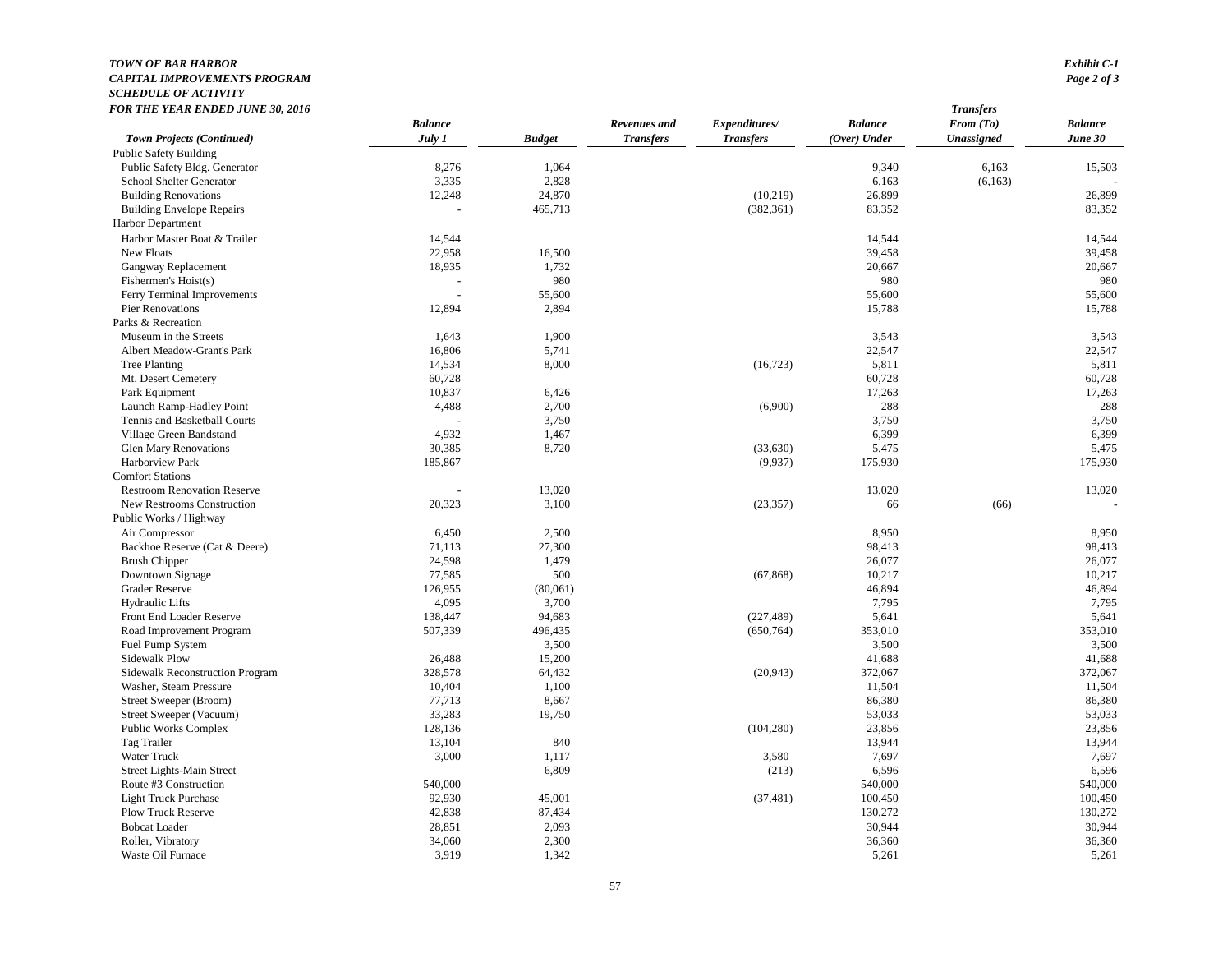#### *TOWN OF BAR HARBOR Exhibit C-1 CAPITAL IMPROVEMENTS PROGRAM SCHEDULE OF ACTIVITY FOR THE YEAR ENDED JUNE 30, 2016 Transfers*

| FUN THE TEAN ENDED JUNE 30, 2010<br><b>Town Projects (Continued)</b> | <b>Balance</b><br>July 1 | <b>Budget</b> | Revenues and<br><b>Transfers</b> | Expenditures/<br><b>Transfers</b> | <b>Balance</b><br>(Over) Under | <i><b>Transjers</b></i><br>From (To)<br><b>Unassigned</b> | <b>Balance</b><br>June 30 |
|----------------------------------------------------------------------|--------------------------|---------------|----------------------------------|-----------------------------------|--------------------------------|-----------------------------------------------------------|---------------------------|
| Solid Waste Division                                                 |                          |               |                                  |                                   |                                |                                                           |                           |
| Storage                                                              | 5,514                    | 455           |                                  |                                   | 5,969                          |                                                           | 5,969                     |
| <b>Bailers</b>                                                       | 3,242                    | 1,971         |                                  |                                   | 5,213                          |                                                           | 5,213                     |
| Glass Crusher                                                        | 5,198                    | 968           |                                  |                                   | 6,166                          |                                                           | 6,166                     |
| Forklifts                                                            | 13,373                   | 3,095         |                                  |                                   | 16,468                         |                                                           | 16,468                    |
| <b>Transfer Station Reserve</b>                                      | 536                      |               |                                  | (536)                             |                                |                                                           |                           |
| <b>Recycling Facility Reserve</b>                                    | 5,645                    | 3,068         |                                  | (2,694)                           | 6,019                          |                                                           | 6,019                     |
| Debt Service                                                         |                          |               |                                  |                                   |                                |                                                           |                           |
| Debt Service - Municipal Building                                    | 161,845                  | 22,130        |                                  | (183, 975)                        |                                |                                                           |                           |
| Debt Service - Agamont Park                                          |                          | 55,480        |                                  | (55, 307)                         | 173                            | (173)                                                     |                           |
| Public Safety Building                                               |                          | 20,000        |                                  |                                   | 20,000                         |                                                           | 20,000                    |
| Downtown Signs                                                       |                          | 20,480        |                                  | (20, 480)                         |                                |                                                           |                           |
| Public Works - FY 10                                                 |                          | 278,888       |                                  | (278, 888)                        |                                |                                                           |                           |
| Public Works - FY 13                                                 |                          | 234,588       |                                  | (234, 588)                        |                                |                                                           |                           |
|                                                                      |                          |               |                                  |                                   |                                |                                                           |                           |
| <b>Town Total</b>                                                    | 5,072,814                | 2,539,604     |                                  | (3,861,821)                       | 3,750,597                      | 5,583                                                     | 3,756,180                 |
| <b>School Projects</b>                                               |                          |               |                                  |                                   |                                |                                                           |                           |
| 2004 Heating System Payment                                          |                          |               |                                  |                                   |                                |                                                           |                           |
| 2004 Heating System Payment                                          |                          | 59,747        |                                  | (59, 747)                         |                                |                                                           |                           |
| <b>ADA Act Renovations</b>                                           | 13,898                   |               |                                  |                                   | 13,898                         |                                                           | 13,898                    |
| Capital Outlay Reserve                                               | 33,559                   |               |                                  |                                   | 33,559                         | (5,281)                                                   | 28,278                    |
| Furniture & Equipment                                                | 8,329                    | 5,000         |                                  | (10, 736)                         | 2,593                          |                                                           | 2,593                     |
| Computers & Technology                                               | 25,863                   | 55,000        |                                  | (53,077)                          | 27,786                         |                                                           | 27,786                    |
| Copier Lease/Purchase                                                |                          | 14,993        |                                  | (15,021)                          | (28)                           | 28                                                        |                           |
| <b>Connors Hallway Flooring</b>                                      |                          | 55,000        |                                  | (50, 850)                         | 4,150                          |                                                           | 4,150                     |
| Flooring                                                             | 27,745                   |               |                                  | (20,655)                          | 7,090                          |                                                           | 7,090                     |
| Repaving                                                             | 22,500                   |               |                                  |                                   | 22,500                         |                                                           | 22,500                    |
| Asbestos Removal                                                     | 10,310                   |               |                                  | (2,900)                           | 7,410                          |                                                           | 7,410                     |
| Pickup Truck Replacement                                             | 7,676                    | 2,270         |                                  |                                   | 9,946                          |                                                           | 9,946                     |
| Playground Equipment                                                 | 7,386                    | 5,000         |                                  |                                   | 12,386                         |                                                           | 12,386                    |
| Roof Repairs                                                         | 35,533                   | 2,000         |                                  | (1, 166)                          | 36,367                         |                                                           | 36,367                    |
| Storage Units                                                        | 3,000                    |               |                                  |                                   | 3,000                          |                                                           | 3,000                     |
| Technology Infrastructure                                            | 1,713                    |               |                                  |                                   | 1,713                          |                                                           | 1,713                     |
| Connors Windows                                                      | 12,065                   |               |                                  |                                   | 12,065                         |                                                           | 12,065                    |
| Boiler Lead-Lag System                                               | 22,019                   | 5,789         |                                  | (33,061)                          | (5,253)                        | 5,253                                                     |                           |
| <b>Tractor Plow Reserve</b>                                          | 5,000                    |               |                                  |                                   | 5,000                          |                                                           | 5,000                     |
| Kitchen Floor                                                        | 2,000                    | 2,000         |                                  |                                   | 4,000                          |                                                           | 4,000                     |
| <b>Emerson Entry Doors</b>                                           | 6,900                    |               |                                  |                                   | 6,900                          |                                                           | 6,900                     |
| Safety & Access Control                                              | 18,851                   | 2,500         |                                  |                                   | 21,351                         |                                                           | 21,351                    |
| School Total                                                         | 264,347                  | 209,299       |                                  | (247, 213)                        | 226,433                        |                                                           | 226,433                   |
| Subtotal                                                             | 5,337,161                | 2,748,903     |                                  | (4,109,034)                       | 3,977,030                      | 5,583                                                     | 3,982,613                 |
|                                                                      |                          |               |                                  |                                   |                                |                                                           | 9,810                     |
| <b>Unassigned Balance</b>                                            | 46,859                   | (2,748,903)   | 2,717,437                        |                                   | 15,393                         | (5,583)                                                   |                           |
| <b>Totals</b>                                                        | 5,384,020                |               | 2,717,437                        | (4, 109, 034)                     | 3,992,423                      |                                                           | 3,992,423                 |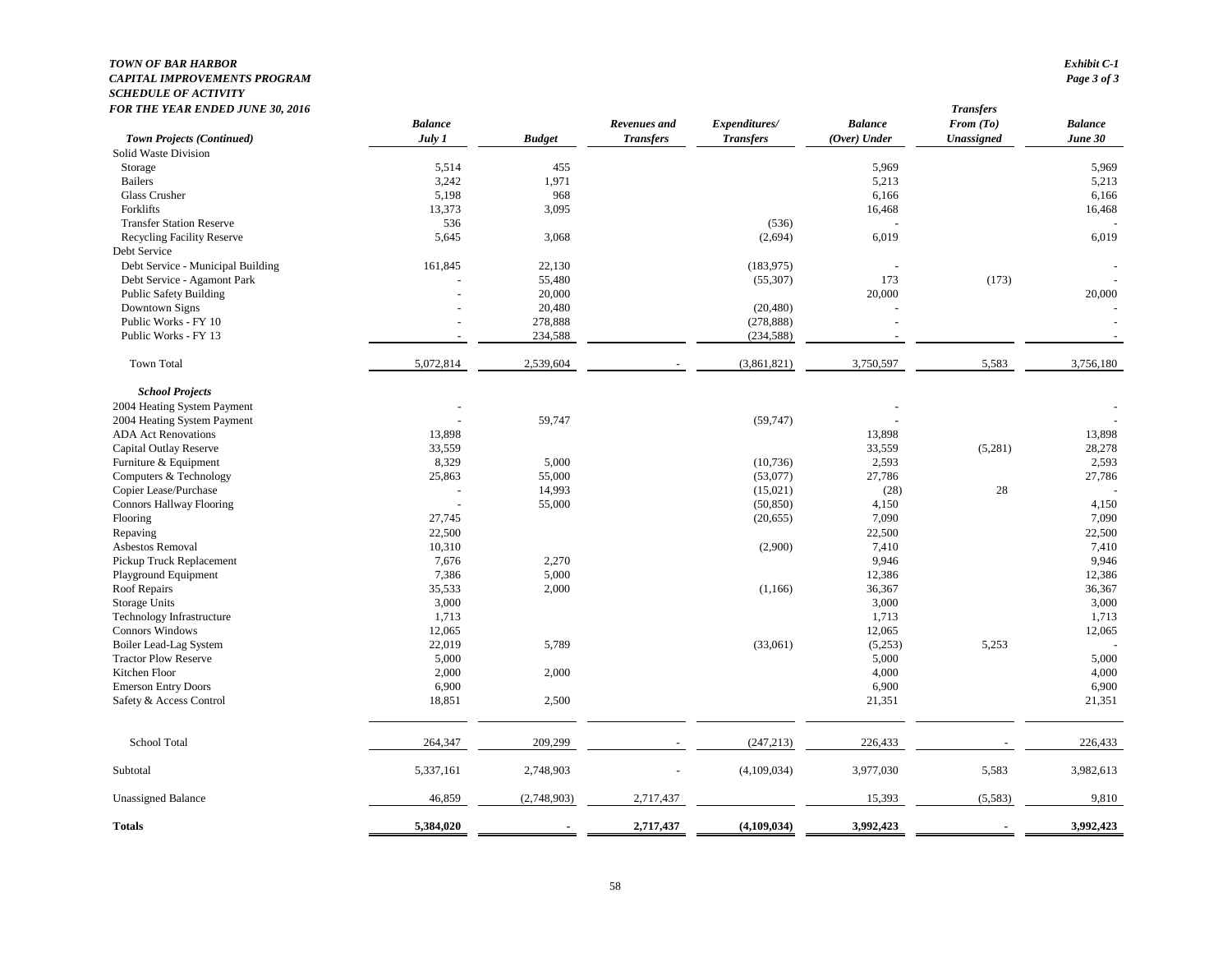## *TOWN OF BAR HARBOR Exhibit D-1 COMBINING BALANCE SHEET ALL PERMANENT FUNDS FOR THE YEAR ENDED JUNE 30, 2016*

| <b>Assets</b>                                | <b>Gurnee</b><br>Scholarship | <b>Cemetery</b><br><b>Trusts</b> | <b>Total</b> |
|----------------------------------------------|------------------------------|----------------------------------|--------------|
| Cash and Equivalents                         | 1,002                        | 534                              | 1,536        |
| Investments                                  | 8,879                        | 4,735                            | 13,614       |
| <b>Total Assets</b>                          | 9,881                        | 5,269                            | 15,150       |
| <b>Liabilities &amp; Fund Balances</b>       |                              |                                  |              |
| Liabilities                                  |                              |                                  |              |
| Due to Other Funds                           |                              |                                  |              |
| <b>Total Liabilities</b>                     |                              |                                  |              |
| <b>Fund Balances</b>                         |                              |                                  |              |
| Nonspendable                                 | 6,488                        | 5,269                            | 11,757       |
| Assigned                                     | 3,393                        |                                  | 3,393        |
| <b>Total Fund Balances</b>                   | 9,881                        | 5,269                            | 15,150       |
| <b>Total Liabilities &amp; Fund Balances</b> | 9,881                        | 5,269                            | 15,150       |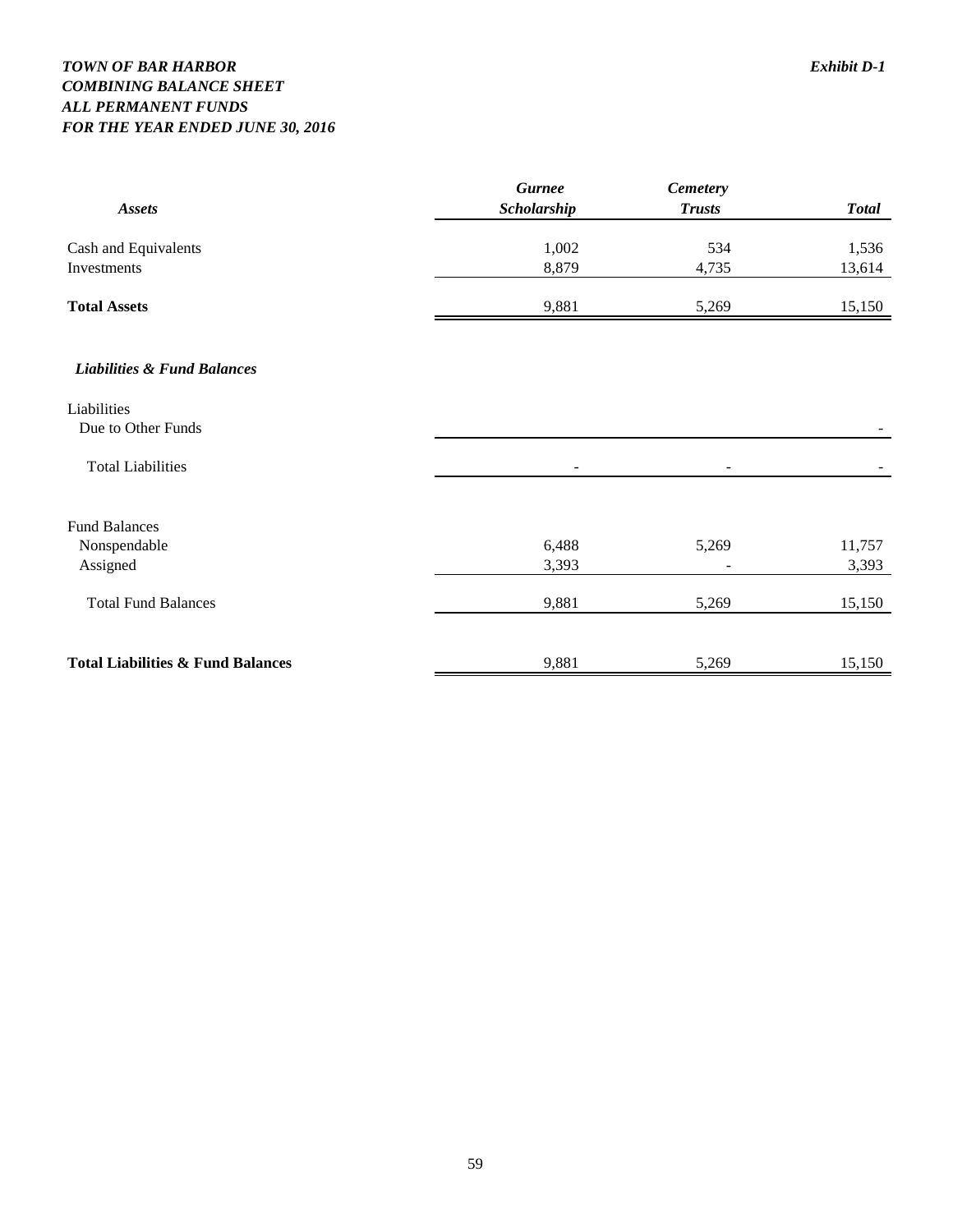## *TOWN OF BAR HARBOR Exhibit D-2 COMBINING STATEMENT OF REVENUES, EXPENDITURES AND CHANGES IN FUND BALANCES ALL PERMANENT FUNDS FOR THE YEAR ENDED JUNE 30, 2016*

|                                       | <b>Gurnee</b>     | <b>Cemetery</b> |              |
|---------------------------------------|-------------------|-----------------|--------------|
|                                       | Scholarship       | <b>Trusts</b>   | <b>Total</b> |
| Revenues                              |                   |                 |              |
| New Funds<br><b>Investment Income</b> |                   |                 | 79           |
|                                       | 51                | 28              |              |
|                                       | 51                | 28              | 79           |
| Expenditures                          |                   |                 |              |
| Scholarships                          |                   |                 |              |
|                                       | $\qquad \qquad -$ |                 |              |
| <b>Excess of Revenues Over</b>        |                   |                 |              |
| Expenditures                          | 51                | 28              | 79           |
| Other Financing Sources (Uses)        |                   |                 |              |
| <b>Transfers to Other Funds</b>       |                   | (28)            | (28)         |
| <b>Total Other Financing</b>          |                   |                 |              |
| Sources (Uses)                        |                   | (28)            | (28)         |
| Excess of Revenues and Other          |                   |                 |              |
| <b>Financing Sources Over</b>         |                   |                 |              |
| (Under) Expenditures                  | 51                |                 | 51           |
| Fund Balance - July 1                 | 9,830             | 5,269           | 15,099       |
| <b>Fund Balance - June 30</b>         | 9,881             | 5,269           | 15,150       |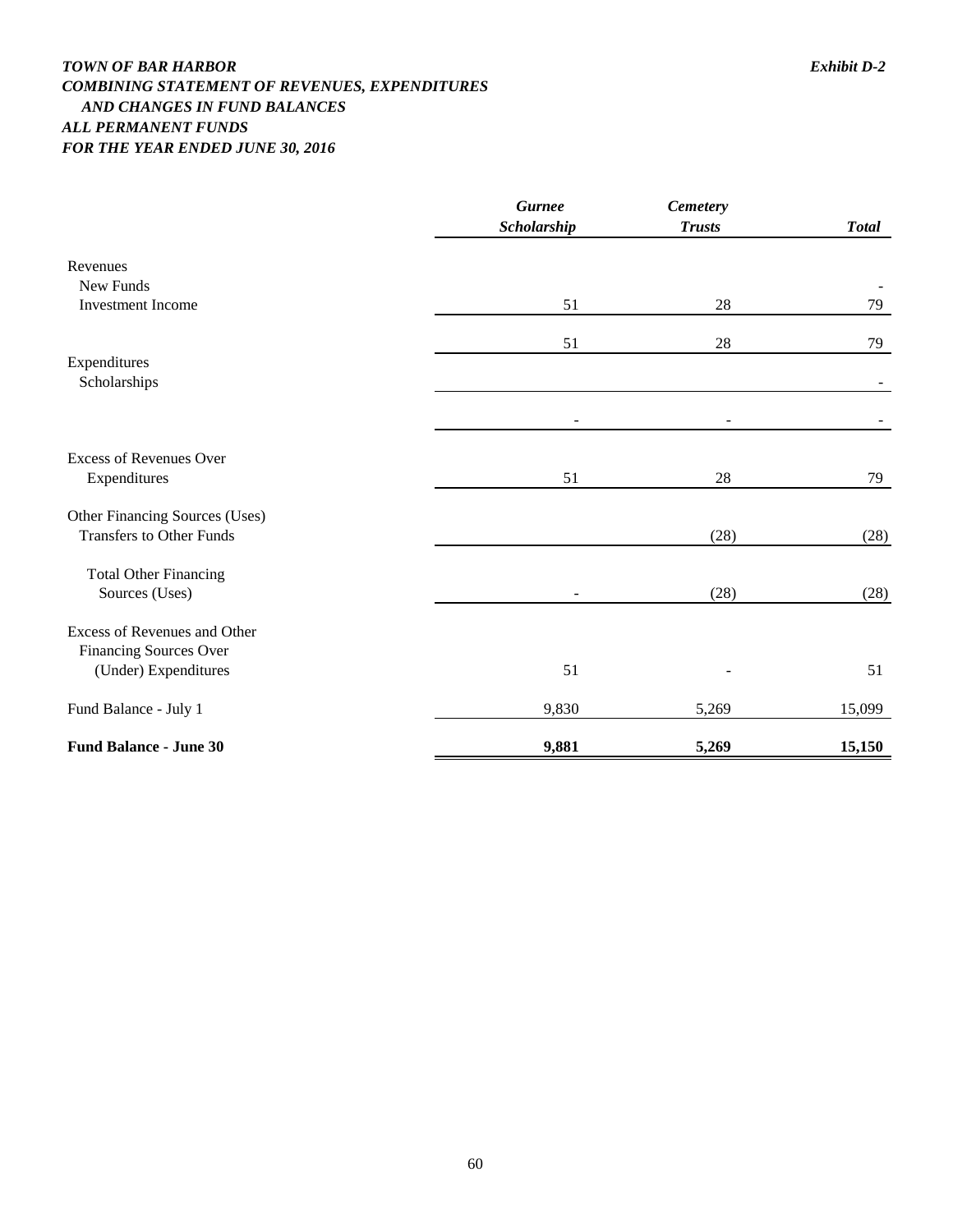#### *TOWN OF BAR HARBOR, MAINE Operating Data For the Fiscal Year Ended June 30, 2016*

## **MUNICIPAL SERVICES**

## **Public Works**

#### *Wastewater Division*

|                                     |                    |                                    |                 | <b>CY2015</b>   | $%$ of       |
|-------------------------------------|--------------------|------------------------------------|-----------------|-----------------|--------------|
| <b>Largest Wastewater Customers</b> |                    | <b>Type of Use</b>                 | <b>Revenues</b> | <b>Total</b>    |              |
| Jackson Laboratory                  |                    | Genetic Research & Mice Prod       | \$396,637       | 17.8%           |              |
| Witham Family LTD Part              | Hotels (7)         |                                    |                 | 207,135         | 9.3%         |
| <b>Eden Street Trust</b>            | Hotel              |                                    |                 | 68,763          | 3.1%         |
| Town of Bar Harbor                  |                    | Muni Bldgs, Schools, Comfrt Stat's |                 | 48,451          | 2.2%         |
| Golden Anchor, LC                   | Hotel              |                                    |                 | 46,549          | 2.1%         |
| <b>West Street Properties LLC</b>   | Hotel              |                                    |                 | 44,165          | 2.0%         |
| BHTC 111, LLC                       |                    | Tennis & Swim Club                 |                 | 36,685          | 1.6%         |
| Mt. Desert Hospital                 | Hospital           |                                    |                 | 32,690          | 1.5%         |
| Frenchman's Bay Associates          | Hotel              |                                    |                 | 31,637          | 1.4%         |
| Hulls Cove, LLC                     |                    | <b>Residential Complex</b>         |                 | 25,200          | 1.1%         |
|                                     |                    |                                    |                 |                 | 43.4%        |
| <b>Water Division</b>               |                    |                                    |                 |                 |              |
|                                     |                    |                                    |                 | <b>CY2015</b>   | $%$ of       |
| <b>Largest Water Customers</b>      |                    | <b>Type of Use</b>                 |                 | <b>Revenues</b> | <b>Total</b> |
| Town of Bar Harbor                  |                    | Parks, Bldgs, Schools & Hydrants   |                 | \$531,114       | 30.0%        |
| Jackson Laboratory                  |                    | Genetic Research & Mice Prod       |                 | 163,875         | 9.3%         |
| Witham Family LTD Part              | Hotels (7)         |                                    | 74,723          | 4.2%            |              |
| College of the Atlantic             | College            |                                    |                 | 25,094          | 1.4%         |
| Kebo Valley Club                    | <b>Golf Course</b> |                                    | 21,984          | 1.2%            |              |
| Lafayette Bar Harbor, LLC           | Hotel              |                                    |                 | 18,352          | 1.0%         |
| Mount Desert Hospital               | Hospital           |                                    |                 | 16,794          | 1.0%         |
| <b>Bar Harbor Housing Authority</b> |                    | Low Income/Elderly Housing         |                 | 13,755          | 0.8%         |
| Golden Anchor, LC                   | Hotel              |                                    |                 | 13,561          | 0.8%         |
| BHTC 111, LLC                       |                    | Tennis & Swim Club                 |                 | 13,366          | 0.8%         |
|                                     |                    |                                    |                 |                 | 50.5%        |
| <b>Number of Water</b>              |                    |                                    |                 |                 |              |
| <b>System Customers</b>             | 2011               | 2012                               | 2013            | 2014            | 2015         |
| Residential                         | 1,251              | 1,249                              | 1,247           | 1,241           | 1,250        |
| Commercial                          | 505                | 493                                | 490             | 491             | 515          |
| Industrial (Jax Lab)                | 42                 | 43                                 | 43              | 43              | 47           |
| Governmental                        | 53                 | 52                                 | 52              | 51              | 56           |
| <b>Total</b>                        | 1851               | 1837                               | 1,832           | 1,826           | 1,868        |
| <b>Water Sales</b>                  |                    |                                    |                 |                 |              |
| $(per 1,000$ gallons)               | 2011               | 2012                               | 2013            | 2014            | 2015         |
| Residential                         | 73,690             | 71,570                             | 65,318          | 59,766          | 55,761       |
| Commercial                          | 101,306            | 102,200                            | 103,634         | 107,376         | 111,619      |
| Industrial (Jax Lab)                | 52,065             | 57,920                             | 60,116          | 56,251          | 60,628       |
| <b>Public Authorities</b>           | 10,831             | 9,905                              | 10,170          | 5,357           | 12,450       |
| <b>Total Water Sales</b>            | 237,892            | 241,595                            | 239,238         | 239,238         | 240,458      |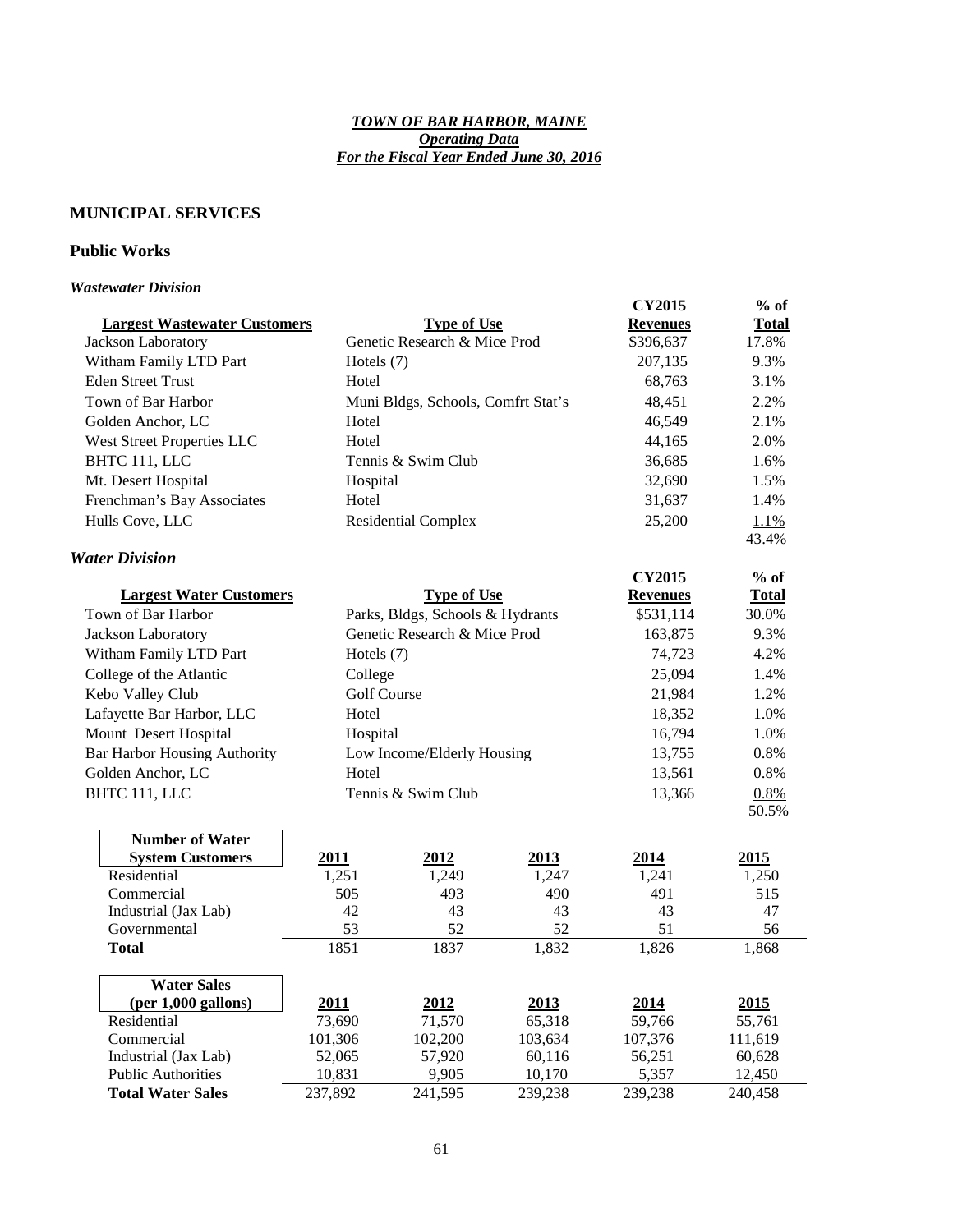| <b>Water Sales</b>             |             |             |             |             |             |
|--------------------------------|-------------|-------------|-------------|-------------|-------------|
| (Revenue)                      | 2011        | 2012        | 2013        | 2014        | 2015        |
| Residential                    | \$433,721   | \$426,246   | \$484,620   | \$482,859   | \$469,232   |
| Commercial                     | 419.435     | 421.111     | 494.752     | 526,799     | 500,570     |
| Industrial (Jax Lab)           | 105,520     | 116,518     | 138,761     | 136,958     | 139,336     |
| <b>Public Authorities</b>      | 50,060      | 47,001      | 56.710      | 51.637      | 59,099      |
| <b>Public Fire Protection</b>  | 402.968     | 402.968     | 480,468     | 480.468     | 480,468     |
| <b>Private Fire Protection</b> | 87,703      | 87.174      | 106,563     | 107,952     | 109,711     |
| <b>Total Water Sales</b>       | \$1,449,407 | \$1,503,018 | \$1,761,874 | \$1,786,673 | \$1,758,416 |

#### **PUBLIC EDUCATION**

#### **Composition of MDI RSS**

| Former<br>Administrative Unit | Community            | <b>School</b>                  | Grade  | <b>Enrollment</b> (as<br>of Oct. 1, 2015) |
|-------------------------------|----------------------|--------------------------------|--------|-------------------------------------------|
| School Union #98              | Bar Harbor           | Conners-Emerson School         | $K-8$  | 366                                       |
| School Union #98              | Cranberry Isles      | Islesford School               | $K-8$  | 17                                        |
| School Union #98              | Frenchboro           | Frenchboro Elementary          | $K-8$  | 3                                         |
| School Union #98              | Mount Desert         | Mt Desert Elementary           | $K-8$  | 196                                       |
| School Union #98              | Southwest Harbor     | Pemetic Elementary             | K-8    | 142                                       |
| School Union #98              | <b>Tremont</b>       | <b>Tremont Consolidated</b>    | $K-8$  | 113                                       |
| School Union #92              | <b>Trenton</b>       | <b>Trenton Elementary</b>      | $K-8$  | 121                                       |
| MSAD No. 76                   | Swan's Island        | Swan's Island Elementary       | $K-8$  | 38                                        |
| C.S.D. No. 7                  | Members of Union #98 | Mt Desert Island High          | $9-12$ | 526                                       |
|                               |                      | <b>Total Enrollment</b>        |        | 1,522                                     |
|                               |                      | (less Tuition Students)        |        | (62)                                      |
|                               |                      | <b>Total Member Enrollment</b> |        | 1.460                                     |

## **LABOR RELATIONS**

The Town employs approximately 147 full-time personnel, approximately of whom 74 are employees of the Town including its

utilities systems; and 73 of whom are employed by the School Department; and various part-time employees. Approximately

41 full-time Town employees, not included in the table below, are not represented by unions.

|                         |                           |                  | <b>Date of Contract</b> |
|-------------------------|---------------------------|------------------|-------------------------|
| <b>Union</b>            | <b>Bargaining Unit</b>    | <b>Effective</b> |                         |
|                         |                           |                  | Expiration              |
| Teamsters Local No. 340 | Highway & Wastewater Unit | July 1, 2014     | June 30, 2017           |
| IAFF (AFL/CIO)          | Fire Department Unit      | July 1, 2014     | June 30, 2017           |
| <b>BHSEA</b> (MEA)      | School Support Unit       | July 1, 2015     | June 30, 2018           |
| BHTA (MEA)              | Teachers Unit             | Sept.1, 2015     | Aug. 31, 2018           |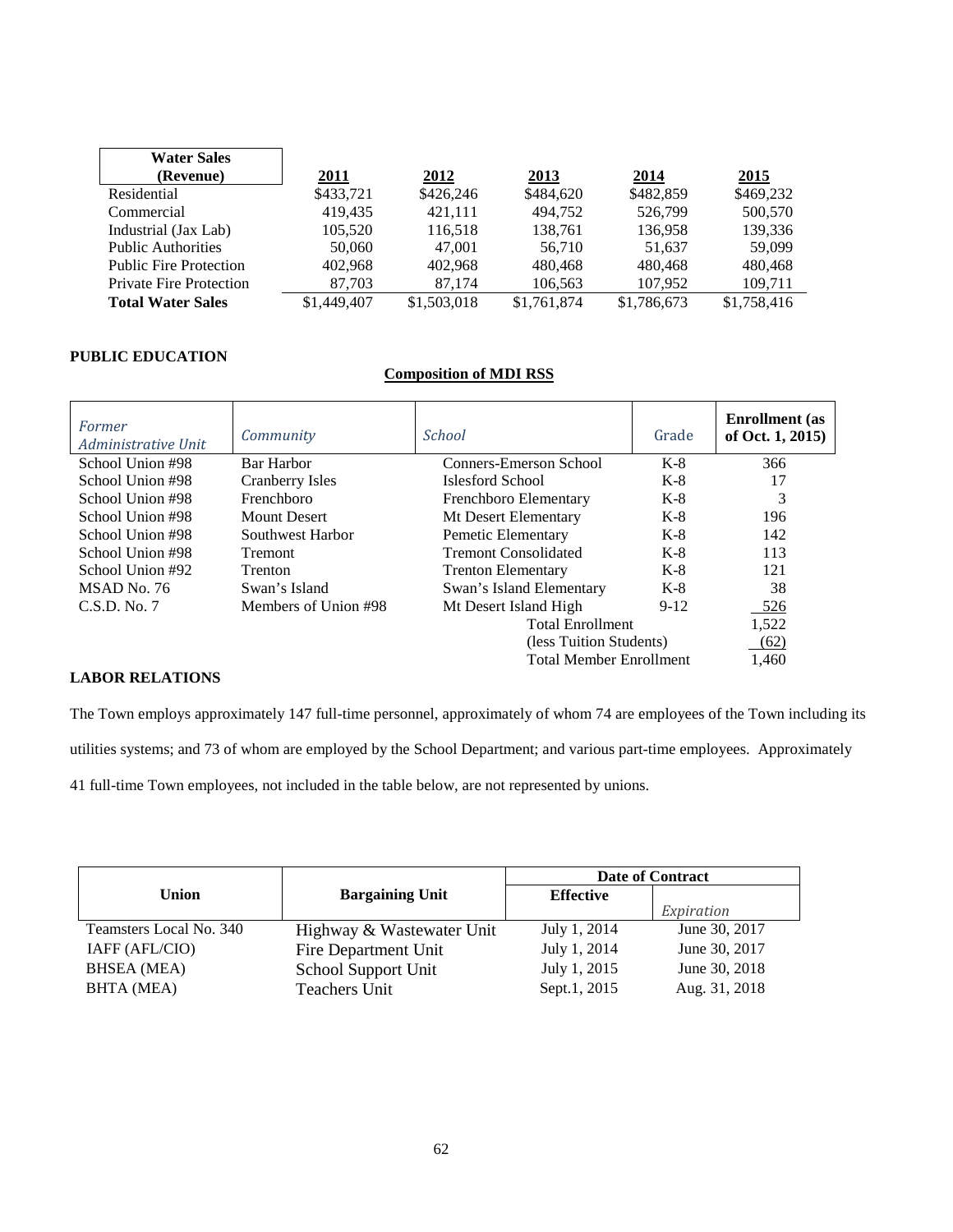## **BUILDING ACTIVITY**

| Calendar |           | <b>Residential</b><br>Commercial |           |                  |           | Total            |  |
|----------|-----------|----------------------------------|-----------|------------------|-----------|------------------|--|
| Year     | # Permits | <b>Est. Cost</b>                 | # Permits | <b>Est. Cost</b> | # Permits | <b>Est. Cost</b> |  |
| 2015     | 230       | \$14,767,390                     | 94        | \$9,099,114      | 324       | \$23,866,504     |  |
| 2014     | 186       | 10,730,656                       | 93        | 4,289,181        | 379       | 15,019,837       |  |
| 2013     | 195       | 11,067,509                       | 112       | 21,401,296       | 307       | 32,468,805       |  |
| 2012     | 218       | 8,818,995                        | 104       | 18,278,880       | 322       | 27,097,875       |  |
| 2011     | 206       | 5,066,552                        | 115       | 6,751,987        | 321       | 11,818,539       |  |

|                                |                             | <b>Approximate Number of Employees</b> |                |                 |              |  |
|--------------------------------|-----------------------------|----------------------------------------|----------------|-----------------|--------------|--|
| Representative                 | Type of                     | Full-                                  | Part-          |                 |              |  |
| <i>Employers</i>               | <b>Business</b>             | <b>Time</b>                            | <b>Time</b>    | <b>Seasonal</b> | <b>Total</b> |  |
| The Jackson Laboratory         | Genetic Research            | 1,335                                  | $\Omega$       | 0               | 1,335        |  |
| Mount Desert Island Hospital   | Hospital                    | 422                                    | 138            | 0               | 560          |  |
| <b>National Park Service</b>   | <b>Acadia National Park</b> | 85                                     | $\Omega$       | 128             | 213          |  |
| Hannaford's Shop & Save        | Grocery Store               | 33                                     | 43             | 30              | 106          |  |
| College of the Atlantic        | College                     | 85                                     | 20             | $\theta$        | 115          |  |
| <b>MDI</b> Bio Laboratory      | <b>Medical Research</b>     | 60                                     | 3              | 9               | 72           |  |
| Sonogee Estates                | Nursing Home                | 47                                     | $\overline{4}$ | 17              | 68           |  |
| Bar Harbor Banking & Trust Co. | Bank                        | 36                                     | 3              | $\mathfrak{D}$  | 41           |  |

## *TOWN FINANCES*

## *General Fund Budgets for Fiscal Year Ending June 30,*

|                                  | 2013         | 2014         | 2015         | 2016         | 2017         |
|----------------------------------|--------------|--------------|--------------|--------------|--------------|
| <b>Revenues</b>                  |              |              |              |              |              |
| Taxes                            | \$14,908,603 | \$15,310,100 | \$15,796,457 | \$16,557,858 | \$16,886,945 |
| Intergovernmental                | 391,719      | 309,110      | 241,420      | 219,637      | 225,123      |
| Departmental                     | 1,033,614    | 1,078,517    | 1,081,216    | 1,032,901    | 1,039,580    |
| Other local sources              | 561,611      | 551,796      | 535,264      | 534,465      | 549,174      |
| <b>Total Revenues</b>            | 16,895,297   | 17,249,523   | 17,654,357   | 18,344,861   | 18,700,822   |
| <b>Expenditures</b>              |              |              |              |              |              |
| General government               | 2,787,297    | 2,811,648    | 2,778,378    | 2,883,143    | 2,922,762    |
| Public safety                    | 2,442,592    | 2,549,803    | 2,608,008    | 2,795,896    | 2,912,896    |
| Health & welfare                 | 124,805      | 127,396      | 130,716      | 137,648      | 133,928      |
| Parks & recreation               | 248,421      | 230,479      | 230,865      | 235,251      | 239,154      |
| Roads & sanitation               | 1,808,304    | 1,763,969    | 1,746,798    | 1,810,053    | 1,829,810    |
| Debt service                     |              |              |              |              |              |
| Assessments                      | 3,144,324    | 3,160,004    | 3,396,885    | 3,583,721    | 3,597,013    |
| Transfers to school fund         | 4,714,074    | 5,080,953    | 5,176,423    | 5,223,669    | 5,265,115    |
| Transfers to CIP                 | 1,747,987    | 1,700,842    | 1,820,106    | 1,753,435    | 1,773,144    |
| Other exp. & transfers           | 51,320       | 51,289       | 32,053       | 32,045       | 32,000       |
| <b>Total Expenditures</b>        | \$17,069,124 | \$17,476,383 | \$17,920,232 | \$18,454,861 | \$18,805,822 |
| <b>Excess Exp. Over Revenues</b> | \$173,827    | \$226,860    | \$265,875    | \$110,000    | \$105,000    |
| <b>Use of Fund Balance:</b>      |              |              |              |              |              |
| Transfer to CIP                  | 117,160      | 117,160      | 200,000      | 110,000      | 105,000      |
| One-time expenditures            | 56,667       | 109,700      | 65,875       | 0            | $\theta$     |
| Increase GF Bal                  | $\Omega$     | 0            | $\theta$     | 0            | $\Omega$     |
| <b>Total Use of Fund Balance</b> | \$173,827    | \$226,860    | \$265,875    | \$110,000    | \$105,000    |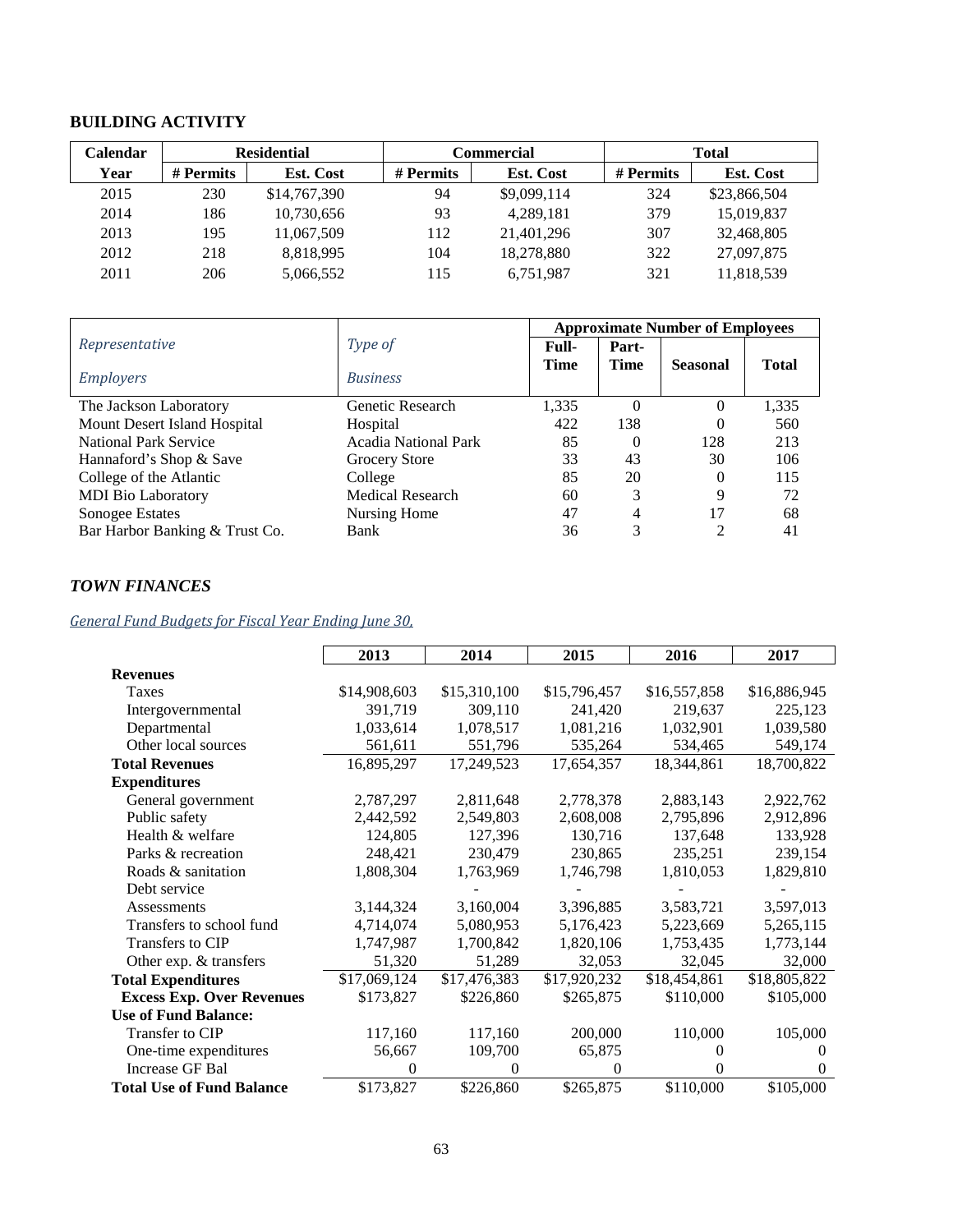## **Property Tax Levy Limit**

| 2012/2013   | 2013/2014     | 2014/2015     | 2015/2016    | 2016/2017   |
|-------------|---------------|---------------|--------------|-------------|
| 1.43%       | 1.05%         | 1.09%         | 0.86%        | 2.67%       |
| 1.76%       | <u>1.46</u>   | 1.41%         | 0.70%        | 1.21%       |
| 3.19%       | 2.51%         | 2.50%         | 1.56%        | 3.88%       |
| \$6,282,509 | \$6,444,293   | \$6,632,283   | \$6,774,604  | \$7,040,190 |
| 6,095,170   | 6,174,598     | 6,199,868     | 6,731,982    | 6,897,817   |
| (\$187,339) | $(\$269,695)$ | $(\$432,415)$ | $(\$42,622)$ | (\$142,373) |
|             |               |               |              |             |

## **General Fund Balance as % Revenues**

|                                      | <b>Fiscal Year Ended June 30,</b>    |             |             |             |              |  |  |
|--------------------------------------|--------------------------------------|-------------|-------------|-------------|--------------|--|--|
|                                      | 2015<br>2011<br>2013<br>2012<br>2014 |             |             |             |              |  |  |
| Assigned and Unassigned General Fund |                                      |             |             |             |              |  |  |
| Balance (exclude school FB)          | \$2,686,008                          | \$3.137.557 | \$3,223,582 | \$2,977,482 | \$2,796,140  |  |  |
| <b>Total Revenues</b>                | 17.548.271                           | 17.745.350  | 18.135.145  | 18.594.081  | 19, 151, 528 |  |  |
| Fund Bal as % Revenues               | 15.31%                               | 17.68%      | 17.78%      | 16.01%      | 14.60%       |  |  |

## **Tax Levy and Collections**

| Fiscal                     | <b>Equalized</b><br><b>State</b> | <b>Assessed</b>    | Tax           | Tax          |                 | <b>Collections</b> | (after Supplements and Abatements) |
|----------------------------|----------------------------------|--------------------|---------------|--------------|-----------------|--------------------|------------------------------------|
| Yr. End<br><b>June 30,</b> | Valuation<br>(000)               | Valuation<br>(000) | Rate<br>(000) | Levy         | <b>Year End</b> | $%$ of<br>Levy     | $%$ of Levy A/O<br>6/30/15         |
| 2016                       | 1.428.800                        | \$1,471,964        | \$10.59       | \$15,588,095 | \$15,239,884    | 97.76%             | 97.76%                             |
| 2015                       | 1.404.100                        | 1,449,121          | 10.22         | 14,810,016   | 14,334,981      | 96.79              | 99.19                              |
| 2014                       | 1.390.700                        | 1,435,775          | 10.01         | 14.372.104   | 13,918,708      | 96.86              | 99.96                              |
| 2013                       | 1.383.750                        | 1.423.245          | 9.84          | 14.004.735   | 13.469.426      | 96.18              | 99.96                              |
| 2012                       | 1,389,150                        | 1,407,891          | 9.60          | 13,515,751   | 12,998,547      | 96.17              | 99.95                              |

## **Largest Taxpayers**

|                             | As of April 1, 2015     |                       |             |           |  |  |
|-----------------------------|-------------------------|-----------------------|-------------|-----------|--|--|
| <b>Taxpayer</b>             | <b>Type of Business</b> | <b>Assessed Value</b> | Tax         | % of Levy |  |  |
| Golden Anchor, L C          | Hotel-Harborside        | \$20,169,500          | \$213,595   | 1.37%     |  |  |
| <b>Eden Street Trust</b>    | Hotel-Regency           | 17,960,600            | 190.203     | 1.22%     |  |  |
| West Street Properties, LLC | Hotel-West St.          | 17,869,400            | 189,237     | 1.21%     |  |  |
| Witham Family LTD           | Hotel-BH Inn            | 13,548,200            | 143,475     | 0.92%     |  |  |
| BHTC 111, LLC               | Res/Club                | 10,434,400            | 110,500     | 0.71%     |  |  |
| Witham Family LTD           | Hotel-Oceanside         | 9,124,300             | 96.626      | 0.62%     |  |  |
| Emera Maine                 | Utility                 | 8,917,500             | 94,436      | 0.61%     |  |  |
| WS Atlantic, LLC            | Hotel-Hampton           | 8,626,500             | 91,355      | 0.59%     |  |  |
| Colket, Tristram C Jr.      | Residential             | 8,158,600             | 86,400      | $0.55\%$  |  |  |
| Lafayette Bluenose, LLC     | Hotel-Bluenose          | 6,784,800             | 71,851      | 0.46%     |  |  |
|                             |                         | Top ten taxpayers     | \$1,287,678 | 8.26%     |  |  |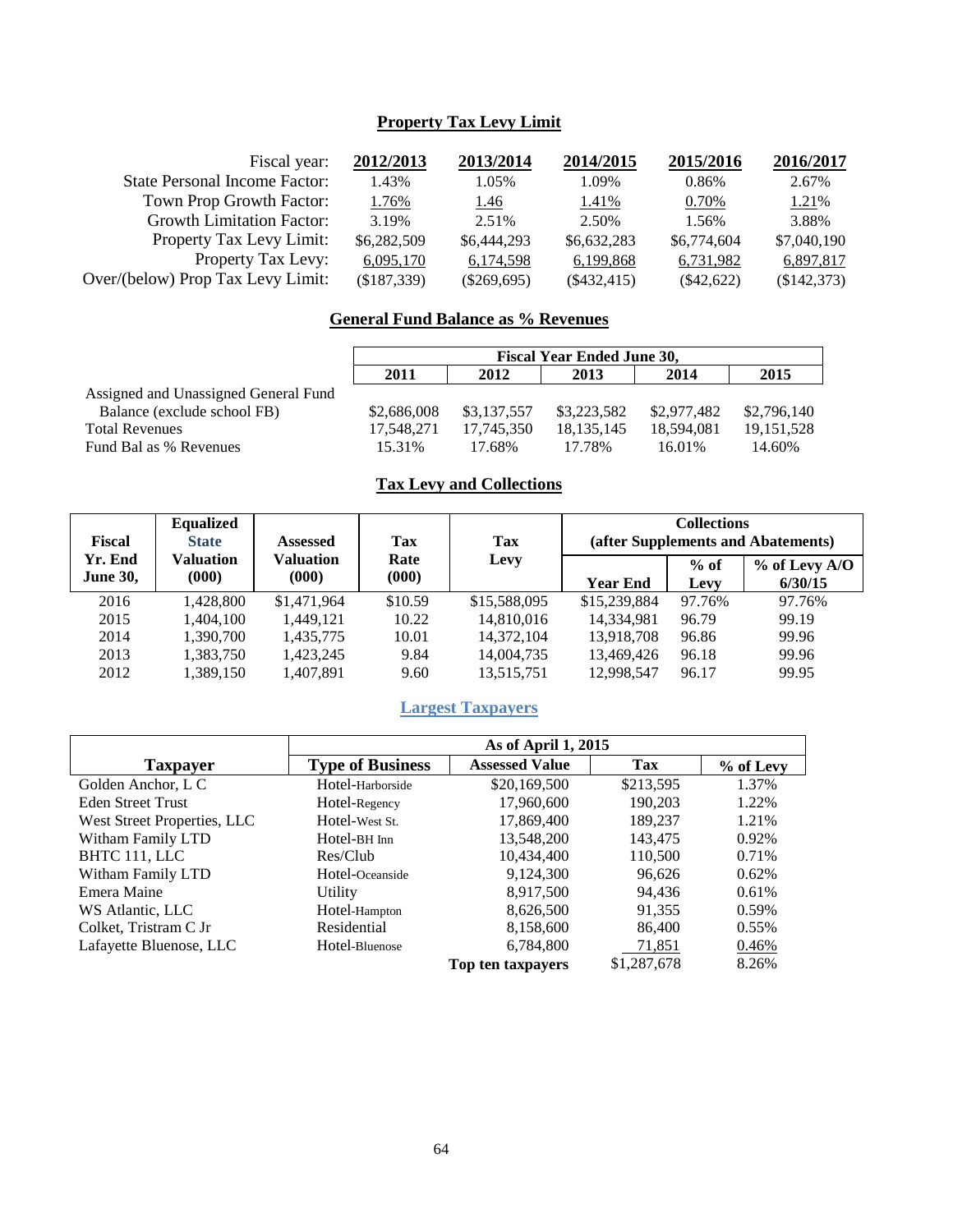#### **Revenues from the State**

| <b>Fiscal</b><br>Yr. End<br><b>June 30,</b> | <b>State</b><br>Revenue<br><b>Sharing</b> | <b>Homestead</b><br><b>Exemption</b> | <b>General</b><br><b>Assistance</b> | <b>State</b><br><b>School</b><br>Subsidy* | <b>Other</b><br><b>State</b><br>Aid** | <b>Total</b><br>From<br><b>State</b> |
|---------------------------------------------|-------------------------------------------|--------------------------------------|-------------------------------------|-------------------------------------------|---------------------------------------|--------------------------------------|
| 2015                                        | \$124,871                                 | \$35,399                             | \$1,028                             | \$257,349                                 | \$55,132                              | \$473,779                            |
| 2014                                        | 133,206                                   | 47.655                               | 279                                 | 239.614                                   | 73,286                                | 494,040                              |
| 2013                                        | 203,535                                   | 47.474                               | $\theta$                            | 194.414                                   | 75.886                                | 521,309                              |
| 2012                                        | 200,070                                   | 57,842                               | 663                                 | 165,701                                   | 73.107                                | 497,783                              |
| 2011                                        | 192.549                                   | 20.935                               | 4.334                               | 179.965                                   | 74.992                                | 472,775                              |

------\* School subsidy paid directly to AOS 91

------\*\*Local Roads Assistance Program (LRAP) revenue for roads posted in CIP Fund

#### **DEBT - PRINCIPAL**

| Year          |                             | Amount        | Final           |             | Balance on June 30, 2015 |              | <b>Balance on June 30, 2016</b> |              |
|---------------|-----------------------------|---------------|-----------------|-------------|--------------------------|--------------|---------------------------------|--------------|
| <b>Issued</b> | <b>Purpose</b>              | <b>Issued</b> | <b>Maturity</b> | General     | Proprietary              | <b>Total</b> | (Payments)                      | <b>Total</b> |
| 1997          | Sewer Plant<br>(SRF)        | 7,300,000     | 10/01/17        |             | \$1,328,035              | \$1,328,035  | $(\$430,592)$                   | \$897,443    |
| 2002          | Water Tank (SRF)            | 750,000       | 10/01/21        |             | 305,539                  | 305,539      | (40, 265)                       | 265,274      |
| 2004          | School (MMBB)               | 805,000       | 11/01/24        | 494,644     |                          | 494,644      | (39,092)                        | 455,552      |
| 2005          | Beach Wall                  | 800,000       | 10/15/24        | 400,000     |                          | 400,000      | (40,000)                        | 360,000      |
| 2005          | Sewer/Hulls Cove            | 800,000       | 10/15/27        |             | 545,000                  | 545,000      | (35,000)                        | 510,000      |
| 2010          | Roads &<br>Sidewalks        | 3,700,000     | 05/01/30        | 2,775,000   |                          | 2,775,000    | (185,000)                       | 2,590,000    |
| 2010          | Water System                | 600,000       | 05/01/30        |             | 450,000                  | 450,000      | (30,000)                        | 420,000      |
| 2011          | Sewer System                | 1,316,000     | 12/01/31        |             | 1,150,717                | 1,150,717    | (56, 450)                       | 1,094,267    |
| 2011          | Water System                | 1,224,000     | 12/01/31        |             | 1,084,283                | 1,084,283    | (68, 550)                       | 1,015,733    |
| 2011          | Ref'd'g Water-01            | 2,515,000     | 12/01/21        |             | 1,665,000                | 1,665,000    | (205,000)                       | 1,460,000    |
| 2012          | Water (SRF)                 | 2,679,150     | 10/01/32        |             | 2,419,870                | 2,419,870    | (123, 370)                      | 2,296,500    |
| 2013          | Public Works<br><b>Bldg</b> | 3,350,000     | 10/15/33        | 3,225,000   |                          | 3,225,000    | (130,000)                       | 3,095,000    |
| 2014          | Municipal Bldg              | 2,442,000     | 10/15/34        | 2,442,000   |                          | 2,442,000    | (122,000)                       | 2,320,000    |
| 2015          | PubSftyBldg/Wtr             | 2,100,000     | 10/15/35        | 400,000     | 1,700,000                | 2,100,000    |                                 | 2,100,000    |
|               |                             |               |                 | 9,736,644   | 10,648,444               | 20,385,088   | (1,505,319)                     | 18,879,769   |
|               |                             |               |                 | \$9,736,644 | \$10,648,444             | \$20,385,088 | (\$1,505,319)                   | \$18,879,769 |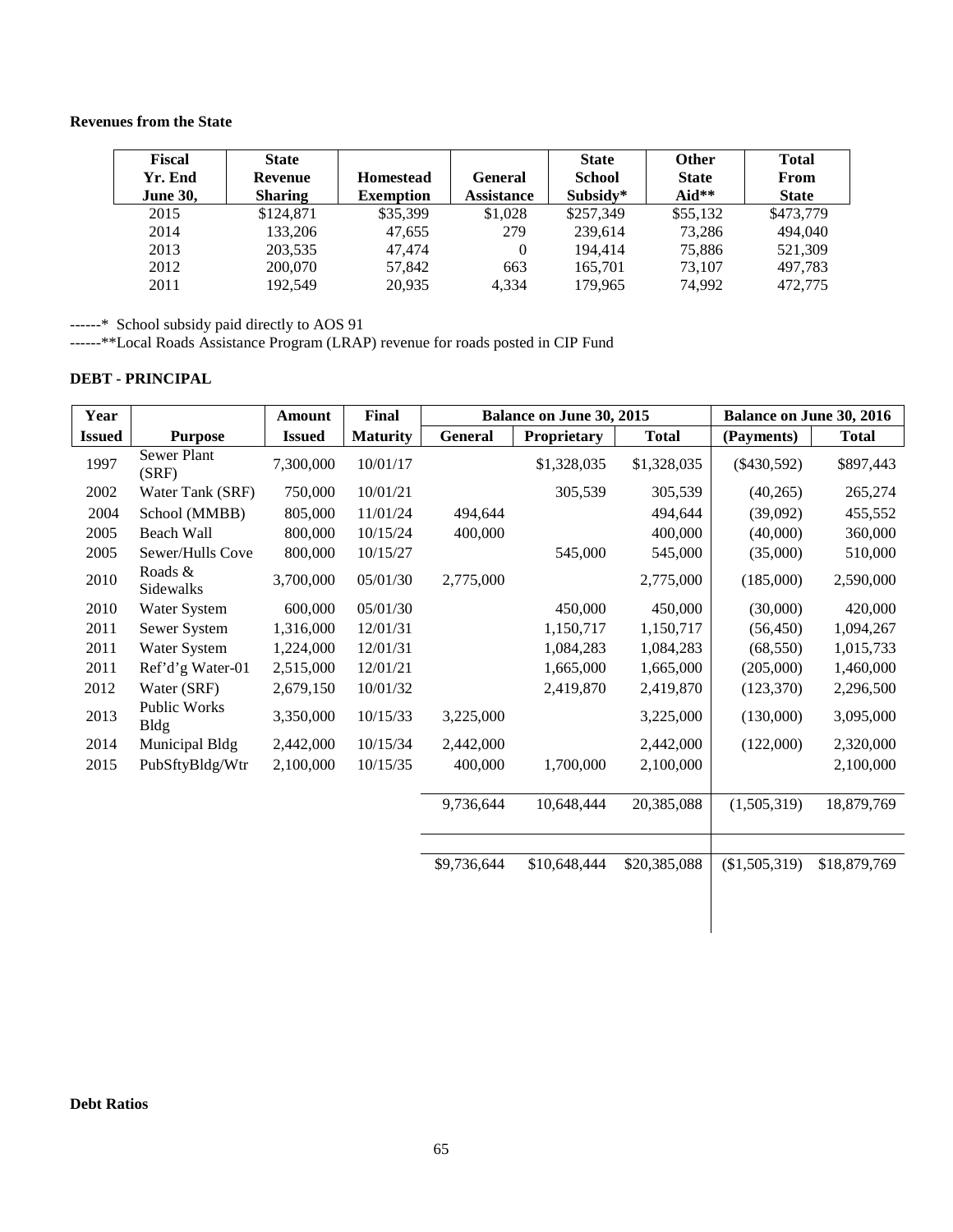| Fiscal<br>Yr. End<br><b>June 30,</b> | <b>Population</b> | <b>Equalized</b><br><b>State Val.</b><br>(000) | <b>Assessed</b><br>Valuation<br>(000) | Total G.O.<br>Debt | <b>Debt</b><br>as $\%$<br>Eq. Val. | Per<br>Capita<br><b>Debt</b> |
|--------------------------------------|-------------------|------------------------------------------------|---------------------------------------|--------------------|------------------------------------|------------------------------|
| 2016                                 | 5,235             | \$1,428,800                                    | \$1,471,964                           | \$18,879,769       | 1.28%                              | \$3,606                      |
| 2015                                 | 5,235             | 1,404,100                                      | 1.449.121                             | 18,285,088         | 1.30%                              | 3.493                        |
| 2014                                 | 5,235             | 1,390,700                                      | 1,435,775                             | 17,196,067         | 1.24%                              | 3,285                        |
| 2013                                 | 5,235             | 1,383,750                                      | 1,423,245                             | 18,501,308         | 1.34%                              | 3,534                        |
| 2012                                 | 5,235             | 1,389,150                                      | 1,407,891                             | 13,653,474         | 0.98%                              | 2,608                        |

## *Debt Obligations, by Fund Type*

| FY              | <b>General Fund Debt</b> |           | <b>Enterprise Fund</b> | <b>Total</b> | Ent. Debt as %    |  |
|-----------------|--------------------------|-----------|------------------------|--------------|-------------------|--|
| <b>June 30.</b> | Town)                    | (School)  | <b>Debt</b>            | <b>Debt</b>  | <b>Total Debt</b> |  |
| 2016            | \$8,765,000              | \$455,552 | \$9,659,217            | \$18,879,769 | 51.1%             |  |
| 2015            | 8,842,000                | 494.644   | 8.948.444              | 18,285,088   | 48.9%             |  |
| 2014            | 6,750,000                | 531,965   | 9,914,102              | 17,196,067   | 57.7%             |  |
| 2013            | 7,006,919                | 637,602   | 10,856,787             | 18,501,308   | 58.7%             |  |
| 2012            | 3,912,142                | 741,501   | 8.999.368              | 13,653,474   | 65.9%             |  |

## *Debt Ratios, by Fund Type*

| <b>Fiscal Year</b> | Debt as % of Equalized. State Val. |        |                   |              |                     | Per Capita Debt |                   |              |
|--------------------|------------------------------------|--------|-------------------|--------------|---------------------|-----------------|-------------------|--------------|
| End June 30,       | <b>General Fund</b>                |        | <b>Enterprise</b> |              | <b>General Fund</b> |                 | <b>Enterprise</b> |              |
|                    | Town                               | School | <b>Fund</b>       | <b>Total</b> | Town                | <b>School</b>   | Fund              | <b>Total</b> |
| 2016               | 0.61%                              | 0.03%  | 0.68%             | 1.32%        | \$1,674             | \$87            | \$1,845           | \$3,606      |
| 2015               | 0.63                               | 0.04   | 0.63              | 1.30         | 1,689               | 95              | 1,709             | 3,493        |
| 2014               | 0.49                               | 0.04   | 0.71              | 1.24         | 1,286               | 102             | 1,894             | 3,285        |
| 2013               | 0.51                               | 0.05   | 0.78              | 1.34         | 1.338               | 122             | 2.074             | 2,535        |
| 2012               | 0.28                               | 0.05   | 0.65              | 0.98         | 747                 | 142             | 1,719             | 2,608        |

## **Debt Service Component of Operating Expenses**

|                                         | 2012        | 2013         | 2014         | 2015         | 2016         |
|-----------------------------------------|-------------|--------------|--------------|--------------|--------------|
| <b>Total Current Year Debt Service:</b> | \$1,617,987 | \$1,552,947  | \$1,765,303  | \$1,907,026  | \$2,034,204  |
| (less Enterprise Debt Servicer)         | (975, 603)  | (1,038,982)  | (1,183,861)  | (1,217,234)  | (1,201,047)  |
| Tax Supported Debt Service              | \$642,384   | \$513.965    | \$581.442    | \$689,792    | \$833.157    |
| <b>Budgeted Operating Expense:</b>      | 16,296,223  | \$17,069,124 | \$17,476,383 | \$17,920,232 | \$18,454,861 |
| Debt Service as % Oper. Expense:        | 3.94%       | 3.01%        | 3.34%        | 3.85%        | 4.51%        |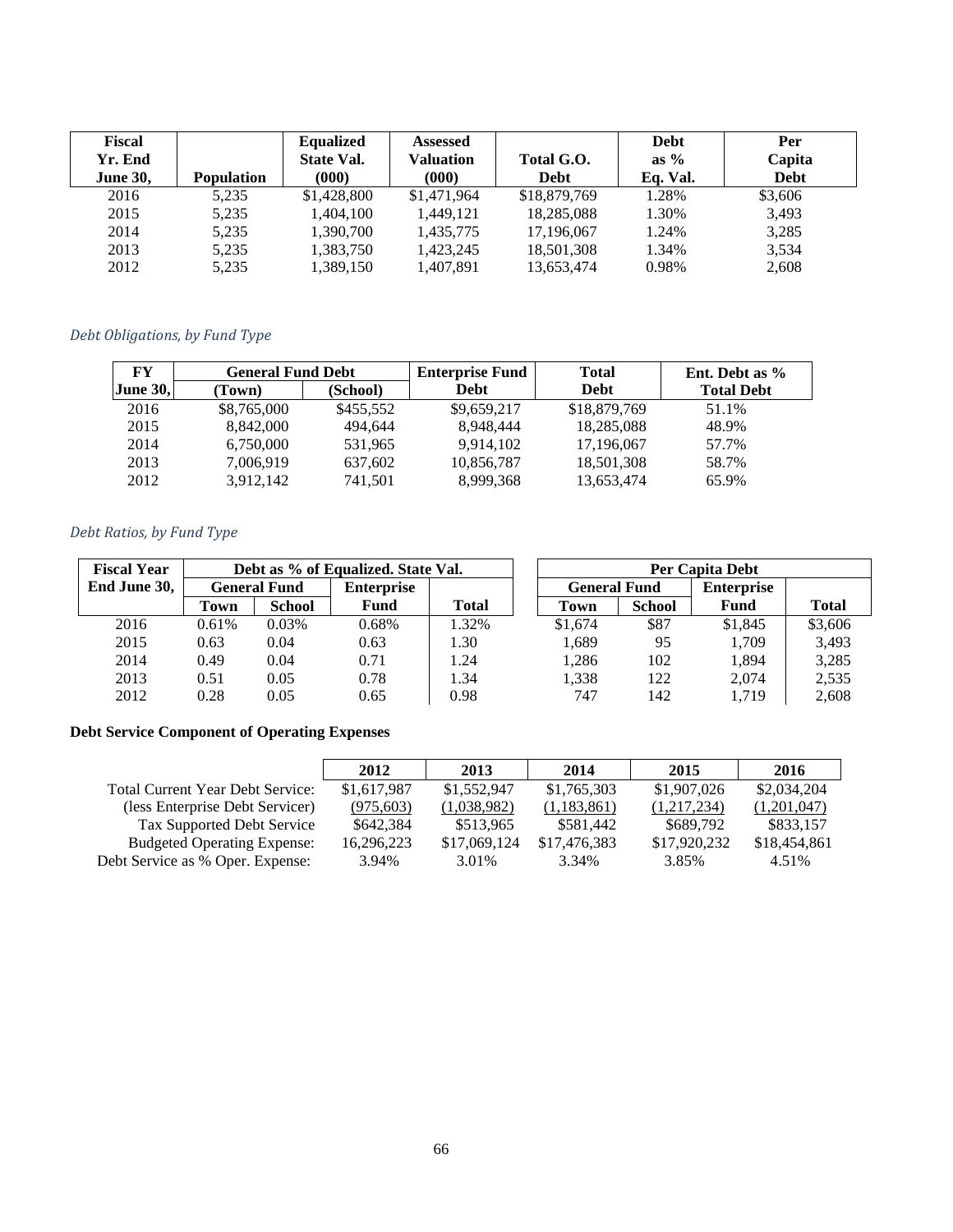## **Total General Obligation, Overlapping and Contingent Debt**

|                                 | Direct Debt <sup>(1)</sup> | Overlapping | Contingent | <b>Total Debt</b> |
|---------------------------------|----------------------------|-------------|------------|-------------------|
| Town of Bar Harbor (CIP)        | \$8,765,000                |             |            | \$8,765,000       |
| Town of Bar Harbor (School)     | 455,552                    |             |            | 455,552           |
| Town of Bar Harbor (Enterprise) | 9,659,217                  |             |            | 9,659,217         |
| C.S.D. No. 7                    |                            | \$860,921   |            | 860.921           |
| County of Hancock               |                            | 98.460      |            | 98,460            |
| <b>Total A/O June 30, 2016</b>  | \$18,879,769               | \$964,690   | \$0        | \$19,839,150      |
| Debt as % Eq State Valuation    | 1.32%                      | 0.07%       | $0.00\%$   | 1.39%             |
| Per Capita Debt                 | \$3,606                    | \$184       | \$0.00     | \$3,790           |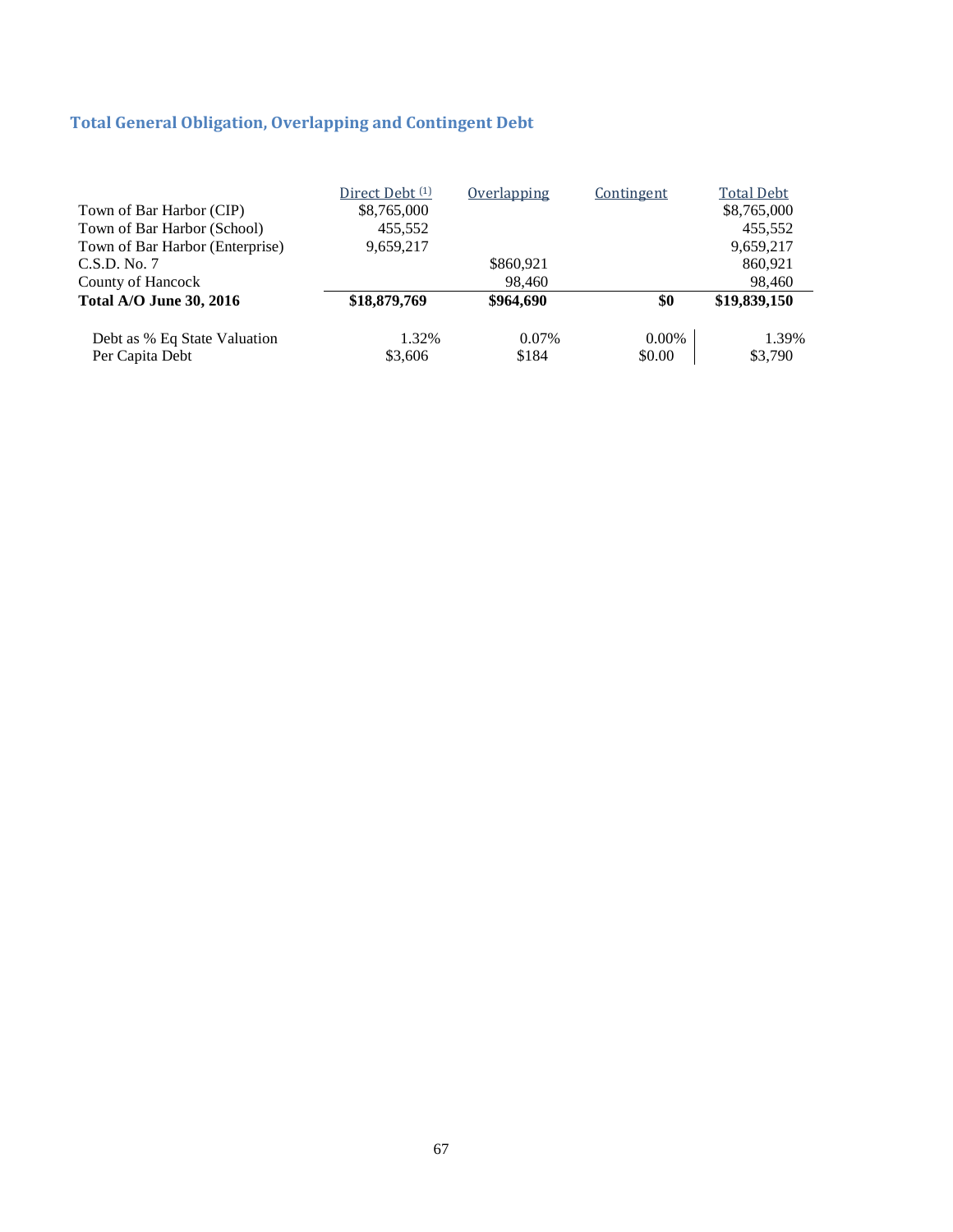Members of the School Committee Bar Harbor School Department Bar Harbor, Maine 04649

We have audited the financial statements of the Bar Harbor School Department for the year ended June 30, 2016.

In connection with our audit, we make the following statements of assurances and determinations:

- 1. The audit has been conducted in accordance with applicable State and Federal laws relating to financial and compliance audits.
- 2. Budgetary controls are in place.
- 3. The corrected annual financial report submitted to the Department of Education and Cultural Services is materially correct.
- 4. The Bar Harbor School Department has complied with the applicable provisions of the Maine Essential Programs and Services Funding Act.
- 5. The Bar Harbor School Department has complied with the transfer limitations between budget cost centers.
- 6. The Bar Harbor School Department has complied with the statutory budget content requirements.
- 7. The Bar Harbor School Department has not exceeded its authority to expend funds as provided with the total budget summary article, except for the transfer to food service.

Respectfully submitted,

# James W. Wadman, CPA

James W. Wadman, CPA December 15, 2016